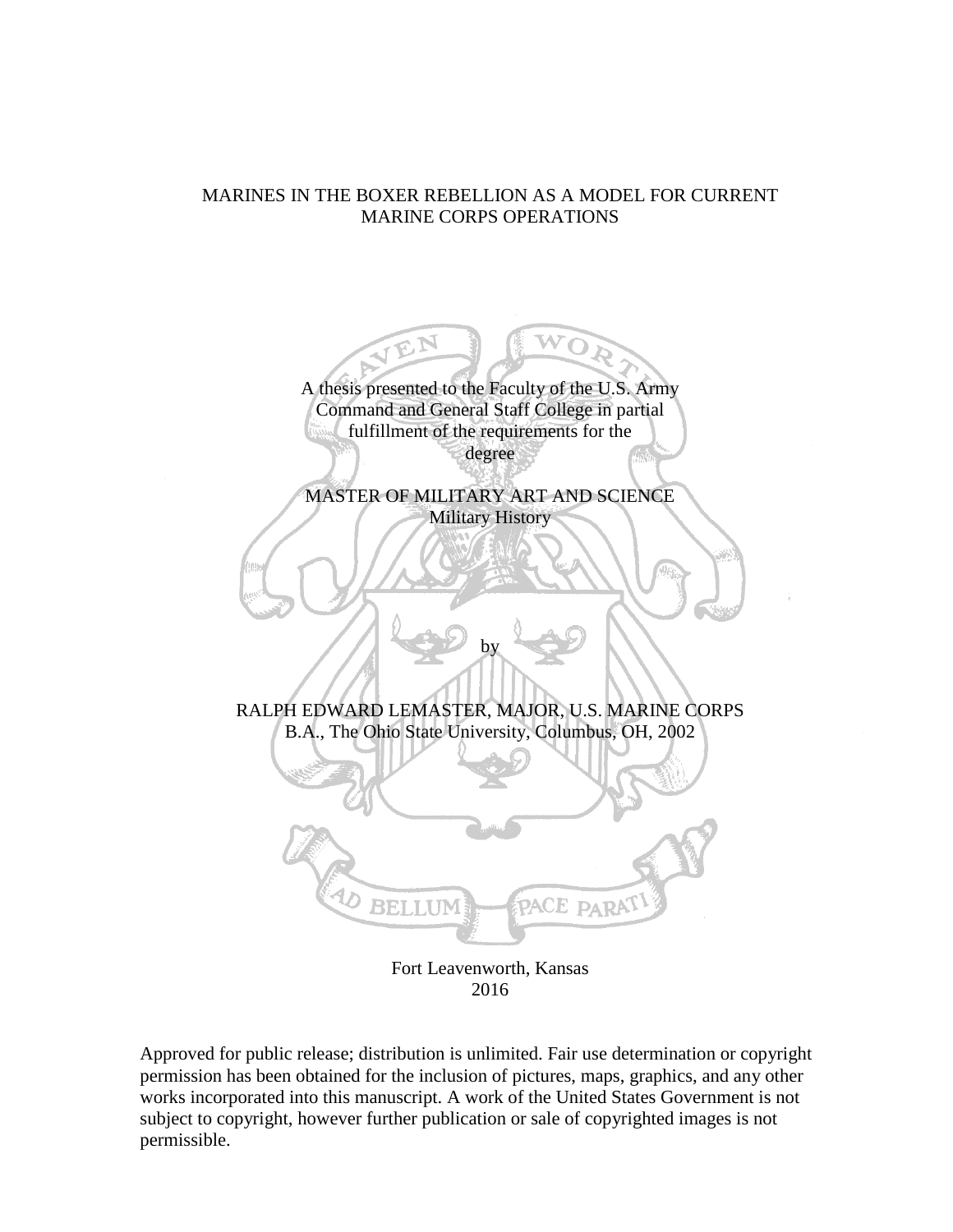|                                                                                                                                                                                                                                                                                                                                                                                                                           | <b>REPORT DOCUMENTATION PAGE</b>                                                                                                                                 | Form Approved                                    |                                                           |                               |                                                                                                                                                                                                                                                                                                                                                                                                                                                                                                                                                           |  |  |  |
|---------------------------------------------------------------------------------------------------------------------------------------------------------------------------------------------------------------------------------------------------------------------------------------------------------------------------------------------------------------------------------------------------------------------------|------------------------------------------------------------------------------------------------------------------------------------------------------------------|--------------------------------------------------|-----------------------------------------------------------|-------------------------------|-----------------------------------------------------------------------------------------------------------------------------------------------------------------------------------------------------------------------------------------------------------------------------------------------------------------------------------------------------------------------------------------------------------------------------------------------------------------------------------------------------------------------------------------------------------|--|--|--|
|                                                                                                                                                                                                                                                                                                                                                                                                                           |                                                                                                                                                                  |                                                  |                                                           |                               | OMB No. 0704-0188<br>Public reporting burden for this collection of information is estimated to average 1 hour per response, including the time for reviewing instructions, searching existing data<br>sources, gathering and maintaining the data needed, and completing and reviewing this collection of information. Send comments regarding this burden estimate or any other<br>aspect of this collection of information, including suggestions for reducing this burden to Department of Defense, Washington Headquarters Services, Directorate for |  |  |  |
| Information Operations and Reports (0704-0188), 1215 Jefferson Davis Highway, Suite 1204, Arlington, VA 22202-4302. Respondents should be aware that notwithstanding<br>any other provision of law, no person shall be subject to any penalty for failing to comply with a collection of information if it does not display a currently valid OMB control<br>number. PLEASE DO NOT RETURN YOUR FORM TO THE ABOVE ADDRESS. |                                                                                                                                                                  |                                                  |                                                           |                               |                                                                                                                                                                                                                                                                                                                                                                                                                                                                                                                                                           |  |  |  |
|                                                                                                                                                                                                                                                                                                                                                                                                                           | 1. REPORT DATE (DD-MM-YYYY)                                                                                                                                      |                                                  | 2. REPORT TYPE                                            |                               | 3. DATES COVERED (From - To)                                                                                                                                                                                                                                                                                                                                                                                                                                                                                                                              |  |  |  |
| 10-06-2016                                                                                                                                                                                                                                                                                                                                                                                                                |                                                                                                                                                                  |                                                  | Master's Thesis                                           |                               | AUG 2015 - JUN 2016                                                                                                                                                                                                                                                                                                                                                                                                                                                                                                                                       |  |  |  |
| <b>4. TITLE AND SUBTITLE</b>                                                                                                                                                                                                                                                                                                                                                                                              |                                                                                                                                                                  |                                                  |                                                           |                               | <b>5a. CONTRACT NUMBER</b>                                                                                                                                                                                                                                                                                                                                                                                                                                                                                                                                |  |  |  |
|                                                                                                                                                                                                                                                                                                                                                                                                                           | Marines in the Boxer Rebellion as a Model for Current Marine                                                                                                     | <b>5b. GRANT NUMBER</b>                          |                                                           |                               |                                                                                                                                                                                                                                                                                                                                                                                                                                                                                                                                                           |  |  |  |
| <b>Corps Operations</b>                                                                                                                                                                                                                                                                                                                                                                                                   |                                                                                                                                                                  | <b>5c. PROGRAM ELEMENT NUMBER</b>                |                                                           |                               |                                                                                                                                                                                                                                                                                                                                                                                                                                                                                                                                                           |  |  |  |
| 6. AUTHOR(S)                                                                                                                                                                                                                                                                                                                                                                                                              |                                                                                                                                                                  | <b>5d. PROJECT NUMBER</b>                        |                                                           |                               |                                                                                                                                                                                                                                                                                                                                                                                                                                                                                                                                                           |  |  |  |
|                                                                                                                                                                                                                                                                                                                                                                                                                           | Major Ralph Edward Lemaster                                                                                                                                      | <b>5e. TASK NUMBER</b>                           |                                                           |                               |                                                                                                                                                                                                                                                                                                                                                                                                                                                                                                                                                           |  |  |  |
|                                                                                                                                                                                                                                                                                                                                                                                                                           |                                                                                                                                                                  | 5f. WORK UNIT NUMBER                             |                                                           |                               |                                                                                                                                                                                                                                                                                                                                                                                                                                                                                                                                                           |  |  |  |
|                                                                                                                                                                                                                                                                                                                                                                                                                           | 7. PERFORMING ORGANIZATION NAME(S) AND ADDRESS(ES)<br>U.S. Army Command and General Staff College<br><b>ATTN: ATZL-SWD-GD</b><br>Fort Leavenworth, KS 66027-2301 | 8. PERFORMING ORG REPORT<br><b>NUMBER</b>        |                                                           |                               |                                                                                                                                                                                                                                                                                                                                                                                                                                                                                                                                                           |  |  |  |
|                                                                                                                                                                                                                                                                                                                                                                                                                           |                                                                                                                                                                  |                                                  | 9. SPONSORING / MONITORING AGENCY NAME(S) AND ADDRESS(ES) |                               | <b>10. SPONSOR/MONITOR'S</b>                                                                                                                                                                                                                                                                                                                                                                                                                                                                                                                              |  |  |  |
|                                                                                                                                                                                                                                                                                                                                                                                                                           |                                                                                                                                                                  | <b>ACRONYM(S)</b>                                |                                                           |                               |                                                                                                                                                                                                                                                                                                                                                                                                                                                                                                                                                           |  |  |  |
|                                                                                                                                                                                                                                                                                                                                                                                                                           |                                                                                                                                                                  | 11. SPONSOR/MONITOR'S REPORT<br><b>NUMBER(S)</b> |                                                           |                               |                                                                                                                                                                                                                                                                                                                                                                                                                                                                                                                                                           |  |  |  |
|                                                                                                                                                                                                                                                                                                                                                                                                                           | <b>12. DISTRIBUTION / AVAILABILITY STATEMENT</b>                                                                                                                 |                                                  |                                                           |                               |                                                                                                                                                                                                                                                                                                                                                                                                                                                                                                                                                           |  |  |  |
| Approved for Public Release; Distribution is Unlimited<br><b>13. SUPPLEMENTARY NOTES</b>                                                                                                                                                                                                                                                                                                                                  |                                                                                                                                                                  |                                                  |                                                           |                               |                                                                                                                                                                                                                                                                                                                                                                                                                                                                                                                                                           |  |  |  |
| <b>14. ABSTRACT</b>                                                                                                                                                                                                                                                                                                                                                                                                       |                                                                                                                                                                  |                                                  |                                                           |                               |                                                                                                                                                                                                                                                                                                                                                                                                                                                                                                                                                           |  |  |  |
|                                                                                                                                                                                                                                                                                                                                                                                                                           |                                                                                                                                                                  |                                                  |                                                           |                               |                                                                                                                                                                                                                                                                                                                                                                                                                                                                                                                                                           |  |  |  |
|                                                                                                                                                                                                                                                                                                                                                                                                                           |                                                                                                                                                                  |                                                  |                                                           |                               | Since 1775, the United States Marine Corps has conducted operations all over the world. From early                                                                                                                                                                                                                                                                                                                                                                                                                                                        |  |  |  |
| roles of naval gunnery, guarding ships, and conducting early amphibious assaults, to its present day role                                                                                                                                                                                                                                                                                                                 |                                                                                                                                                                  |                                                  |                                                           |                               |                                                                                                                                                                                                                                                                                                                                                                                                                                                                                                                                                           |  |  |  |
| as an amphibious force in readiness, many engagements have shaped the Marine Corps. In between the<br>end of the nineteenth and beginning of the twentieth centuries, the Marine Corps' role expanded                                                                                                                                                                                                                     |                                                                                                                                                                  |                                                  |                                                           |                               |                                                                                                                                                                                                                                                                                                                                                                                                                                                                                                                                                           |  |  |  |
|                                                                                                                                                                                                                                                                                                                                                                                                                           |                                                                                                                                                                  |                                                  |                                                           |                               |                                                                                                                                                                                                                                                                                                                                                                                                                                                                                                                                                           |  |  |  |
|                                                                                                                                                                                                                                                                                                                                                                                                                           |                                                                                                                                                                  |                                                  |                                                           |                               | significantly. From the Spanish-American War and continuing through the Boxer Rebellion in 1900, the                                                                                                                                                                                                                                                                                                                                                                                                                                                      |  |  |  |
|                                                                                                                                                                                                                                                                                                                                                                                                                           |                                                                                                                                                                  |                                                  |                                                           |                               | Marine Corps continued to adapt towards its current role as America's force in readiness. Specifically,                                                                                                                                                                                                                                                                                                                                                                                                                                                   |  |  |  |
|                                                                                                                                                                                                                                                                                                                                                                                                                           |                                                                                                                                                                  |                                                  |                                                           |                               | the Boxer Rebellion was the first major conflict in which the Marine Corps participated that employed                                                                                                                                                                                                                                                                                                                                                                                                                                                     |  |  |  |
|                                                                                                                                                                                                                                                                                                                                                                                                                           |                                                                                                                                                                  |                                                  |                                                           |                               | large-scale forward units operating overseas to a different conflict in another country. The expeditionary                                                                                                                                                                                                                                                                                                                                                                                                                                                |  |  |  |
|                                                                                                                                                                                                                                                                                                                                                                                                                           |                                                                                                                                                                  |                                                  |                                                           |                               | mindset of the Marine Corps during the Boxer Rebellion is strikingly similar to today's global                                                                                                                                                                                                                                                                                                                                                                                                                                                            |  |  |  |
|                                                                                                                                                                                                                                                                                                                                                                                                                           |                                                                                                                                                                  |                                                  |                                                           |                               | employment of Marines: forward-deployed and forward-based and operating throughout the world in                                                                                                                                                                                                                                                                                                                                                                                                                                                           |  |  |  |
|                                                                                                                                                                                                                                                                                                                                                                                                                           |                                                                                                                                                                  |                                                  |                                                           |                               | 146 countries, ready to support United States interests and protect Americans abroad.                                                                                                                                                                                                                                                                                                                                                                                                                                                                     |  |  |  |
|                                                                                                                                                                                                                                                                                                                                                                                                                           |                                                                                                                                                                  |                                                  |                                                           |                               |                                                                                                                                                                                                                                                                                                                                                                                                                                                                                                                                                           |  |  |  |
| <b>15. SUBJECT TERMS</b>                                                                                                                                                                                                                                                                                                                                                                                                  |                                                                                                                                                                  |                                                  |                                                           |                               |                                                                                                                                                                                                                                                                                                                                                                                                                                                                                                                                                           |  |  |  |
|                                                                                                                                                                                                                                                                                                                                                                                                                           |                                                                                                                                                                  |                                                  | Marine Corps, Boxer Rebellion, Expeditionary Operations   |                               |                                                                                                                                                                                                                                                                                                                                                                                                                                                                                                                                                           |  |  |  |
|                                                                                                                                                                                                                                                                                                                                                                                                                           | <b>16. SECURITY CLASSIFICATION OF:</b>                                                                                                                           |                                                  | <b>17. LIMITATION</b><br>OF ABSTRACT                      | 18. NUMBER<br><b>OF PAGES</b> | 19a. NAME OF RESPONSIBLE PERSON                                                                                                                                                                                                                                                                                                                                                                                                                                                                                                                           |  |  |  |
| a. REPORT                                                                                                                                                                                                                                                                                                                                                                                                                 | <b>b. ABSTRACT</b>                                                                                                                                               | c. THIS PAGE                                     |                                                           |                               | 19b. PHONE NUMBER (include area code)                                                                                                                                                                                                                                                                                                                                                                                                                                                                                                                     |  |  |  |
| (U)                                                                                                                                                                                                                                                                                                                                                                                                                       | (U)                                                                                                                                                              | (U)                                              | (U)                                                       | 96                            |                                                                                                                                                                                                                                                                                                                                                                                                                                                                                                                                                           |  |  |  |
|                                                                                                                                                                                                                                                                                                                                                                                                                           |                                                                                                                                                                  |                                                  |                                                           |                               | Standard Form 298 (Rev. 8-98)<br>Prescribed by ANSI Std. Z39.18                                                                                                                                                                                                                                                                                                                                                                                                                                                                                           |  |  |  |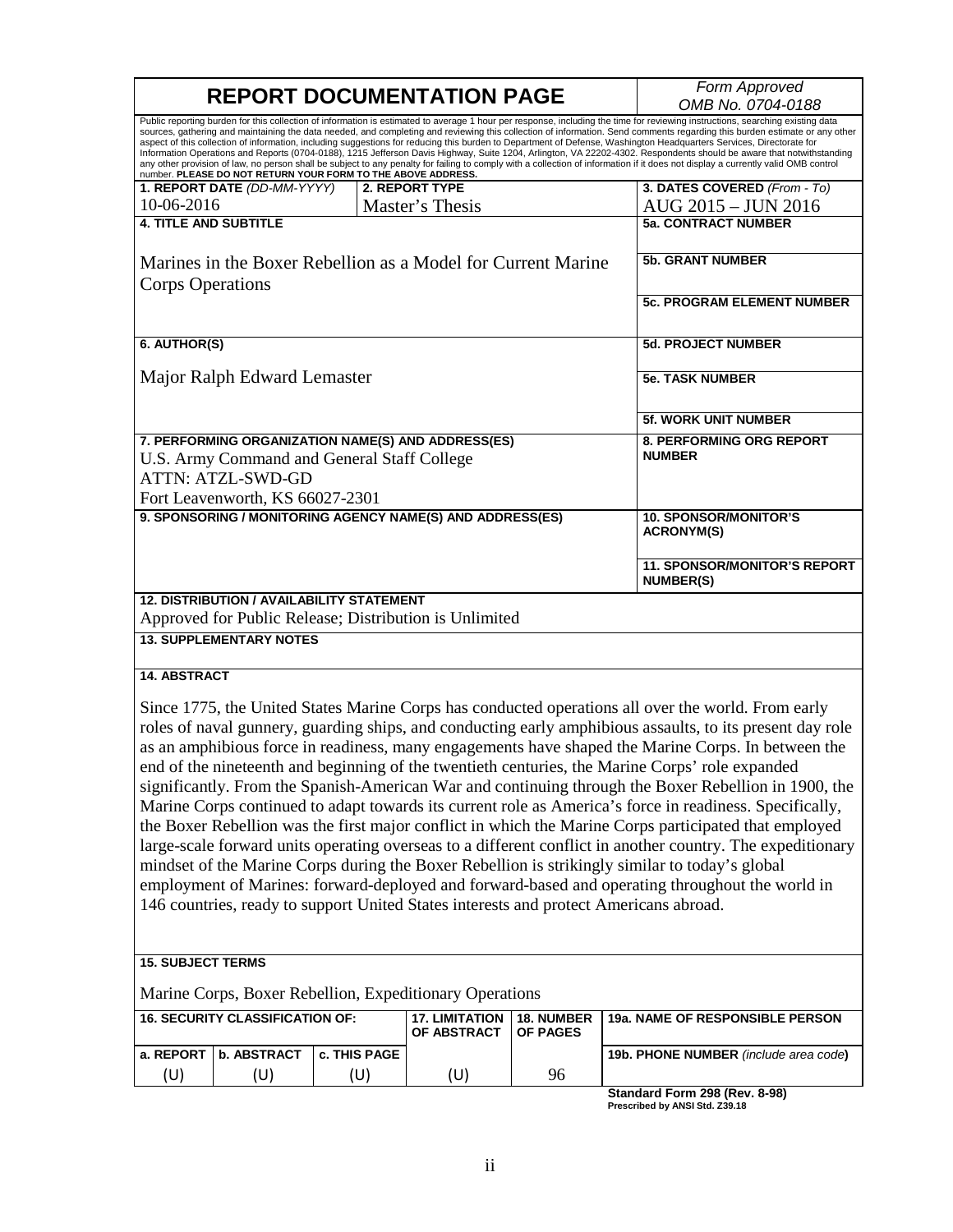# MASTER OF MILITARY ART AND SCIENCE

# THESIS APPROVAL PAGE

Name of Candidate: Major Ralph Edward Lemaster

Thesis Title: Marines in the Boxer Rebellion as a Model for Current Marine Corps **Operations** 

Approved by:

, Thesis Committee Chair Wilburn E. Meador, Jr., M.A.

, Member Joseph G. Babb, Ph.D.

Joseph E. Donalbain, MSSI

Accepted this 10th day of June 2016 by:

, Director, Graduate Degree Programs Robert F. Baumann, Ph.D.

, Member

The opinions and conclusions expressed herein are those of the student author and do not necessarily represent the views of the U.S. Army Command and General Staff College or any other governmental agency. (References to this study should include the foregoing statement.)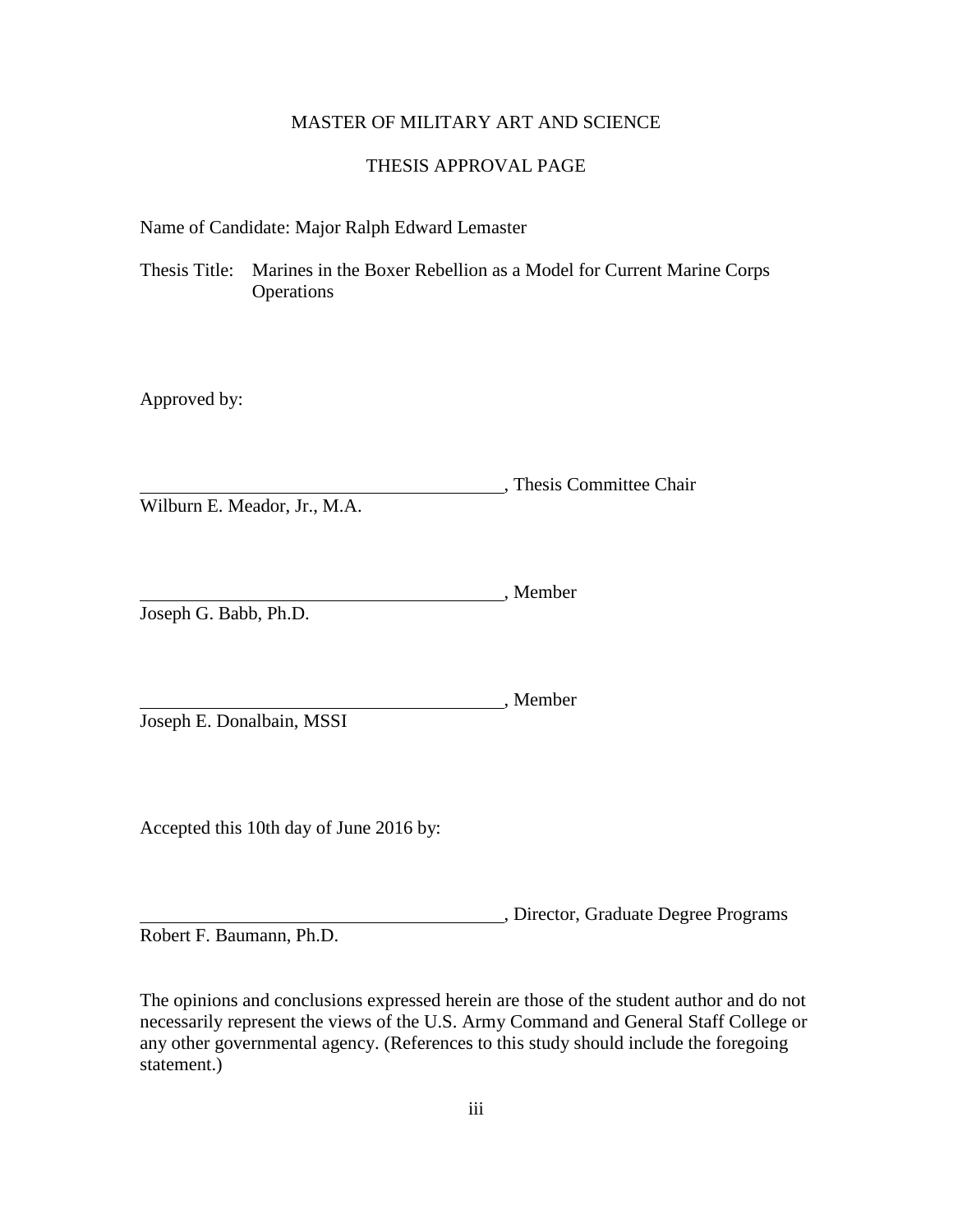# ABSTRACT

# MARINES IN THE BOXER REBELLION AS A MODEL FOR CURRENT MARINE CORPS OPERATIONS, by Major Ralph Edward Lemaster, 96 pages.

Since 1775, the United States Marine Corps has conducted operations all over the world. From early roles of naval gunnery, guarding ships, and conducting early amphibious assaults, to its present day role as an amphibious force in readiness, many engagements have shaped the Marine Corps. In between the end of the nineteenth and beginning of the twentieth centuries, the Marine Corps' role expanded significantly. From the Spanish-American War and continuing through the Boxer Rebellion in 1900, the Marine Corps continued to adapt towards its current role as America's force in readiness. Specifically, the Boxer Rebellion was the first major conflict in which the Marine Corps participated that employed large-scale forward units operating overseas to a different conflict in another country. The expeditionary mindset of the Marine Corps during the Boxer Rebellion is strikingly similar to today's global employment of Marines: forwarddeployed and forward-based and operating throughout the world in 146 countries, ready to support United States interests and protect Americans abroad.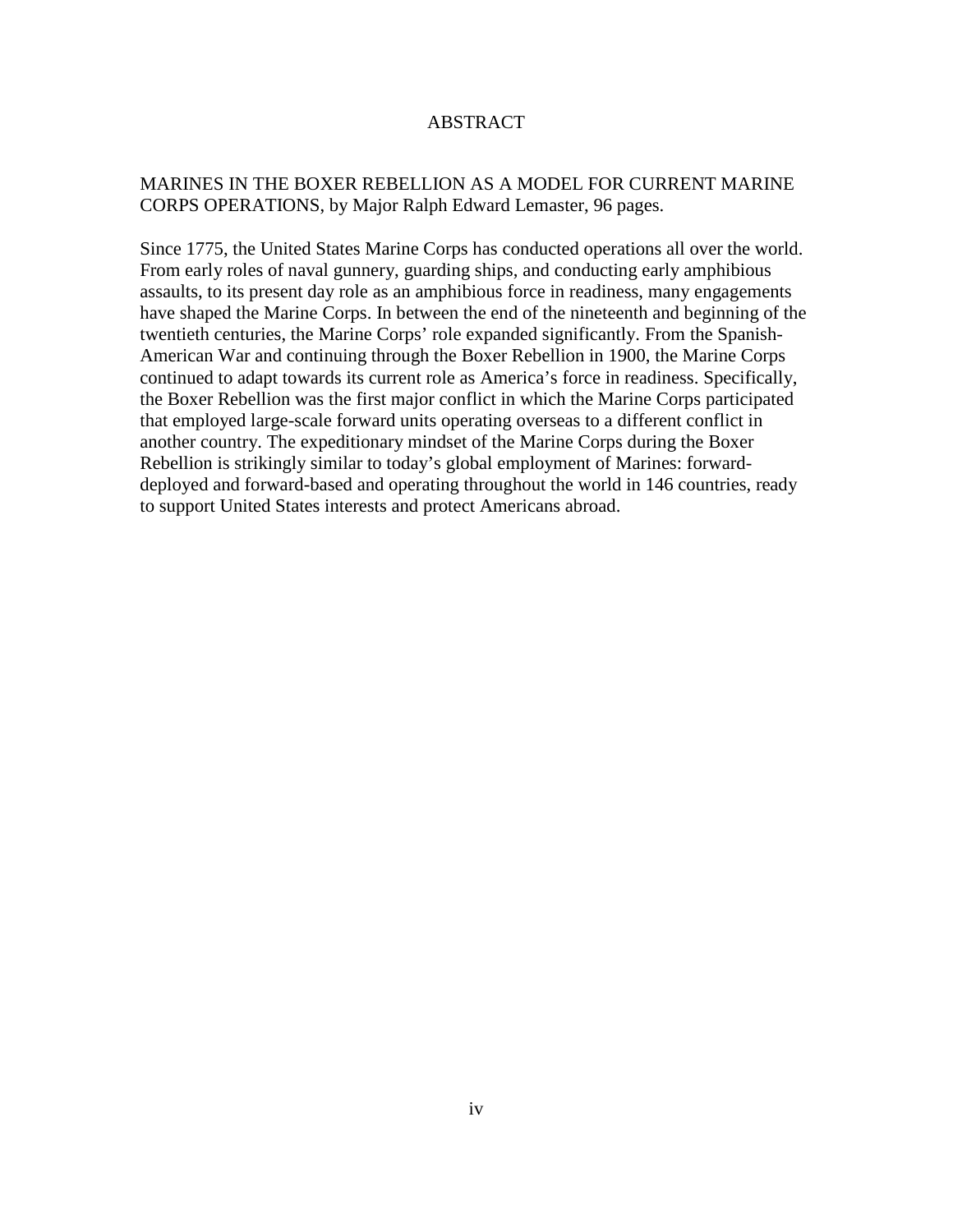### ACKNOWLEDGMENTS

To begin, I would like to thank Mr. Wilburn "Budman" Meador, Jr. for his assistance in initial brainstorming of potential topics, sage guidance and direction throughout this year, and our time spent discussing the Marine Corps writ large. Dr. Joseph Babb and Lieutenant Colonel Joseph Donalbain, both experts in East Asian studies, have been instrumental in helping me understand the dynamics of Chinese culture. The research librarians at the Combined Arms Research Library at Fort Leavenworth presented me with a large database in which to pull references from in the completion of this work. The personnel at the National Archives in Kansas City assisted in procuring Department of State cables from 1899 to 1900 for my research. The Marine Corps Historical Division provided valuable information to this work from their efforts to maintain the Marine Corps legacy.

I would also like to thank the Marine Detachment at Fort Leavenworth for an early introduction to potential chairs and committee members. Colonel Jay Johnson was always a stalwart advocate, especially in my submittal to travel to China. Mrs. Ann Chapman was a great help in making sure my paper is formatted appropriately. A special thanks to Captain Daniel Beck, who spent several days traveling with me and helping me get around in China. Additionally, the leadership and instructors at Staff Group 7 have been very accommodating throughout the year as I worked on this thesis.

Finally, my family has supported me immensely throughout this year. Despite being the first time my wife, Nanako, and daughters Marika and Ryoka have not lived by the ocean in the sunny tropics, they kept busy even in the cold months of winter, allowing me to complete this work.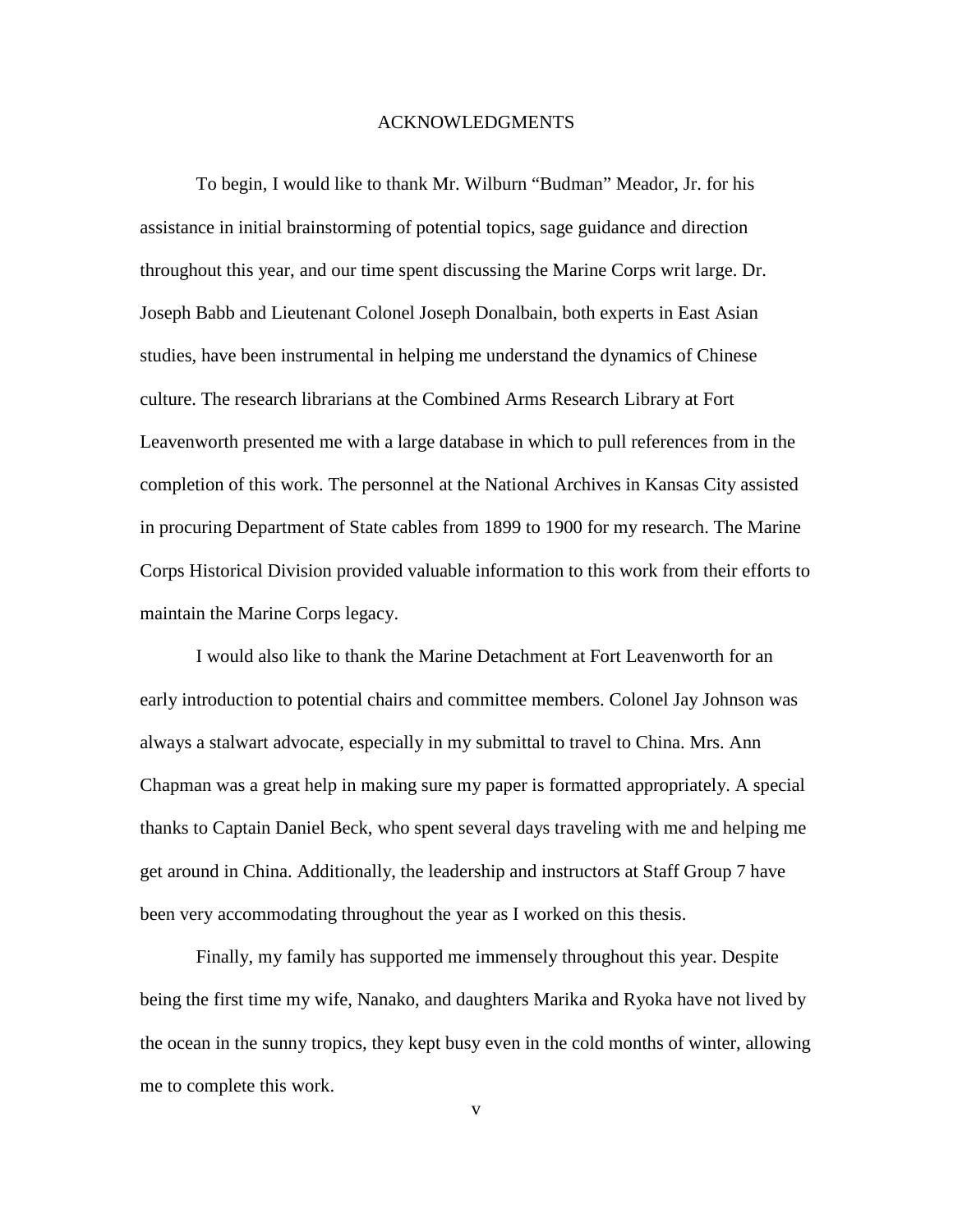# **TABLE OF CONTENTS**

|                                                                         | Page |
|-------------------------------------------------------------------------|------|
| MASTER OF MILITARY ART AND SCIENCE THESIS APPROVAL PAGE  iii            |      |
|                                                                         |      |
|                                                                         |      |
|                                                                         |      |
|                                                                         |      |
| CHAPTER 2 FROM THE AMERICAS TO THE PACIFIC: THE EARLY YEARS             |      |
|                                                                         |      |
| Marines in the Spanish-American War and the Philippine Insurrection  12 |      |
| CHAPTER 3 MARINE CORPS DEFENSE OF THE BEIJING LEGATION  15              |      |
|                                                                         |      |
|                                                                         |      |
|                                                                         |      |
| CHAPTER 5 OPERATIONS DURING THE TWENTIETH AND TWENTY-FIRST              |      |
|                                                                         |      |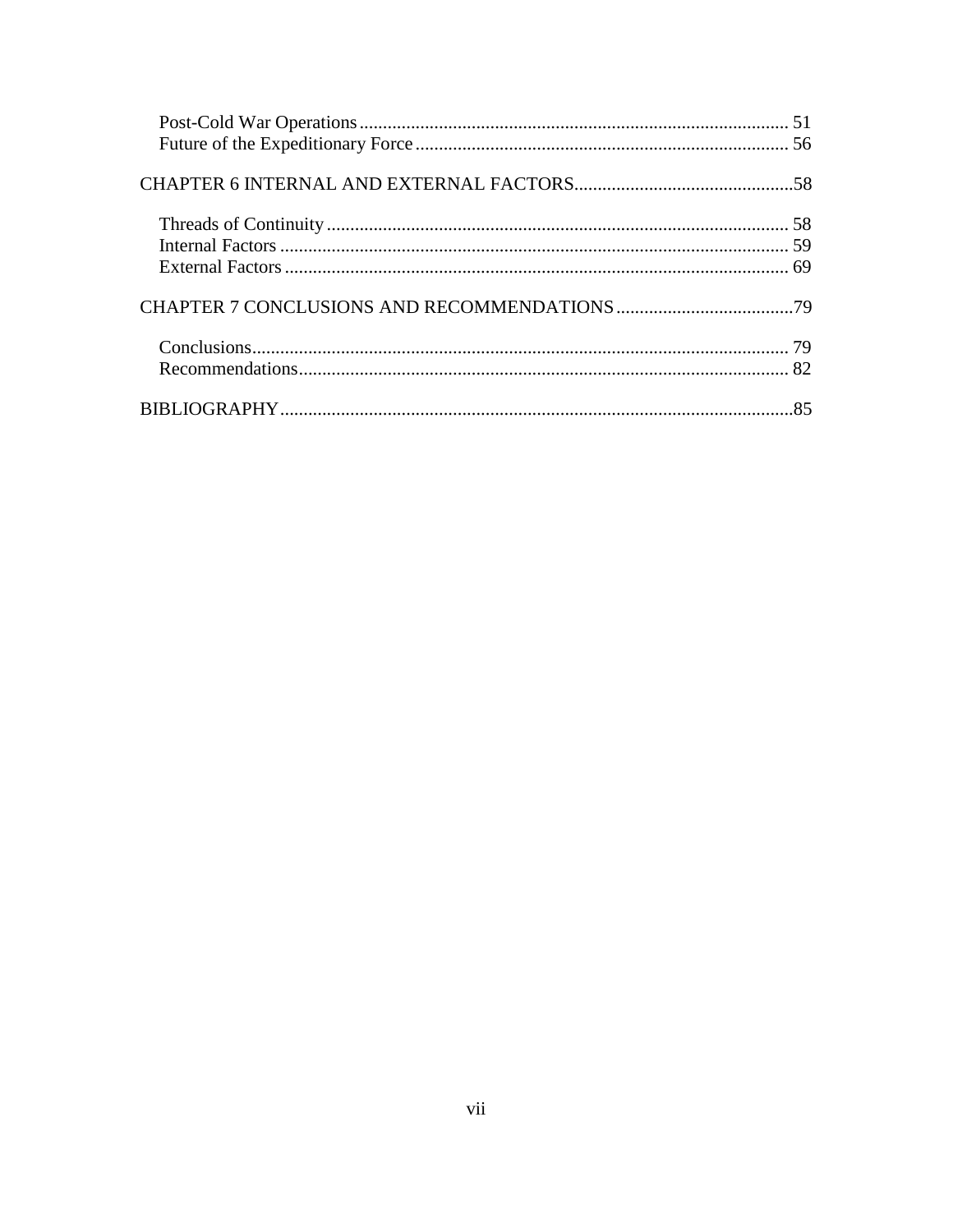### CHAPTER 1

### **INTRODUCTION**

### Background

Since 1775, the United States Marine Corps has conducted operations all over the world. From early roles of naval gunnery, guarding ships, and conducting early amphibious assaults, to its present day role as an amphibious force in readiness, there have been many engagements that have shaped what the Marine Corps is today. Between the end of the nineteenth and the beginning of the twentieth centuries, the Marine Corps' role expanded significantly. Beginning with the Spanish-American War and continuing with the Boxer Rebellion, the Marine Corps continued to adapt towards its current role as America's force in readiness.

The following research expounds on the path that the Marine Corps has taken since the Spanish-American War and Boxer Rebellion. The Marine Corps before the twentieth century will be examined; with emphasis on the Spanish-American War and other key deployments. The role of the Marine Corps' participation in the defense of the Beijing Legations and the Tianjin multinational force campaign will be analyzed. The aftermath of the Boxer Rebellion and the current construct and operations of the Marine Corps in the twenty-first century are discussed and compared.

### Research Questions

In what manner is Marine Corps participation in the Boxer Rebellion a model for current Marine operations? Was the Boxer Rebellion the catalyst for permanent Marine Corps support to United States embassies? Did the Spanish-American War aid in the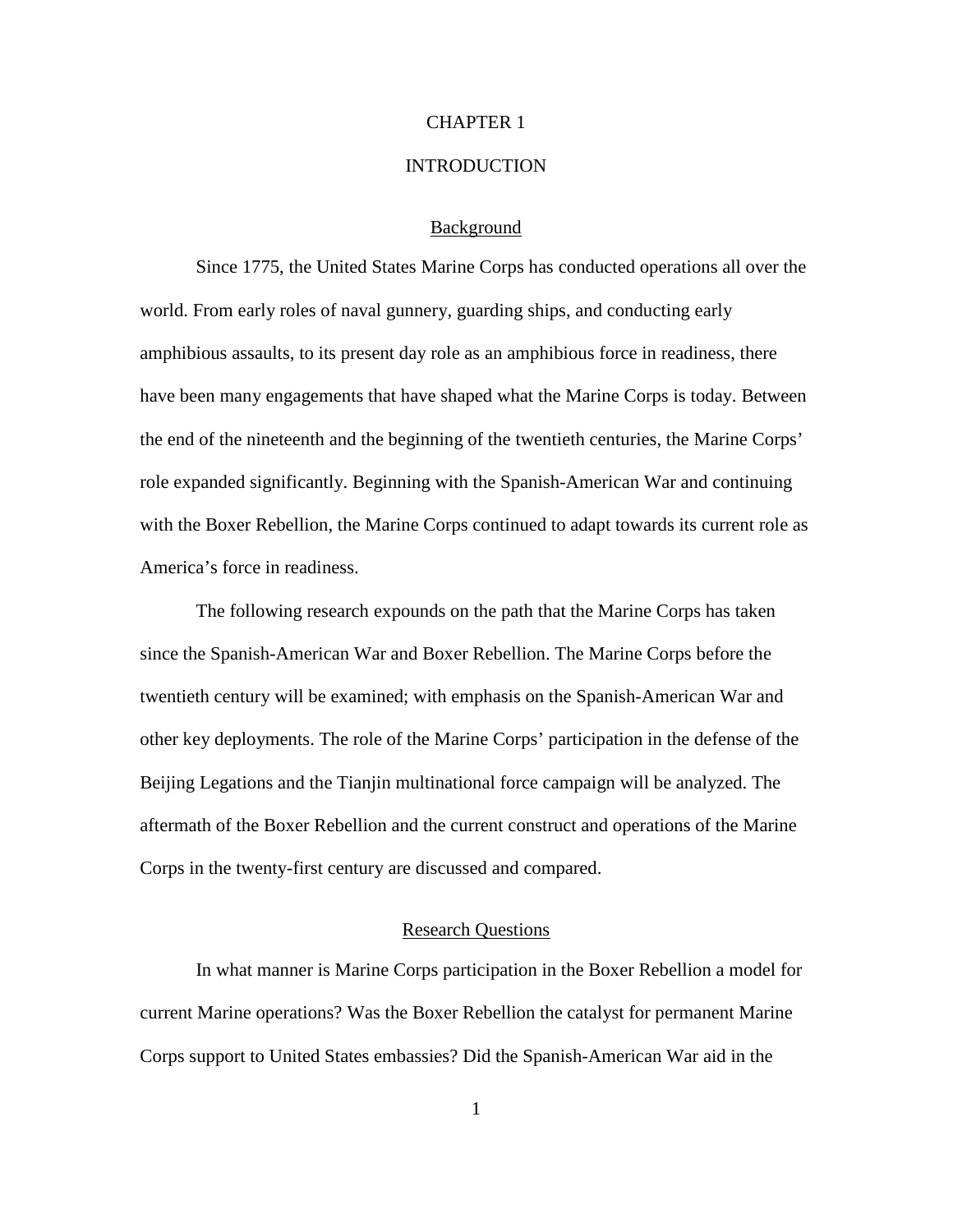decision to utilize the Marine Corps as part of the expeditionary force during the Boxer Rebellion? Did the multinational effort during the Boxer Rebellion aid the Marine Corps in understanding how to operate in future joint and multinational environments? Was there a dramatic shift in Marine Corps participation with other instruments of national power because of the Boxer Rebellion? Did the Boxer Rebellion spur change in future Marine Corps doctrine, or in the conduct of operations?

#### Assumptions

The hypothesis for this work is that the Marine Corps operations during the Boxer Rebellion are a model for current Marine operations. As a prelude to detailed research, additional assumptions were determined and validated or refuted throughout this work. It is assumed that the Boxer Rebellion assured the United States Department of State that the United States Marine Corps was their preferred legation defense asset. Marines' participation in the Boxer Rebellion revalidated the need for a ship-based contingent of Marines aboard United States Navy vessels, specifically serving as a landing force. The Spanish-American War allowed the Marine Corps to maintain a larger presence in the multinational force campaign in China. The forward based and stationed Marines at eastern outposts created a contingency readiness force for the evolving United States foreign policy.

### Methodology

The majority of this work has been completed at Fort Leavenworth through individual research or assisted through the Combined Arms Research Library. Multiple primary sources were accessed through the Marine Corps History Division and the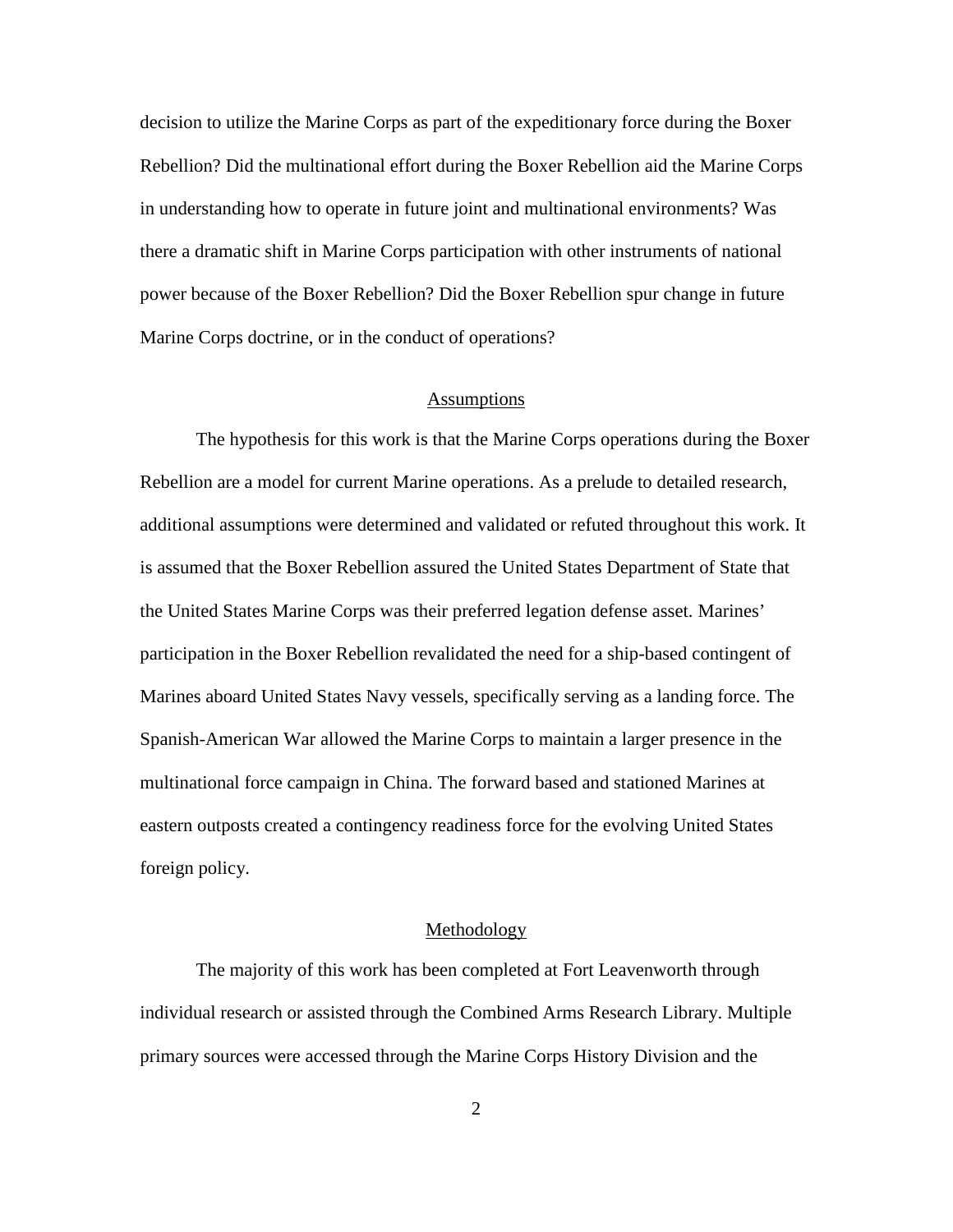National Archives in Kansas City. Military and civilians authors aiding immensely during this work, their published works provide several firsthand accounts of their experiences in China during the Boxer Rebellion. The Boxer Rebellion also has no shortage of secondary sources due to the impact the uprising had on the global landscape. Marine history also has an extensive coverage, with most of the historical series of the Marine Corps written as official documents under the History Division as part of Headquarters, United States Marine Corps. Finally, during March 2016, a staff ride to Tianjin, Dagu, and Beijing, China was executed in order to visit key sites during the 1900 Boxer Rebellion.

Chapter 2 of this work covers the Marine Corps' key milestones from 1775 to 1900, including the Spanish-American War. Chapter 3 focuses on the background of the Boxers and a synopsis of the legation defenses in Beijing during the summer of 1900. Chapter 4 provides information on the first and second relief forces in China 1900. Chapter 5 covers Marine Corps activities from after the Boxer Rebellion to the present day. Chapter 6 relates the internal and external factors that have affected the Marine Corps from 1900 to the present day. Chapter 7 provides conclusions and recommendations.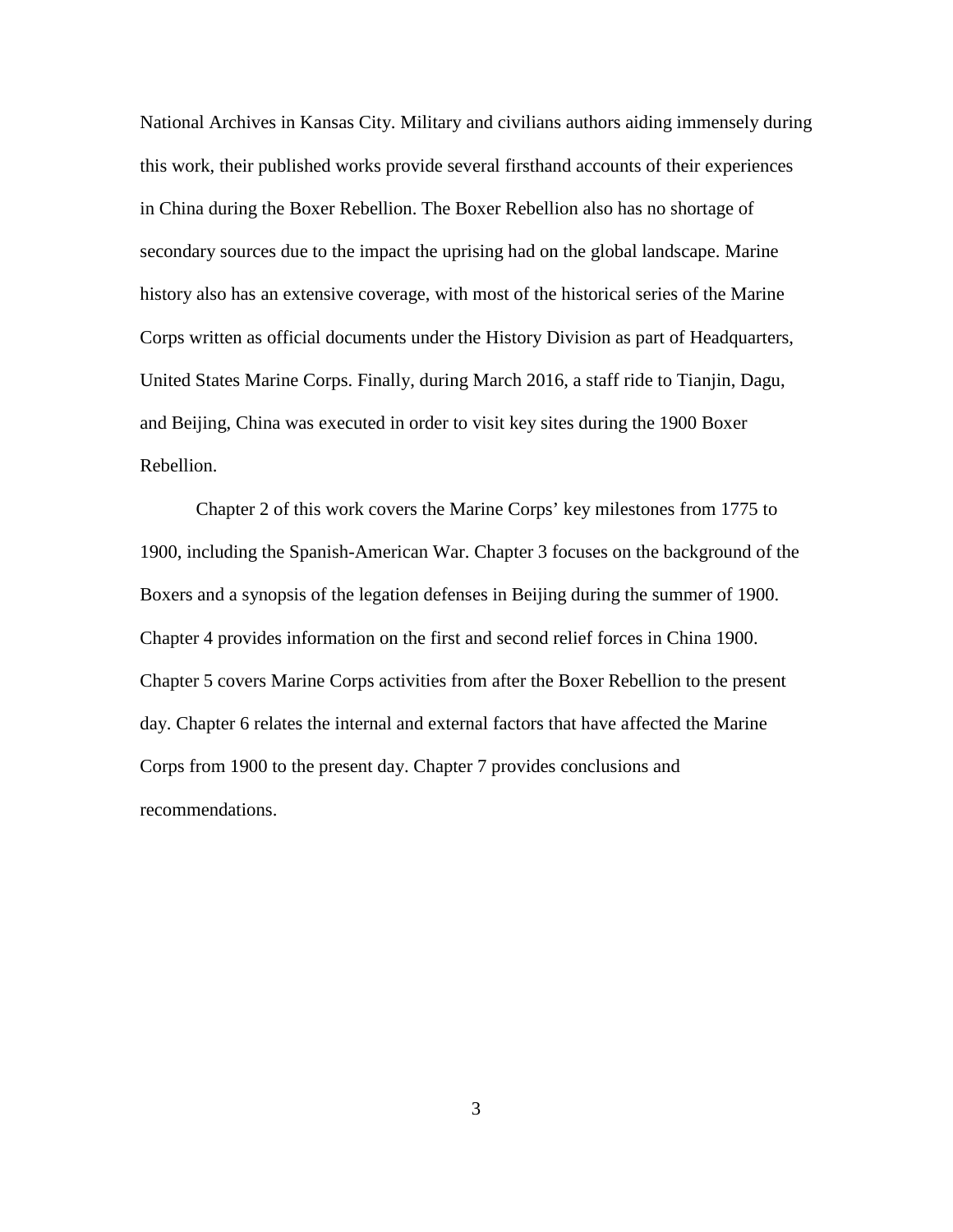# CHAPTER 2

# FROM THE AMERICAS TO THE PACIFIC: THE EARLY YEARS OF THE CORPS

### **Overview**

The United States Marine Corps has served as an expeditionary force<sup>[1](#page-10-0)</sup> for the United States since Marine Captain John Trevett and his detachment of twenty-eight Marines and Sailors landed in New Providence, Bahamas in 1778, raising the American flag for the first time on foreign soil.<sup>[2](#page-10-1)</sup> Years later, First Lieutenant Presley O'Bannon led his Marines and mercenaries towards the shores of Tripoli.<sup>[3](#page-10-2)</sup> From serving aboard United States naval vessels to conducting large-scale amphibious and land-based operations, the Marine Corps has continued to adapt to the problem at hand. Innovative leaders and staff planners within the Marine Corps have looked towards future problems, answering the call in support of national strategy and objectives. The appeal of the expeditionary nature of the Marine Corps is not lost on the United States Department of State, and a strong relationship has lasted between Marines and the State Department.

The nexus of the following chapter briefly follows the Marine Corps' expeditionary role from 1775 to1900. A specific focus is placed upon the deployments of

<span id="page-10-0"></span> <sup>1</sup> Joint Chiefs of Staff, Joint Publication 3-0, *Joint Operations* (Washington, DC: Joint Staff J-7, 2011), GL-9. The terms expeditionary naval force or expeditionary force are used extensively throughout this work. Using current terminology, an expeditionary force is defined as: "An armed force organized to achieve a specific objective in a foreign country."

<span id="page-10-1"></span><sup>2</sup> William D. Parker, *A Concise History of the United States Marine Corps: 1775- 1969* (Washington, DC: Headquarters, U.S. Marine Corps Historical Division, 1970), 3.

<span id="page-10-2"></span><sup>3</sup> Allan R. Millett, *Semper Fidelis: The History of the United States Marine Corps* (New York: The Free Press, 1991), 44-45.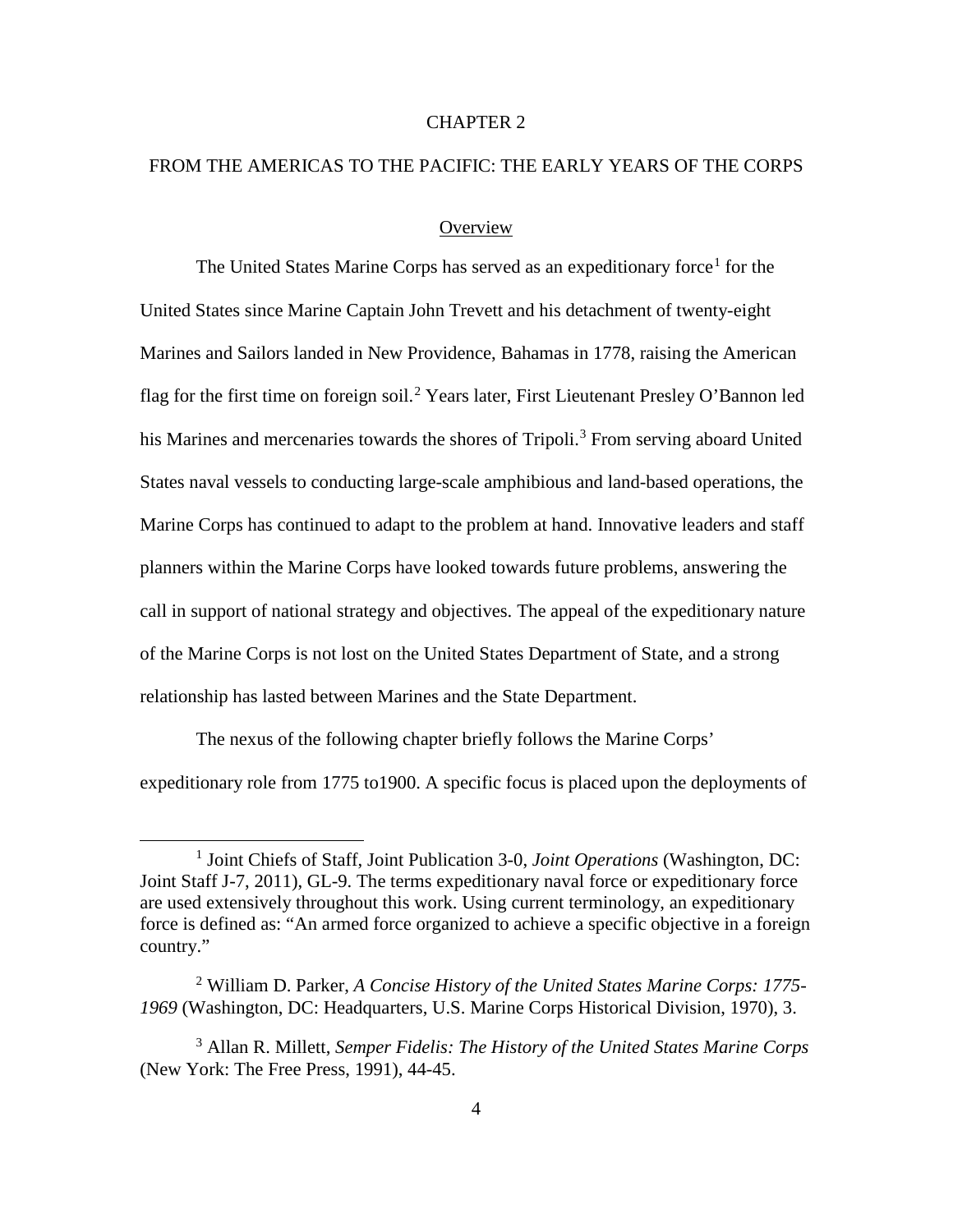Marines in support of United States efforts in the Spanish-American War and subsequent occupation of the Philippines. This chapter will stop short of events in China in the late nineteenth and early twentieth centuries, but address the forward operating posture of Marine forces leading up to the Boxer uprising.

#### The Early Days of the Marine Corps

Established in 1775, the Continental Marine Corps was necessary to complement the Continental Navy in the fight for independence from England. [4](#page-11-0) The Soldiers of the Sea would conduct numerous important missions during the Revolutionary War, and into the next century. Between 1775 and 1900, the Marine Corps would conduct seventy-eight landings throughout the world, from Central and South America to Africa and Asia.<sup>[5](#page-11-1)</sup> Until the 1898 Spanish-American War began, the Navy and Marine Corps were the only elements of the United States military that conducted expeditionary operations outside

<span id="page-11-0"></span> <sup>4</sup> Continental Congress, *Resolution Establishing the Continental Marines,* Philadelphia, PA, 1775. The establishment of Marines by the Continental Congress decreed on 10 November 1775 is as follows: "Resolved, That two Battalions of marines be raised, consisting of one Colonel, two Lieutenant Colonels, two Majors, and other officers as usual in other regiments; and that they consist of an equal number of privates with other battalions; that particular care be taken, that no persons be appointed to office, or enlisted into said Battalions, but such as are good seamen, or so acquainted with maritime affairs as to be able to serve to advantage by sea when required; that they be enlisted and commissioned to serve for and during the present war between Great Britain and the colonies, unless dismissed by order of Congress: that they be distinguished by the names of the first and second battalions of American Marines, and that they be considered as part of the number which the continental Army before Boston is ordered to consist of. Ordered, That a copy of the above be transmitted to the General."

<span id="page-11-1"></span><sup>5</sup> Harry A. Ellsworth, *One Hundred Eighty Landings of United States Marines: 1800-1934* (Washington, DC: Headquarters, U.S. Marine Corps History and Museums Division, 1974), II-III.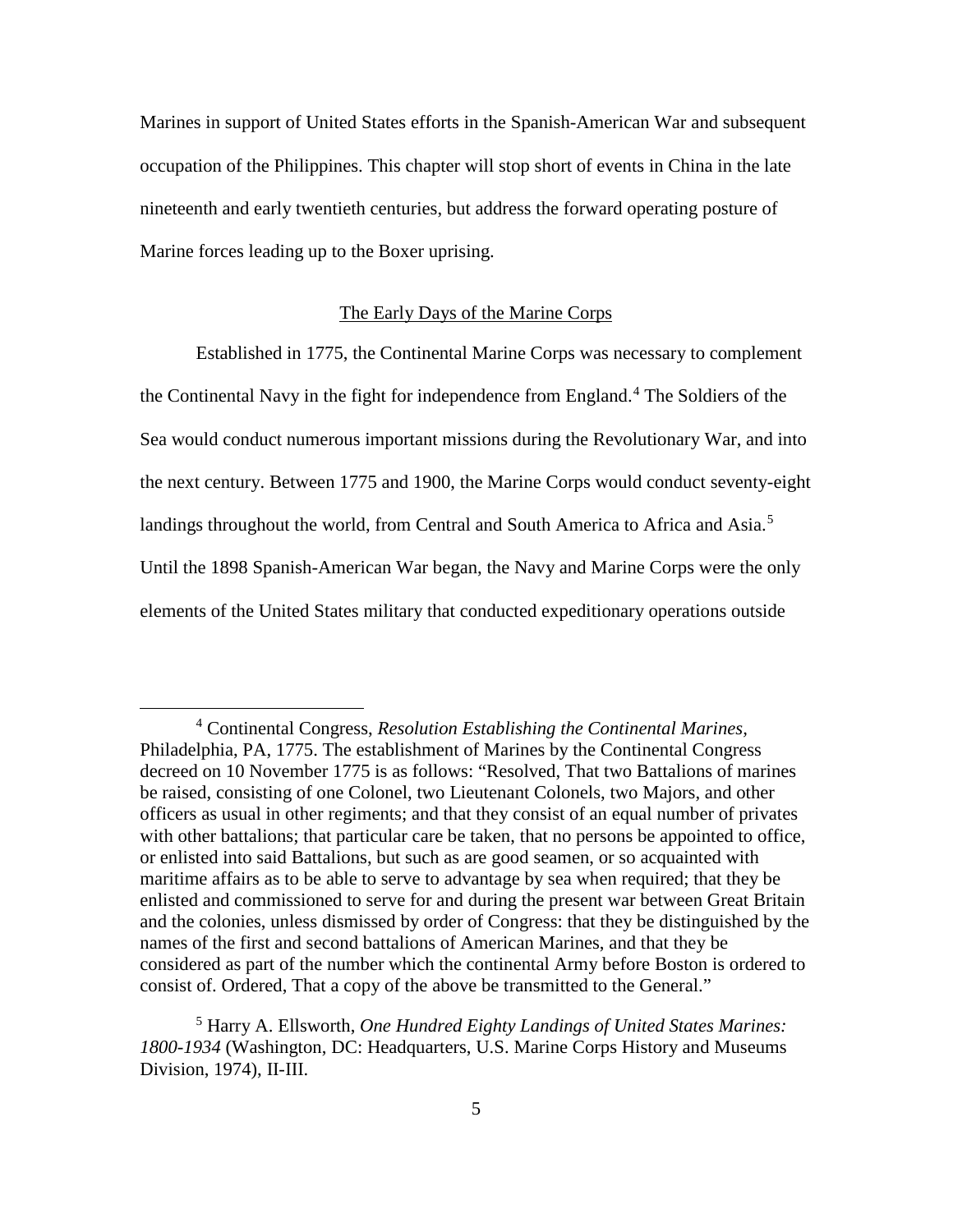North America. The United States Army fought battles throughout the North American landscape including Mexico leading up to their 1898 deployment to the Philippines.

Defense of United States diplomatic personnel and citizens abroad became a key mission for the Marines as early as 1799. As the United States began to conduct international diplomacy abroad, the Marines would be used in many cases to aid diplomats when facing hostile local agents. The first such event in which the Marines supported the State Department was during 1799 when a Marine detachment aided the American Consul in establishing diplomatic relations in Haiti. The Marines assisted the Consul, while at the same time aiding the rebels the United States desired as the future government of Haiti.<sup>[6](#page-12-0)</sup>

As the Marines participating in Haiti concluded operations, First Lieutenant Presley O'Bannon and his detachment of Marines became immortalized in Marine Corps lore. As early as 1801, Marines were deployed throughout the Mediterranean in reaction to tense relations with the Bashaw of Tripoli and other countries that desired to exploit the new American nation. Between 1801 and 1804, the United States Government paid large sums of money to the Bashaw of Tripoli, even as the Bashaw imprisoned Marines and Sailors.[7](#page-12-1) In 1805, an expedition of both naval and land forces would attack to reinstall the previous leader of Tripoli and free imprisoned Americans. First Lieutenant

<span id="page-12-1"></span><span id="page-12-0"></span> <sup>6</sup> Leo J. Daugherty III, *The Marine Corps and the State Department: Enduring Partners in United States Foreign Policy, 1798-2007* (Jefferson, NC: McFarland and Company, 2009), 7.

 $<sup>7</sup>$  Ellsworth, 157-158.</sup>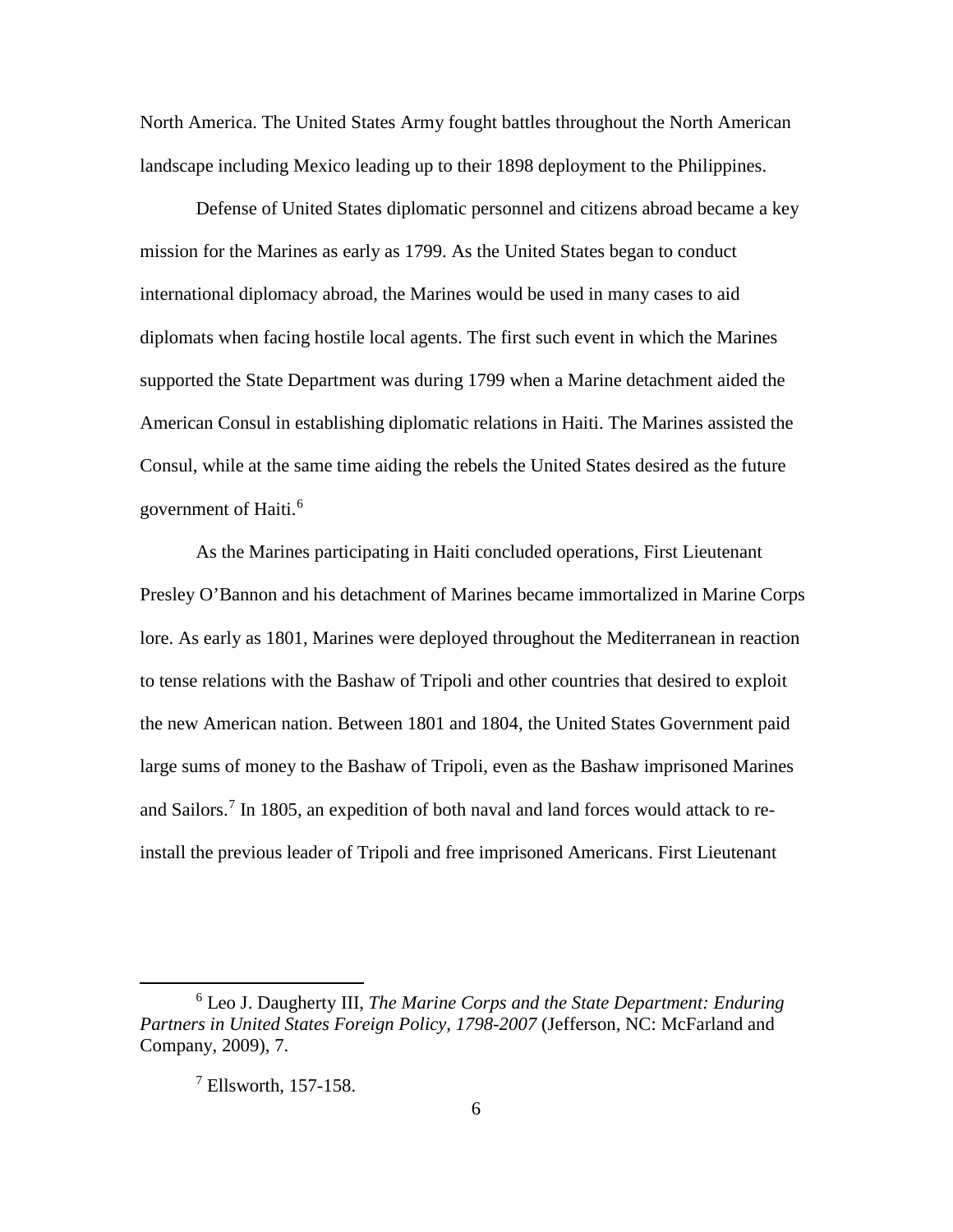O'Bannon, along with a small contingent of seven Marines and one Naval officer, set out to Cairo to coordinate a desert trek towards Derna, Tripoli.<sup>[8](#page-13-0)</sup>

In coordination with United States emissary, William Eaton, First Lieutenant O'Bannon organized a force of approximately five hundred mercenaries and those loyal to the former leader of Tripoli, Prince Hamut. The expedition conducted a six hundred mile road march, coordinating with several United States Naval ships for re-supply, and arrived at Derna. Despite harsh conditions, the Marines held the force together, subsequently routing the Tripolitans after several hours of combat, with assistance from naval surface fires. The United States flag was raised over Derna temporarily and Hamut was re-installed as the leader of Tripoli. Because of the victory at Derna, the State Department gained the release of the imprisoned Americans with payment of a ransom. First Lieutenant O'Bannon received the Mameluke sword as a gift from Hamut, the same style sword Marine officers carry to this day.<sup>[9](#page-13-1)</sup>

While the Barbary Wars would ultimately continue until 1817, the Marines focused in many directions despite an end strength of only a little over one thousand personnel. The War of 1812 consumed most of the Marine Corps' efforts from 1812 to 1815, as Marines were required to guard shipyards and perform flotilla duties in support of the naval force. The Marines used what forces they could to become involved in the land campaign, most notably in the battles at Bladensburg and New Orleans. The Marines' expert marksmanship and bravery in battles at sea against the British Royal

 <sup>8</sup> Ellsworth, 157-159.

<span id="page-13-1"></span><span id="page-13-0"></span><sup>&</sup>lt;sup>9</sup> Ibid. William Eaton was a former Army officer and Consul General in Tunisia prior to participating in the Tripoli campaign.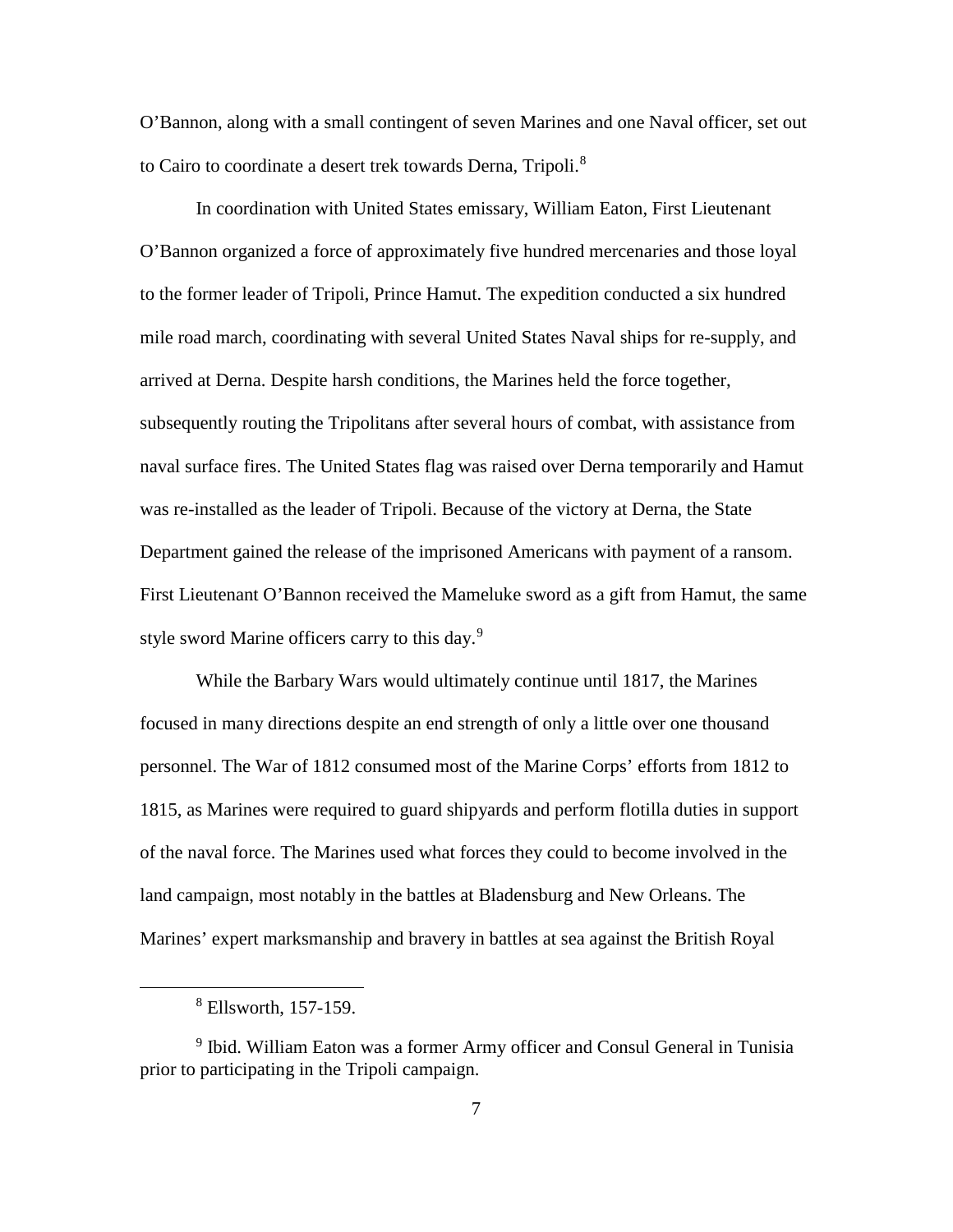Navy were key in United States Navy continued usage of Marines afloat. The War of 1812 showed that Marines were crucial to the naval establishment afloat and ashore, and could perform just as well during engagements ashore as part of the larger land force.<sup>[10](#page-14-0)</sup>

Because of the War of 1812, the United States was able to expand its global maritime reach. Having successfully fought two wars with one of the great powers of the time, the United States was in 1815 ready to expand relations across the globe. The Navy grew over the next decade with more capable ships, and expeditions into the Caribbean and throughout Asia began. During the early and mid-1800s, Marines continued to fight to be part of the ship's crew, best championed by the "Grand Old Man of the Marine Corps," Commandant Archibald Henderson. In the 1820s, the Marines fought off pirates and defended Americans in the Caribbean as part of the United States Navy's West India Squadron, conducting landings in Puerto Rico, Peru, the Falkland Islands, and Argentina. In many cases, no violent actions occurred, however the Marine presence allowed the consular activities in these countries to continue relatively unimpeded.<sup>[11](#page-14-1)</sup>

The Marine Corps was primarily focused on conducting operations in and around Mexico in the 1840s in coordination with and under the command of the United States Army. Operations in Tabasco, Vera Cruz, and California as part of the Pacific Squadron defined this time-period for the Marines. Naval leaders were hesitant to release Marines to support the Army, as the value of Marine presence aboard ship and around the littorals

<span id="page-14-0"></span> $10$  Millett, 48-51. The Marines augmented larger Army commands throughout the east coast and in Florida and New Orleans.

<span id="page-14-1"></span> $11$  Millett, 56-59; Ellsworth, 9, 76, 137-138. Most of the Navy and Marine Corps interventions during this time were small landing parties conducting general security of American interests, or in the case of the Falklands in 1832, a non-combatant evacuation of American citizens under threat from the local governor.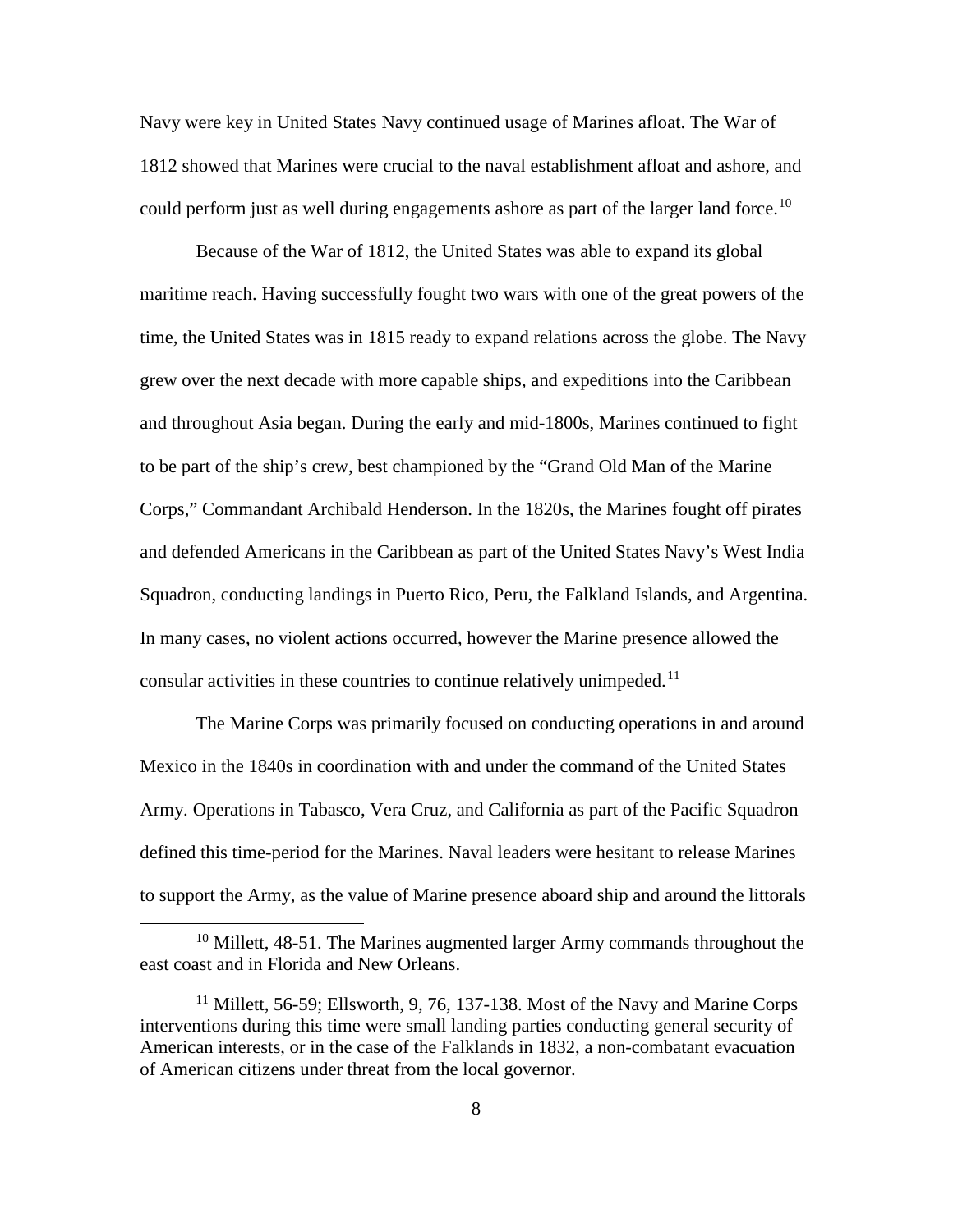was evident in each engagement. The war with Mexico expanded the Marine Corps' operational resume and kept the force relevant on the international stage and in support of national strategic objectives.<sup>[12](#page-15-0)</sup>

As the United States continued maritime commerce ventures and expanded diplomatic relations, a great emphasis was placed on influence in Asia. By the mid-1800s, the United States had already ventured into China, with regular visits to Shanghai. However, Japan was isolated, despite multiple attempts to open it to foreign trade and relations. In 1854, Commodore Matthew Perry landed at Yokohama with a detachment of five hundred Marines and Sailors, and began consultation with Japanese leadership. A Marine private had died aboard ship, and the Japanese reluctantly allowed him to be buried in Yokohama, an unlikely icebreaker for relations. At the end of the meetings in 1854, the United States had its first ever commerce treaty with Japan. In 1860, the Marines served as escorts from Japan to the United States, in support of the first Japanese Ambassador to a foreign country.<sup>[13](#page-15-1)</sup>

While the United States began relations with Japan in 1854, China required a landing of Marines in 1854 to assist in protecting Americans ashore at both the consulate in Shanghai and other locations. In 1855, because of pirates disrupting commercial maritime operations in the waters off of Hong Kong, Marines were once again brought in to fight the pirates and enable maritime commerce. One year later, Marines and Sailors

<span id="page-15-1"></span><span id="page-15-0"></span> $12$  Millett, 72-81. The most memorable battle for the Marines during the Mexican-American War was at Chapultepec, the castle guarding the entrance to Mexico City. A force of over 300 Marines fought under U.S. Army Brigadier General John A. Quitman's Volunteer Division during the siege of Chapultepec and into Mexico City.

<sup>&</sup>lt;sup>13</sup> Ellsworth, 100-102.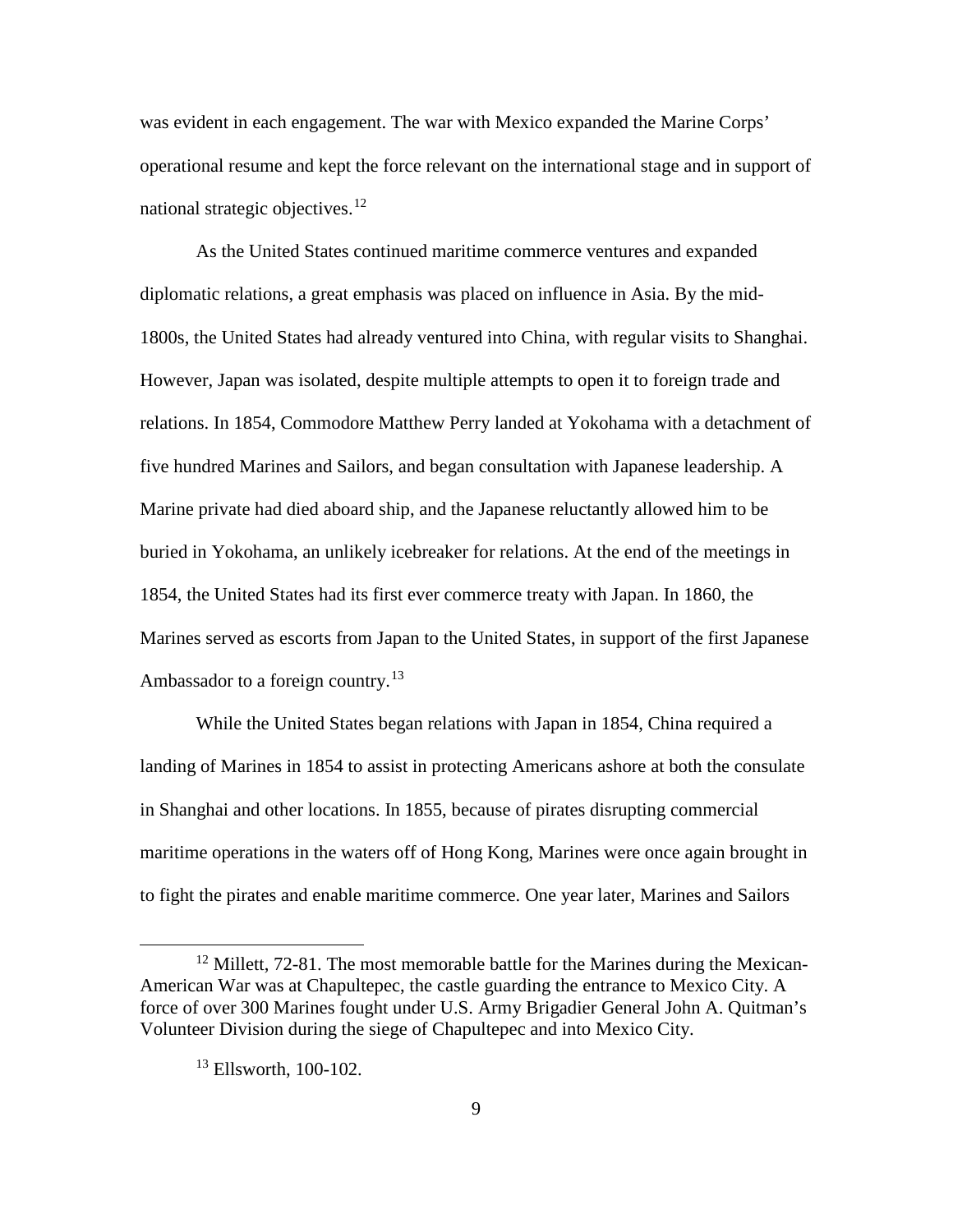would come to the aid of the American Consulate at Canton, where tensions had mounted between the British and Chinese. The events in China during the 1856 Second Opium War culminated with the United States Marines and Sailors, in reaction to an unarmed United States ship being fired upon, conducting assaults on several Chinese forts. Once tensions had simmered, the American forces returned to the ships.<sup>[14](#page-16-0)</sup>

At the same time halfway across the globe, Marines were responding to a crisis in Uruguay. The American Consul in Uruguay, along with the consuls from other foreign countries, determined that the revolution was reaching a culminating point. The various consuls tasked their respective military forces to execute a combined landing and protect foreign interests and property. After the Uruguayan Government had regained control over the revolutionary forces, the Marines withdrew from support of the consulates and foreign delegations, and returned to ship. Additional landings in support of the American Consulate in Uruguay took place in 1858 and 1868.<sup>[15](#page-16-1)</sup>

The death of Commandant Archibald Henderson in 1859 changed the direction of the Marine Corps. Commandant Henderson commanded the Marines for nearly forty years and helped mold the reputation of the Marine Corps as an expeditionary force for the nation. However, Commandant Henderson was not a visionary; he was more focused on maintaining status quo. Despite successfully operating under United States Army Colonel Robert E. Lee at Harper's Ferry in 1859 against abolitionists, <sup>[16](#page-16-2)</sup> the Marine Corps

<span id="page-16-2"></span><span id="page-16-1"></span><span id="page-16-0"></span> $14$  Ellsworth, 25-27. Although the United States did not ally with any other foreign powers during the Second Opium War, it did attack several Chinese forts, before and after signing a treaty to stay out of the conflict.

 $15$  Ibid., 160-162.

<sup>&</sup>lt;sup>16</sup> Millett, 89.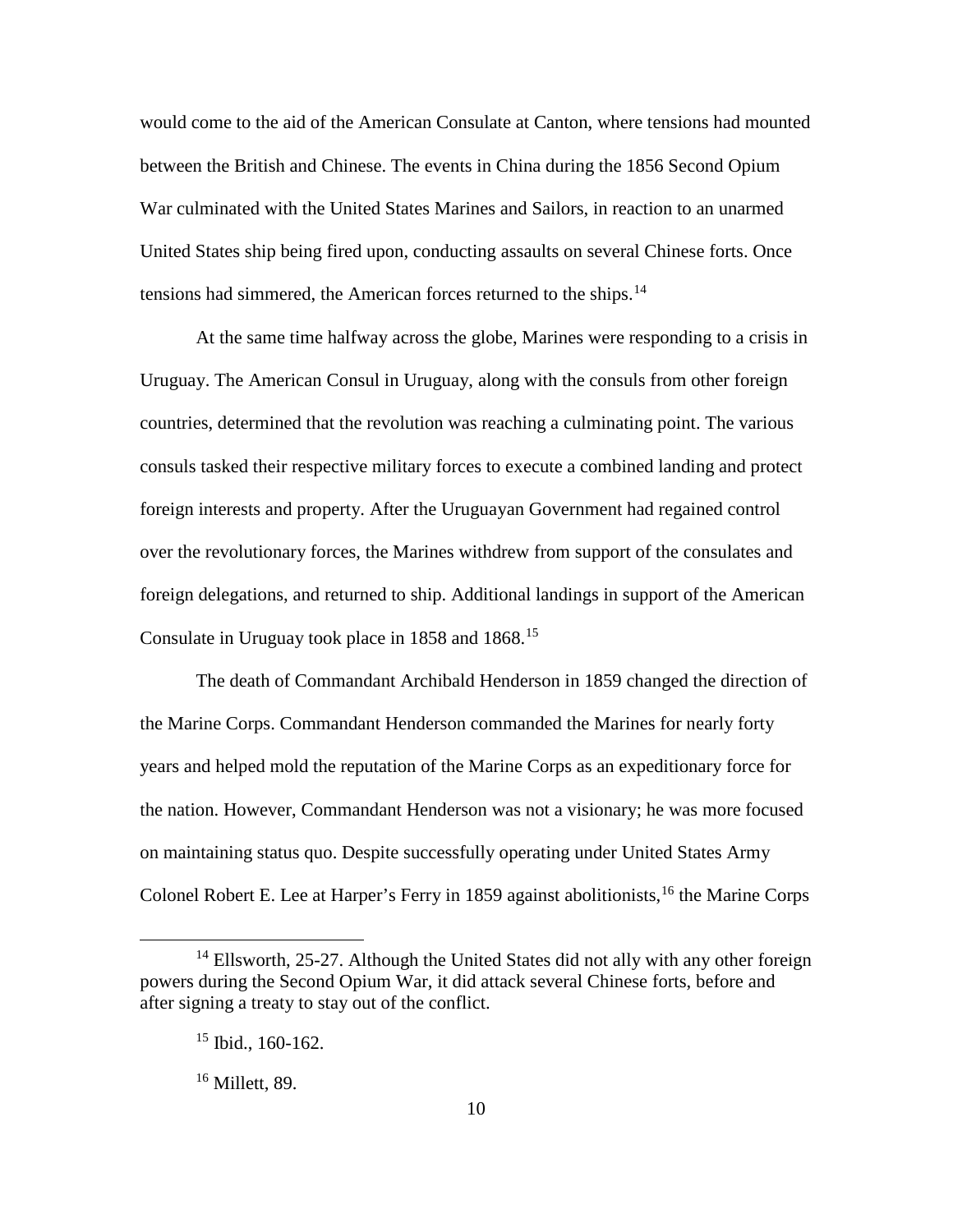was unable to capitalize on their actions in preparations for the coming conflict. When the Civil War broke out, the Marine Corps lost many personnel to the Confederacy and did not maintain a large enough force to conduct major offensives beyond battalion strength. The Marines served key tasks such as ships guards and as naval gun crews in most of the major naval battles of the war. $17$ 

After the Civil War, the Marine Corps returned to Asia in support of national interests in the region. Multiple landings in Japan, China, Formosa, and Korea highlighted the 1860s and 1870s. In 1868, Marines protected American diplomatic and economic interests in the Japanese cities of Osaka, Hyogo, and Nagasaki. On several occasions, the American Consul called for support, and each time the American Marines and Sailors answered the call, quelling each uprising and protecting Americans. The use of American forces was caused primarily by the anti-foreign sentiment of Japanese locals. Similar events took place in China and Korea during this timeframe and over the next several decades, causing American diplomats to request Marine and Naval assistance.[18](#page-17-1)

In the years leading up to the Spanish-American War, the Marines conducted landings (and in some cases multiple landings) in support of American interests in the Hawaiian Islands, Egypt, Colombia, Haiti, Samoa, Argentina, Chile, Nicaragua, Colombia, and Trinidad. Most instances centered on insurgent forces unwilling to accept

<span id="page-17-0"></span> $17$  Millett, 90-100. The Marines manned the naval guns that sunk the CSS *Alabama* and CSS *Virginia* in 1864.

<span id="page-17-1"></span><sup>18</sup> Ellsworth, 28-29, 57-59, 83-84, 103-104. The Marines in Japan in the late 19th century served as a reactionary force during anti-foreigner uprisings, engagements with Japanese shore batteries, and during the Japanese Civil War. The United States had invested in Japan, and desired to maintain economic and political ties.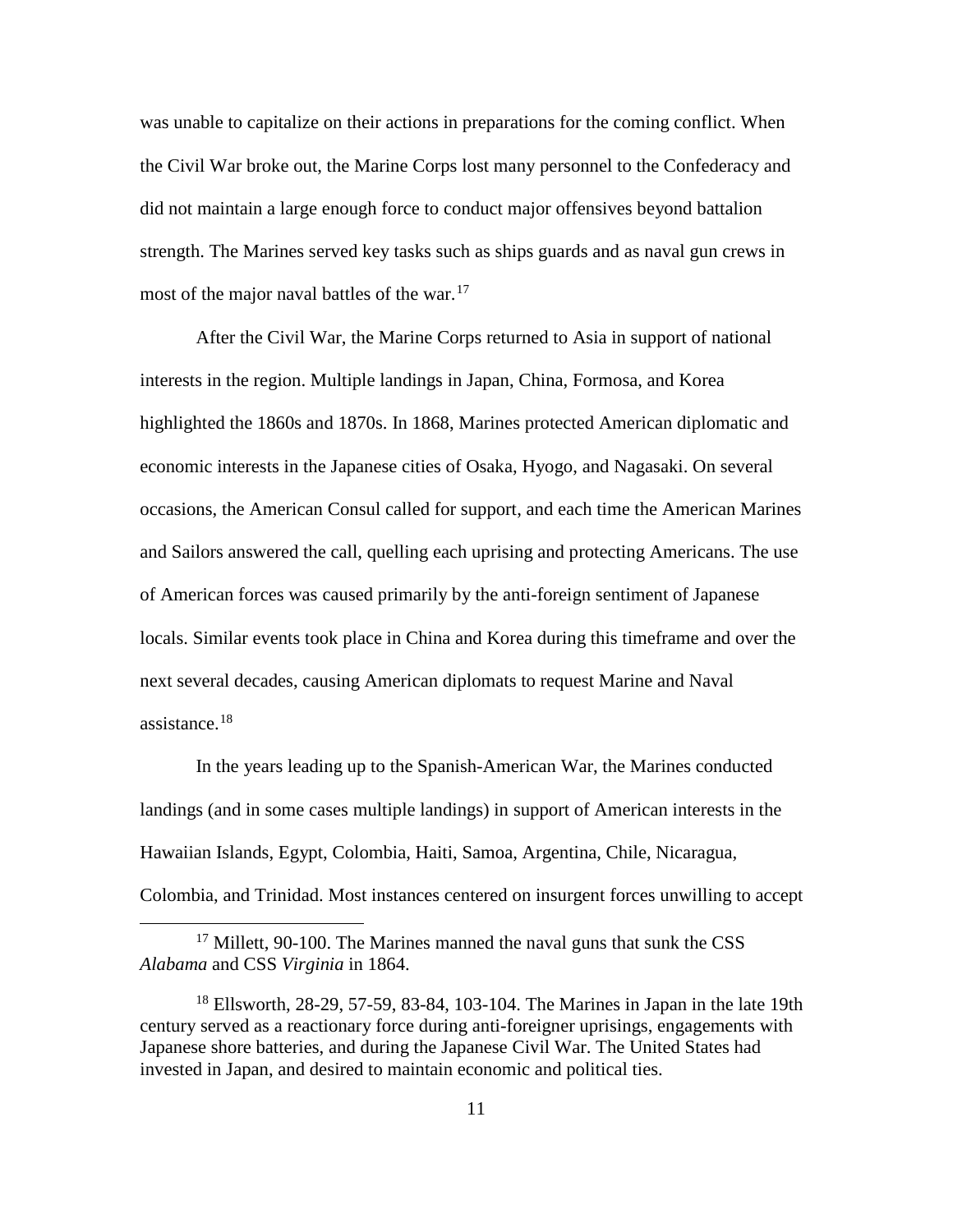a foreign presence. The Marines would land; guard the American envoys, citizens, and property, then return to ship. In some cases, Marines would remain for weeks or months in support of an American Consul.<sup>[19](#page-18-0)</sup>

# Marines in the Spanish-American War and the Philippine Insurrection

The Marine Corps in the latter portion of the nineteenth century looked for a more expansive mission than they had during the Civil War. Despite participation in notable battles such as Manassas and Mobile Bay, the Marines began searching for a more predominant place in the military. Although small Marine detachments were dispatched around the world to protect interests in support of the American Consulates, in addition to the responsibilities on ship and in Navy yard duties, the Marines would soon find themselves participating in larger roles than ever.

For the Marine Corps, the Spanish-American War began with a Marine battalion conducting combat operations at Guantanamo Bay, Cuba, against Spanish forces. Although the battle was not as significant as the major United States Army battles in the war, the Marines were the "first to fight" and were lauded for bravery by journalists. The United States flag that flies over Marine Barracks Guantanamo Bay to this day is at the 1898 site of the Marine battalion command post.<sup>[20](#page-18-1)</sup> As events in Cuba unfolded, American Naval and Marine fleet forces in Hong Kong received orders to prevent the Spanish fleet

 $19$  Ellsworth, 16-17.

<span id="page-18-1"></span><span id="page-18-0"></span><sup>&</sup>lt;sup>20</sup> Jack Shulimson, Wanda J. Renfrow, David E. Kelly, and Evelyn A. Englander, *Marines in the Spanish-American War, 1895-1899: Anthology and Annotated Bibliography* (Washington, DC: Headquarters, U.S. Marine Corps History and Museums Division, 1998), 147.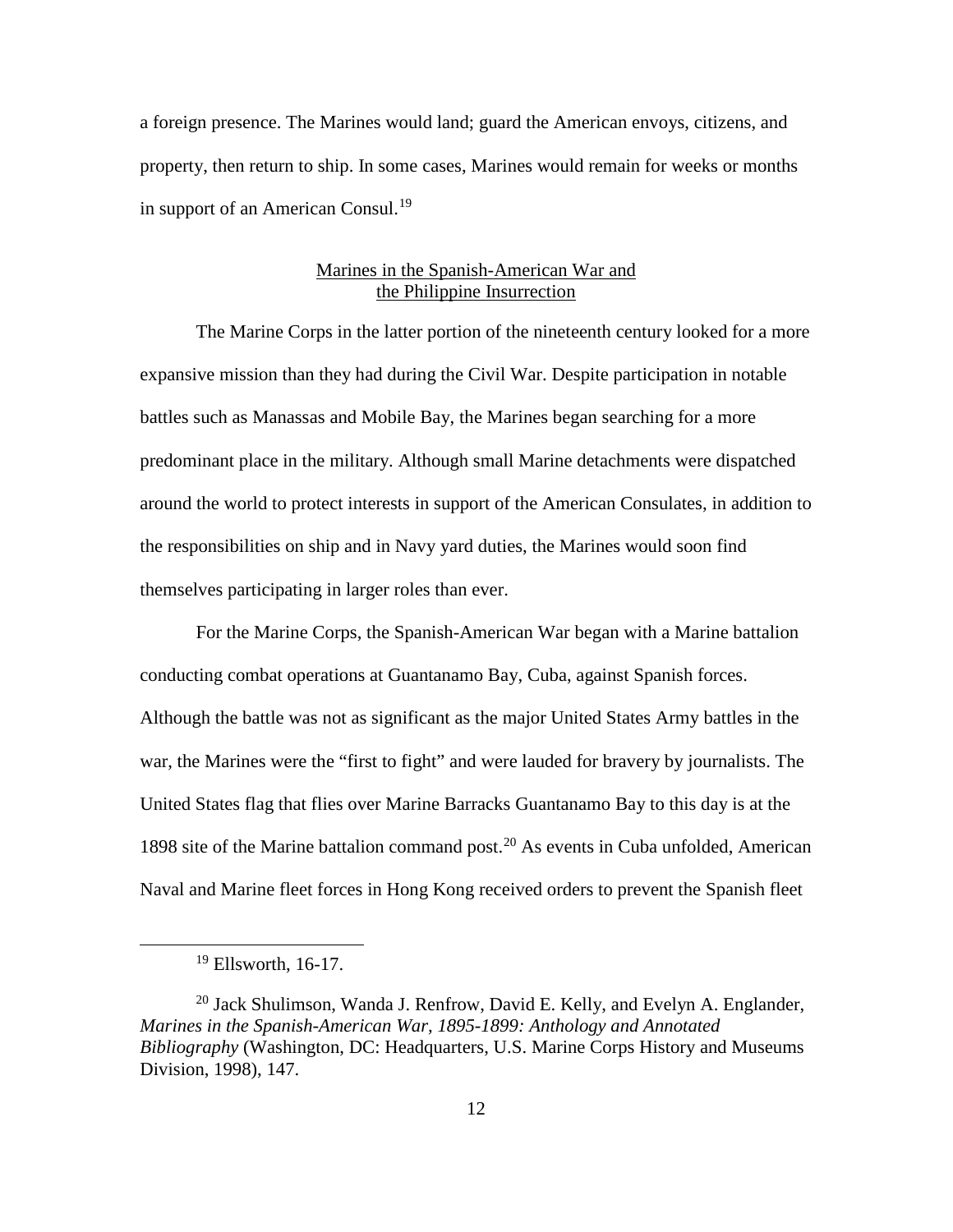in Asia from departing and to "conduct offensive operations" in the Philippines.<sup>[21](#page-19-0)</sup> The American Consul from Manila and Navy ships from Hawaii arrived in Hong Kong to coordinate actions. The Naval force then sailed towards the Philippines to execute the president's orders, with valuable intelligence from the consul.[22](#page-19-1)

As the American fleet surrounded Manila and subsequently Cavite, there were sporadic battles that took place before the Spanish fleet was destroyed. A Marine detachment was ordered to land at Cavite Arsenal, planting the first ever United States flag on Spanish territory.<sup>[23](#page-19-2)</sup> By August 1898, following the larger United States Army led land campaign in the Philippines, Spain would ultimately end the war with the United States with the Treaty of Paris. The United States would ultimately annex Hawaii, the Philippines, Guam, and Puerto Rico.<sup>[24](#page-19-3)</sup>

The war with Spain produced several of the most notable leaders in Marine Corps history. Future commandants George F. Elliott, John A. Lejeune, and Wendell C. Neville successfully commanded forces during the war. Additionally, First Lieutenant John T. Myers fought on Guam during the war and served in Subic Bay, Philippines after the war. First Lieutenant Myers would then go on to lead the Marine Legation defense during the Boxer Rebellion.[25](#page-19-4)

<span id="page-19-2"></span><span id="page-19-1"></span><span id="page-19-0"></span> <sup>21</sup> Bernard C. Nalty, *The United States Marines in the War with Spain* (Washington, DC: Headquarters, U.S. Marine Corps Historical Branch, 1967), 4.

 $22$  Shulimson et al., 8-9.

 $23$  Ibid., 10.

<span id="page-19-3"></span><sup>24</sup> Ibid., 152.

<span id="page-19-4"></span> $25$  Shulimson et al, 144-146.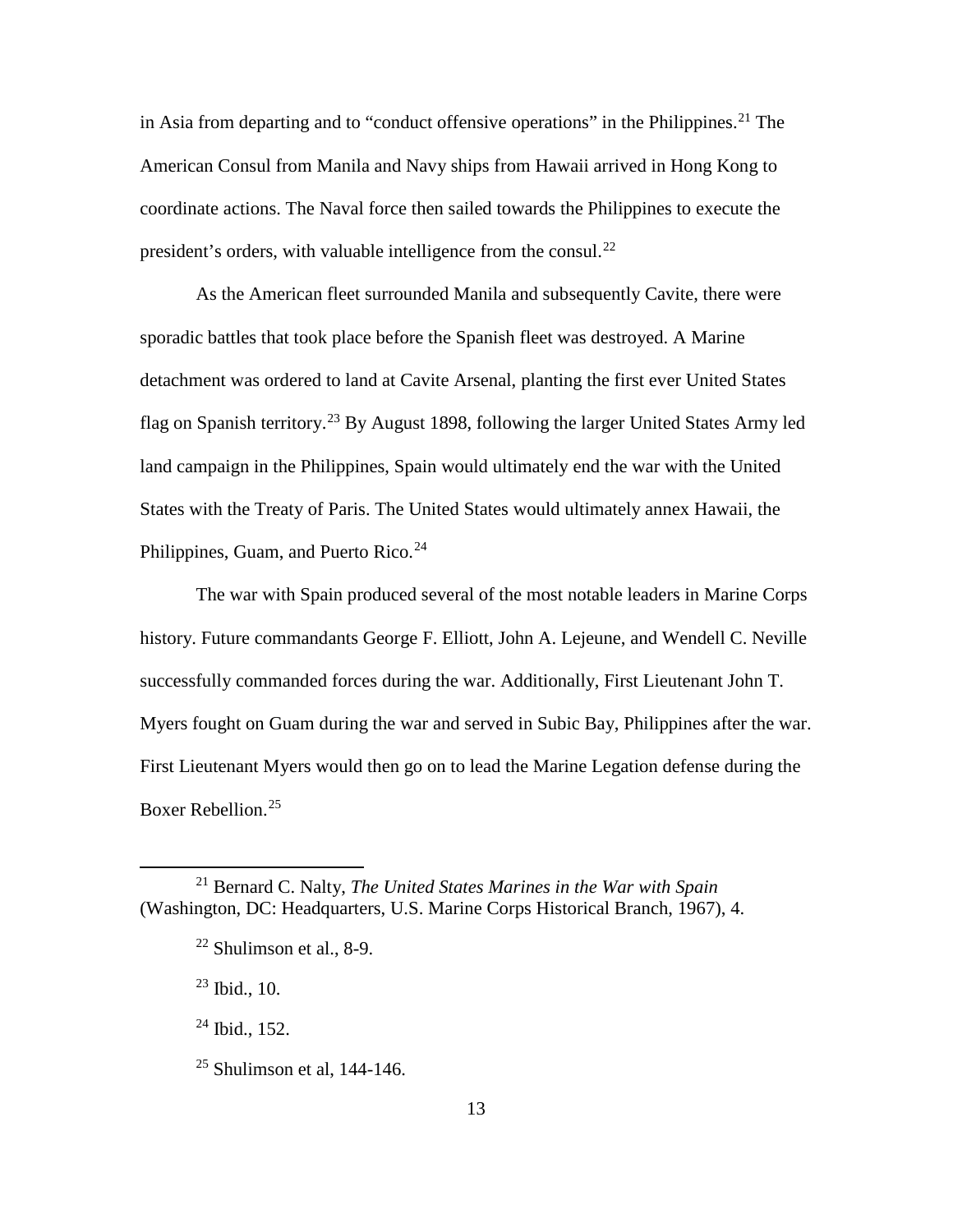The United States maintained a large presence in the Philippines after the Spanish-American War. A Philippino insurrection followed, and the American forces were thrust into an insurgent fight for the next several years. By the end of 1899, the Marine contingent grew to a regimental-sized force in the Philippines to counter the insurgency. By the end of 1900, a brigade-sized element was established and the Marines took on the role of governing areas from Cavite to Subic to Olongopo, as delegated to them by the Navy. Primarily, the Marines guarded key installations, prisons, and local villages. Previously, the Marine Corps had never been larger than two battalions, but now had a brigade overseas. The forward based unit now protected and governed American territory outside the continental United States. However, other events in the Asia-Pacific region caused the Marines to deploy forces to aid in quelling the unrest in China.<sup>[26](#page-20-0)</sup>

<span id="page-20-0"></span> <sup>26</sup> Parker, 33-34.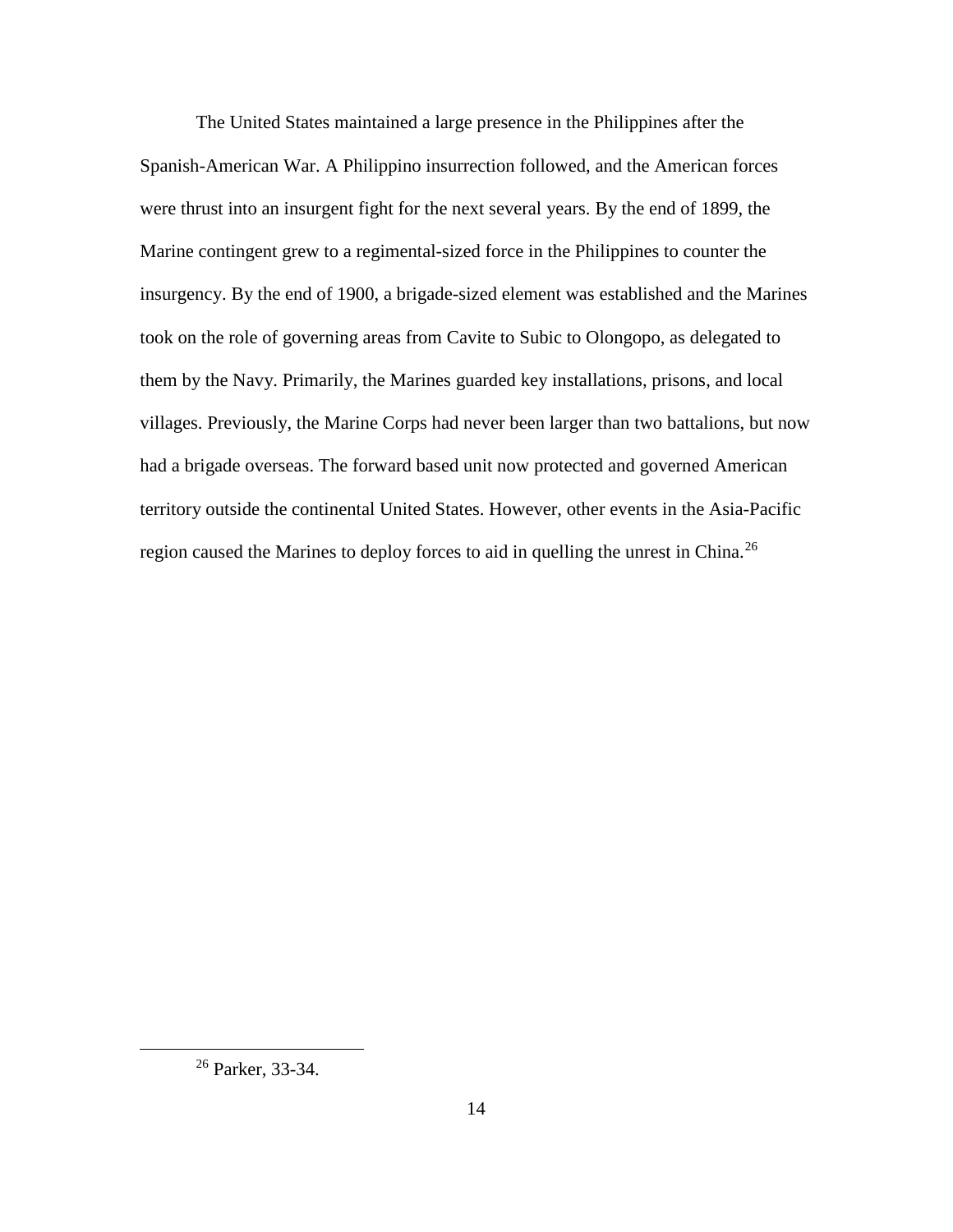# CHAPTER 3

### MARINE CORPS DEFENSE OF THE BEIJING LEGATION

### Status of the Legation Prior to the Uprising

As previously mentioned, the Marine Corps' first involvement in China did not begin in 1900. The detachment sent in 1900 was the tenth such detachment since 1854.<sup>[27](#page-21-0)</sup> The American Consul to China frequently communicated with Department of State officials at the end of the nineteenth and start of the twentieth centuries about the tense security environment and the state of relations with China. Secretary of State John Hay authored his open door note in 1899, paving the way for United States interests in China in conjunction with the other nations already conducting international business and political affairs there. The Department of State wanted to maintain an "open door policy." Any deviations from the Department of State guidance, which became national policy, could require American military intervention.<sup>[28](#page-21-1)</sup>

 <sup>27</sup> Ellsworth, II-III.

<span id="page-21-1"></span><span id="page-21-0"></span><sup>28</sup> Trevor K. Plante, "U.S. Marines in the Boxer Rebellion," *Prologue* 31, no. 4 (1999): 284. Secretary of State John Hay referred to an "open door policy" in correspondence in 1899, as a result of U.S. interests in China and the intention to maintain those interests; Correspondence from U.S. Secretary of State John Hay to foreign offices in China, "Open Door Note of 6 September 1899" (Washington, DC: Department of State). The origin of foreign policy in China, as established in part by Secretary of State John Hay, outlined arrangements and understandings between the foreign powers and with China. An excerpt from the document specifies some of the provisions, "Earnestly desirous to remove any cause of irritation and to insure at the same time to the commerce of all nations in China the undoubted benefits which should accrue from a formal recognition by the various powers claiming 'spheres of interest' that they shall enjoy perfect equality of treatment for their commerce and navigation within such 'spheres,' the Government of the United States would be pleased to see His German Majesty's Government give formal assurances, and lend its cooperation in securing like assurances from the other interested powers, that each, within its respective sphere of whatever influence—First. Will in no way interfere with any treaty port or any vested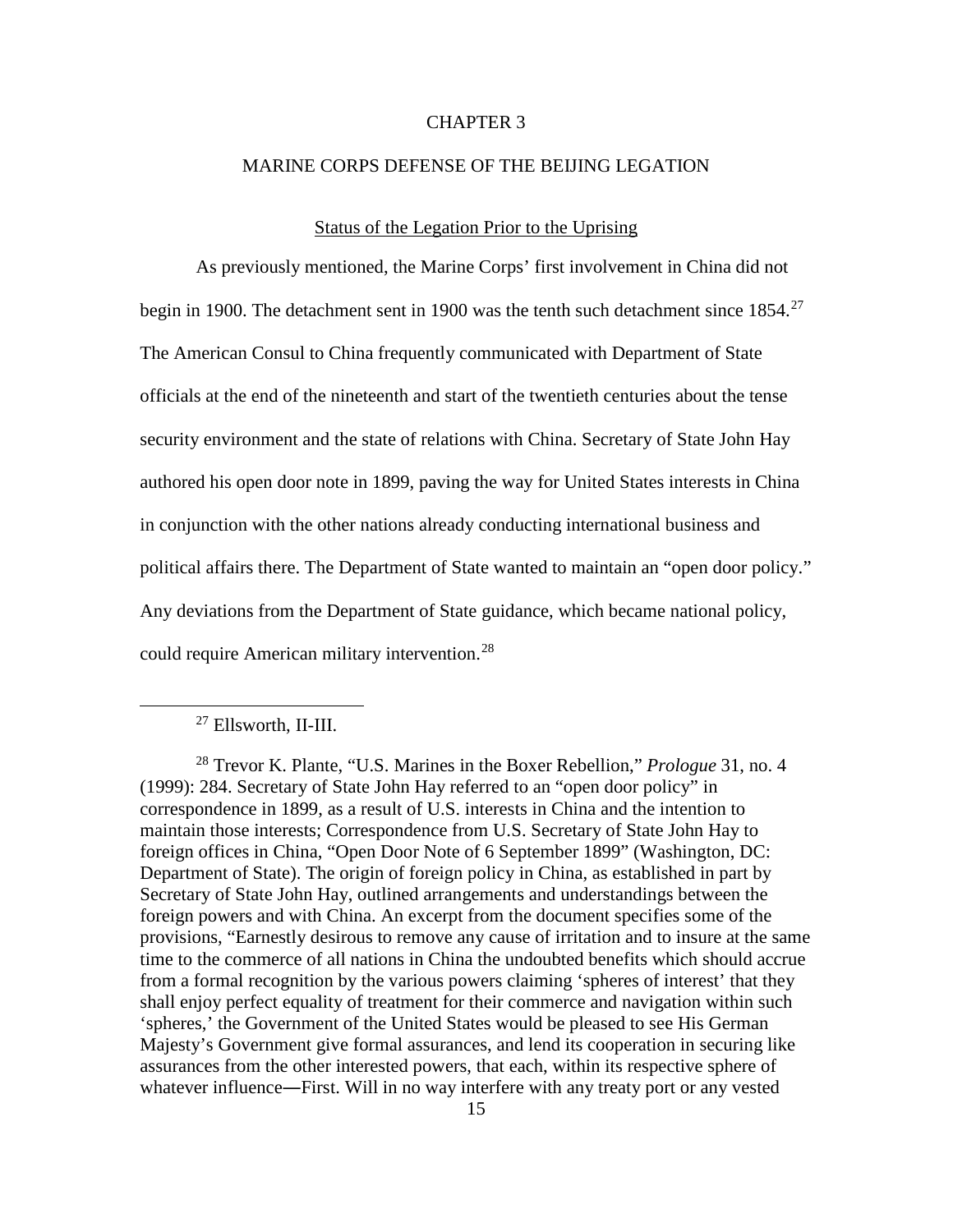As the United States desired open relations, several treaties established during the latter portion of the nineteenth century between China and other nations provoked hostilities and stirred discontent with the Chinese people. The 1895 Treaty of Shimonoseki that concluded the Sino-Japan War angered the Chinese people over the concessions to Japan because of losing the war.<sup>[29](#page-22-0)</sup> A treaty established between China and the Russians in 1896 for an eighty-year railroad agreement angered primarily the British and Japanese, but also threatened the balance of powers in Europe.<sup>[30](#page-22-1)</sup>

Because of civil unrest, the Chinese Emperor, Guangxu, moved China towards reforms aimed at modernizing the Chinese Government and removing some of the ancient systems still in place.<sup>[31](#page-22-2)</sup> Attempts at reform in 1898 by Emperor Guangxu were not received well with China's elite and would ultimately lead towards his exile and imprisonment at the hands of his aunt, the Empress Dowager, Cixi.<sup>[32](#page-22-3)</sup> Empress Dowager had ruled China in the stead of the emperor for many years and maintained a great deal of

interest within any so-called 'sphere of interest' or leased territory it may have in China. Second. That the Chinese treaty tariff of the time being shall apply to all merchandise landed or shipped to all such ports as are within said 'sphere of interest' (unless they be 'free ports'), no matter to what nationality it may belong, and that duties so leviable shall be collected by the Chinese Government. Third. That it will levy no higher harbor dues on vessels of another nationality frequenting any port in such 'sphere' than shall be levied on vessels of its own nationality, and no higher railroad charges over lines built, controlled, or operated within its 'sphere' on merchandise belonging to citizens or subjects of other nationalities transported through such 'sphere' than shall be levied on similar merchandise belonging to its own nationals transported over equal distances."

<span id="page-22-2"></span><span id="page-22-1"></span><span id="page-22-0"></span><sup>29</sup> Frederick Wakeman, Jr., *The Fall of Imperial China* (New York: The Free Press, 1975), 199.

- $30$  Ibid., 206-207.
- <sup>31</sup> Ibid., 212-214.
- <span id="page-22-3"></span> $32$  Ibid., 215.

 $\overline{a}$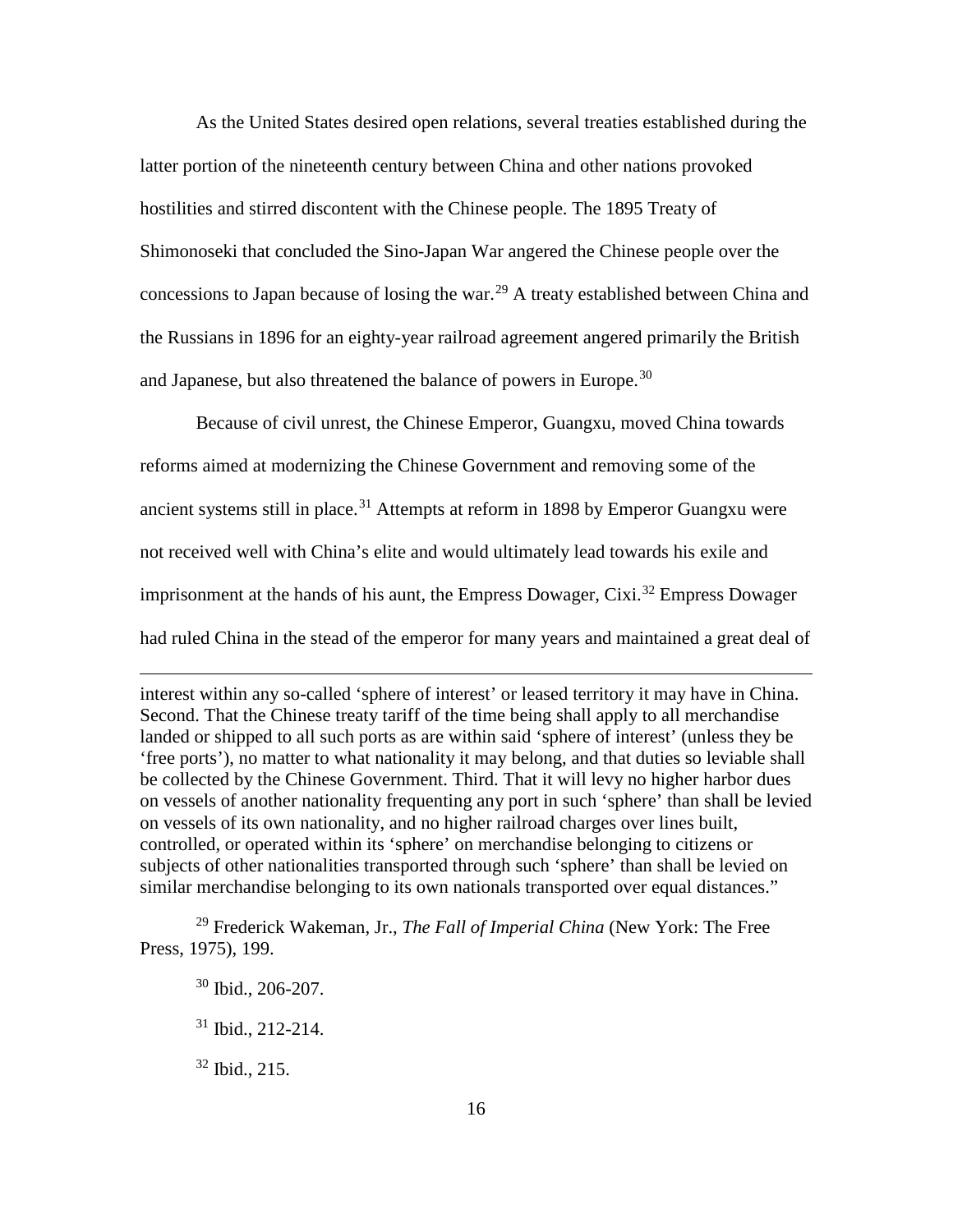power. However, Cixi had to balance all factions of Chinese society in order to maintain domestic stability and prevent the Qing Dynasty from losing power.

A secret organization known as "Yi-he quan," or "Righteous Fists of Harmony," would be one of the most difficult factions of Chinese society for Cixi to control. Referred to by Westerners as "Boxers," the anti-foreigner organization began to wreak havoc around eastern China in the hopes of both maintaining the dynasty and removing the foreigners.<sup>[33](#page-23-0)</sup> The Boxers were a loosely organized group with no single leader. Although the Chinese Imperial Army would usually crush such an organization, some of the elites in China realized the potential to turn the Boxers into an informal state militia to battle foreign intervention. Cixi, using the Boxer's rhetoric as an example of the will of the people, allowed the Boxers to move into Beijing in June of 1900. The foreign powers desired the re-installation of Emperor Guangxu, and ensuring foreign economic interests in China would remain prosperous. Cixi would not allow her nephew to return to power, and thus forced China into a war with every foreign nation operating in China.<sup>[34](#page-23-1)</sup>

A Chinese declaration of war on all the foreign governments operating in China caused the semi-conscription of the Boxers into the Chinese Army on 18 June 1900. Some of the Boxers had limited rudimentary training, but lacked the discipline needed to operate as a competent military force. Chinese Army control of the untrained and

<span id="page-23-1"></span><span id="page-23-0"></span> <sup>33</sup> David J. Silbey, *The Boxer Rebellion and the Great Game in China* (New York: Hill and Wang, 2012), 34-36. The slogan of the Boxers was "Protect the Ch'ing Dynasty. Exterminate the foreigners."

<sup>34</sup> Wakeman, 218-221.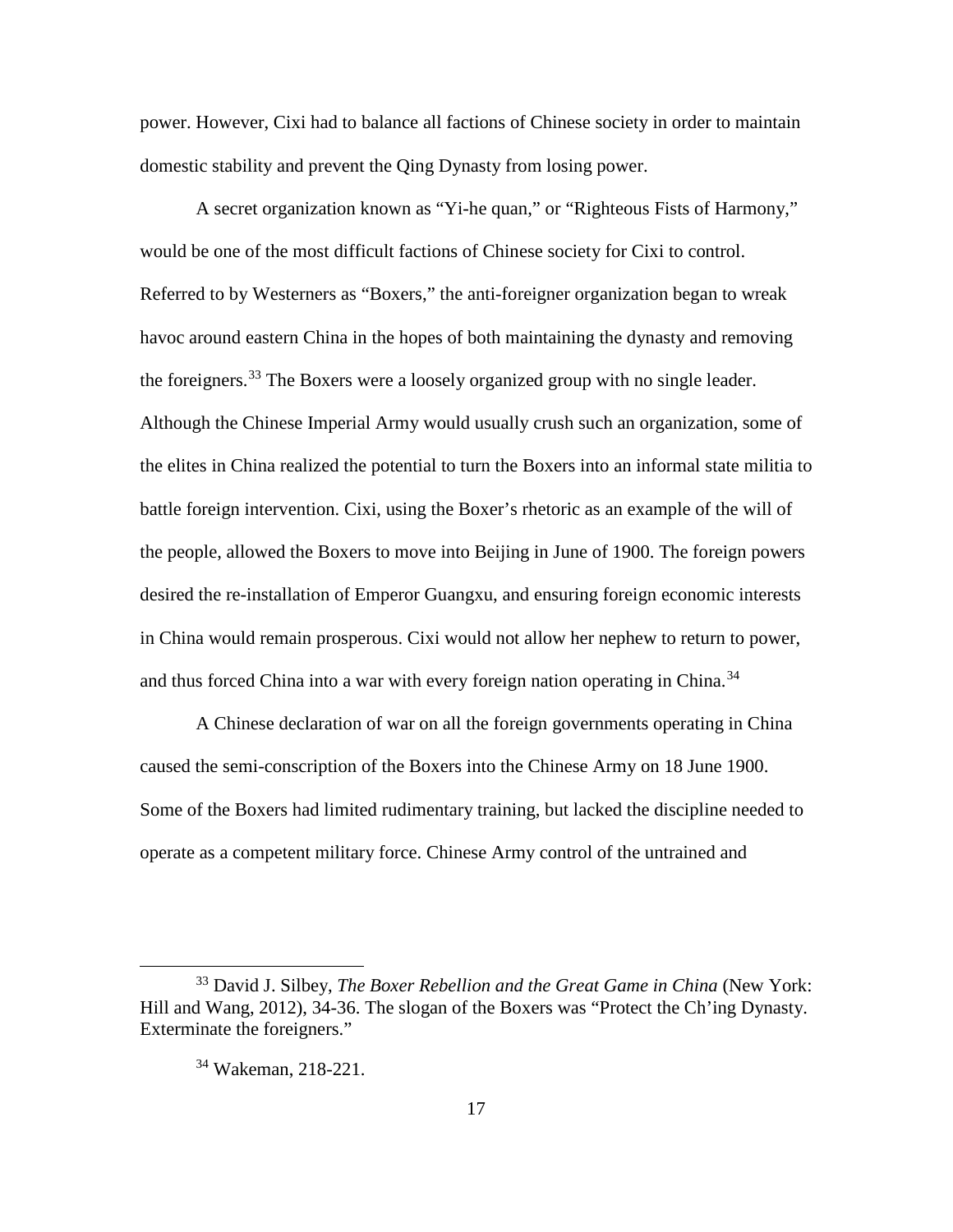fractioned Boxers was nearly impossible.<sup>[35](#page-24-0)</sup> The lack of training and organization of the Boxers allowed the foreigners to have a chance at survival. The Boxers soon began looting homes of the foreign elite and causing strife in the foreign community, an escalation from standard practices of persecuting Chinese Christians.<sup>[36](#page-24-1)</sup> Those foreigners under the most immediate threats were the missionaries and the residents of the legation in Beijing. Approximately five hundred foreign civilians and several thousand Chinese Christians lived in Beijing, many of them with the eleven legations. Half of the five hundred foreigners were missionaries.<sup>[37](#page-24-2)</sup> The legation detachments would have to work together to survive until further reinforcements could arrive by sea, and deployment from the coast, through Tianjin to Beijing.

# Marines Deployed in Support of the Legation

Since the United States Department of State was established in 1789, the Marine Corps has maintained a close relationship.<sup>[38](#page-24-3)</sup> The Marines' flexibility to conduct many

<span id="page-24-2"></span><span id="page-24-1"></span> $37$  Fleming, 15-17. The eleven legations consisted of Austria-Hungary, Belgium, France, Germany, Great Britain, Holland, Italy, Japan, Russia, Spain, and the United States of America. Much of the human intelligence on the Boxers came by way of the foreign missionaries. Unfortunately, the missionaries, most of which had spent many years in China amongst the locals, were constantly inaccurate in their assessments of the Chinese intent and actions while the missionaries were under siege with the legation.

<span id="page-24-3"></span><sup>38</sup> Daugherty, 7.

<span id="page-24-0"></span> <sup>35</sup> Peter Fleming, *The Siege at Peking* (New York: Dorset Press, 1959), 48-49. Jung Lu, the Peking Commander-in Chief corresponded in early July 1900 to a Chinese elite with regards to the Boxers, "One might profitably use them to inspire, by their fanaticism, the martial ardour of our regular troops. As a fighting force they are quite useless, but their claims to supernatural arts and magic might possibly be valuable for the purpose of disheartening the enemy."

<sup>36</sup> Oliver P. Smith, "We Will Do Our Best," *Proceedings* 54, no. 11 (1928): 310.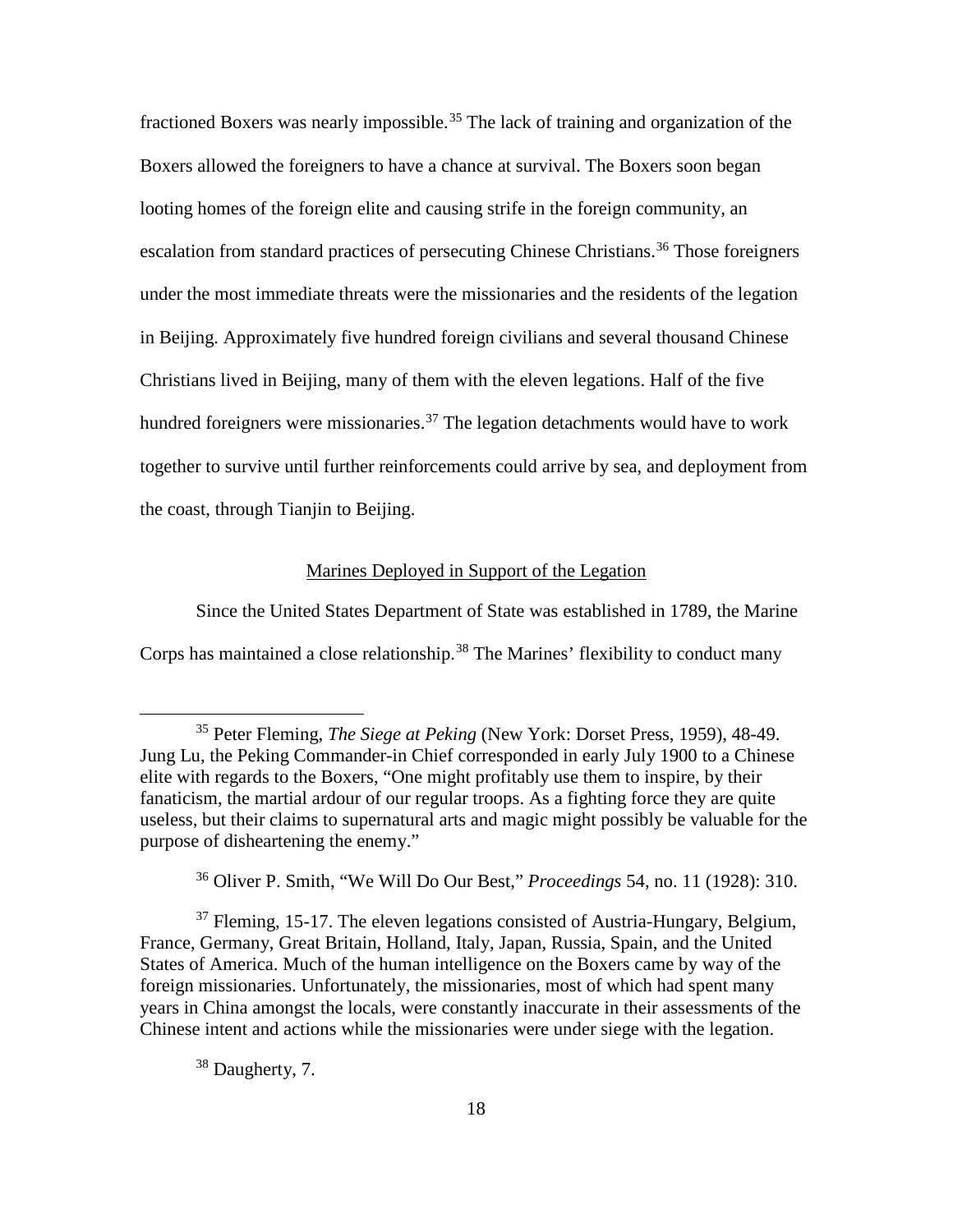types of operations and global reach aboard naval vessels allowed a natural relationship to develop with United States Foreign Service personnel. Several deployments of Marines added to the security of the United States Legation in Beijing over the span of the last decade of the nineteenth century, with the last reinforcing detachment departing in 1899.<sup>[39](#page-25-0)</sup> The following year in the spring of 1900, the United States Consul to China, Edwin H. Conger, along with his fellow foreign legation counterparts, came to the realization that military force would be required to maintain their survival in China.<sup>[40](#page-25-1)</sup>

Previous dispatches of Marines in support of the American Legation came from the United States Asiatic Fleet and this would be the case during the Boxer uprising. In response to the siege of the legations in Beijing, an international force was assembled near the port city of Dagu, made up of the eight countries with legations and interests in China.

A detachment of forty-eight United States Marines and six United States Navy Sailors joined the international force at Dagu. The American Marines and Sailors were approved by the Chinese Government to transit from Dagu to Beijing.<sup>[41](#page-25-2)</sup> The forty-eight Marines and six Sailors came from the USS *Newark* and USS *Oregon*, and were led by Captains Newton K. Hall and John T. Myers, with Myers in overall command of the United States detachment.[42](#page-25-3) The USS *Newark* had departed the Philippines with double

<span id="page-25-3"></span> $42$  Ibid., 41.

<span id="page-25-0"></span><sup>&</sup>lt;sup>39</sup> Daugherty, 39.

<span id="page-25-1"></span> $40$  Fleming, 71.

<span id="page-25-2"></span> $41$  Daugherty, 41, 43.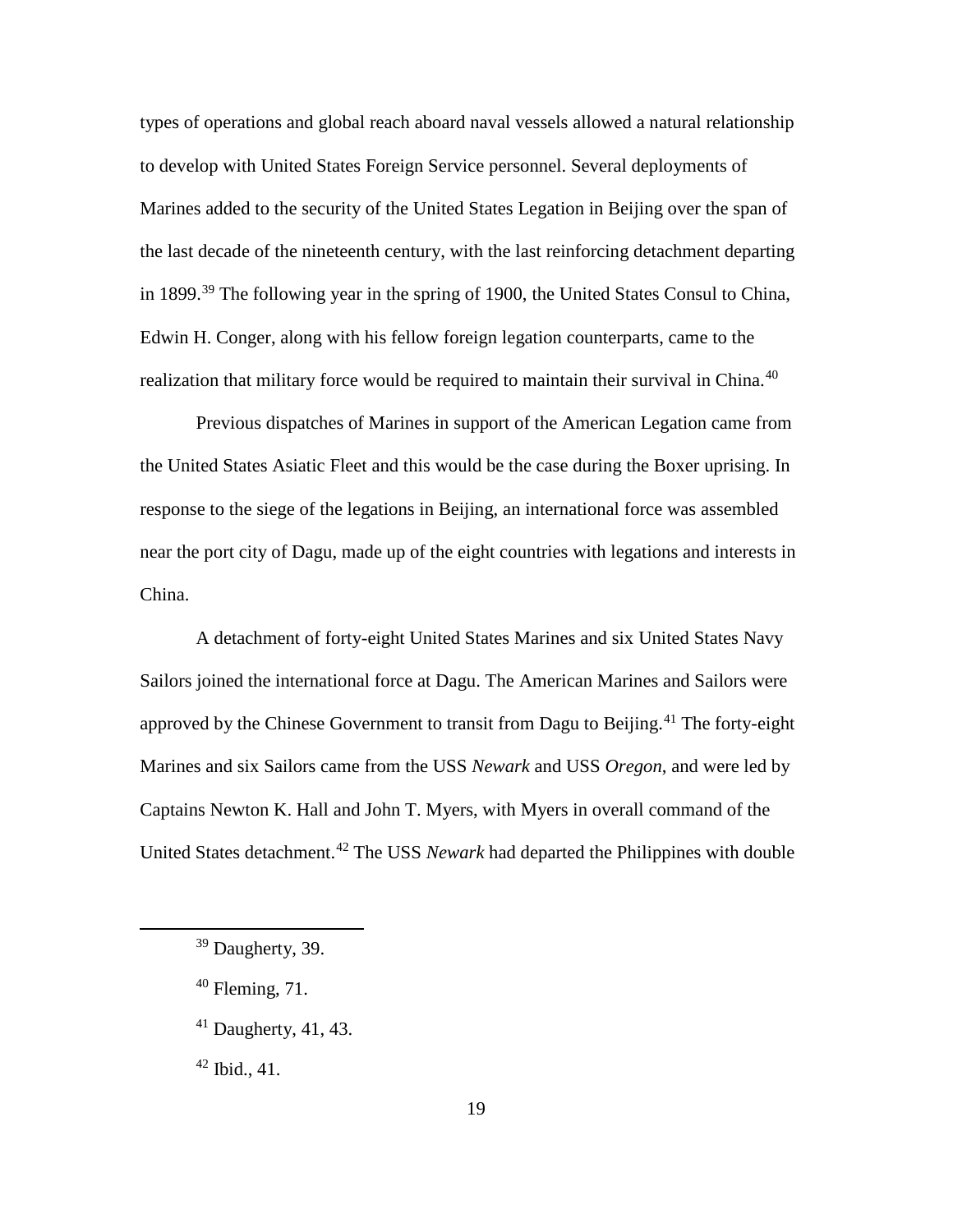the usual amount of Marines.<sup>[43](#page-26-0)</sup> Following a brief stop at the United States Consulate at Tianjin, the Marine detachment boarded rail for Beijing. On this journey, the Marines were joined by small detachments from six other nations, all with the intent to protect their respective legations.[44](#page-26-1)

The Marines arrived at Beijing on 31 May 1900, following a transit via rail from Tianjin. They quickly made their way inside the legation compound and began to confer with Consul Conger. Plans were established for both the protection of the legation and protection of the American mission. Tensions were very high in the city, with violence spreading daily. The legation detachment would have to hold off any Chinese aggressions until the larger relief force from Dagu could be assembled and maneuver from the port city to Beijing. [45](#page-26-2)

## Legation Defense

The Marines that came to assist the legation were veterans of the Spanish-American War and ships' detachments. The two ships' detachments both came from duty in the Philippines. Captain Hall's Marines served in northern Luzon and Captain Myers' Marines were the first Americans to occupy Olongapo. Many had also served in the

 $45$  Ibid., 41.

<span id="page-26-0"></span> <sup>43</sup> Robert D. Heinl, Jr., *Soldiers of the Sea: The United States Marine Corps, 1775-1962* (Baltimore, MD: The Nautical and Aviation Publishing Company of America, 1991), 127.

<span id="page-26-2"></span><span id="page-26-1"></span><sup>44</sup> Ibid., 42. Initially, the Chinese did not authorize the Marines to ride the rails from Tienstin to Peking, although they were ultimately able to transit before the rails were destroyed by the Boxers. Unfortunately, the Marines left their equipment consisting of food, extra ammunition and machine guns, and other supplies behind believing it would follow. The equipment never arrived.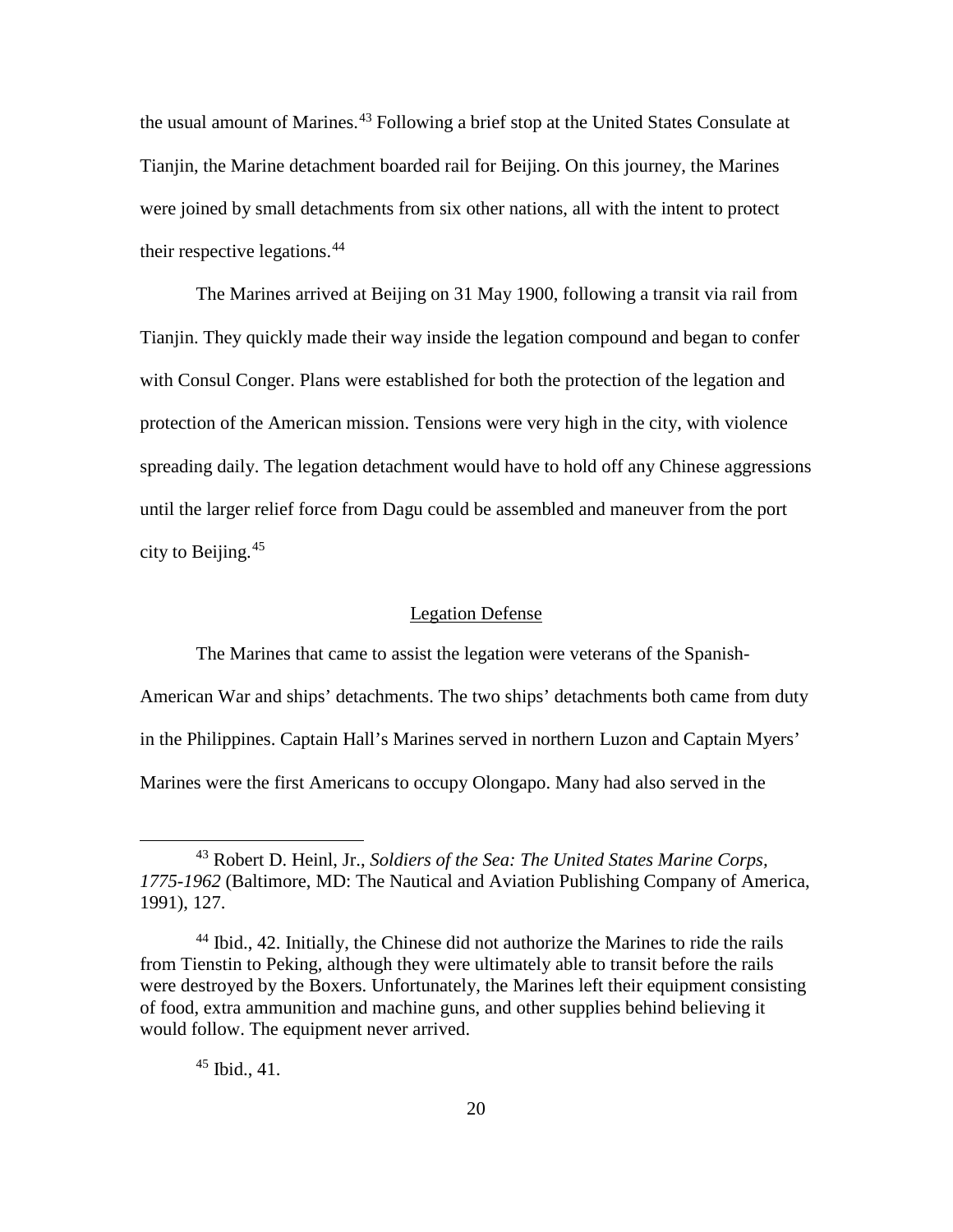Caribbean and on other global deployments. While the ships were staged in Nagasaki, Japan, prior to arrival at Dagu, the Marines received very little time to ready for deployment to China.<sup>[46](#page-27-0)</sup>

Arriving in Beijing with only personal weapons, a Colt gun, and twenty-seven thousand rounds of ammunition, the American detachment had to make do with what it had. The rest of the Americans' equipment was scheduled to arrive by train, but the Boxer destruction of the rails prevented this. Linking up with the other nation's detachments of sailors and marines would soon occur, and the overall force in Beijing would become twenty-one officers and 429 enlisted personnel.<sup>[47](#page-27-1)</sup> The only artillery would come from the Italians, a one-pound gun with limited ammunition. The Russians had brought a large amount of three-inch gun ammunition, but had forgotten the gun itself. United States Navy personnel assigned to the Marines created a gun out of a bronze cannon to use the Russian ammunition. This gun was known as the "International Gun"

<span id="page-27-0"></span> <sup>46</sup> Smith, 310. The order to sail came so rapidly that the USS *Newark's* captain almost missed the deployment and was required to cross-deck from the *Oregon* while both ships proceeded towards Dagu.

<span id="page-27-1"></span> $47$  Ibid., 311. The Colt Gun was an automatic wheeled weapon and key towards the survival of the legation. Despite the Chinese onslaught during the 55-day siege, the Marines only used 20,000 out of their 27,000 rounds. The large amount of saved rounds was primarily due to the Marines' high marksmanship standards and the fact that the other legation countries weapons were not compatible with American ammunition; Peter Harrington, *Peking 1900: The Boxer Rebellion* (Oxford, UK: Osprey Publishing, 2001), 58-59. Numbers for the detachments vary based on different sources by one or two personnel, but generally there were 82 British and 81 Russians defending the legations, along with the 51 Germans, 45 French, 35 Austrians, 29 Italians, 25 Japanese, and the 54 American defenders.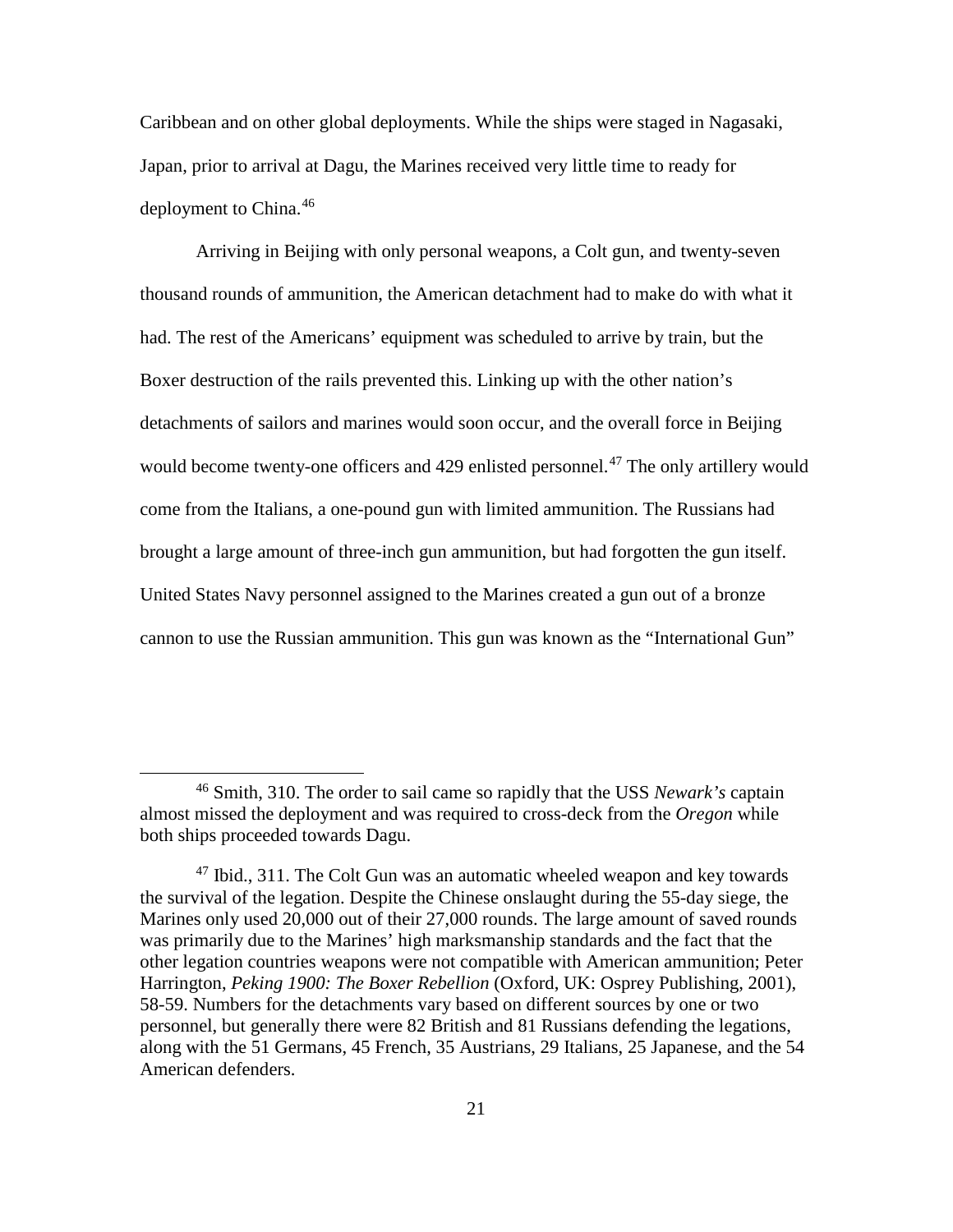and caused the Chinese to be more cautious in believing that there was significant artillery in the legation compounds.[48](#page-28-0)

On 7 June 1900, all commanders met at the British Compound to formulate the strategy for the defense of the legations. The legations would be held as long as possible while awaiting reinforcements from Dagu. The Tartar Wall would need to be held, as it influenced all legations and was the sole means of communication outside the legations through the wall's water gate.<sup>[49](#page-28-1)</sup> Additionally, streets outside the legation would be barricaded and each legation would need to maintain communications. Due to its large size, all non-combatants were sent to the British Compound quarters.<sup>[50](#page-28-2)</sup>

<span id="page-28-1"></span> $49$  Ibid., 105. The legation compounds, a series of buildings recently reinforced by the local legations had several major choke points, but the legations saw the Tartar Wall as being the most vital. Captain Myers explained, "A rectangular compound bounded on the north and east by Chinese shops and houses, on the west by Legation street and on the south by Imbek's stores, low, rambling buildings." "The general plan was to hold all the legations as long as possible, to hold the Tartar wall in the rear of the United States and German Legations, to send all non-combatants into the English Legation, as it was the largest with the most commodious quarters; to stock this legation with all available food and live stock; to barricade all streets and to keep open the communications between the various legations. The reason for holding this Tartar Wall was obvious; first, because it directly controlled all the legations, and second, because the water gate through it gave us means of communicating with the outer world. It was through this gate that the British Indian troops entered to the relief."

<span id="page-28-2"></span> $50$  Ibid., 105-107.

<span id="page-28-0"></span> <sup>48</sup> John T. Myers, "Military Operations and the Defenses of the Siege of Peking," *Proceedings* 28, no. 3 (1902): 109-110. U.S. Navy Gunner's Mate Mitchell and American Legation Secretary Squires were responsible for the "International Gun" to be fashioned from the old bronze cannon. The gun was tested on a wall of a legation home, and went through several interior walls. While the power of the gun was crucial, the psychological effect it had on the attacking Chinese was key. Chinese forces did not believe the foreign legation to have artillery, and were likely also cautious and curious as to what other capabilities the legation detachments maintained that the Chinese were unaware of.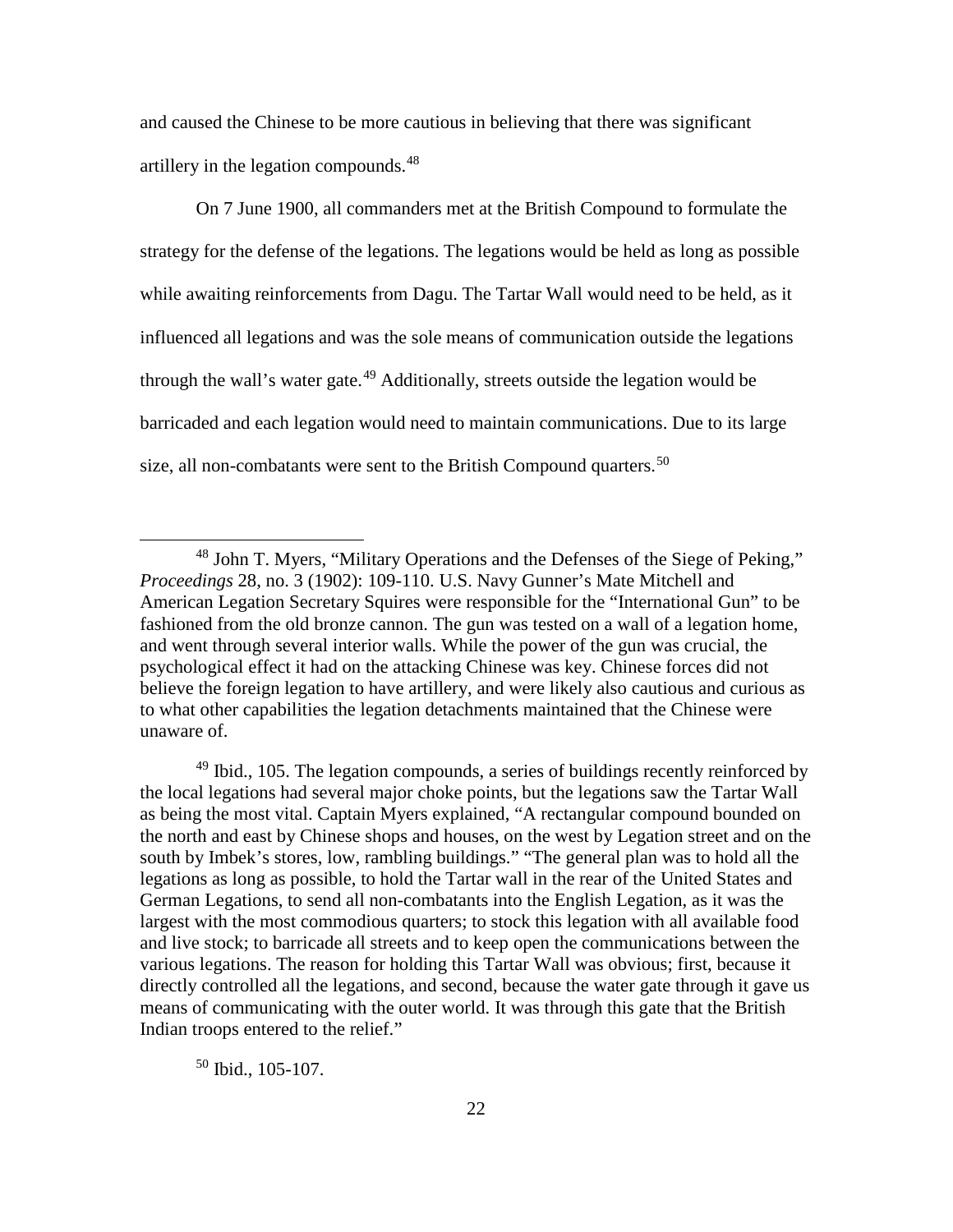From 9 June 1900, a detachment of Marines was sent to defend the Methodist mission, however on 20 June, Marines brought all civilians into the British Compound as planned. Amidst fires throughout the city and massive looting by Boxers, small parties were sent out to rescue as many Chinese Christians as possible from almost certain death. The Boxers were angered even more by the foreign intervention, and began to attack the foreigners. In support of the Boxers, Cixi declared war on 18 June, and China gave ultimatums for all foreigners to leave. The final act prior to the all-out Chinese assault on the legations was the assassination of the German Minister, Baron Von Kettler on 20 Iune $51$ 

Starting on 20 June and over the next fifty-five days, the legation forces defended against numerous assaults from Boxer and Chinese Army forces. By this point, direct communications with the forces at Dagu were impossible. The legations continued to hold off Chinese forces while waiting for reinforcement. Eleven different nations came together to choose Sir Claude McDonald as the senior military representative. McDonald, serving in Beijing as the British Ambassador, was previously a major in the British Highland Regiment.<sup>[52](#page-29-1)</sup>

A lack of provisions during the long siege, in addition to piles of bodies outside the legation walls made the situation almost unbearable. However, the skilled leadership of McDonald, key leaders of other legation forces, Captain Myers, Captain Hall, and the non-commissioned officers led to the successful defense. Individual acts of heroism

<span id="page-29-1"></span><span id="page-29-0"></span> <sup>51</sup> Myers, 107. Although China declared war, the United States never recognized that a state of war existed, but as an intervention towards ensuring the safety of American citizens and security of American interests.

 $52$  Smith, 312.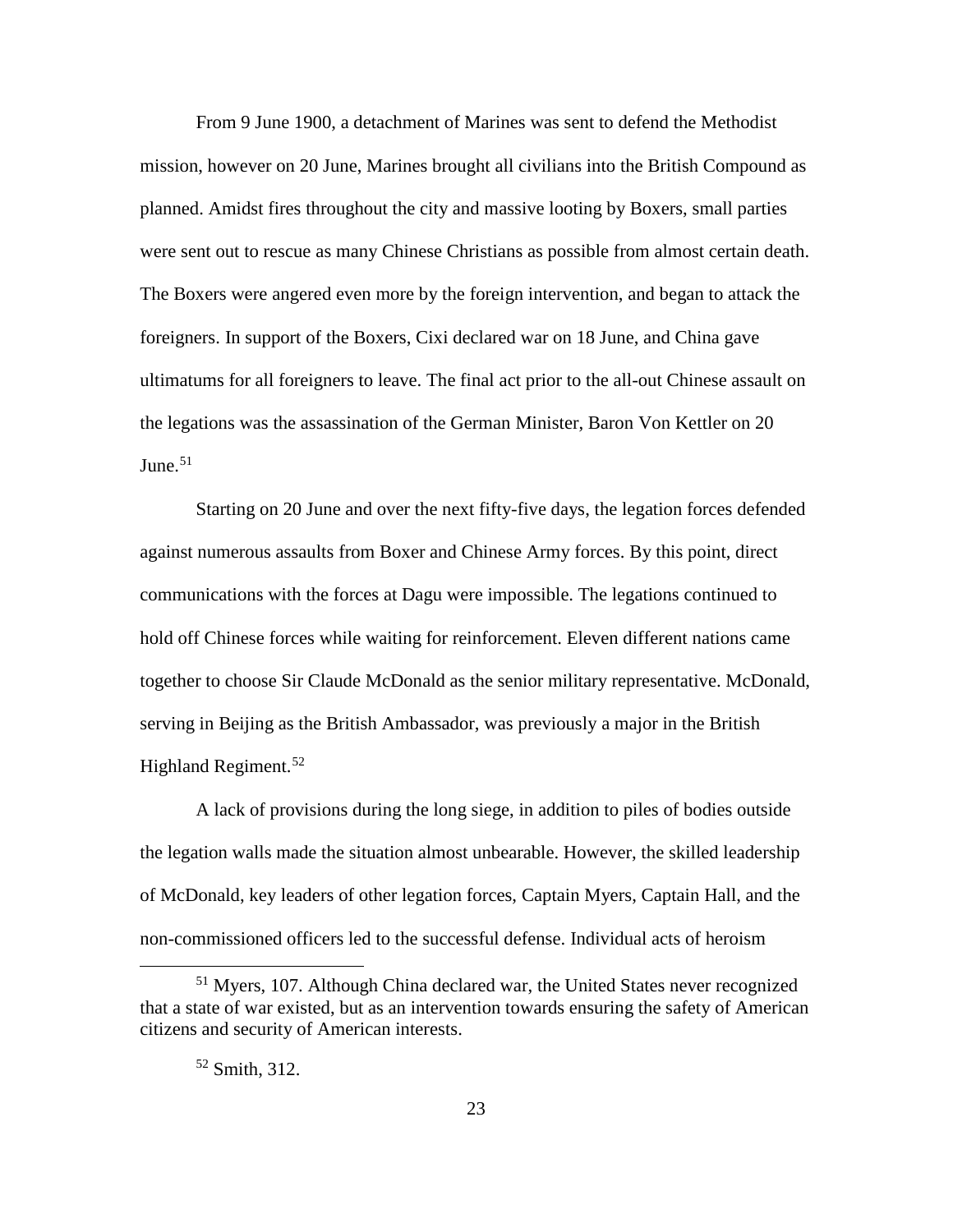happened on a daily basis and helped boost the morale of those trapped in the British Compound. The first reinforcements of the international force formed at Dagu arrived on 14 August, in the form of Sikhs of the British Indian Army. Soon after, the remaining forces that had fought their way through Tianjin to Beijing relieved the legation.<sup>[53](#page-30-0)</sup>

Captain Myers, the officer in charge of the United States Legation detachment viewed the defense of the legation as a matter of "sitting tight behind a barricade, constant vigilance night and day, and firing promptly at such of the Chinese as had the temerity to expose themselves."[54](#page-30-1) Captain Myers believed the Chinese attacks were lacking for two key reasons. First, the Chinese officers did not lead their men. Secondly, the Chinese believed that the foreigners had some kind of spirit watching over them, causing the Chinese to be hesitant in their advances.<sup>[55](#page-30-2)</sup> Marine Private Oscar Upham, a member of the legation defense, noted that the Chinese were in awe of the marksmanship skills of the Marines.<sup>[56](#page-30-3)</sup>

<span id="page-30-0"></span>The Marines defending the legation played a key role in defending United States interests in China. Despite the fifty-five-day siege, only eight Marines were killed and

<span id="page-30-3"></span><span id="page-30-2"></span><span id="page-30-1"></span><sup>56</sup> Frederic A. Sharf and Peter Harrington, *China, 1900: The Eyewitnesses Speak* (London: Greenhill Books, 2000), 76. In his journal entry of 31 July 1900, Private Upham notes: "A large number of Chinese troops came in through the Chien Men this afternoon. There seems to be something in the wind: we are keeping a sharp lookout. They keep up their sniping all day but we have taught them to respect us (during the truce a Chinese Colonel in command on the wall was holding conversations with our officers; he eagerly asked who those men were that wore the big hats? On being told that they were American Marines, he shook his head and said, 'I don't understand them at all; they don't shoot very often, but when they do I lose a man; my men are afraid of them.')"

 <sup>53</sup> Smith, 315.

<sup>54</sup> Myers, 107.

 $55$  Ibid.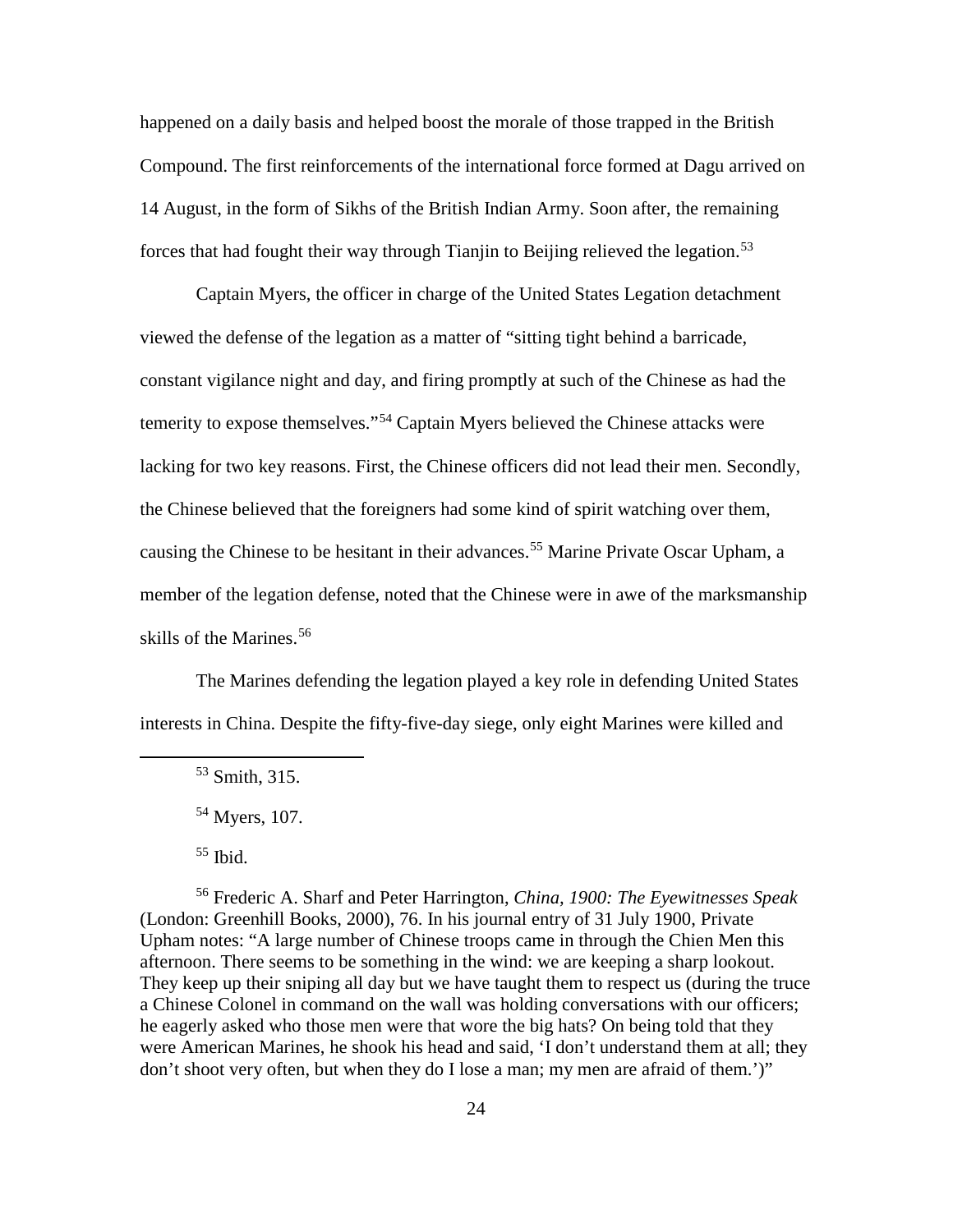eleven wounded. Consul Conger and the relieved missionaries wrote of the bravery of the Legation Marines throughout the defense.<sup>[57](#page-31-0)</sup> Thirty-three enlisted Marines received the Medal of Honor and the officers received brevet rank. Most of the Marines would continue on in the Marine Corps, such as Private Dan Daly, a two-time Medal of Honor recipient, and Captain Myers, who retired as a major general. Both would use their experiences in China to lead the next generation of Marines in expeditionary operations across the world.[58](#page-31-1)

<span id="page-31-1"></span><sup>58</sup> Daugherty, 46.

<span id="page-31-0"></span> <sup>57</sup> Edwin H. Conger, "Message 395," Cable from Consul Conger to John Hay, Secretary of State (Pekin: Legation of the United States of America, Pekin, China, 17 August 1900). Consul Conger wrote, "I cannot close this dispatch without gratefully mentioning the splendid service performed by the United States Marines who arrived here on May 31st under the command of Captain Myers, with slight exceptions their conduct won the admiration and gratitude of all and I beg you to kindly communicate this fact to the Navy Department. I enclose copy of resolutions passed by the American missionaries expressing their high appreciation of the loyalty, fidelity and heroic courage of these men." It is interesting to note that in the American missionaries letters attached as part of this message, it was written that their "salvation" was due to the Marines actions at the Legations.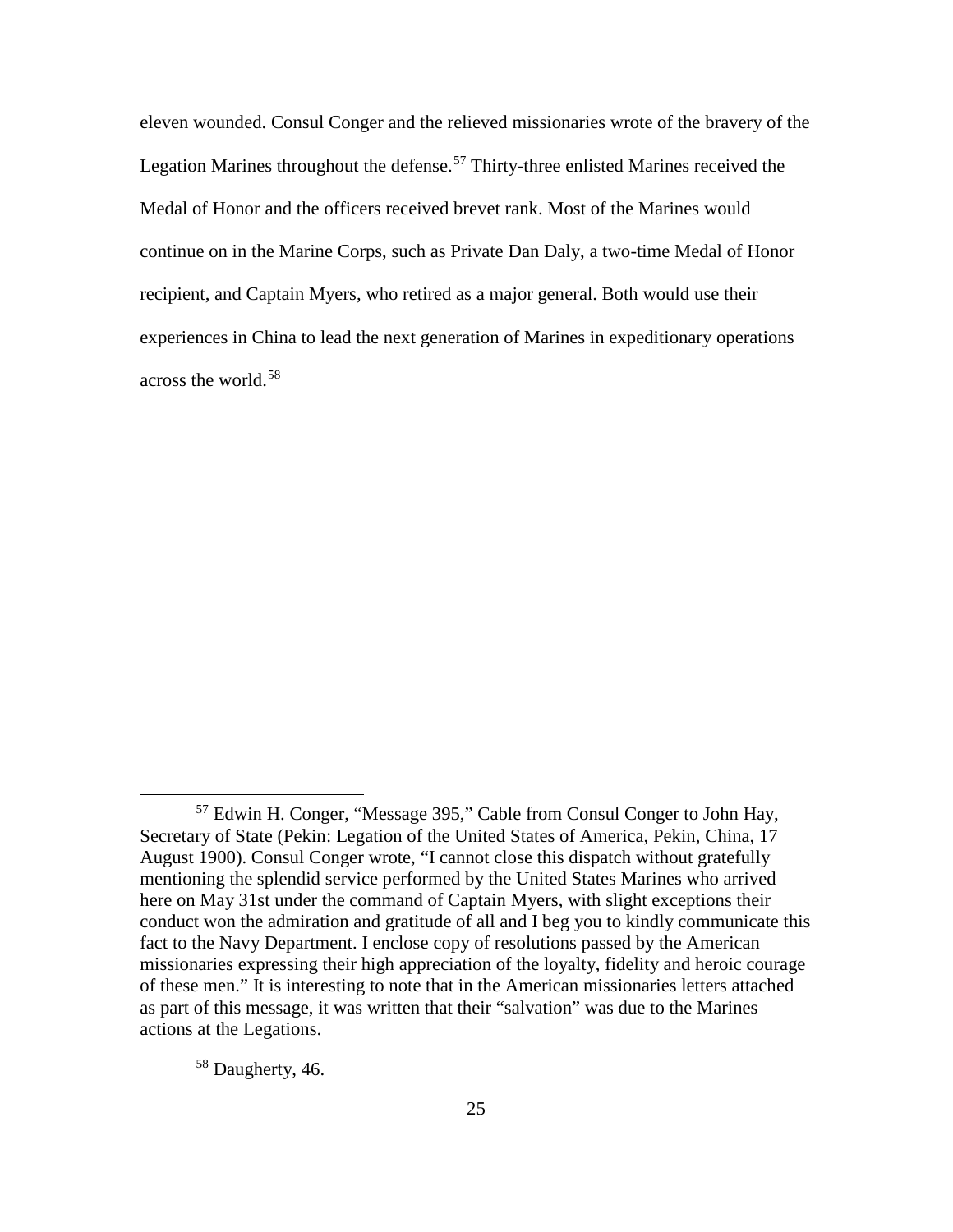# CHAPTER 4

### CHINA RELIEF EXPEDITIONARY FORCE MARINES

#### Deployment of Forces from the Philippines

The American War with Spain at the end of the nineteenth century led to a continued American military presence in the Philippines. Leading up to the Boxer Rebellion, forces in the Philippines were involved in a counterinsurgency fight lasting four years.[59](#page-32-0) The United States Marine Corps, Navy, and Army maintained a significant footprint in the Philippines from 1898 to World War II. The forward basing of forces in the Philippines, including a regiment of Marines, proved to be crucial to the defense of United States interests in China in 1900. The immediate ability of Marines to deploy to Dagu was especially important in the initial response in China.

The arrival of two ship detachments of Marines under Captain John T. Myers began the defense of American citizens and interests in Beijing in  $1900<sup>60</sup>$  $1900<sup>60</sup>$  $1900<sup>60</sup>$  Arriving aboard the USS *Oregon* and USS *Newark,* the Marine detachment quickly deployed to their final destination at the legations in Beijing. Over the next two months, the small detachment helped defend the legations from attacks by Chinese Imperial Army and Boxer forces. Despite this valiant effort, a larger force was needed to relieve the isolated multinational force in Beijing.

 $59$  Millett, 151.

<span id="page-32-1"></span><span id="page-32-0"></span><sup>60</sup> John Hay, "Message of 6 June 1900," Cable from Secretary of State John Hay to Consul Edwin H. Conger (Washington, DC: State Department, 6 June 1900). Secretary Hay wrote to Consul Conger that, "In concert with naval authorities you are authorized to take all measures which may be practicable and discreet for protection of Legation and American interests generally."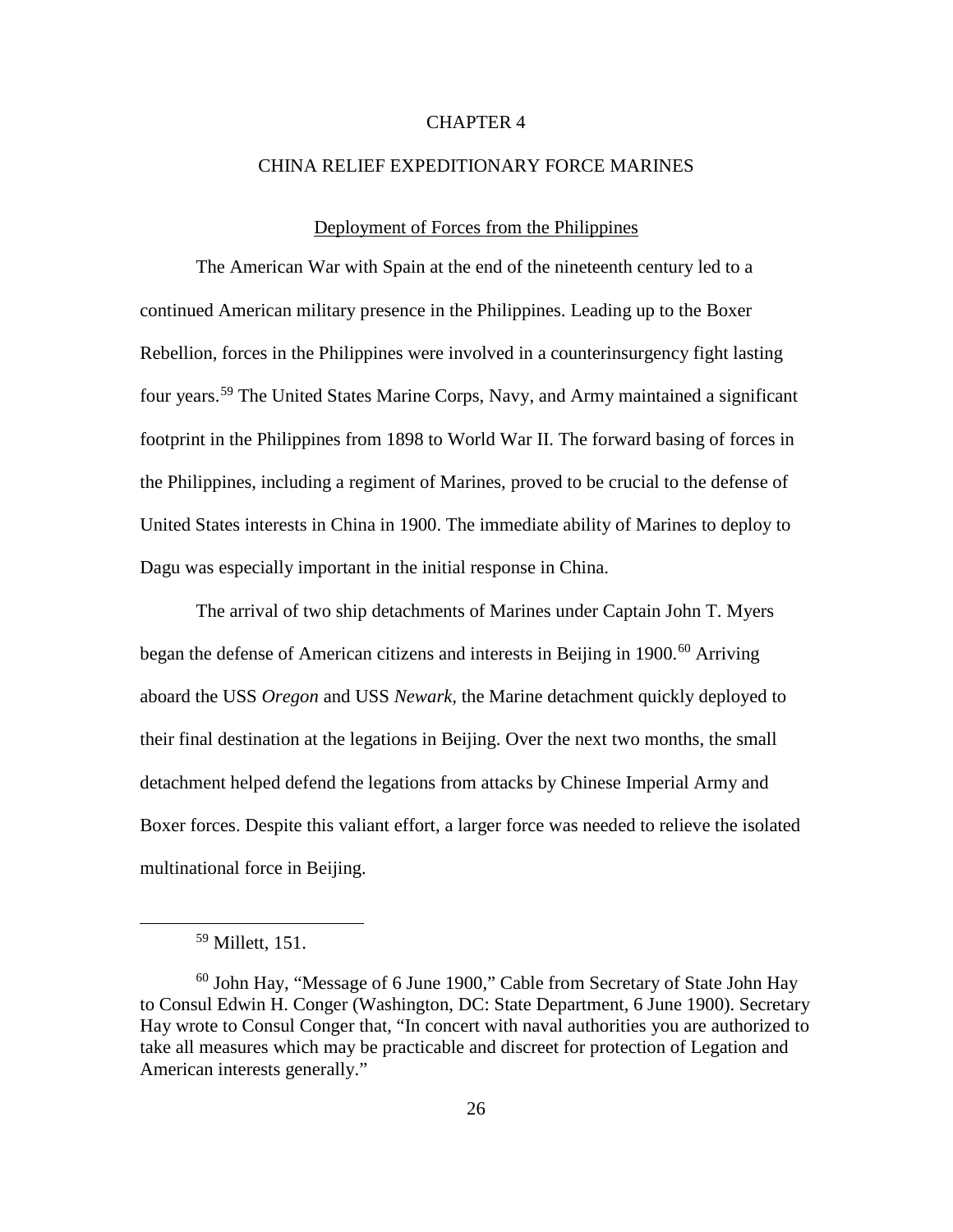Just as the Marines arrived from the Philippines via Nagasaki forward-based units as part of ship detachments, a follow-on relief force of Marines prepared to follow. The Philippines deployment was the first time in Marine Corps history that a true regimentalsized unit was formed, and positioned overseas. However, Rear Admiral George Remey, commander of the Asiatic Station in the Philippines, was hesitant to commit large-scale maritime forces in China. For Rear Admiral Remey, the priority was control of the Philippines. However, Rear Admiral Louis Kempff, Remey's deputy, was in control of maritime operations in northern Asia. Aboard the USS *Newark*, Rear Admiral Kempff maintained communications with Consul Conger, and sailed his ships from Japan to China on 27 May 1900.<sup>[61](#page-33-0)</sup>

### The First Relief Force

Consul Conger became significantly concerned about the situation in China in the months leading up to the Boxer Rebellion. His concerns were valid, as American interests in China had reached an all-time high, with an increase in trade of 57 percent between 1898 and 1899 to a total of over thirty-two million dollars.<sup>[62](#page-33-1)</sup> Cables to the State Department were occasionally delayed leading up to and during the conflict in 1900. As

<span id="page-33-0"></span> <sup>61</sup> William R. Braisted, *The United States Navy in the Pacific, 1897-1909* (Annapolis: Naval Institute Press, 2008), 80-82.

<span id="page-33-1"></span> $62$  Edwin H. Conger, "Message 352," Cable from Consul Conger to John Hay, Secretary of State (Pekin: Legation of the United States of America, Pekin, China, 5 April 1900).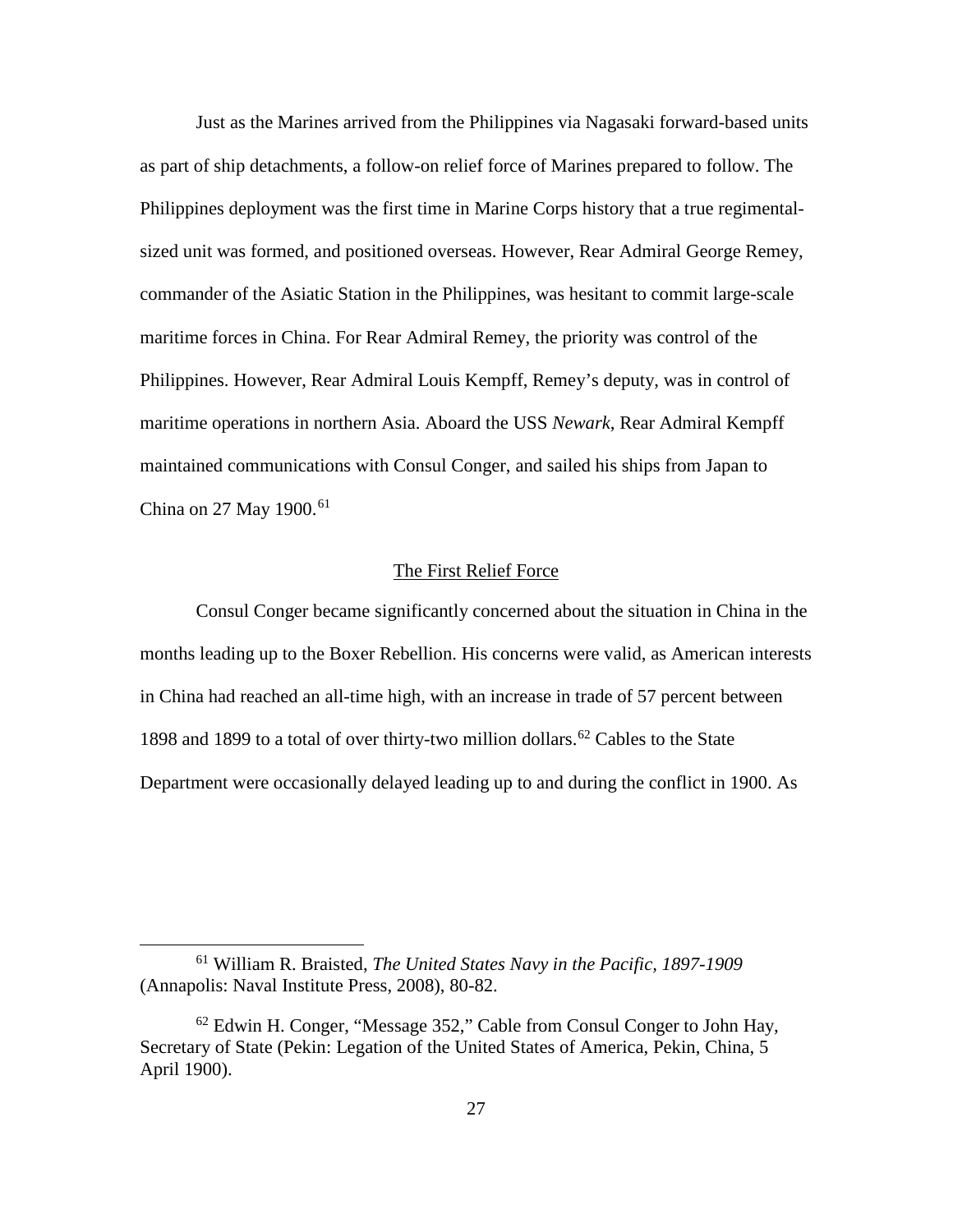early as March 1900, Consul Conger believed that there was a requirement for naval demonstrations and potentially Marine guard forces.<sup>[63](#page-34-0)</sup>

Every legation detachment in China was preparing for the defense of their people and interests because of the Boxer problem. As the legations became besieged, the international force assembling realized that working together would provide a more potent response. Initially, British Vice Admiral Edward Seymour commanded the international force as the fleets remained anchored off Dagu. Vice Admiral Seymour was the senior officer present, and insistent that he command the effort to relieve the legations. The Imperial Chinese Government did not approve the transit of the initial relief force, in contrast to the legation forces that had departed previously, and caused significant issues up front for Seymour's forces.<sup>[64](#page-34-1)</sup>

On 10 June 1900, Vice Admiral Seymour's column comprising of over two thousand personnel departed Dagu towards Tianjin. Vice Admiral Seymour had no orders from his leadership in London to conduct operations, although he was backed by American Navy Captain Bowman McCalla. Out of the twenty-one hundred multinational personnel, 112 were American Sailors and Marines. The Americans fell under Captain

<span id="page-34-1"></span><sup>64</sup> Diana Preston, *The Boxer Rebellion: The Dramatic Story of China's War on Foreigners that Shook the World in the Summer of 1900* (New York: Berkley Books, 2000), 89-91.

<span id="page-34-0"></span> <sup>63</sup> Edwin H. Conger, "Message 391," Cable from Consul Conger to John Hay, Secretary of State (Pekin: Legation of the United States of America, Pekin, China, 10 March 1900). Consul Conger wrote in part that, "a naval demonstration made by two or three ships of each Government, in the Bay of Chili would make them comply quickly. But in case this should fail, if, as a last resort, a marine guard was landed by each power, to be brought to Peking, on the plea of protecting the foreign Legations, there would be little doubt of ready compliance, because nothing could chagrin or grieve them more than for the word to go forth that they could not preserve order or protect at their Imperial capital, and they would do almost anything rather than have this happen again."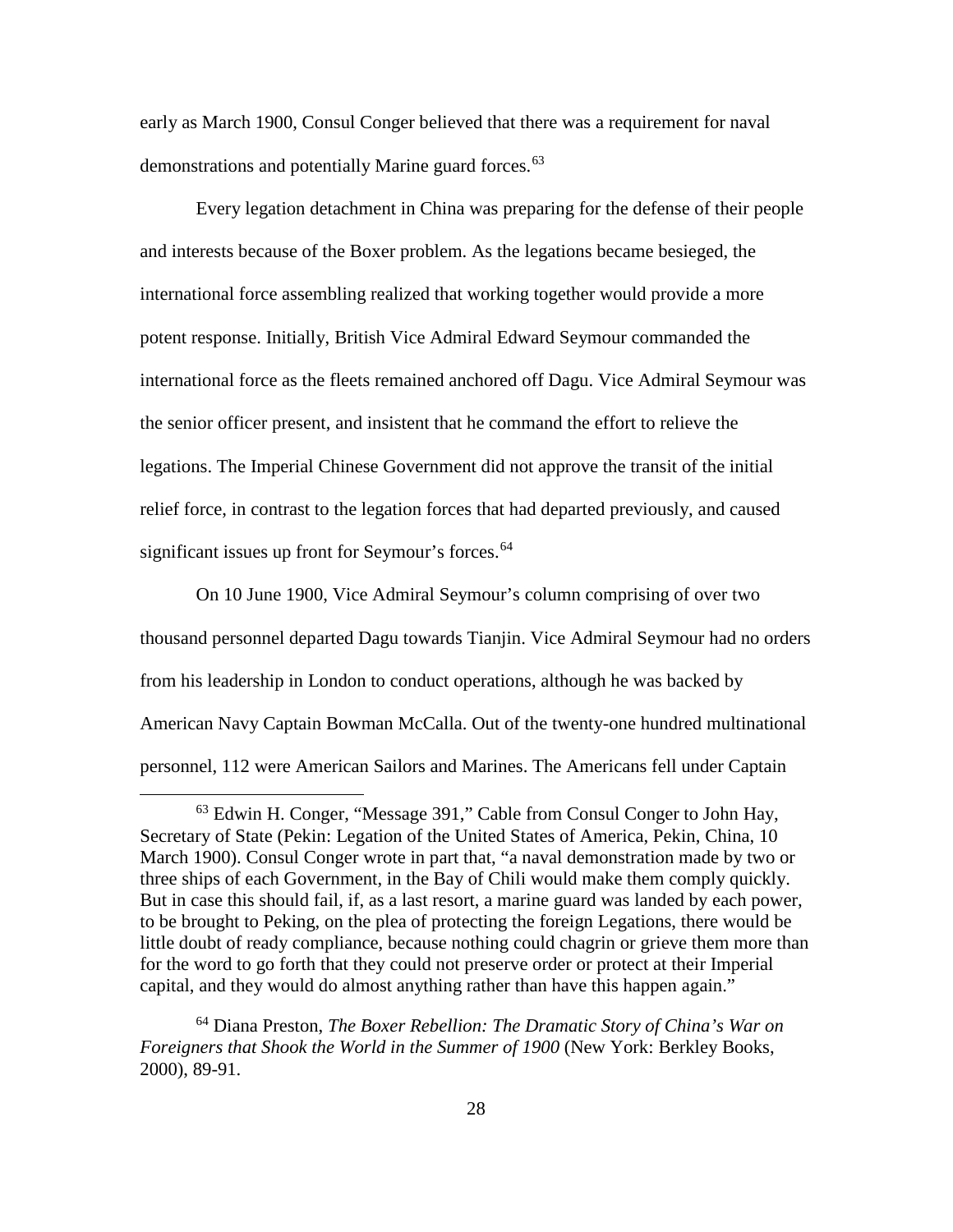McCalla, Captain of the USS *Newark*, now serving as the overall relief force deputy to Admiral Seymour. The British were nearly half the size of the first relief force, with additional participants from Austria-Hungary, France, Germany, Italy, Japan, and Russia. [65](#page-35-0)

Three days into the advance to Beijing, Boxers attacked Admiral Seymour's force. The initial relief force made it within twenty-five miles of Beijing before it could go further. Attacks from Boxers and Chinese Imperial Army soldiers were too much for the relatively small international force. Telegraph cables were cut and Admiral Seymour's lines of communication between Tianjin and Dagu were now blocked. Additionally, the rail in between Tianjin and Beijing was severed by the Chinese.<sup>[66](#page-35-1)</sup> Beginning on 18 June, the international force started to retreat to Tianjin to avoid annihilation. Unable to make it all the way to Tianjin, Seymour's force found relief in a

<span id="page-35-0"></span> <sup>65</sup> Preston, 90-91. Captain McCalla escorted the Marines dispatched to Beijing in May and was familiar with the route; Henry I. Shaw, Jr. *The United States Marines in North China 1945-1949* (Washington, DC: Historical Branch, Headquarters, U.S. Marine Corps, 1968), 34-35; Harrington, 29. As in the numbers for the legation defense and second relief force, there are discrepancies between different sources on specific numbers of the foreign fighters. The British maintained 921 of the approximately 2,100 total personnel. The French totaled 158 personnel, 450 Germans, 54 Japanese, 305 Russians, 112 Americans, 40 Italians, and 25 Austrians.

<span id="page-35-1"></span><sup>66</sup> Sharf and Harrington, 76. Japanese Navy Commander Gitaro Mori, a senior member of the initial relief force wrote on 18 June 1900: "At noon on the 18th, the commanding officer, who was in No. 1 train, sent word that the injury done to the railway to the south of Yang-tsung seemed to be the work of imperial troops, not of the Boxers. He therefore desired us to return for purposes of consultation. We thus understood that the situation had undergone a complete change, and we would have returned immediately, but the engine of the No. 2 train was without water, and while this deficiency was being remedied, our patrols brought news, at 2.20 pm, that a body of cavalry numbering 100 were advancing against us."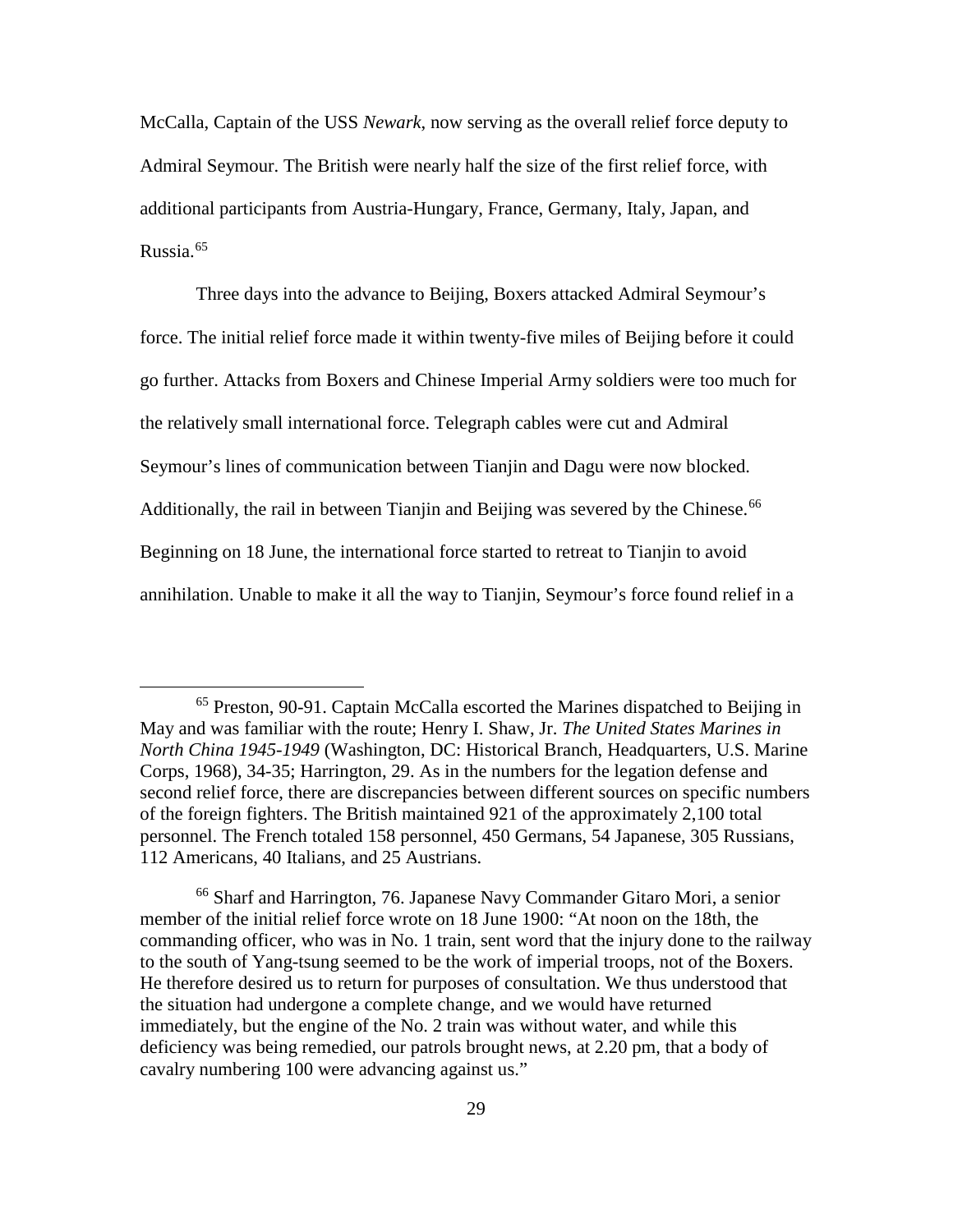fortified arsenal north of the city. Admiral Seymour's relief force was now isolated six miles from where it started, and the legations in Beijing were still in need of support.<sup>[67](#page-36-0)</sup>

The initial assault towards Beijing met with many issues and was an embarrassment to the multinational force, especially for Admiral Seymour, commonly referred to after the initial assault as "Admiral See-no-more."[68](#page-36-1) The ineptitude of the leadership, rash plan, and lack of respect for the Chinese opponents led to a victory for China. Admiral Seymour's expedition to Beijing was supposed to relieve the legations under siege, but soon became as vulnerable as those trapped in Beijing.<sup>[69](#page-36-2)</sup> The second force to relieve Beijing needed more combat power, more capable leaders, and have the required operational tempo to reach the legations before it was too late.

#### The Second Relief Force

On 5 June, the railroads between Tianjin and Beijing were cut, isolating the foreigners in Beijing, unbeknownst to the first relief force. By 20 June, Admiral Seymour's expedition had failed in rescuing those trapped at the legations in Beijing. As the forces assembled, new leadership for a second assault was required. The follow-on forces needed to relieve Admiral Seymour's force isolated in the Xigu Arsenal, before

 <sup>67</sup> Silbey, 86-90.

<sup>68</sup> Preston, 89.

<span id="page-36-2"></span><span id="page-36-1"></span><span id="page-36-0"></span> $69$  Admiral Seymour was a naval officer, and although he was familiar with the Asia-Pacific region, he was not a competent land force commander. He did not send out advance forces to check on the rails, there were no tactical formations for the forces on trains, nor did he ensure that his lines of communication to and from the sea remained intact.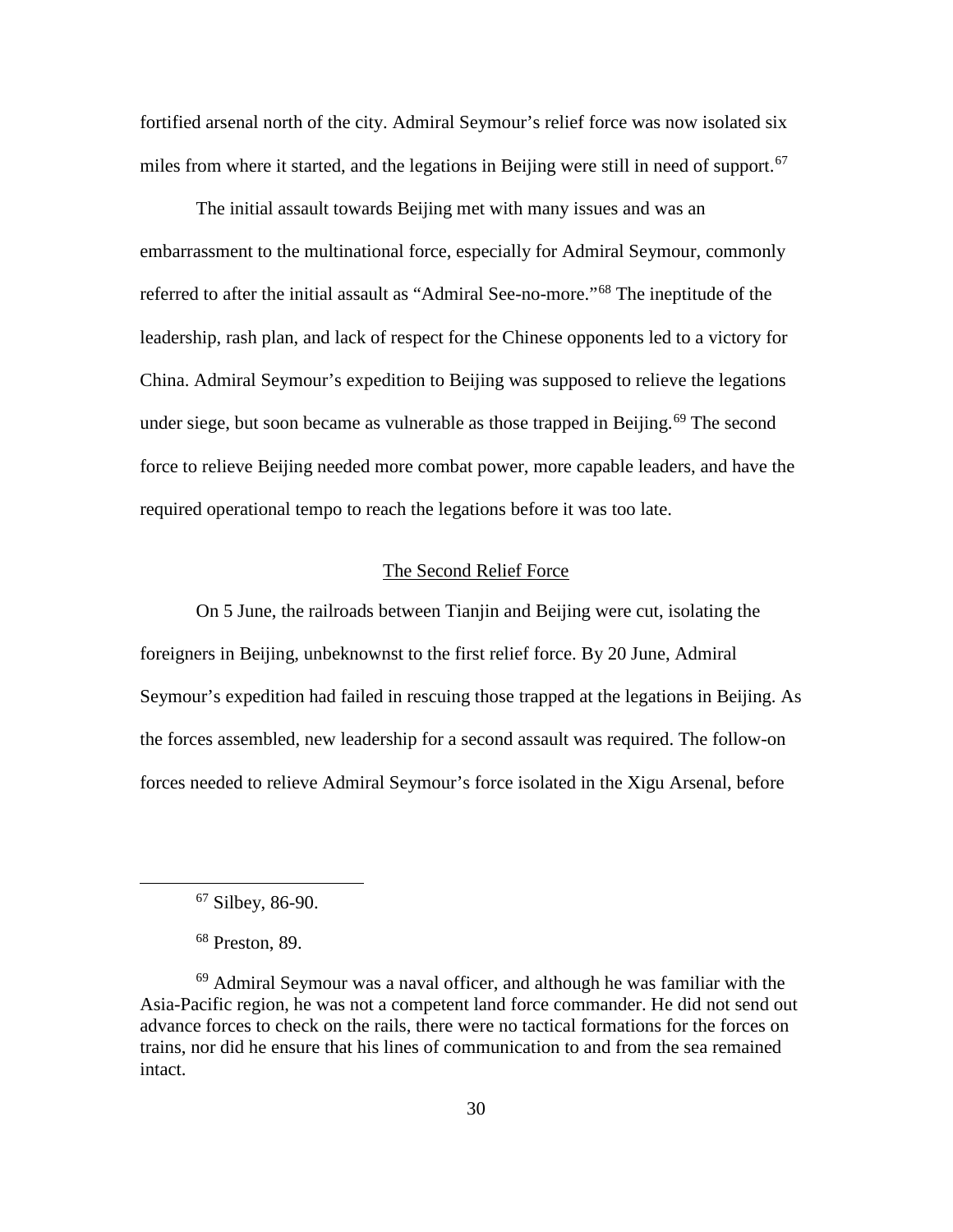continuing on to Beijing to aid the legations. Luckily, for Admiral Seymour and his rescuers, the Xigu Arsenal was stockpiled with ammunition and provisions.<sup>[70](#page-37-0)</sup>

On 10 June, additional Marine reinforcements came in from the Philippines. One hundred and eight Marines under command of Major LittletonWaller arrived at Dagu aboard the USS *Solace* along with thirty additional Marines from the USS *Nashville*. Five hours after landing, the Marines were decisively engaged with Boxers and Chinese Imperial Army forces close to Tianjin. Unable to continue the fight with its current strength, the Marine battalion under Major Waller withdrew twelve miles south of Tianjin. Over the course of the next several days, over two thousand additional forces from Germany, Italy, Japan, Russia, and the United Kingdom assembled to prepare for another assault. As in the first relief force, the senior officer present who assumed the general command was British, General Sir Alfred Gaselee.<sup>[71](#page-37-1)</sup>

Seymour's force was rescued on 25 June by the newly assembled force. Major Waller relieved Captain McCalla as the senior American on the ground in China following the breakout of the force at the arsenal. The force would return south to Tianjin, and on 27 June attack and seize the Tianjin East Arsenal. Additional Marines and Soldiers were on the way from the Philippines, including the 1st Marine Regiment headquarters, aboard the USS *Brooklyn* and USS *Monocacy*. By 10 July, the 1st Marine Regiment commanded two Marine battalions and the 9th Infantry with two battalions.

<span id="page-37-0"></span> <sup>70</sup> Silbey, 109-111.

<span id="page-37-1"></span> $71$  Heinl, 131-134.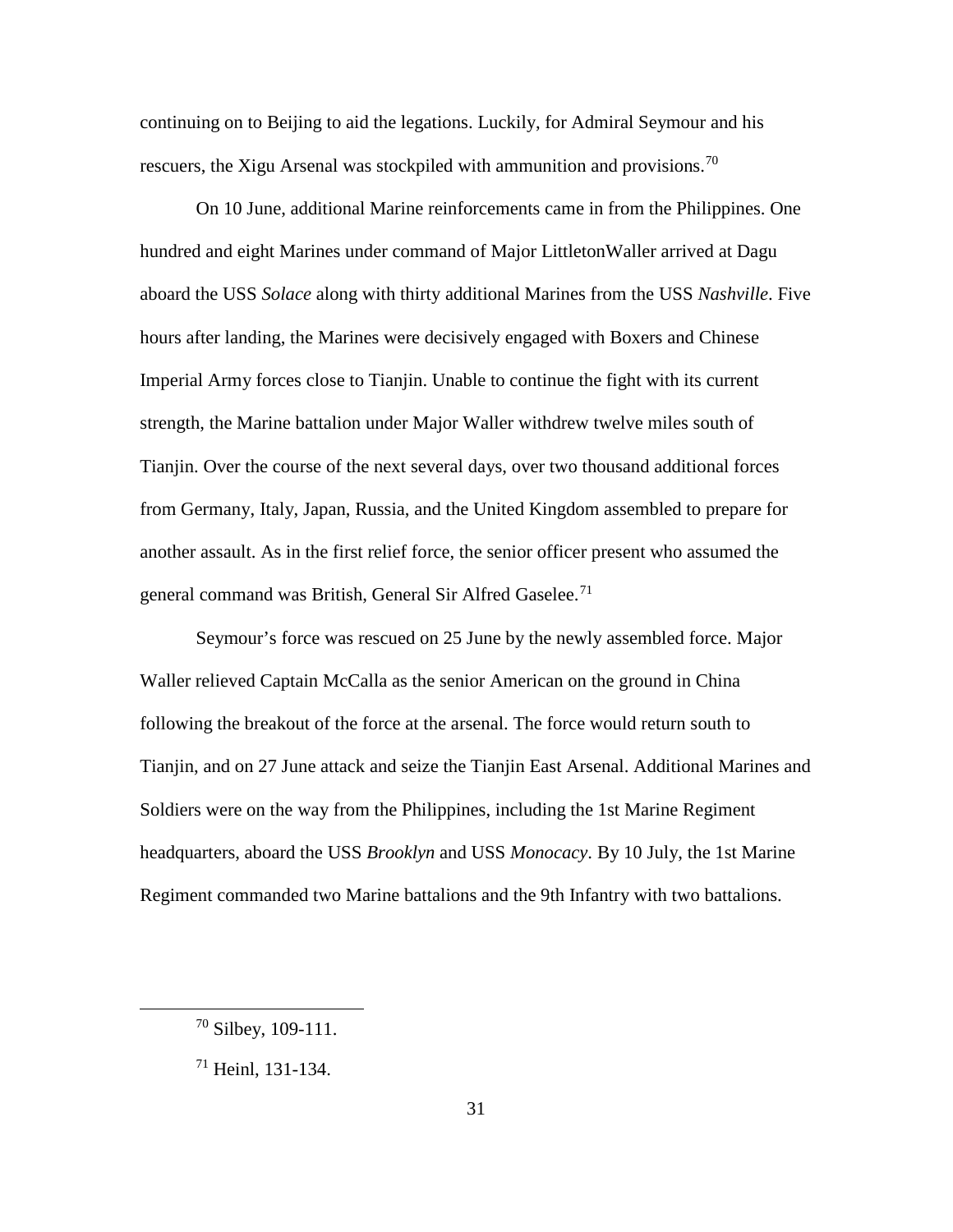Marine Colonel Robert Meade commanded the force of over one thousand Americans as part of the overall British-led force to clear Tianjin.<sup>[72](#page-38-0)</sup>

On 13 July, Marines assumed the position of the far left flank of the assault force and the 9th Infantry on the right flank. The first day of the fight to retake Tianjin stalled with numerous casualties, including the death of the United States Army 9th Infantry commanding officer, Colonel Emerson H. Liscum. Early on 14 July, the Japanese troops attacked and broke through the walled entrance at Tianjin. This breakthrough allowed the entire international force to enter the city and rout the combined force of Boxers and Chinese Imperial Army units. The Marines guarded key economic institutions in Tianjin immediately following the removal of the Chinese forces, even as America's impromptu allies looted the city. $73$ 

United States Army Major General Adna R. Chaffee ultimately led the 2,200-man American contingent of the second relief force upon his arrival on 30 July. Along with Major General Chaffee, arriving on the USS *Grant*, was an additional battalion of Marines, two Army battalions, one cavalry squadron, and an artillery battery.<sup>[74](#page-38-2)</sup> By 3 August, Major General Chaffee and the multinational contingent of nearly nineteen thousand attacked towards Beijing. Later that evening, the besieged legations received word from a messenger of the relief force and their control of Dagu and Tianjin.<sup>[75](#page-38-3)</sup> From 5

<span id="page-38-1"></span><span id="page-38-0"></span> <sup>72</sup> Heinl, 133-136; Aaron Simon Daggett, *America in the China Relief Expedition* (Kansas City, MO: Hudson-Kimberly Publishing Company, 1906), 26-27.

<sup>73</sup> Heinl, 135-137.

 $^{74}$  Daggett, 55-57.

<span id="page-38-3"></span><span id="page-38-2"></span><sup>75</sup> Sharf and Harrington, 76. Private Oscar Upham, a U.S. Marine assigned to the legation defense wrote in his journal on 3 August 1900, "Received some letters from the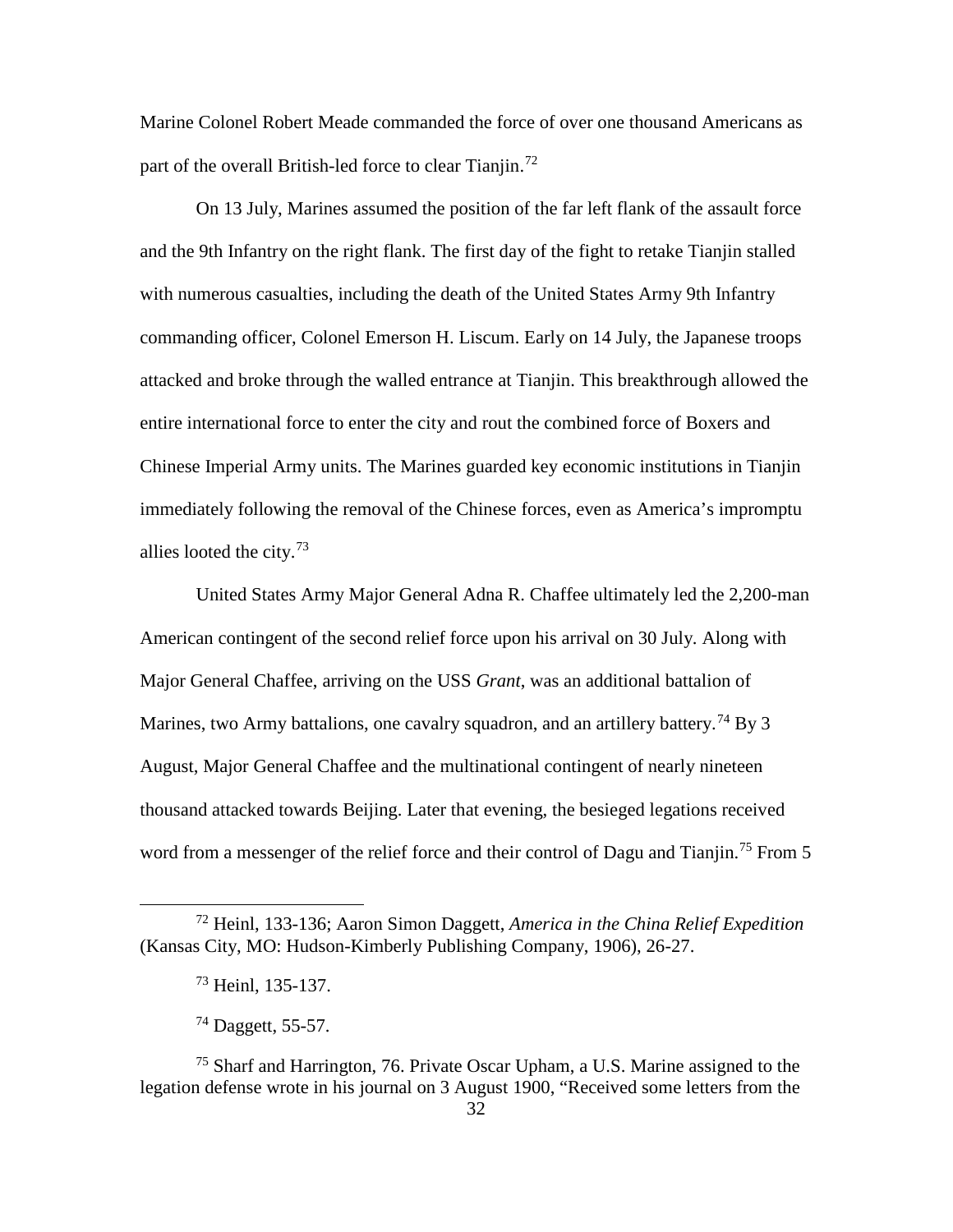to 14 August, the Marine regiment participated in the attack on Beijing. Major General Chaffee kept one Marine battalion in the rear to guard supply trains, a task that was not fulfilled by the first relief force.<sup>[76](#page-39-0)</sup>

On 14 August, the expeditionary relief force<sup>[77](#page-39-1)</sup> reached the legations. Within several days, the entire city of Beijing was occupied. The Empress Dowager and the Imperial Court fled the city.<sup>[78](#page-39-2)</sup> The foreign militaries paraded in Beijing, an insult to the displaced Imperial family.<sup>[79](#page-39-3)</sup> After the main hostilities had concluded, an occupation force of over fifty thousand foreign power forces occupied China until 1901 under the

troops, among them one from Major Waller USM to Captain Myers, who is too sick with typhoid fever to receive it. It stated that Tientsin and the Dagu Forts have been taken, and that a flying column of 10,000 would leave on the first of August to go to our relief, a larger force to follow on the third. There are 5000 Americans in China and that McKinley and Roosevelt had been nominated on the Republican ticket."

 $\overline{a}$ 

<span id="page-39-0"></span><sup>76</sup> Heinl, 144-145. Marine leaders saw the placement of the 9th Infantry as the new American Legation guard force as an insult. Commandant Heywood complained to no avail to the Secretary of the Navy: "It has always been the custom to furnish guards for the legations in a foreign country from Marines, and this custom has not been departed from until the present guard at the legation in China was established, which was furnished by the Army. Army troops are never supposed to be sent to a foreign country except in time of war, and, for this reason, legation guards and other guards required in foreign countries have always been furnished by the Marine Corps. It is respectfully submitted that it is eminently proper that the guard to be kept at the legation in Pekin should be furnished by the Marine Corps."

<span id="page-39-1"></span><sup>77</sup> Harrington, 28. Approximately 18,000 personnel were part of the second relief, 9,000 of which were Japanese. Only 2,900 British and 2,900 Russians, 2,200 Americans, and 1,200 French. Despite having the preponderance of forces, the Japanese were not awarded overall command.

<span id="page-39-2"></span><sup>78</sup> Edwin H. Conger, "Cipher Message of 22 August 1900," Cable from Consul Conger to John Hay, Secretary of State (Pekin: Legation of the United States of America, Pekin, China, 22 August 1900).

<span id="page-39-3"></span><sup>79</sup> Edwin H. Conger, "Cipher Message of 6 September 1900," Cable from Consul Conger to John Hay, Secretary of State (Pekin: Legation of the United States of America, Pekin, China, 6 September 1900). Consul Conger wrote, "Peking first. Military parade through Imperial Palace today. Only occupants 200 eunuchs and servants."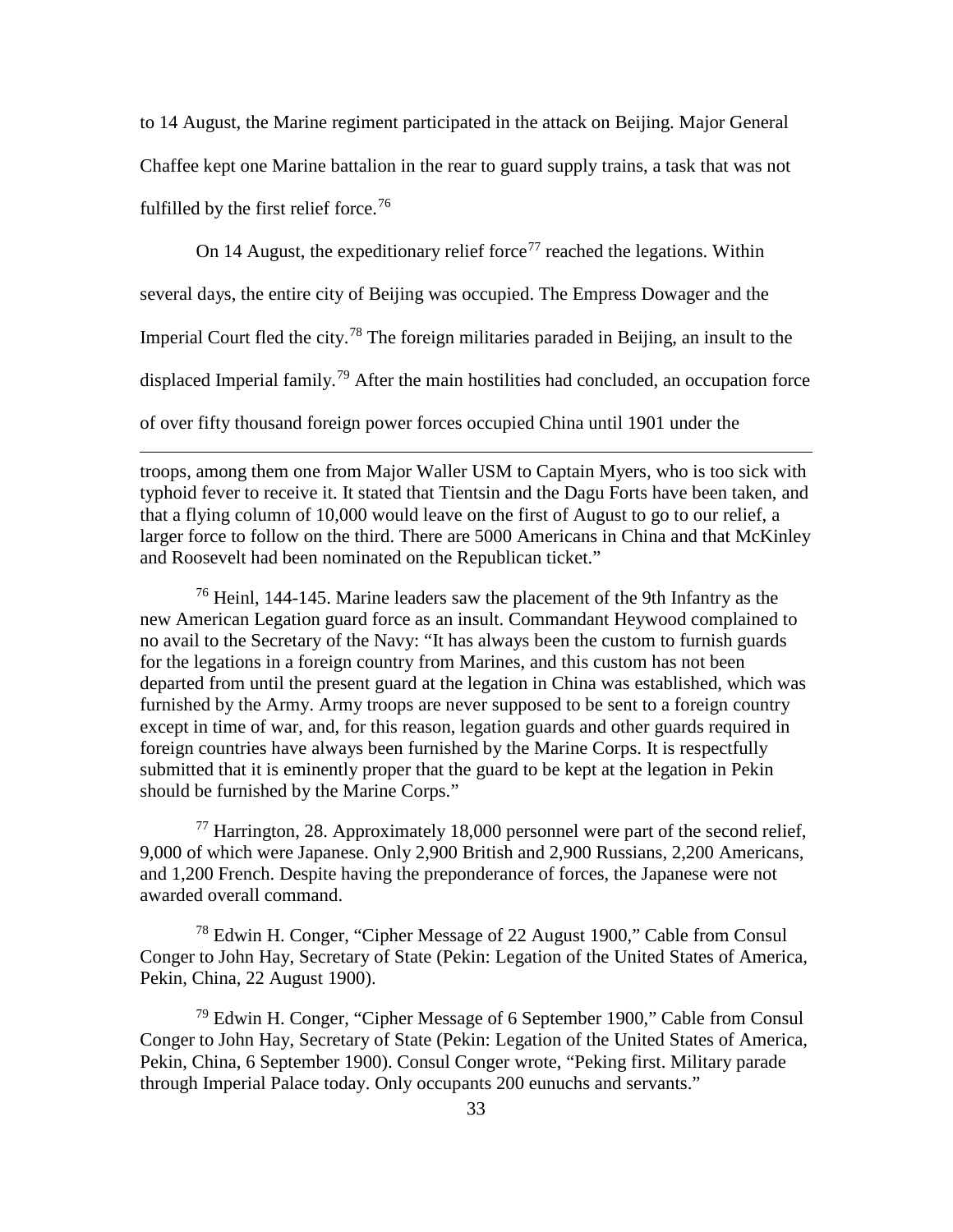command of German Field Marshal Alfred von Waldersee.<sup>[80](#page-40-0)</sup> Despite troops needed for foreign occupation in China, the Marines from the Philippines re-embarked aboard ship and returned for security and counterinsurgency operations around Luzon and on Samar.<sup>[81](#page-40-1)</sup>

The Army and the Marines worked well together as part of the second relief force. There was no time for the services to bicker, as the legations were under siege and in threat of total destruction. The same level of cooperation can be said for the multinational force, especially the 500-man force defending the legations. Without synchronized efforts, a break in the wall could have spelled disaster for the besieged foreigners. As part of a naval expeditionary force, the Marines had become accustomed to interactions with foreign forces in their travels to global ports, and understood the need to compromise at times to ensure the mission was successful.

The Marine Corps played an important role in the protection of American lives and national interests in Beijing in 1900. As the Legation Marine detachment carried on for fifty-five days of bombardment and attacks, the others as part of the China Relief Expedition Force, conducted offensive operations from the coast to Beijing. Working in an unprecedented multinational and joint force,  $82$  the Marines were comfortable in

 <sup>80</sup> Preston, 208, 305.

<span id="page-40-1"></span><span id="page-40-0"></span><sup>&</sup>lt;sup>81</sup> Heinl, 123-125. Notable figures from the Marines in China would go on to lead Marines during the Philippine insurrections from 1900-1901. Major Waller, Lieutenant Butler, and several others that had served during the Boxer Rebellion would serve under Major General Chaffee again in the Philippines.

<span id="page-40-2"></span><sup>82</sup> Joint Chiefs of Staff, Joint Publication 3-16, *Joint Doctrine for Multinational Operations* (Washington, DC: Joint Staff J-7, 2000), B-1. The Boxer Rebellion is one of several vignettes mentioned in the 2000 version of Joint Publication 3-16, "1900. International Relief Force in China, Boxer Rebellion. Eight nation force, led by a British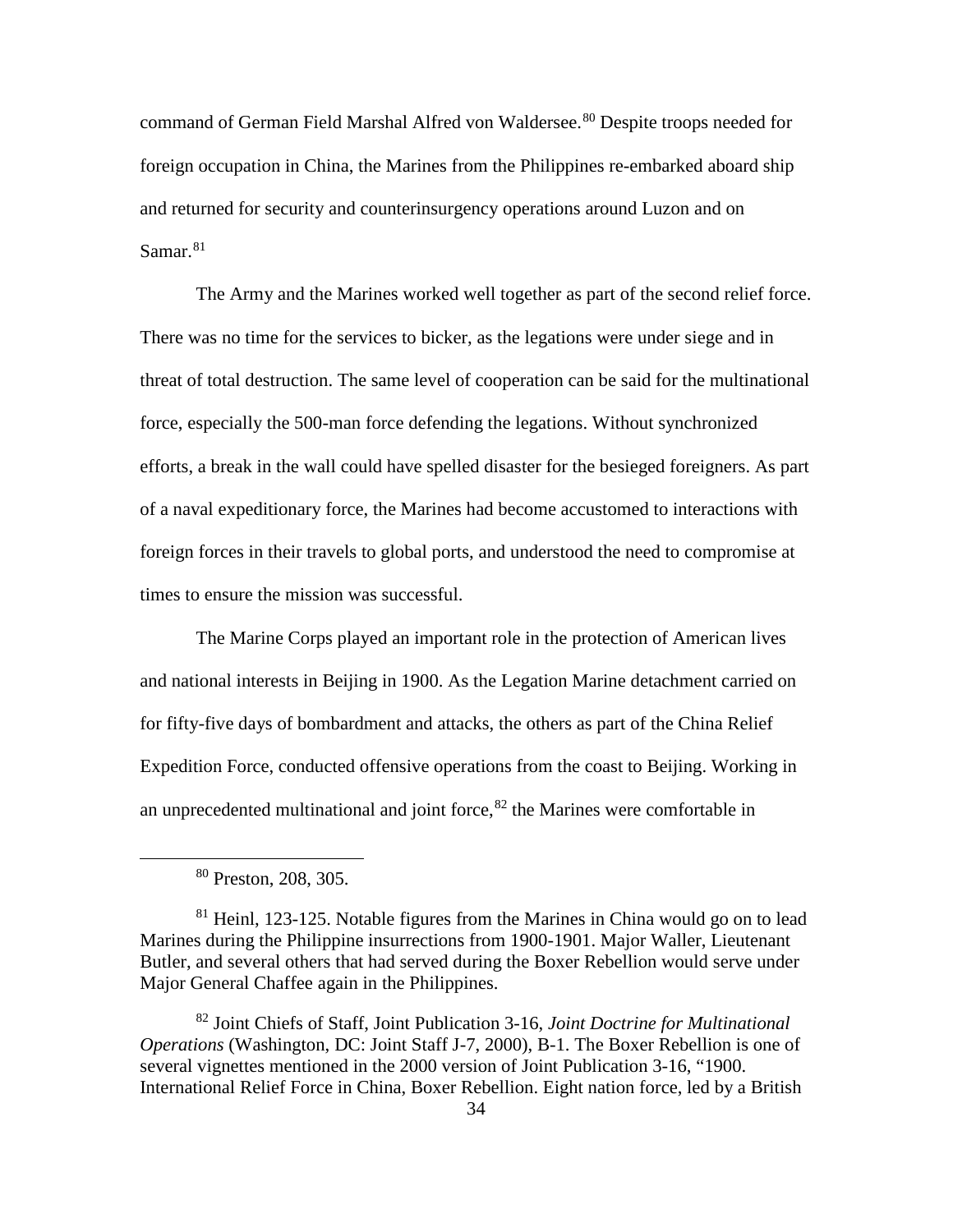shifting from counterinsurgency operations in the Philippines to full-spectrum conflict in China. Existing relationships with the United States Navy and Army allowed for the Marines to rapidly maneuver forces from Luzon to an entirely different operational area and mission. By the conclusion of hostilities in China in 1900, the Marine Corps proved it could fight as a ground combat force inland and around the littorals, as a landing party from warships and forward-based stations, and as a quick reaction force for the State Department. The evolution from ship detachments to regiments in Asia by 1900 played a role in the evolution of the Marine Corps for future brigade, division, and corps-level formations. The China operations of 1900 set the stage for the expansion of the Marine Corps over the next one hundred plus years.

general and later a German, included 2,000 US soldiers and Marines. Loose coordination of operations was achieved through meetings of a Council of Generals."

 $\overline{a}$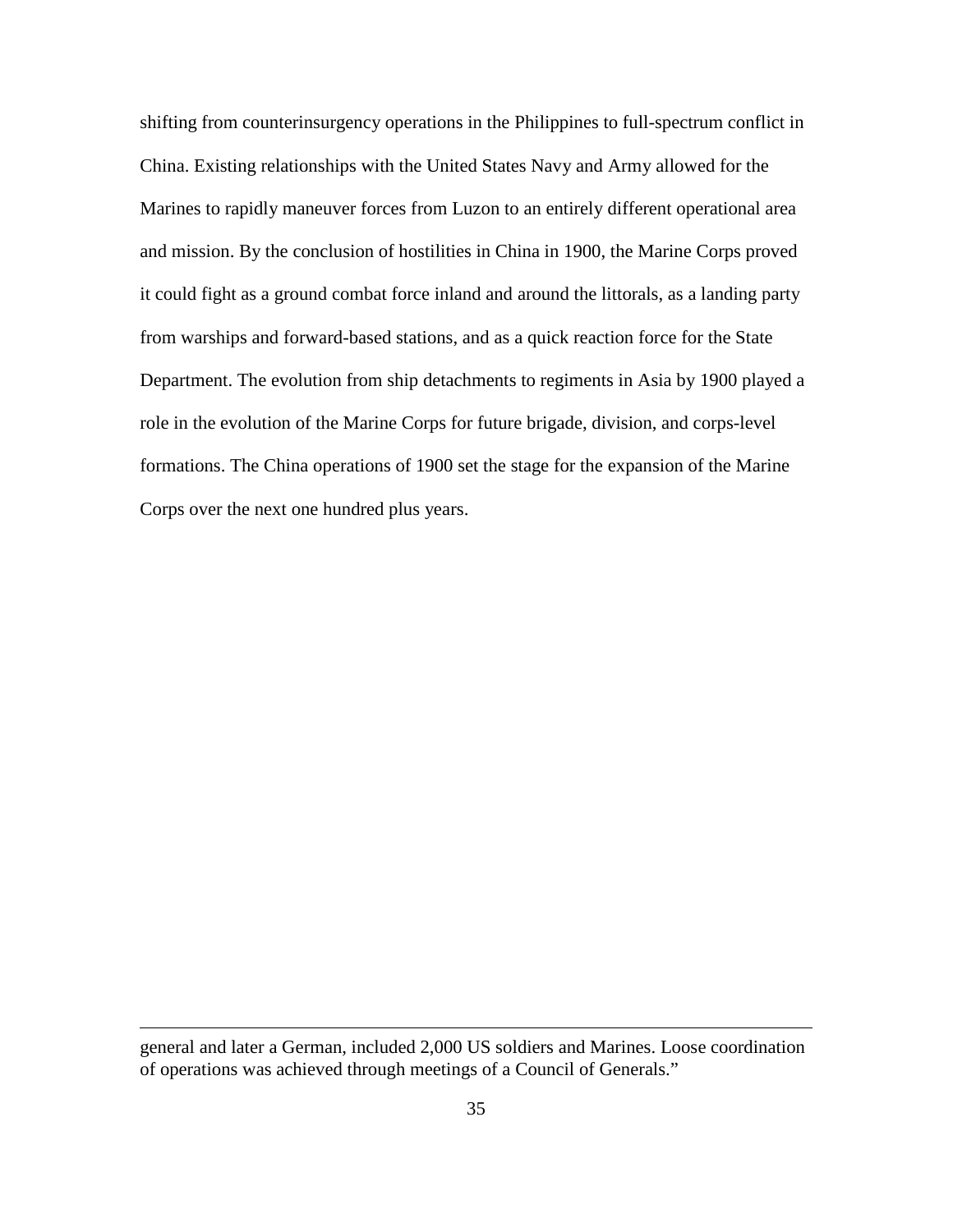## CHAPTER 5

# OPERATIONS DURING THE TWENTIETH AND TWENTY-FIRST CENTURY

#### The China Marines

Despite achieving success over the Chinese Army and Boxers, the Marine Corps was not finished operating in China. In September of 1900, a United States Army company relieved the Marines from the legation defense mission. This relief was very unusual as Marines had always executed the legation defense. In 1905, a detachment of Marines was once again brought in from the Philippines, this time from the 1st Marine Brigade, to again assume the legation mission. Two officers and one hundred enlisted Marines took over the legation defense, a role the Marines would maintain until World War II. The term "China Marines" has come to signify the Marines stationed in China from 1905 until their 1941 retrograde during World War II, and again for a brief period after World War II. $^{83}$  $^{83}$  $^{83}$  Over the span of more than thirty years, the Marines successfully defended the American Legation despite a tense security environment.<sup>[84](#page-42-1)</sup>

The American "open door" policy $85$  in China required the United States to protect American interests while at the same time ensuring the sovereignty of China. In 1911, when Chinese revolutionaries struck, the United States supported industry and

 <sup>83</sup> Millett, 261.

<span id="page-42-1"></span><span id="page-42-0"></span><sup>&</sup>lt;sup>84</sup> Ellsworth, 39-40. Of the two officers assigned to Legation defense, First Lieutenant Holcomb would later become Commandant of the Marine Corps during the interwar years and during the first years of World War II.

<span id="page-42-2"></span><sup>&</sup>lt;sup>85</sup> Correspondence from U.S. Secretary of State John Hay to foreign offices in China, "Open Door Note of 6 September 1899" (Washington, DC, Department of State).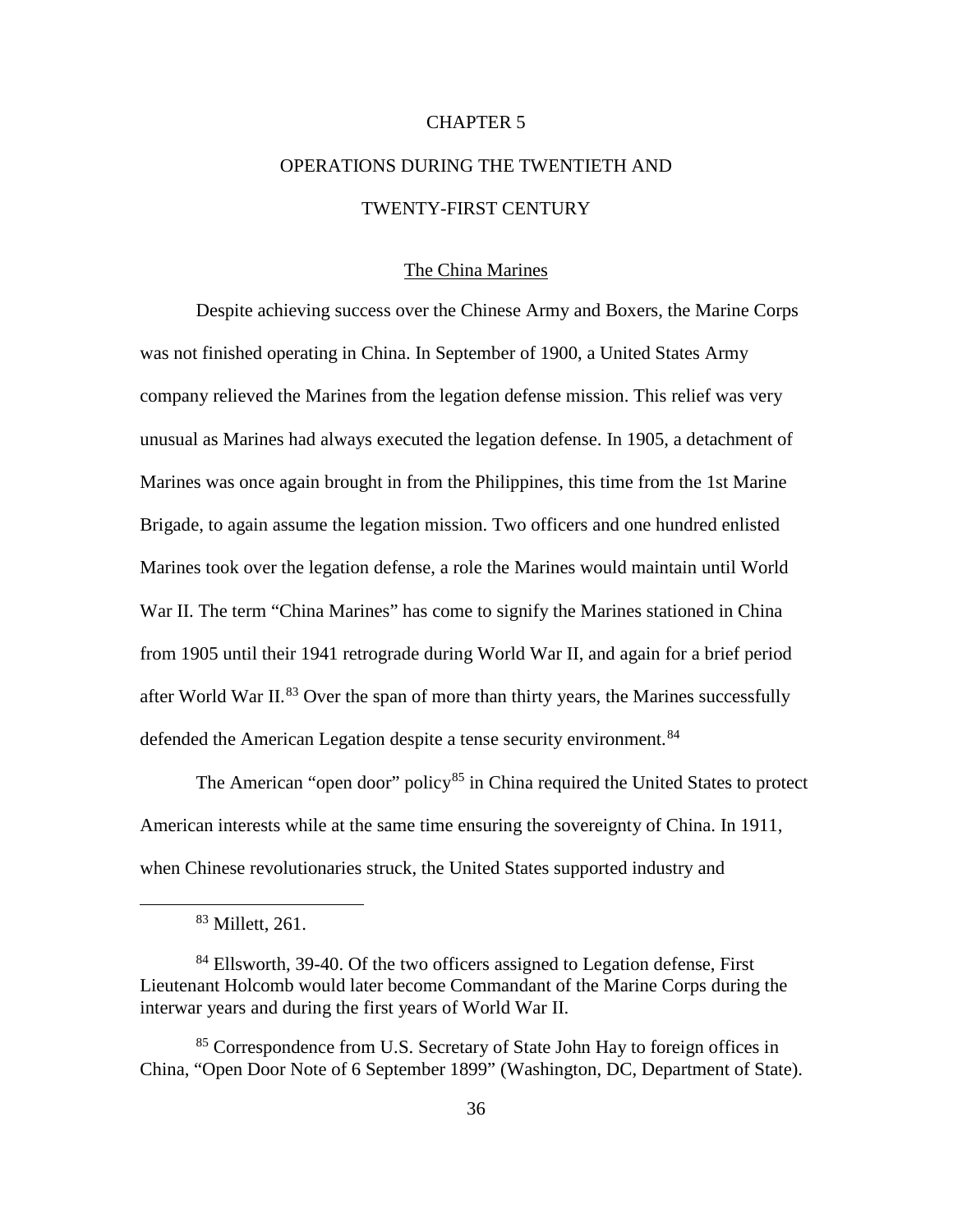commercial ventures operating in China, in addition to the protection of United States citizens. The Marines, chosen for their defense of the legation and their ability to operate efficiently without taking many casualties, were to keep Americans safe, commerce intact, and peacefully influence foreign nations from injecting themselves in the Chinese revolution.[86](#page-43-0)

Despite the significant presence of Marines in China from 1905, and the United States Army 15th Infantry Regiment from 1912 to 1938, several incidents warranted additional Marines to be deployed in support of United States interests in China. From 1911 to 1913, Marines stationed aboard Asiatic Fleet ships USS *Albany* and USS *Rainbow*, conducted several landings at Shanghai. These landings were in response to Chinese revolutionary forces threatening American commercial interests. The Marines deployed to Shanghai came ashore for no more than two months at a time, and did not have any significant engagements with the Chinese revolutionaries.<sup>[87](#page-43-1)</sup>

In 1922, the landscape of China had come to a point in which the Marines stationed there required augmentation. While the previous decade's Marine involvement included ship detachments of Marines, many cases in the 1920s required battalion-sized and larger formations of Marine reinforcements. Despite the tendency to dispatch Marines from service in the Philippines, or those stationed aboard ships of the Asiatic Fleet, the additional requirements called for stateside Marines and Soldiers to be

<span id="page-43-0"></span> <sup>86</sup> Millett, 216-226.

<span id="page-43-1"></span> $87$  Ellsworth, 40-41.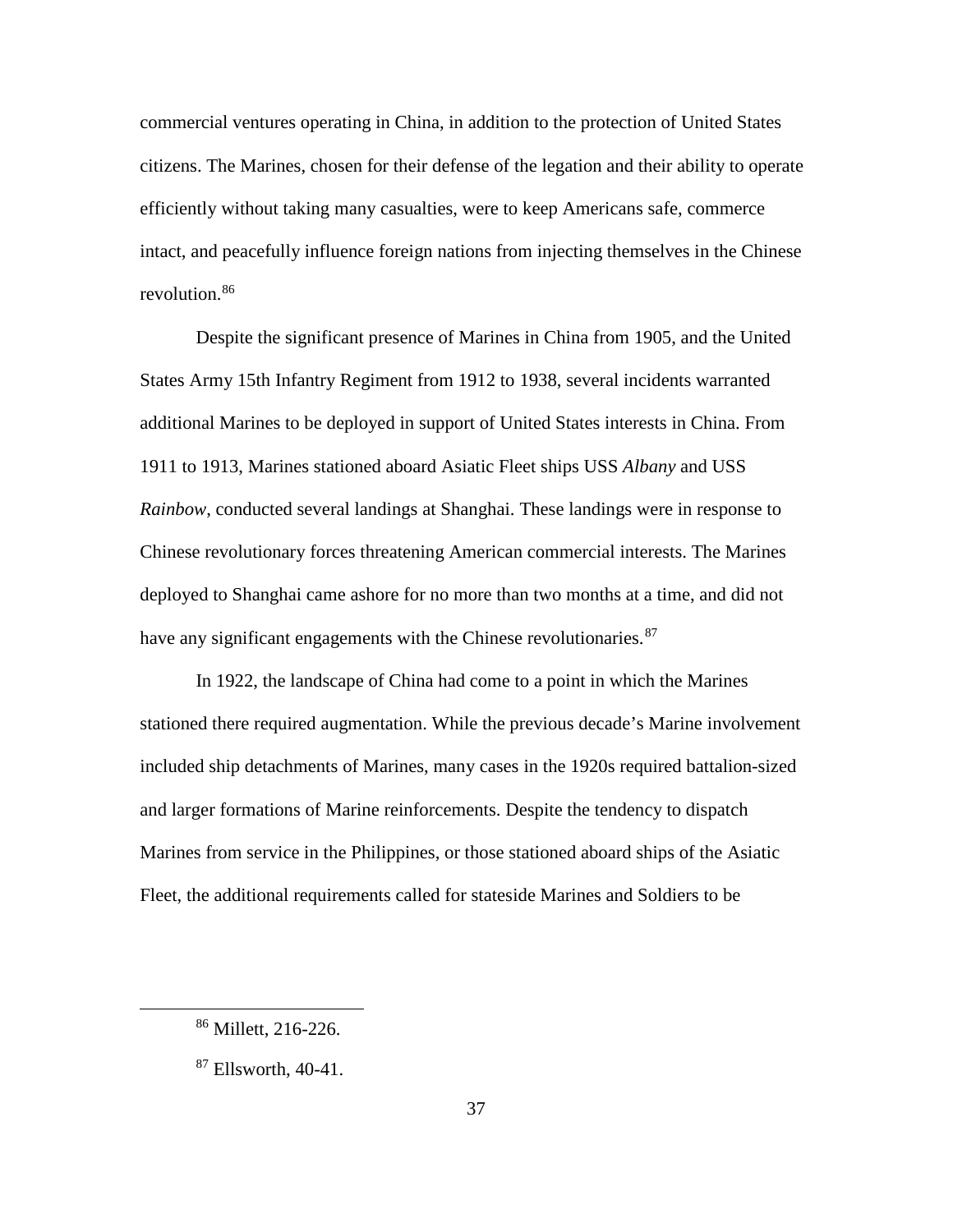deployed. By 1927, the 4th Marine Regiment based in San Diego, California, was dispatched to conduct operations in China.<sup>[88](#page-44-0)</sup>

From 1927, the legation defense, the 15th Infantry Regiment, and the 4th Marine Regiment were not a large enough force to defend the American interests in China. The Asiatic Fleet commander, Admiral Clarence S. Williams, requested that a Marine Brigade Headquarters be established. Despite the Consul in Beijing initially erroneously asking for an additional Army brigade, the Commandant of the Marine Corps prepared a Marine brigade for service, deploying his force well before the Army brigade would be ready to deploy.[89](#page-44-1) Brigadier General Smedley Butler, hero of the Boxer Rebellion American Expeditionary Force and during the Banana Wars, traveled with his 3rd Marine Brigade from San Francisco to China, placing his command element in Tianjin. While the 4th Marine Regiment remained in Shanghai, the 6th Marine Regiment, 12th Marine Regiment, two flying squadrons, and additional enablers deployed to Tianjin.<sup>[90](#page-44-2)</sup> The Marines deployed in China did not fall under the Boxer Protocol, unlike the Army units, thus not requiring them to defend assets other than those specifically impacting American interests.

 <sup>88</sup> Ibid., 43-44.

<span id="page-44-1"></span><span id="page-44-0"></span><sup>89</sup> Millett, 224. Brigadier General Butler, commander of Marines in China, pleaded to Admiral Williams and to the Commandant of the Marine Corps to prepare more forces for China. Brigadier General Butler worried that if the Marines were replaced in China that would be the end of the Marine Corps.

<span id="page-44-2"></span><sup>&</sup>lt;sup>90</sup> Ellsworth, 44. Brigadier General Smedley Butler is one of only two Marines to be awarded the Medal of Honor twice. The other Marine awarded two Medals of Honor was Dan Daly, who received his first Medal of Honor as a private, defending the Legation at Beijing in 1900.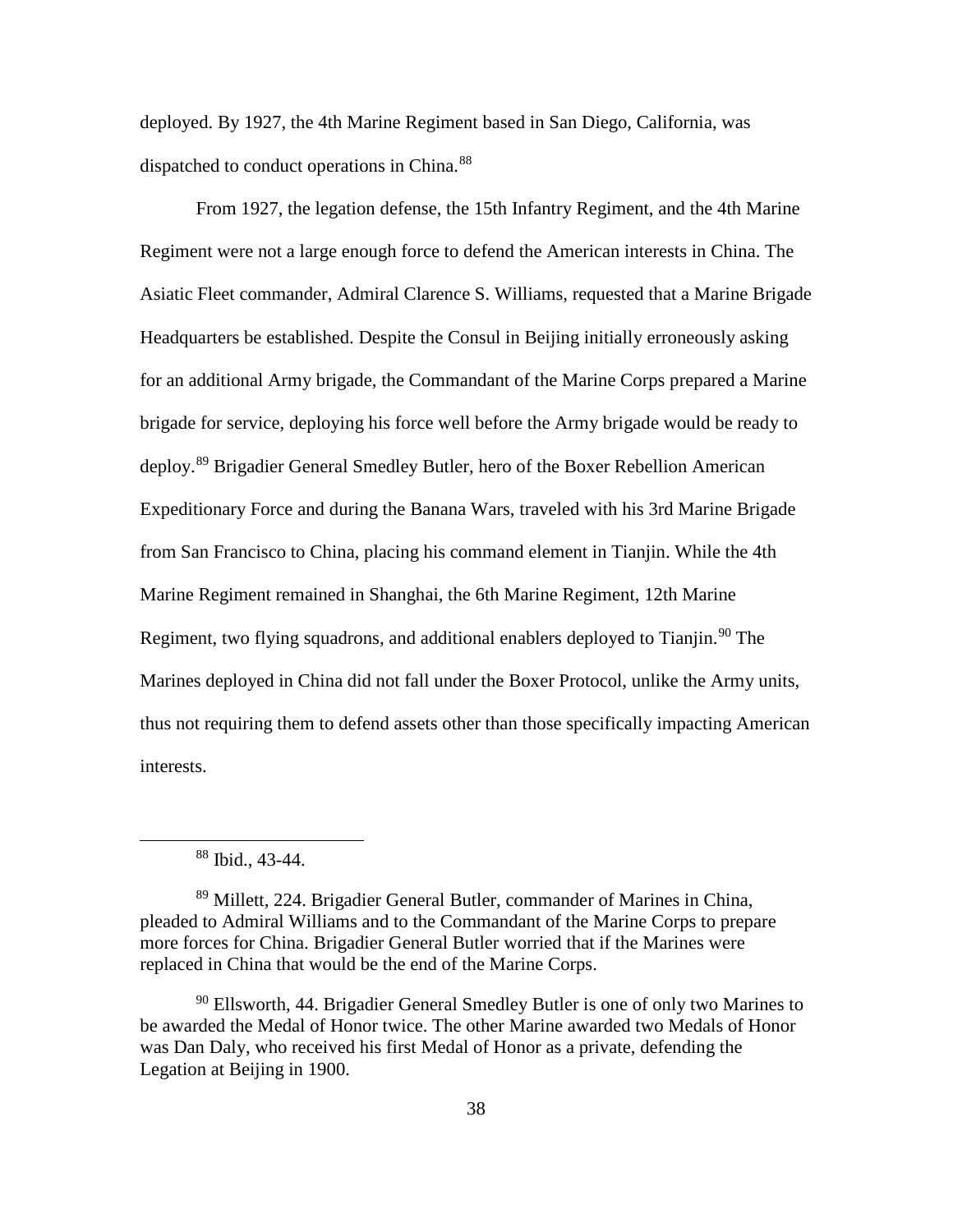The 4th Marine Regiment remained in China, but the additional forces departed in 1929, only to return in 1937 as a result of the outbreak of war between Japan and China. The 2nd Marine Brigade and 6th Marine Regiment briefly returned to defend the American settlements. By the end of 1937, the Japanese intervention was such that any force the United States could maintain was insignificant in comparison, thus the Marine reinforcements departed completely by 1938 to avoid a potential provocation of the Japanese forces by Americans stationed overseas. The Army's 15th Regiment also departed in 1938, leaving only the legation defense and 4th Marine Regiment. For the next three years, the 4th Marine Regiment negotiated with the Japanese on the rights of Americans in China. In November 1941, the Marines finally departed China, the last foreign military force to do so before war between the United States and Japan began following Pearl Harbor.<sup>[91](#page-45-0)</sup>

As the war in the Pacific ended with the atomic bombing of Nagasaki and Hiroshima, the Marines were no longer required to conduct an invasion of mainland Japan. Marine forces deployed back into China in September 1945. The Marines focused on northern China and initially deployed the III Amphibious Corps, made up of the 1st and 6th Marine Divisions and 1st Marine Aircraft Wing. The forces of Chiang Kai-shek and Mao Tse-Tung both vied for control of China during the second half of the 1940s, and the Marines were caught in the middle. Between 1945 and 1949, twelve Marines were killed and forty-three wounded while protecting American interests and

<span id="page-45-0"></span> $91$  Millett, 230-235. One of the most beneficial aspects of the Marines remaining in China leading up to World War II was the firsthand witnessing of the Japanese military, and patriotism of the Chinese.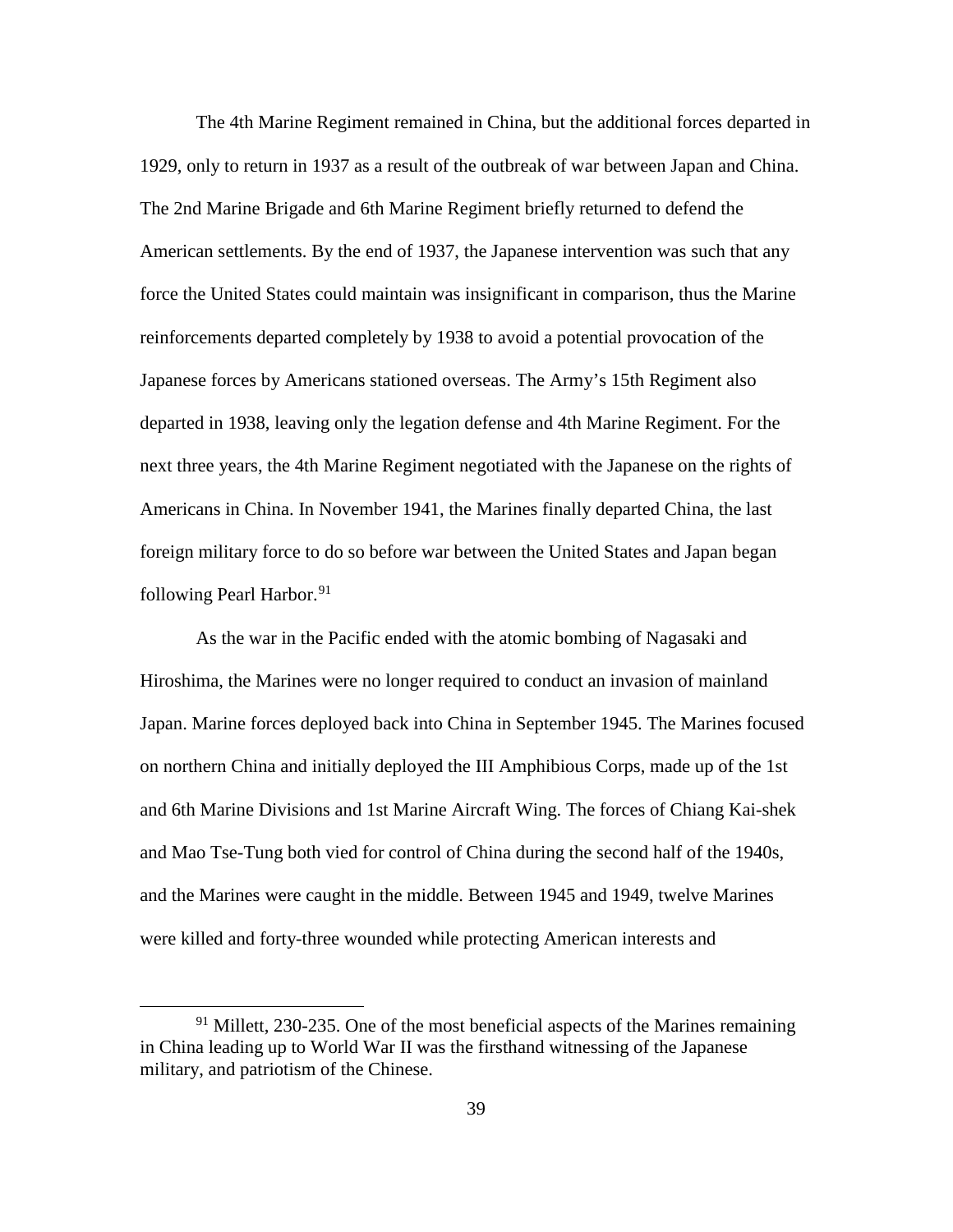transitioning China from Imperial Japanese rule.<sup>[92](#page-46-0)</sup> Ultimately, the Marines departed in 1949, when it was evident the Communists would gain complete control of China. The Marine Corps would not have to wait long to interact with Communist Chinese forces, as the Marines would fight them during the Korean War one year later.  $93$ 

#### Banana Wars

While the Marine Corps' span of influence in Asia during the first several decades of the twentieth century revolved primarily around China and the Philippines, there was no lack of involvement closer to the Continental United States. The Banana Wars came to signify American involvement in Central America and the Caribbean. The Spanish-American War set off a wave of American interventions in numerous countries, resulting in long-term deployments in support of American interests. The Marine Corps, even after significant involvement in the Spanish-American War, Boxer Rebellion, and a continued presence in China, were chosen to execute the preponderance of the Banana Wars missions.

From 1901 to 1903, Marines came ashore in support of American interests and citizens in Honduras, the Dominican Republic, and Panama. Most notably, the large force of Marines that landed in Panama helped thwart Colombian efforts to exert control over Panama. President Roosevelt was so serious about the safety and independence of Panama, that the commander of the Marine forces was Marine Commandant George F.

<span id="page-46-0"></span> <sup>92</sup> Shaw, 34-36.

<span id="page-46-1"></span><sup>93</sup> Ibid., 1-26.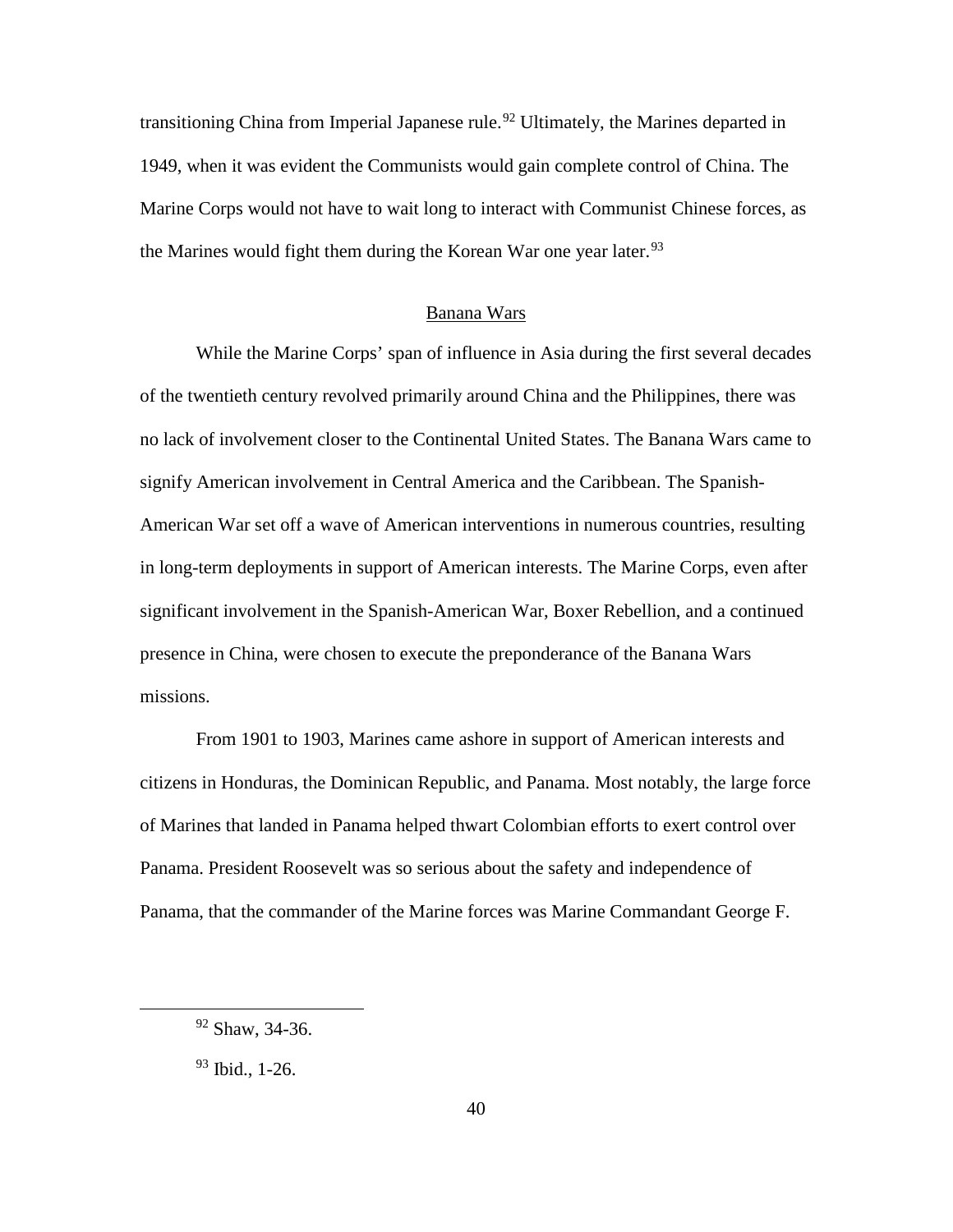Elliott. The resulting independence of Panama allowed the Roosevelt Administration to sign a treaty with them, and construct the Panama Canal.<sup>[94](#page-47-0)</sup>

Cuba suffered from a revolt in 1906, leading to Marine Corps deployment of two battalions in support of the Cuban Government. After initial fighting, the Marines reinforced their presence to a brigade-sized element. Over the next three years, Marines remained in Cuba as part of the United States Army Detachment. In 1912, Marines returned from a three-year hiatus, again fighting as a brigade, restoring order to numerous revolting towns.<sup>[95](#page-47-1)</sup>

President Roosevelt issued Executive Order 969 in 1908 to outline the Marine Corps roles and missions, because of internal friction between the Marine Corps and the Navy. The executive order led to an update of Navy regulations the following year, but not without more angst, specifically over maintaining Marines afloat with the Navy. Ultimately, the Marines remained on ship, along with shore-based prescribed duties. The Marine Corps' missions as listed in 1909 Navy Regulations included: serving on armed vessels, intervention in foreign countries in support of national interests, training foreign militaries, operations supporting other services, as security forces, defending advanced naval bases including the Panama Canal, and conducting amphibious operations.<sup>[96](#page-47-2)</sup> The Marine Corps had finally received more detailed roles and responsibilities. Despite the concern among Marine leaders that presenting more roles off ship could mean the end of

 $95$  Ibid.

 <sup>94</sup> Parker, 37.

<span id="page-47-2"></span><span id="page-47-1"></span><span id="page-47-0"></span><sup>96</sup> Navy Department, *Regulations for the Government of the Navy of the United States: 1909* (Washington, DC: U.S. Government Printing Office), 347. Article 1390 details the roles and responsibilities of the Marine Corps as of 1909.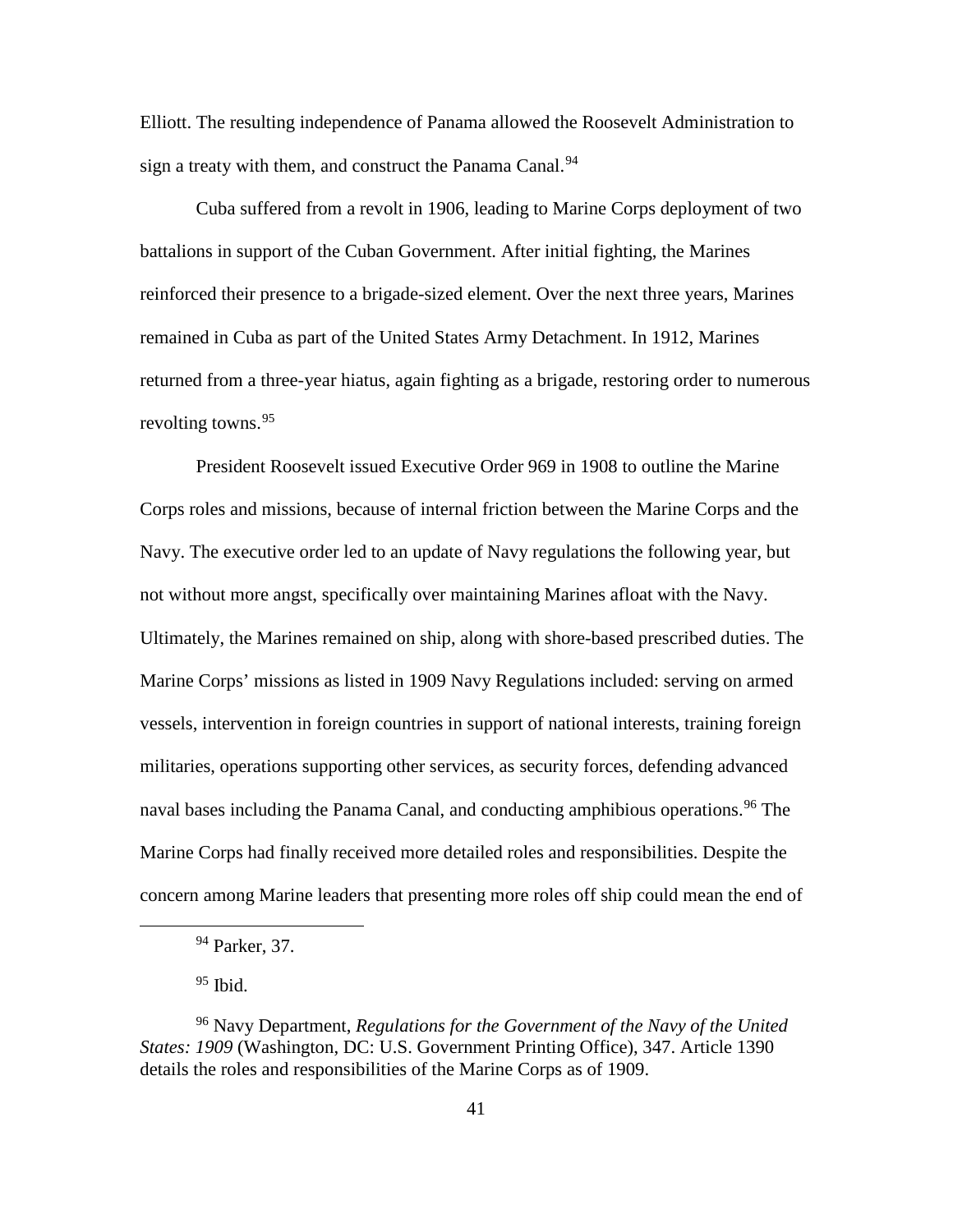the Marine Corps, the additional mission sets actually aided the Marines in force structure additions and remaining a viable option in protecting United States interests abroad.<sup>[97](#page-48-0)</sup>

After 1909, the Marine Corps continued to operate in Central America. In 1910 and again in 1912, Marines would fight in Nicaragua. The Nicaraguan Civil War threatened American interests in the country, and Marines were called upon to defend the pro-United States government. One of the heroes of the American Expeditionary Force during the Boxer Rebellion, now Major Smedley Butler, commanded the Marine forces. One year later, with the exception of a legation detachment, Marines departed. There were several additional reinforcements to the Legation Marines over the next several years because of more unrest in Nicaragua.<sup>[98](#page-48-1)</sup>

# Major American Conflicts of the Twentieth Century

The Marine Corps benefitted from the regional engagements in Asia and similar experiences in the Caribbean by fielding competent, combat-experienced leaders at the onset of World War I. The exploits of the 5th and 6th Marine Regiments in World War I helped prevent German forces from invading Paris and highlighted the Marines in the

<span id="page-48-1"></span><sup>98</sup> Parker, 38.

<span id="page-48-0"></span> <sup>97</sup> Thomas G. Roe, Ernest H. Giusti, John H. Johnstone, and Benis M. Frank, *<sup>A</sup> History of Marine Corps Roles and Missions: 1775-1962* (Washington, DC: Historical Branch, G-3 Division, Headquarters, U.S. Marine Corps, 1962), 7-8; U.S. President Executive Order 969, Washington, DC, 1908. Executive Order 969 defined five roles for the Marine Corps: "(1) To garrison the different navy-yards and naval stations, both within and beyond the continental limits of the United States. (2) To furnish the first line of mobile defense of naval bases and naval stations beyond the continental limits of the United States. (3) To man such defenses, and to aid in manning, if necessary, such other defenses as may be erected for the defense of naval bases and naval stations beyond the continental limits of the United States. (4) To garrison the Isthmian Canal Zone, Panama. (5) To furnish such garrisons and expeditionary forces for duties beyond the seas as may be necessary in time of peace."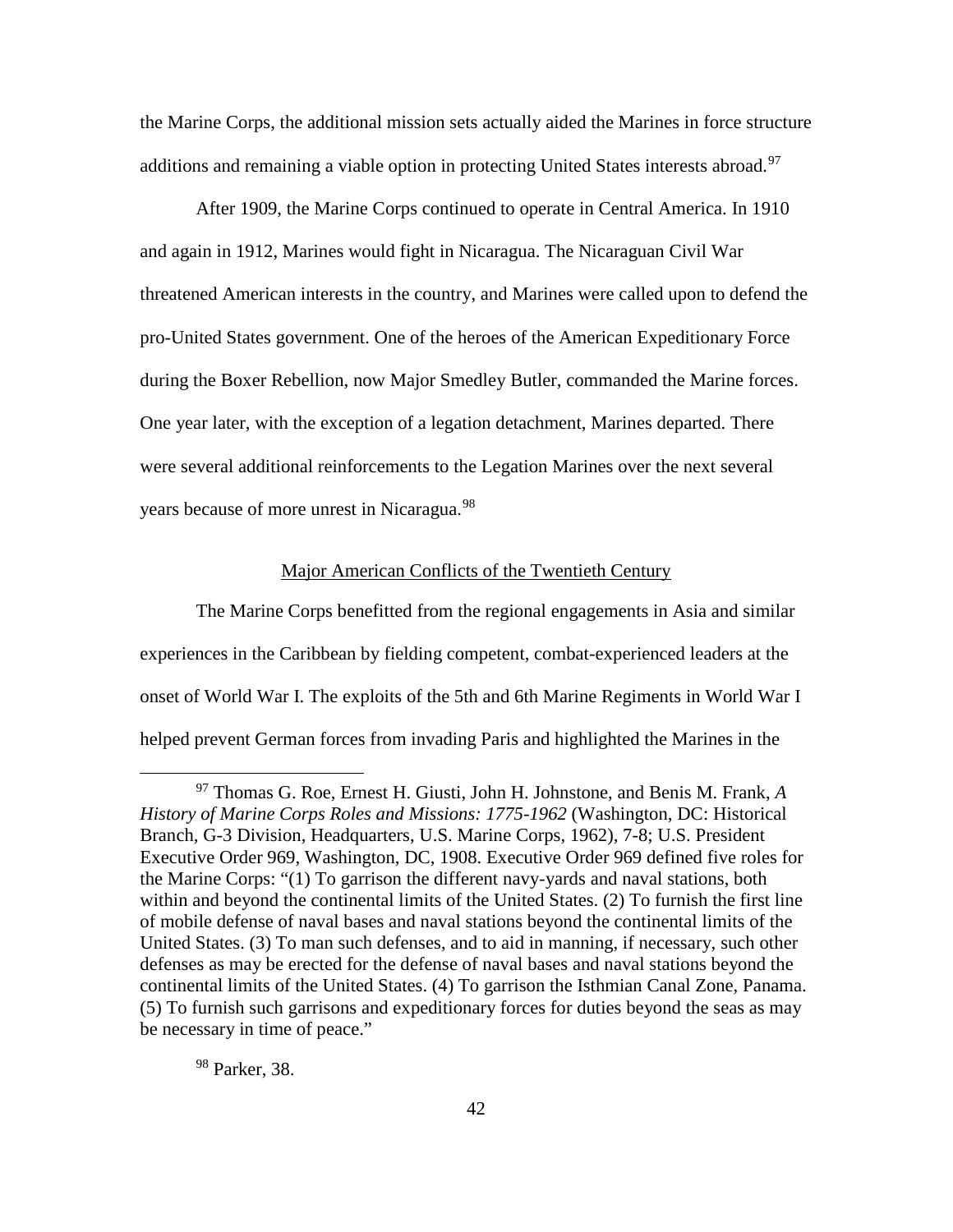world press. Major General John A. Lejeune, future Commandant of the Marine Corps, commanded the 2nd United States Army Division, the first opportunity for Marine generals to serve at higher levels of command and staff responsibilities. The Marine Corps leadership also saw the requirement to have a major role in World War I for survival as an organization. The Marines proved their worth in World War I, gaining global praise while at the same time sustaining over eleven thousand casualties out of an entire force that peaked at nearly seventy-five thousand in 1918.<sup>[99](#page-49-0)</sup>

Following an interwar period of reorganization and classifying themselves as an amphibious force, the Marines served a prominent role in World War II. Years of interactions with the Japanese in the Pacific gave the Marines insights as to how their enemy fought. The island hopping campaigns of the Pacific War put the Marine Corps amphibious doctrine developed in the interwar period to the test. Despite the bloody assaults, the Marines were victorious in each campaign and prepared for the final assault on the Japanese home islands before the atomic bombs put an end to the war.<sup>[100](#page-49-1)</sup>

<span id="page-49-0"></span><sup>&</sup>lt;sup>99</sup> Millett, 292-318. Witnessing and initially participating in the trench warfare, Marines soon found themselves unwilling to participate in the mass attrition. When the Marines scaled the walls of the trenches, they did not intend to return. Boxer Rebellion veteran Gunnery Sergeant Dan Daly, stated during the Battle of Belleau Wood, "Come on you sons of bitches! Do you want to live forever?" That day at Belleau Wood, the Marines suffered more casualties than they had in the entire existence of the Marine Corps. U.S. Marine Corps History Division, "Marine Corps Casualties," U.S. Marine Corps, accessed 5 May 2016, http://www.mcu.usmc.mil/historydivision/pages/ frequently requested/Casualties.aspx. There were 2,461 killed and 9,520 wounded in operations during World War I for the Marine Corps. U.S. Marine Corps History Division, "Marine Corps Fiscal Year Ends Strengths: 1798-2015," U.S. Marine Corps, accessed 20 April 2016, http://www.mcu.usmc.mil/historydivision/pages/frequently\_ requested/EndStrength.aspx.

<span id="page-49-1"></span> $100$  Millett, 331-332, 386-387, 438-440. There are countless records of the Marine Corps' participation in World War II. The role the Marines took as the amphibious force for the United States created the doctrine and innovations that paved the way to assaults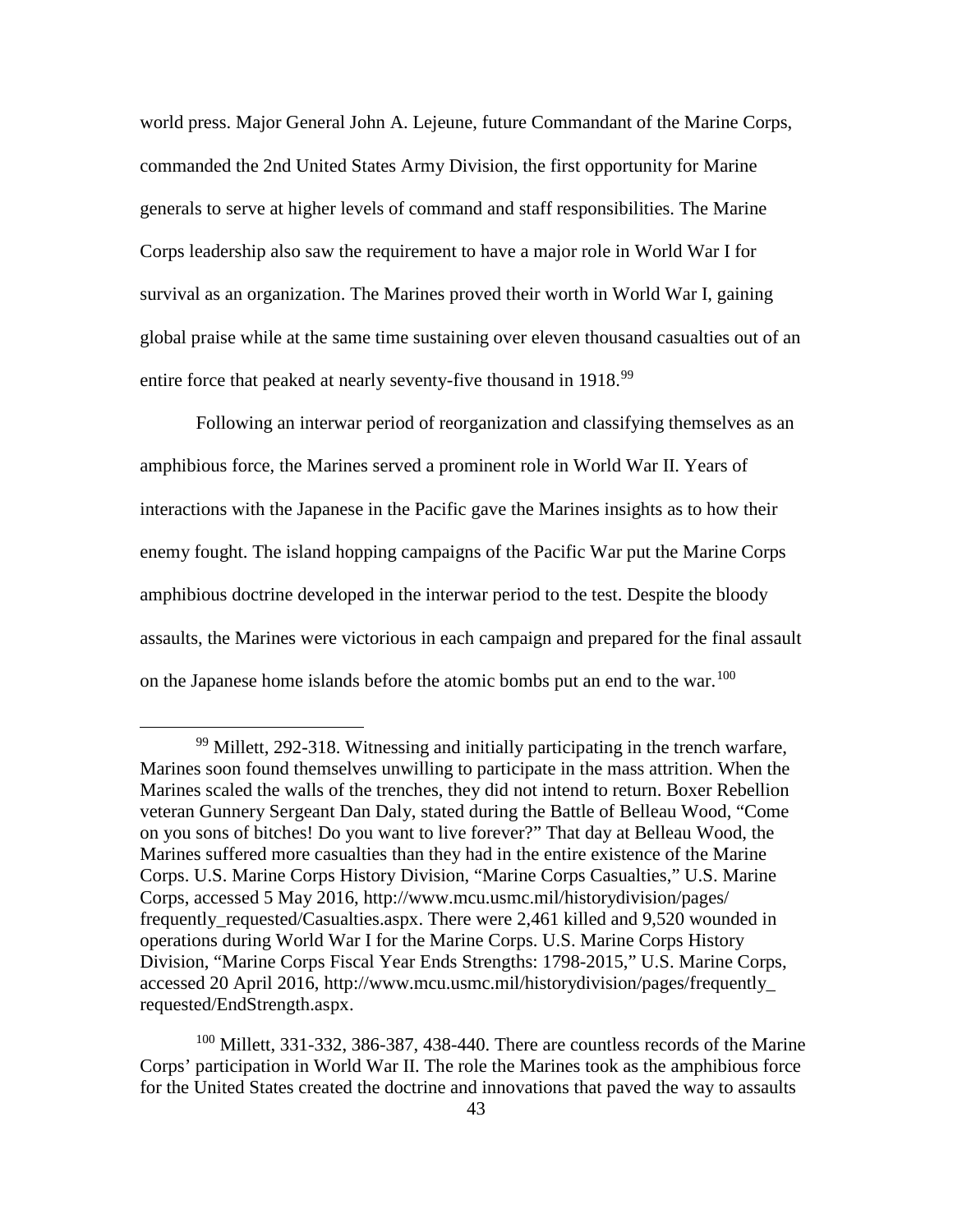In Europe and Africa during World War II, the Marine Corps' role was not as well publicized as that of the Pacific Theater. Marines served on ships of the Atlantic Fleet and several ships of other Allied nations. The Marine Corps also trained the United States Army in amphibious warfare prior to their landings in Africa and Europe. Marine forces conducted the first large-scale deployment of combat forces across the Atlantic Ocean, six months before the Japanese assault on Pearl Harbor. The 1st Provisional Marine Brigade deployed to Iceland to slow any advance of Nazi Germany in Northern Europe. The Iceland brigade would remain for only one year, departing when Nazi Germany declared war with Russia.<sup>[101](#page-50-0)</sup>

The Marines in London during World War II were tasked primarily with the security mission of guarding the American Consul or Embassy. London also served as the initial hub for Marines assigned in support of the Office of Strategic Services. Marine counter-intelligence operators conducted clandestine missions in Europe, the Middle East, and Africa. The Marines' counter-intelligence and clandestine missions included secret meetings with exiled leaders, preparations for Allied landings in Africa, and rescuing downed pilots behind enemy lines. $102$ 

After World War II, Marines began to downsize as in previous major conflicts. However, the late 1940s and early 1950s saw the Marine Corps established by legislation

# <sup>102</sup> Ibid., 5-13.

 $\overline{a}$ 

in the Pacific, Europe, and Africa. The size of the Marine Corps in World War II was larger than ever, and the Marines served with valor in all operations of the war.

<span id="page-50-1"></span><span id="page-50-0"></span><sup>101</sup> Harry W. Edwards, *A Different War: Marines in Europe and North Africa* (Washington, DC: Headquarters, U.S. Marine Corps, History and Museums Division, 1994), 1-3.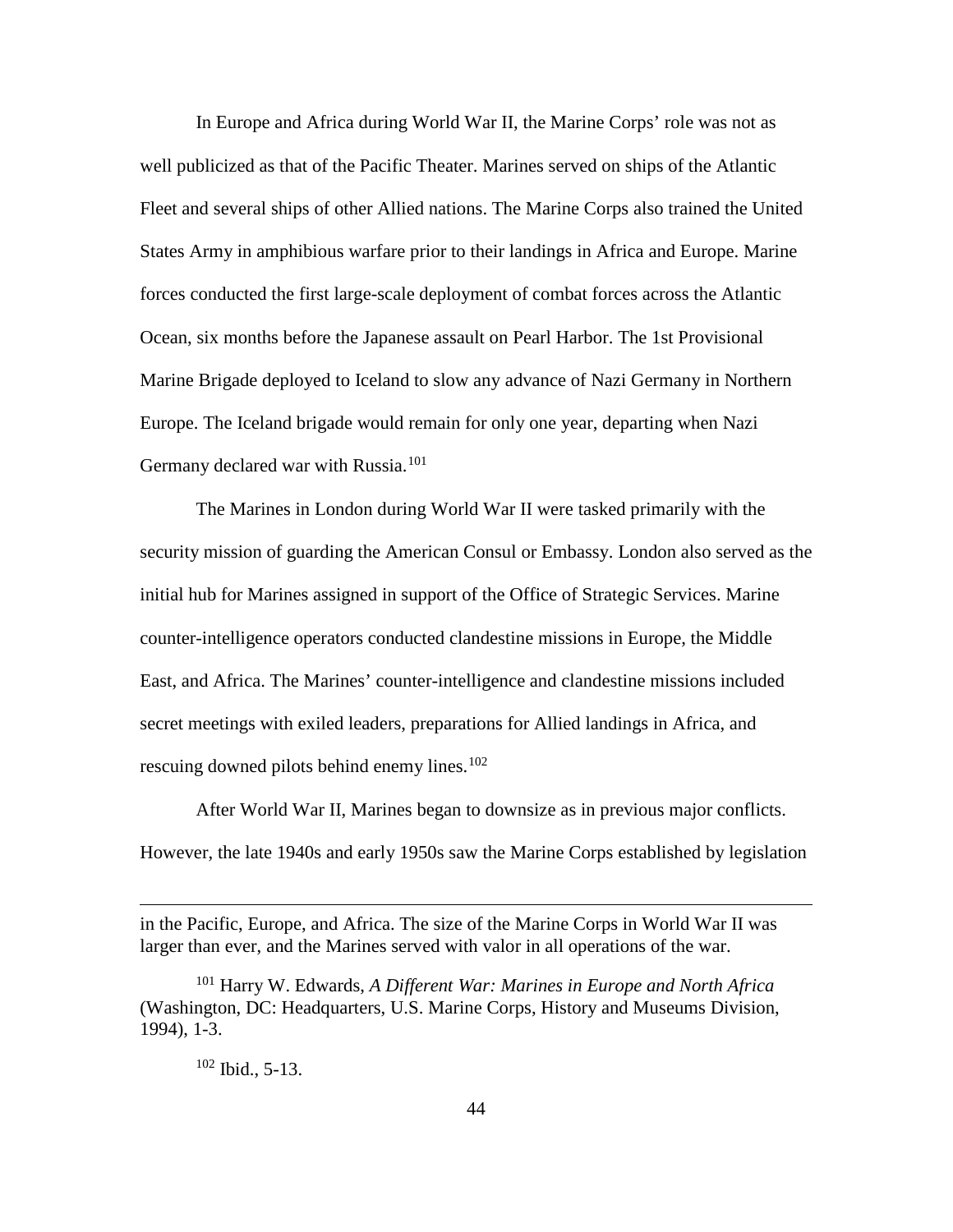defining their roles, missions, and stature. The National Security Act of 1947 defined the Marine Corps' posture amongst the services. Going into the second half of the twentieth century, the Marine Corps had a minimum force structure, defined roles and relationships, and the Commandant would sit as a member of the Joint Chiefs of Staff.<sup>[103](#page-51-0)</sup>

#### Marine Corps Embassy Security Group

Following World War II, the Marine Corps, along with the other branches of the military, were fighting to establish relevance. Despite well-publicized successes in the Pacific and little-known successes in the African and European theaters, the roles and responsibilities of the Marine Corps were still in question until the 1947 and 1952 congressional legislation on national security. One mission that the Marine Corps would assume officially, although having done this since the existence of the United States, was

<span id="page-51-0"></span> <sup>103</sup> U.S. Congress, *National Security Act of 1947,* Washington, DC, 1947. Section 203c of the National Security Act of 1947 states that "The United States Marine Corps, within the Department of the Navy, shall include land combat and service forces and such aviation as may be organic therein. The Marine Corps shall be organized, trained, and equipped to provide fleet marine forces of combined arms, together with supporting air components, for service with the fleet in the seizure or defense of advanced naval bases and for the conduct of such land operations as may be essential to the prosecution of a naval campaign. It shall be the duty of the Marine Corps to develop, in coordination with the Army and the Air Force, those phases of amphibious operations which pertain to the tactics, technique, and equipment employed by landing forces. In addition, the Marine Corps shall provide detachments and organizations for service on armed vessels of the Navy, shall provide security detachments for the protection of naval property at naval stations and bases, and shall perform such other duties as the President may direct: Provided, That such additional duties shall not detract from or interfere with the operations for which the Marine Corps is primarily organized. The Marine Corps shall be responsible, in accordance with integrated joint mobilization plans, for the expansion of peacetime components of the Marine Corps to meet the needs of war;" U.S. Congress, *National Security Act of 1947,* Washington, DC, 1947, amended 1952. Public Law 416 stated that the Marine Corps "shall be so organized to include not less than three combat divisions and three air wings, and such other land combat, aviation, and other services as may be organic therein."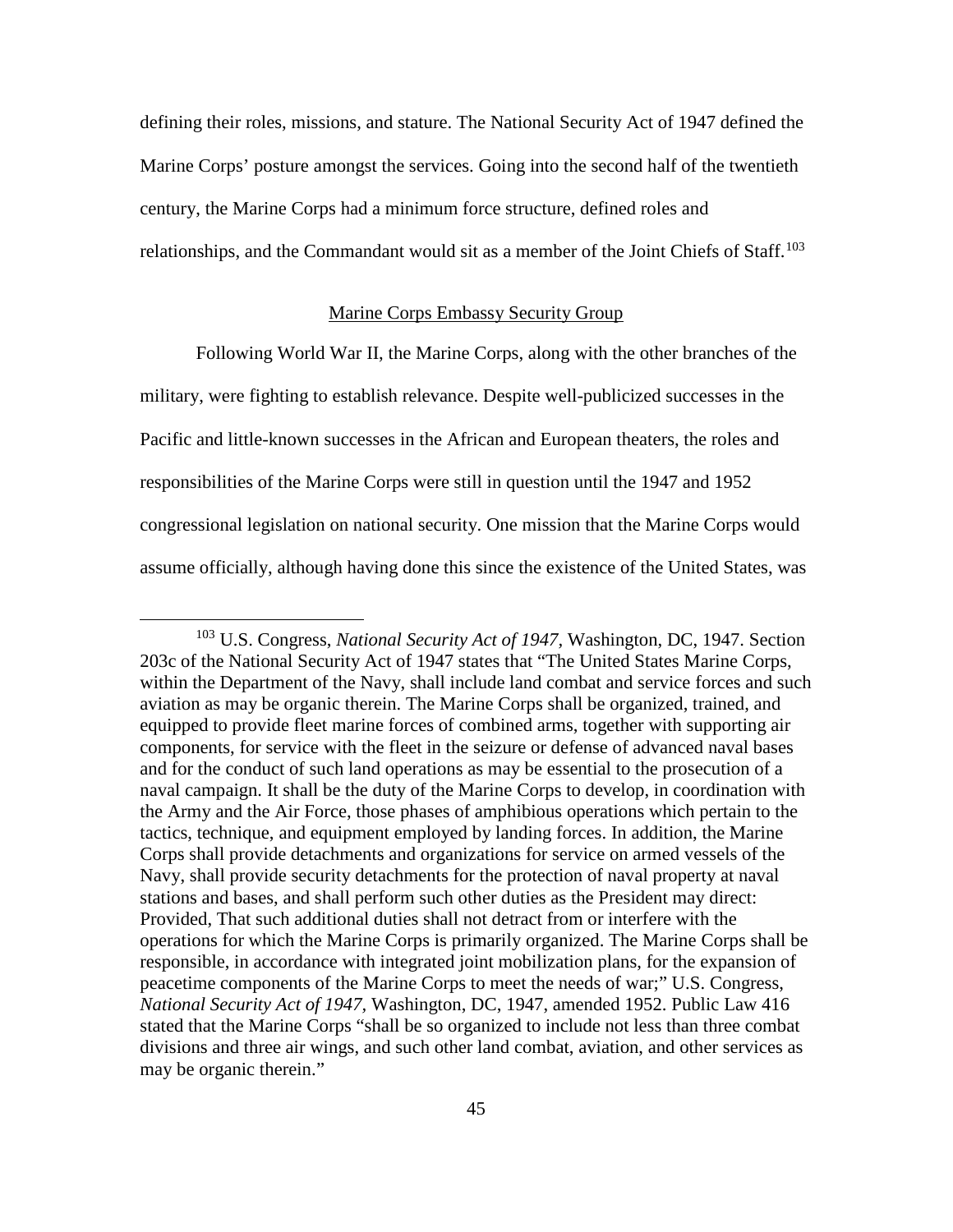to provide forces in support of the State Department. Despite State Department coordinating initially with the War Department, Section 562 of the Foreign Service Act of 1946 limited such missions to the Department of the Navy.[104](#page-52-0)

The Memorandum of Agreement of 1948 provided the foundation for the Marine Corps' responsibilities as agreed to by the State Department and the Department of the Navy.<sup>[105](#page-52-1)</sup> For those visiting embassies or consulates around the world, the first American face seen is predominantly that of a United States Marine in dress uniform. Throughout the current and previous centuries, the Marine Corps has guarded and reinforced embassies and consulates in support of the State Department and United States interests. The duties of Marines working at embassies and consulates around the world have been modified over the years; however, the current mission reflects the overall original intent

<span id="page-52-0"></span><sup>&</sup>lt;sup>104</sup> Daugherty, 85-86. "The Secretary of the Navy is authorized, upon request of the Secretary of State, to assign enlisted men of the Navy and Marine Corps to serve as custodians under the supervision of the principal officer at an embassy, legation, or consulate."

<span id="page-52-1"></span><sup>&</sup>lt;sup>105</sup> Ibid., 88-92. While the Memorandum of Agreement has been modified numerous times since 1948, the main tenants of the agreement still are applicable. The Marine Embassy Security Group personnel are tasked to protect classified material and defend U.S. embassies and consulates.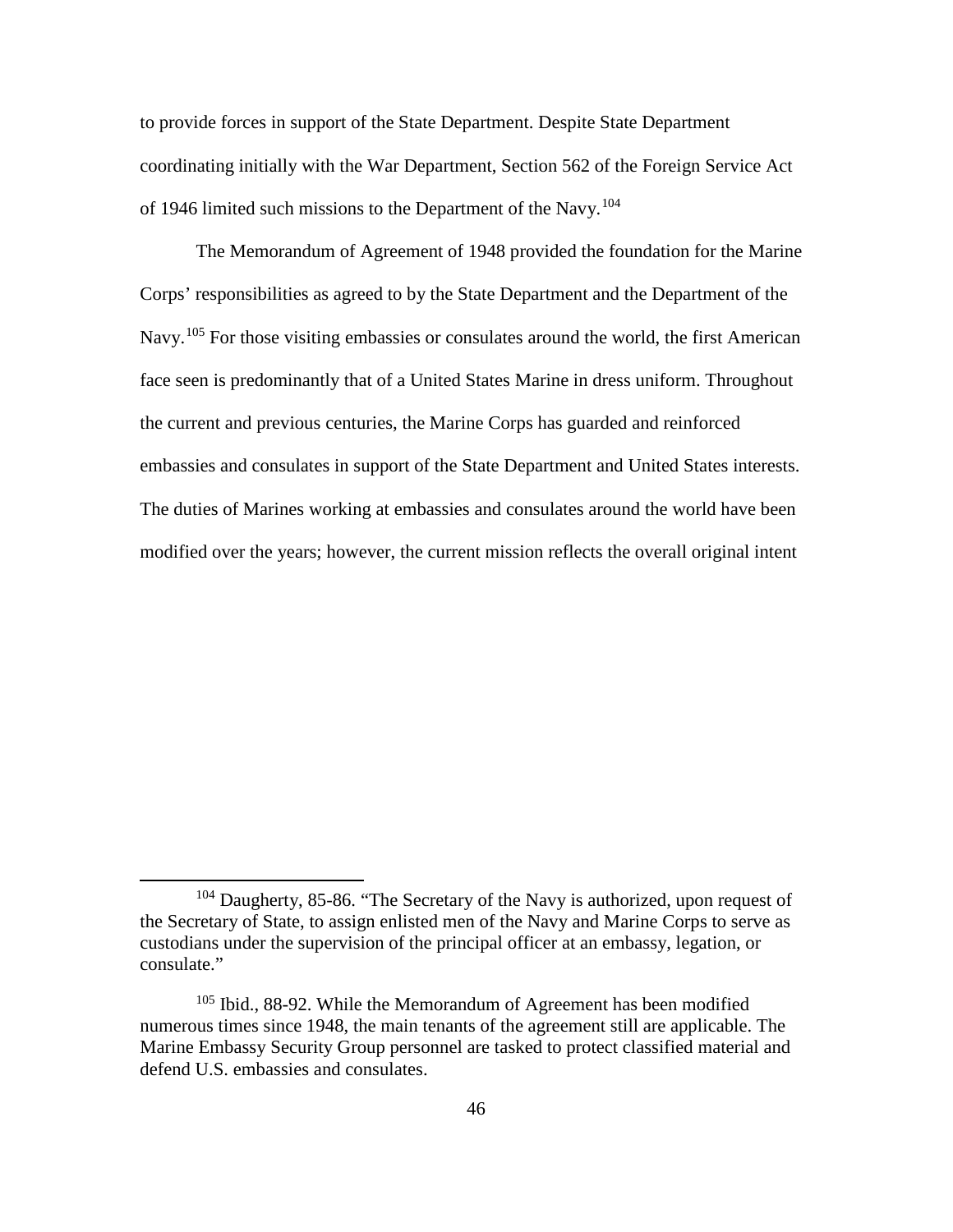by the State Department.<sup>[106](#page-53-0)</sup> The Marine Corps currently has Marines serving embassy security positions in 173 embassies and consulates in 146 different countries.<sup>[107](#page-53-1)</sup>

#### Marine Corps Operations during the Cold War

In 1950, conflict in Korea, resulted in another chapter of Marine Corps combat overseas. The Korean War justified the diverse training the Marine Corps prepared itself for, as the United States was thrust into the first major conflict of the Cold War. The Marine Corps volunteered enthusiastically to provide forces for the war, even though post World War II numbers put the Marine Corps down to seventy-five thousand active duty and ninety thousand reserves. General Douglas MacArthur, commander of United States forces in the Far East, enthusiastically welcomed another opportunity to employ the Marine Corps in combat.<sup>[108](#page-53-2)</sup>

Marine Corps involvement in Korea began in June 1950 with the 1st Provisional Brigade in defensive positions in the Pusan Perimeter. Successes against the North Korean assault led planning for an amphibious assault into the North Korean controlled territories. Despite Marine and Navy apprehensions for General MacArthur's plan, the

<span id="page-53-0"></span> <sup>106</sup> Marines Corps Embassy Security Group, "Mission Statement," U.S. Marine Corps, accessed 6 February 2016, http://www.mcesg.marines.mil/UnitHome.aspx. The mission statement of the Marine Corps Embassy Security Group reads as follows: "Provide protection to mission personnel and prevent the compromise of national security information and equipment at designated diplomatic and consular facilities. Be prepared to execute plans for the protection of the mission and its personnel as directed by the chief of mission or principal officer through the regional security officer."

<span id="page-53-1"></span><sup>107</sup> Current Operations Division, *Marine Corps 101 Brief* (Washington, DC: Headquarters, U.S. Marine Corps, 2015), Slide 8.

<span id="page-53-2"></span><sup>108</sup> Norman W. Hicks, *A Brief History of the United States Marine Corps* (Washington, DC: Historical Branch, Headquarters, U.S. Marine Corps, 1961), 40-41.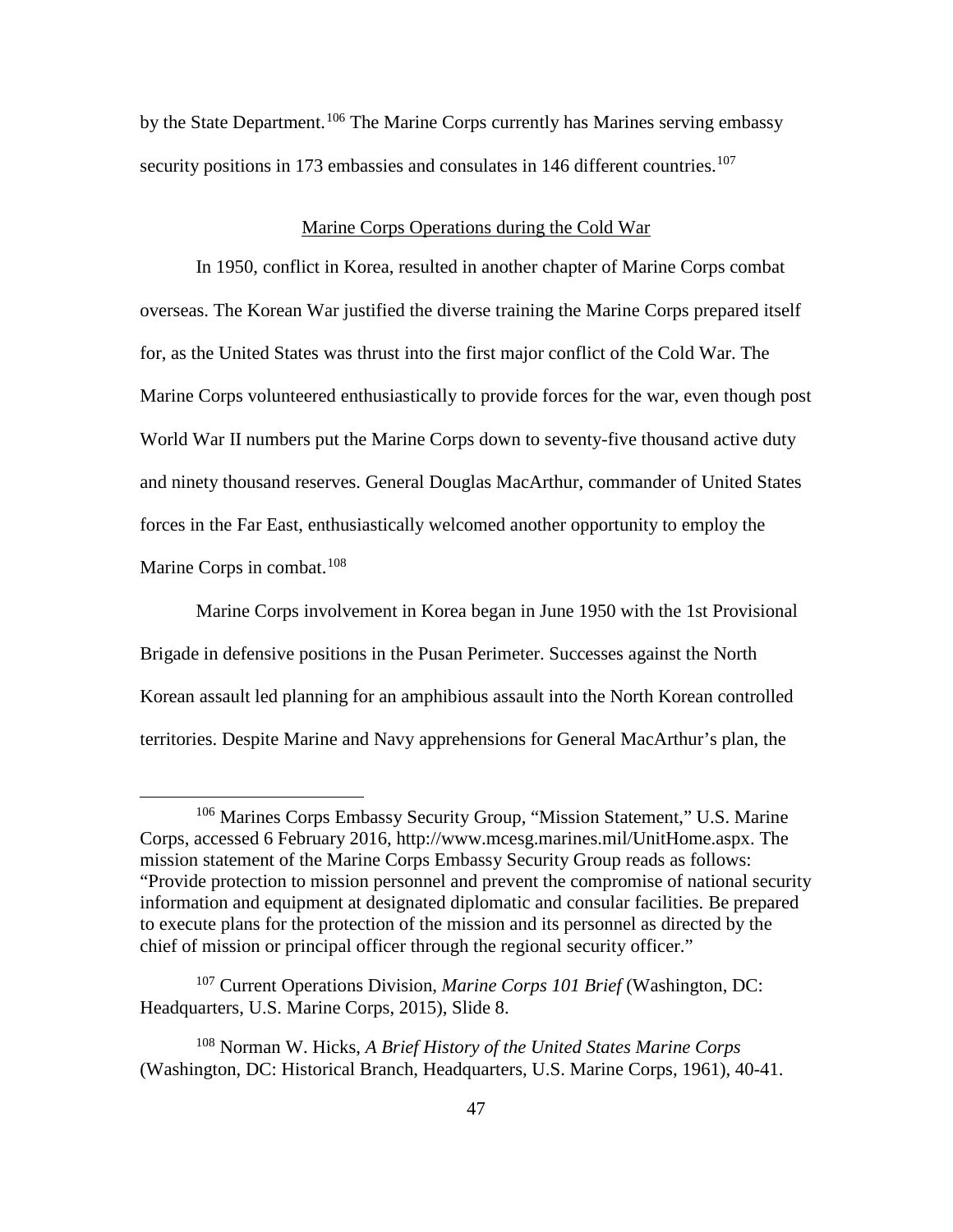Marine Corps hurried the 1st Marine Division and 1st Marine Aircraft Wing to Korea and conducted an amphibious assault at Inchon on 15 September 1950 as part of the United States Army X Corps. By 27 September 1950, the United States Army and Marine Corps had secured the Korean capital of Seoul, and the Marine forces were preparing for follow-on missions. [109](#page-54-0)

In 1950, United Nations forces experienced the reinforcement by Chinese Communist forces in support of the North Koreans. Although the Marine Corps would be one of the first American forces to face Chinese forces in the bitter cold at the Chosin Reservoir, the massing and successful attacks of over three hundred thousand troops by the Chinese required United Nations forces to perform a strategic withdrawal south of the 38th Parallel. Over the next several years through 1953, the 1st Marine Division participated as part of the United Nations ground force; and the 1st Marine Aircraft Wing received the majority of aviation tasking from the United States Air Force in Korea.<sup>[110](#page-54-1)</sup>

As the Marine Corps' participation in the Korean War ended, Marine missions overseas continued at a regular pace. During the 1950s, Marines conducted operations from afloat platforms and deployed from both overseas and stateside-based units. Operations in the 1950s included disaster relief missions in Greece, Haiti, Mexico, Spain, Sri Lanka, and Morocco. Marines helped conduct a noncombatant evacuation of the Tachen Islands in 1955 as the Chinese Communist forces attacked on the island chain, and the Marines also supported the 1956 evacuation of noncombatants in Egypt and

<span id="page-54-0"></span> <sup>109</sup> Millett, 477-480.

<span id="page-54-1"></span> $110$  Hicks, 42-44.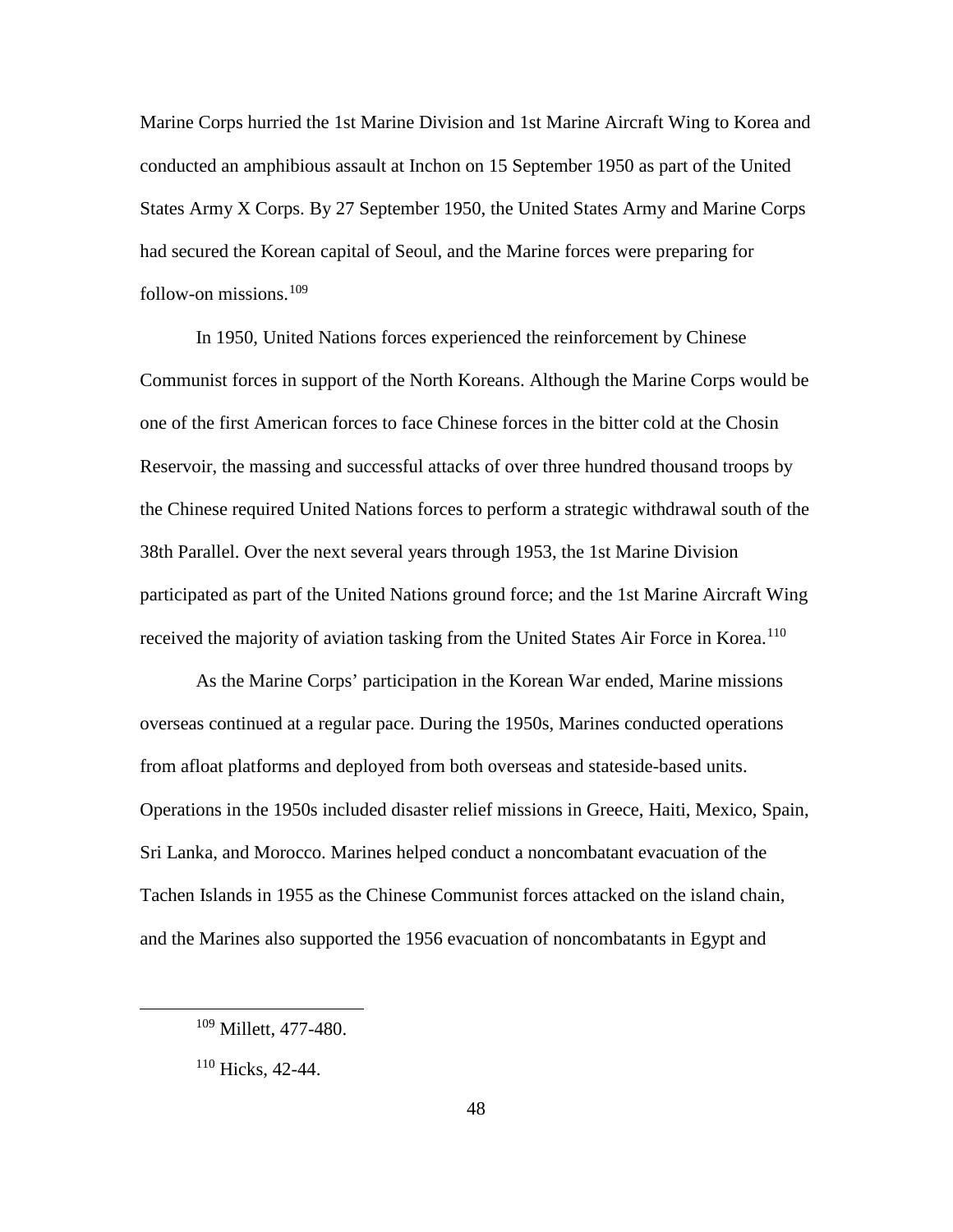Israel. For four months in 1958, the Marines conducted stability operations in Lebanon because of political and religious tensions in the country.<sup>[111](#page-55-0)</sup>

Operations in the 1960s and 1970s began with disaster relief operations and a noncombatant evacuation in the Congo. Turkey, British Honduras, Guam, Haiti, and Vietnam received disaster relief from deployed Marine forces in the 1960s. Disaster relief operations in the 1970s included support to Peru, multiple missions in the Philippines, and Tunisia. Marines continued to conduct stability operations and noncombatant evacuations across the globe in Thailand, Dominican Republic, Lebanon, Cyprus, Cambodia, and Vietnam.<sup>[112](#page-55-1)</sup>

While the majority of the 1950s and 1960s consisted of low-intensity conflicts and disaster relief missions, the Vietnam War would serve as the next major conflict for the United States after the Korean War. Between 1965 and 1971, more Marines served in Vietnam than had served in World War II. The veterans of the frozen Chosin in Korea now fought in rice paddies and unbearable heat of South Vietnam. Out of Okinawa, Japan, the 9th Marine Expeditionary Brigade served as the first large-scale Marine force, tasked to secure Da Nang airfield. By late 1965, the Marine forces in Vietnam reached twenty-five thousand, and were re-designated as the III Marine Amphibious Force. Complete with the 3rd Marine Division, 1st Marine Aircraft Wing, and the 3rd Marine

<span id="page-55-0"></span> <sup>111</sup> Annette D. Amerman, *The Marines Have Landed: Eighty Years of Marine Corps Landings, 1935-2015* (Quantico, VA: History Division, U.S. Marine Corps, 2016),  $2 - 5$ .

<span id="page-55-1"></span> $112$  Ibid., 5-13. Prior to the beginning of U.S. involvement in combat in Vietnam, the Marine Corps conducted a humanitarian aid mission in 1964 that evacuated over 1,000 people from affected areas and delivered supplies to affected persons.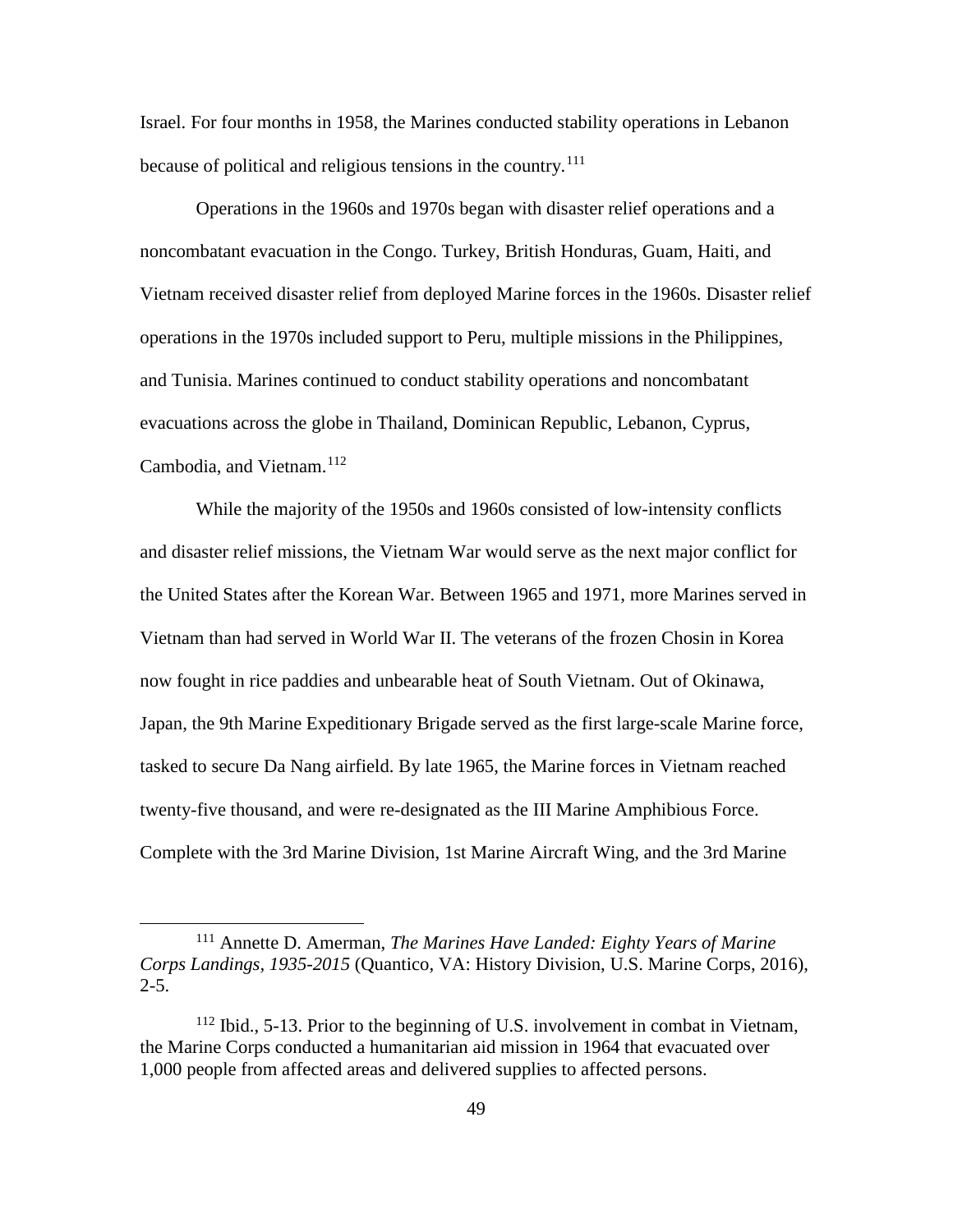Amphibious Brigade, III Marine Amphibious Force began to conduct operations and civic action programs to defeat the Viet Cong and North Vietnamese forces.<sup>[113](#page-56-0)</sup>

Operating against unconventional forces and attempting to influence a population takes an extended period of time. The Combined Action Program developed by the Marine Corps during the Vietnam War was based on nearly two hundred years of fighting insurgencies and unconventional forces across the globe. However, the American military and civilian leadership did not have the patience for such programs. Combat operations, including seek and destroy missions continued until 1971, up to the withdrawal of Marine combat forces from Vietnam. Marine Corps casualties in Vietnam exceeded that of World War II by several thousand.<sup>[114](#page-56-1)</sup>

Marine Corps operations in the 1980s consisted of numerous low-intensity operations. Marine units participated in disaster relief in Algeria in 1980. Continued tensions in Lebanon from 1982 to 1984 resulted in Marines conducting noncombatant evacuations and peacekeeping operations to stabilize the region and protect American interests. Marines sustained two hundred forty personnel killed and over one hundred wounded as a result of terrorist bombings on the Beirut barracks. [115](#page-56-2) Operation Urgent Fury in 1983 began with the 22d Marine Amphibious Unit fighting alongside the United States Army 82nd Airborne Division, restoring order and protecting Americans following an attempted coup in Grenada. The Marines closed 1989 and opened 1990 with Operation

<sup>&</sup>lt;sup>113</sup> Millett, 559-571.

 $114$  Ibid., 559, 571-604.

<span id="page-56-2"></span><span id="page-56-1"></span><span id="page-56-0"></span><sup>115</sup> U.S. Marine Corps History Division, "Marine Corps Fiscal Year Ends Strengths: 1798-2015."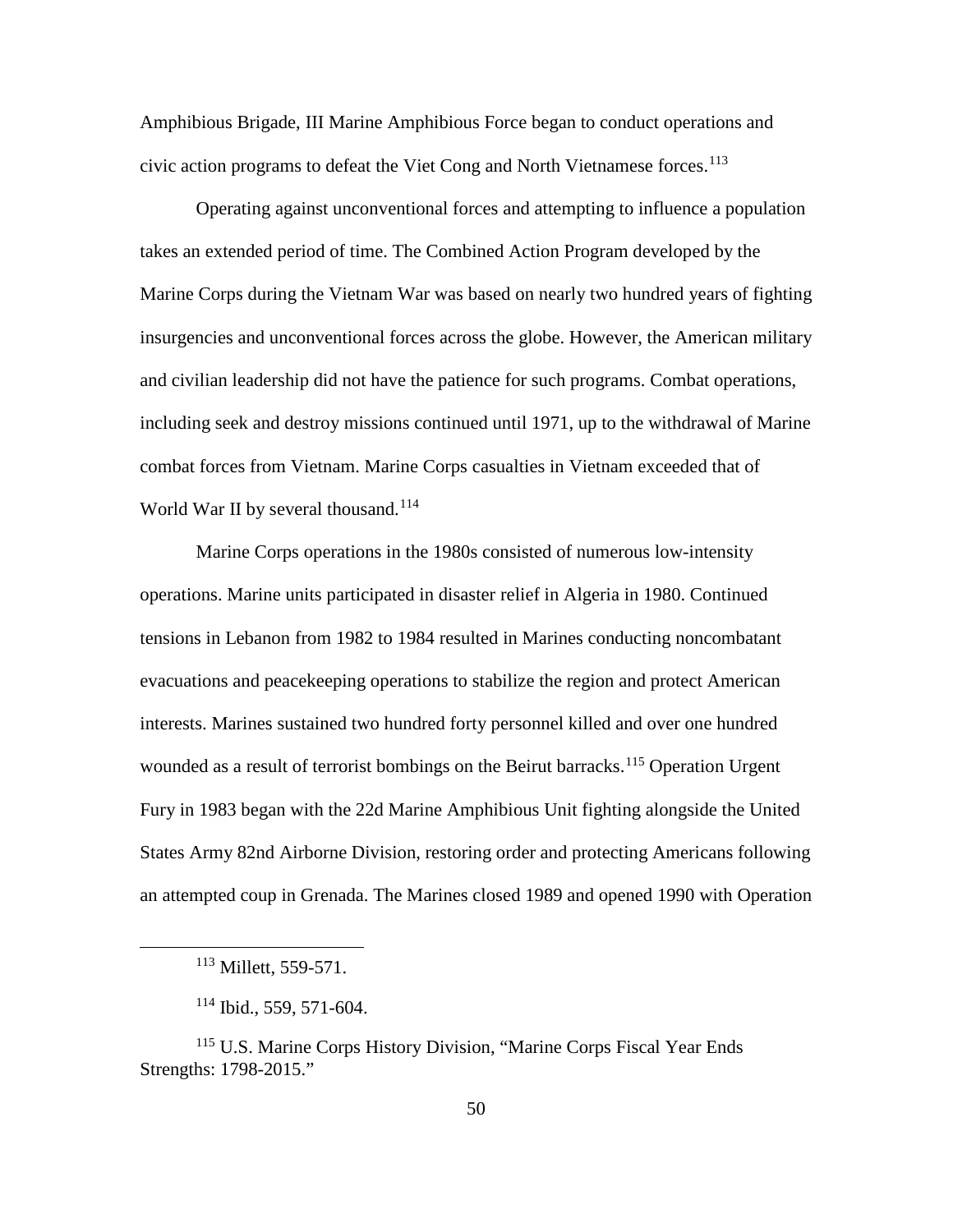Just Cause, a 18th Airborne Corps operation supported by the 6th Marine Expeditionary Brigade to protect lives and ensure the newly elected government maintained legitimacy and control of Panama.<sup>[116](#page-57-0)</sup>

In part because of their influence with the United States Congress, the Marine Corps of the 1980s would receive significant modernization support by way of new United States Navy operated L-Class ships, maritime pre-positioning ships, and ship-toshore connectors such as the Landing Craft Air Cushion, extending the reach and capabilities of the Fleet Marine Force. Modernization of Marine Aviation also took center stage, as aircraft such as the vertical short take-off and landing AV-8B Harrier and numerous assault support and attack aviation platforms. However, with all equipment upgrades, the Marine Corps focused on improving personnel quality and doctrinal foundations. Marine Amphibious Units, later known as Marine Expeditionary Units, provided immediate responses to global crises by maintaining a forward-deployed presence afloat. $117$ 

#### Post-Cold War Operations

When Iraqi forces invaded Kuwait in 1990, the United States military began to mobilize in preparations for the restoration of Kuwait's sovereign borders. United Nations Security Council Resolution 678 authorized all forces necessary to restore the sovereign borders of Kuwait. The United States military would be able to put to the test the Goldwater-Nichols Act of 1986, and operate as part of a true joint force under

<span id="page-57-0"></span> <sup>116</sup> Amerman, 13-17.

<span id="page-57-1"></span> $117$  Ibid., 608-632.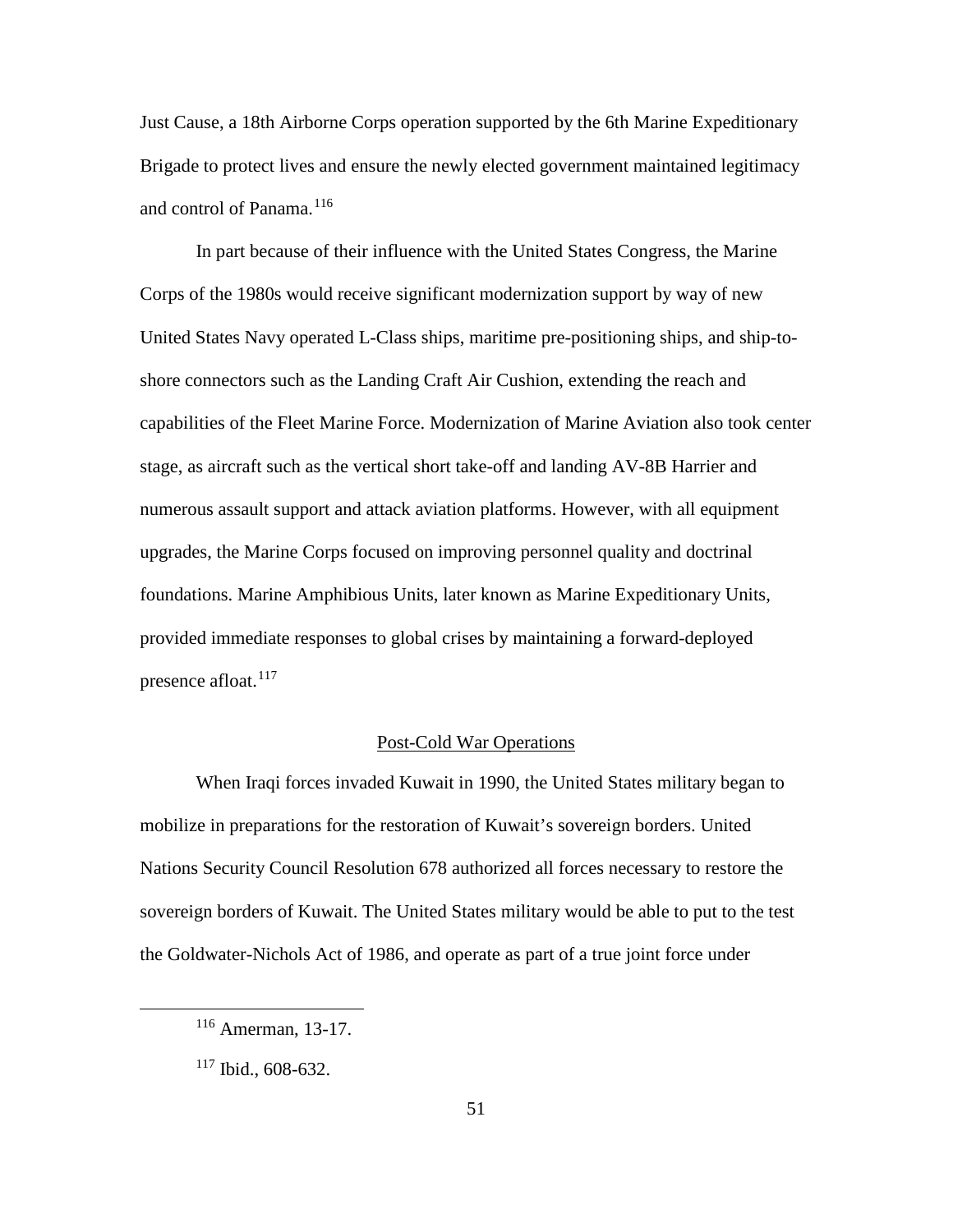geographic combatant commands. The Marine Corps' participation in the Gulf War was significant, led by the I Marine Expeditionary Force. Lieutenant General Walter Boomer commanded the I Marine Expeditionary Force/Marine Forces Central Command, which consisted of the 4th and 5th Marine Expeditionary Brigades, the 1st and 2nd Marine Divisions, the 3rd Marine Aircraft Wing and elements of the 2nd Marine Aircraft Wing, 1st Force Service Support Group, the 13th Marine Expeditionary Unit, and the 1st Brigade of the 2nd United States Army Armored Division.<sup>[118](#page-58-0)</sup>

On 17 January 1991, the Iraqi Government did not meet United Nations resolution requirements, and Operation Desert Storm began the liberation of Kuwait. Marine aviation began combat operations as part of the Joint Force Air Component Command and I Marine Expeditionary Force, attacking strategic, operational, and tactical targets. The Marine Corps participated in the first battle of the war, at al Khafji in northeast Saudi Arabia. Marine and naval deception operations led the Iraqi Army to believe a major amphibious assault would be conducted north of Kuwait City, causing the Iraqi III and IV Corps to defend against the attacks that did not come. Marine deception operations also made the Iraqi military believe that a Marine battalion was a divisionsized unit. The Iraqi III Corps that was oriented towards an amphibious assault, found their defensive lines breached by the 2nd Marine Division. Marine Air-Naval Gunfire Liaison Company personnel assisted Saudi forces with Marine and Navy support, including fires from Navy battleships. The I Marine Expeditionary Force units took control of the Kuwait Airport and forced the withdrawal of the Iraqi III Corps from

<span id="page-58-0"></span> <sup>118</sup> Paul W. Westermeyer, *U.S. Marines in the Gulf War, 1990-1991: Liberating Kuwait* (Quantico, VA: History Division, U.S. Marine Corps, 2014), 260-261.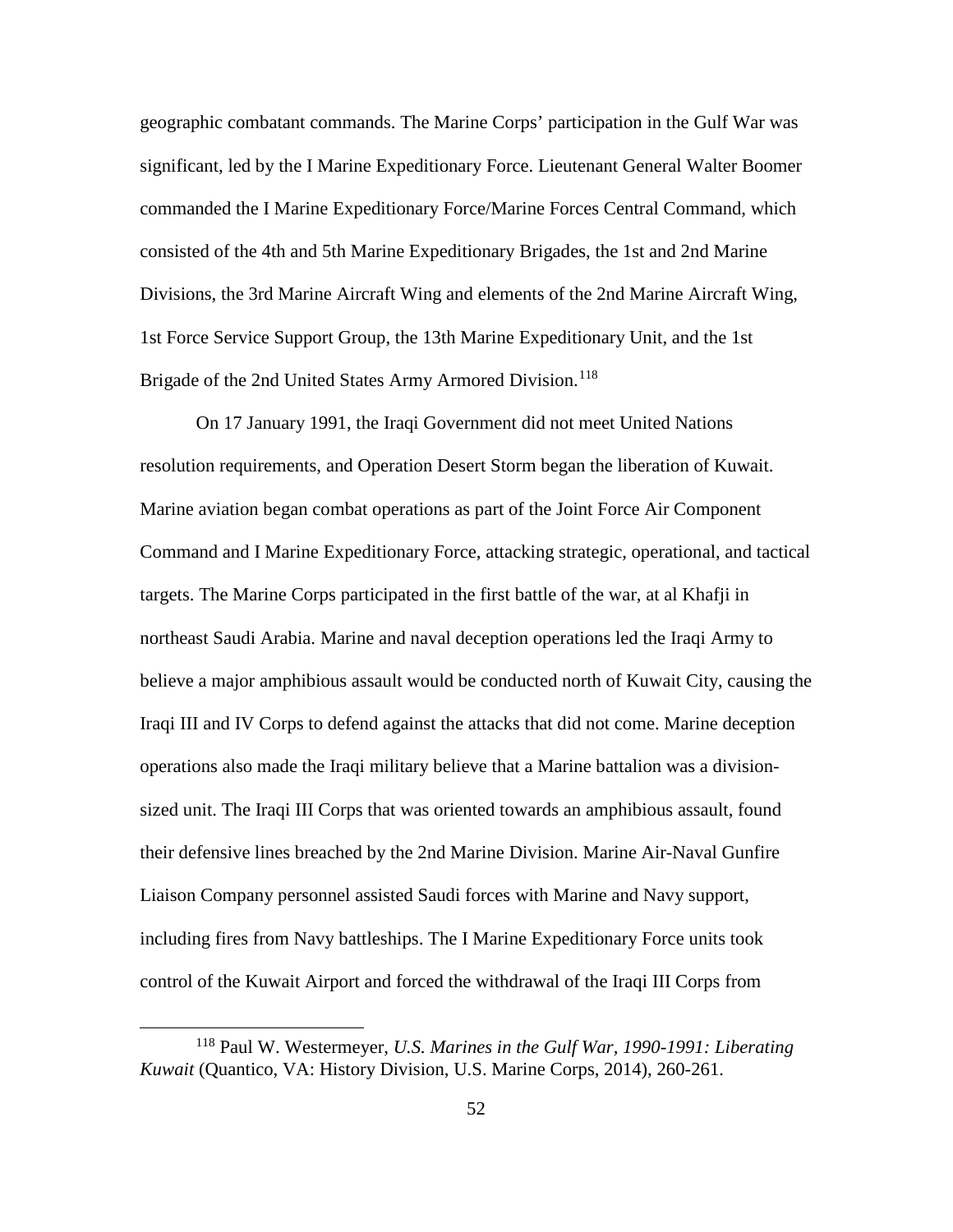Kuwait. On 28 February 1991, less than two months after operations began, Operation Desert Storm concluded with a cease-fire and the restoration of the borders of Kuwait.<sup>[119](#page-59-0)</sup>

As the Marine Corps concluded participation in one of the most successful wars in history, the 1990s remained busy for America's expeditionary force. The Marine Corps conducted noncombatant evacuations in Liberia, Somalia, Central African Republic, Albania, Zaire, Sierra Leone, and Eritrea. Marines also participated in disaster relief operations in the Philippines, Turkey, Bangladesh, Italy, Somalia, and Rwanda. Tensions in Somalia from 1991 to 1993 resulted in peacekeeping and stability Operation Restore Hope and Operation Continue Hope. Marines also conducted show of force and stability operations in Haiti and peacekeeping operations in East Timor. Operations in the 1990s consisted of deployed Marine Expeditionary Forces, Marine Expeditionary Brigades, Marine Expeditionary Units, Special Purpose Marine Air-Ground Task Forces, and unit detachments.<sup>[120](#page-59-1)</sup>

The Global War on Terrorism began with the terrorist attacks on the World Trade Center Buildings on 11 September 2001. The United States faced an unconventional adversary supported by Afghanistan and non-state actors. The first venture into combat operations by the United States was in Afghanistan, a hub for al-Qaeda activity, and home to the Taliban government. United States military special operations forces and Central Intelligence Agency para-military elements were the first to conduct operations in Afghanistan. The Marine Corps would be the first conventional force to arrive. Task Force 58, named in homage to Admiral Spruance's World War II force, brought together

<span id="page-59-0"></span> <sup>119</sup> Westermeyer, 261-264.

<span id="page-59-1"></span><sup>120</sup> Amerman, 17-26.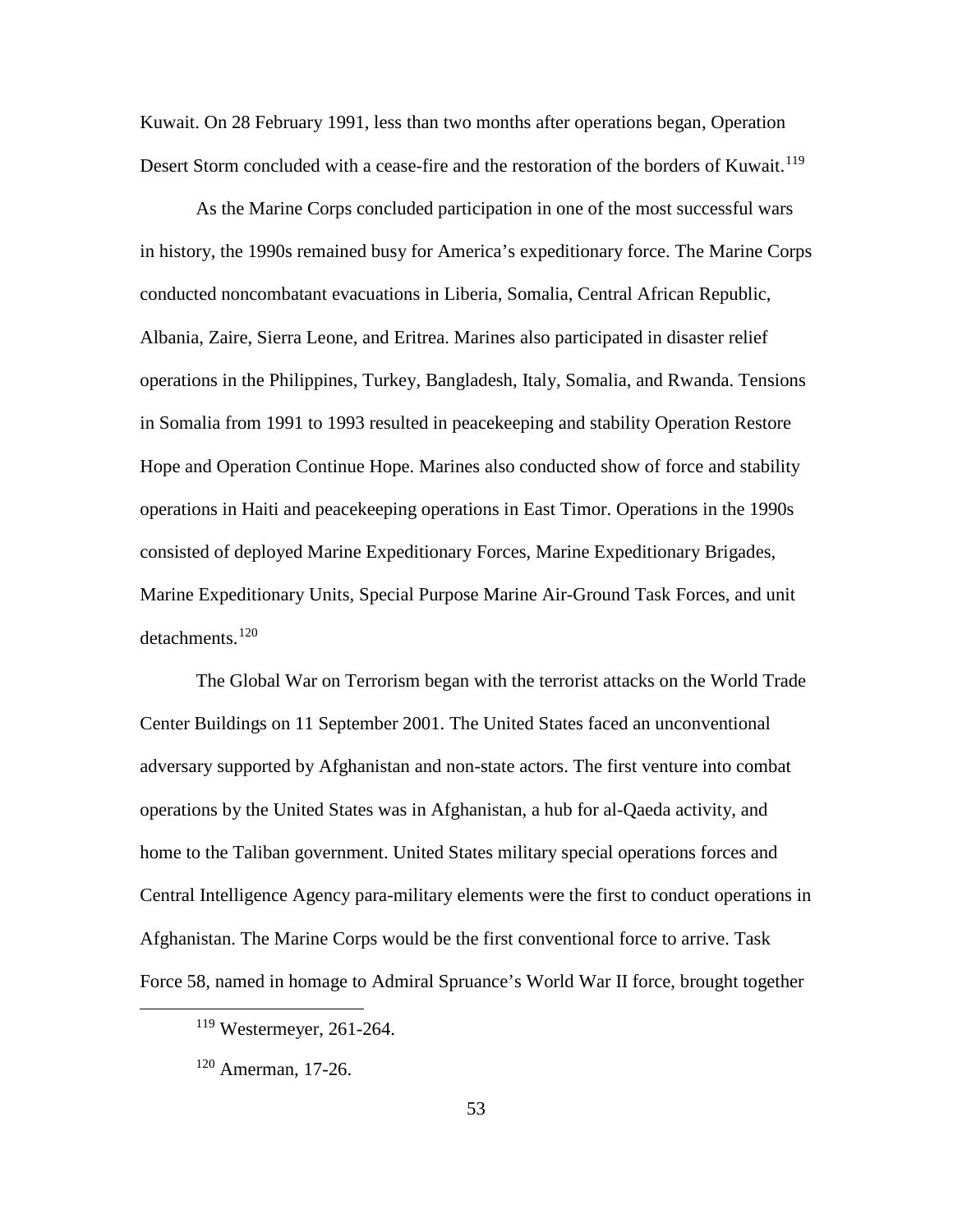two Marine Expeditionary Units under the command of Brigadier General James Mattis, and conducted the longest-distance amphibious assault in history.<sup>[121](#page-60-0)</sup> The Marine Corps presence at its peak consisted of a Marine Expeditionary Force with its command element also serving as North Atlantic Treaty Organization International Security Assistance Force Regional Command Southwest Headquarters, another first for the Marine Corps. In 2011, Marine General John Allen served as the International Security Assistance Force Commander. The operation, known as Operation Enduring Freedom, was another foray for the Marine Corps in conducting both stability operations and counter-insurgency operations.[122](#page-60-1) The Marine Corps modified the *Small Wars Manual* because of operations in Afghanistan and again in 2004 during operations in Iraq.

Operation Iraqi Freedom continued where the Gulf War ended. This time, Sadam Hussein and his government was ousted from power and a new government established. The Marine Corps had a major role in the ground and air war that began in 2003, conducting successful battles at Al Kut, An Nassiryah, Tikrit, Bassarah, and onward to

<span id="page-60-0"></span> <sup>121</sup> David W. Kummer, *U.S. Marines in Afghanistan, 2001-2009: Anthology and Annotated Bibliography* (Quantico, VA: History Division, U.S. Marine Corps, 2014), xixiii, 2-3. The Marine Corps amphibious assault to Forward Operating Base Rhino in Afghanistan spanned over 400 miles.

<span id="page-60-1"></span><sup>122</sup> Kummer, xi-xiii. General James Mattis would serve as Commander, U.S. Central Command during the final years of the war in Afghanistan. Marine operations in the latter years in Afghanistan earned the Marine Corps area of operations to be referred to in many cases as "Marinistan," due to the Marine Corps' unique take at the time on how to combat insurgency and enable restoration of a functioning society. Marines in Afghanistan were early to employ women in search teams and engaged mullahs to a much greater extent than their counterparts at the time. U.S. Ambassador to Afghanistan, Karl Eikenberry, was quoted as saying, "U.S. Ambassador to Afghanistan Karl W. Eikenberry said at the time that "the international security force in Afghanistan feels as if it comprises 42 nations instead of 41 because the Marines act so independently from other U.S. forces."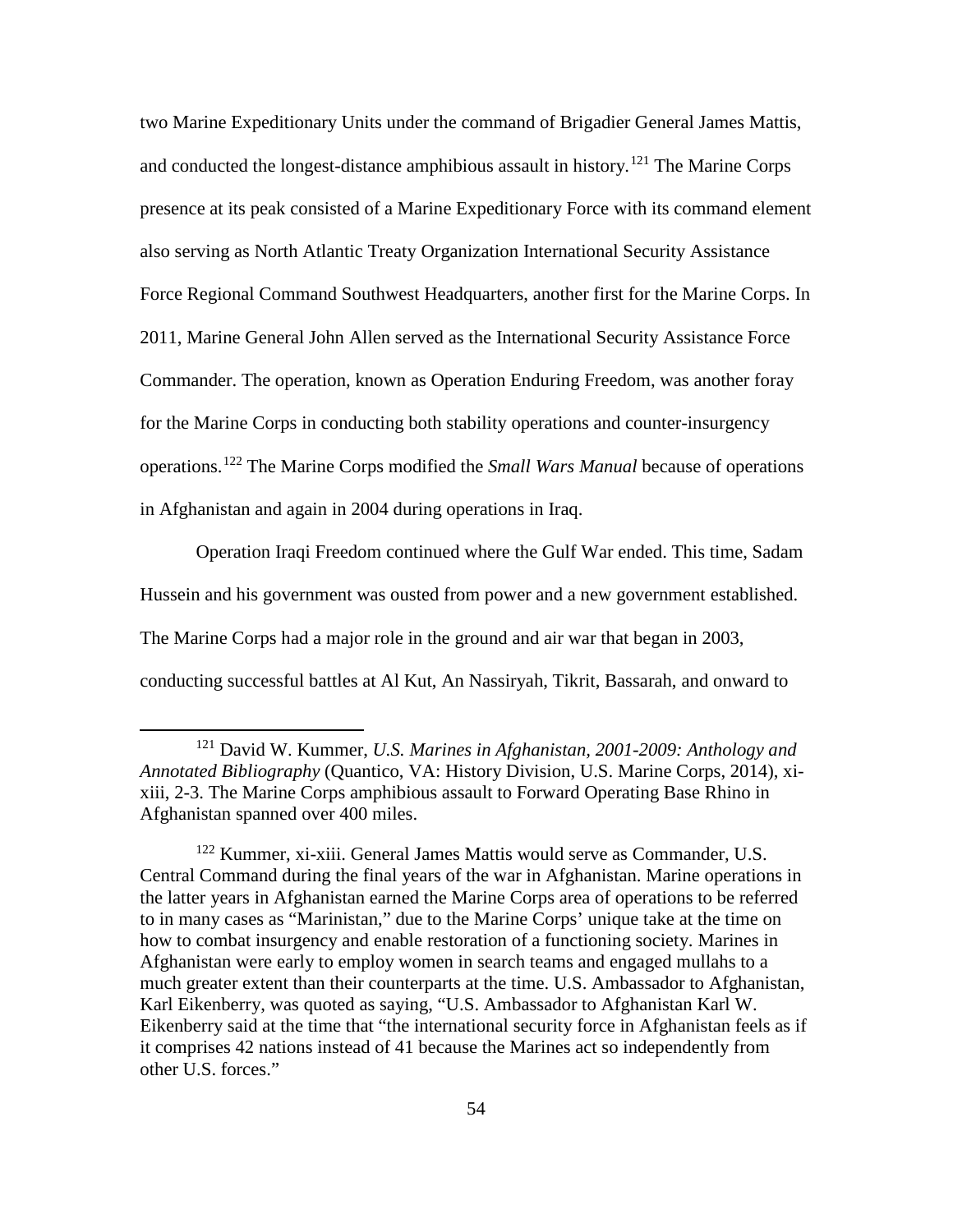Baghdad. The 1st Marine Division conducted combat operations for seventeen days over a distance of eight hundred kilometers, the longest distance offensive in Marine Corps history.<sup>[123](#page-61-0)</sup> Despite successes on the battlefield, stability operations were not adequately accounted for in the strategic goals for Iraq, and the country reverted into sectarian violence. After the initial assault on Baghdad, the Marines departed in 2003. Marines returned in 2004 and conducted several more years of counter-insurgency and nation building operations. Urban battles in Al Fallujah and Ar Ramadi achieved varied levels of success for the Marines who sustained significant casualties. As the Marine Corps departed Iraq, Anbar Province became one of the success stories of the war, enabling a functioning society even amidst continuing tensions in the country.

The twenty-first century began with two major conflicts in which the Marine Corps provided a large-scale forces. Global instabilities in this century have required Marine Corps participation in numerous other operations such as Odyssy Dawn in Libya and Enduring Freedom in the Philippines. The Marine Corps in the first fifteen years of the twenty-first century have participated in noncombatant evacuation and peacekeeping operations in Liberia, stability operations in Haiti, and Lebanon and South Sudan noncombatant evacuations. From 2005 to 2015, Marine forces have also executed disaster response operations in Indonesia, Bangladesh, Burma, Philippines, Haiti, Pakistan, Japan, Liberia, Senegal, Solomon Islands, Taiwan, and Thailand.<sup>[124](#page-61-1)</sup> Marine forces have participated from small elements to command staff of joint task forces.

<span id="page-61-1"></span><span id="page-61-0"></span><sup>&</sup>lt;sup>123</sup> Christopher M. Kennedy, Wanda J. Renfrow, Evelyn A. Englander, and Nathan S. Lowrey, *U.S. Marines in Iraq, 2003: Anthology and Annotated Bibliography* (Washington, DC: History Division, U.S. Marine Corps, 2006), 1-12.

<sup>124</sup> Amerman, 26-33.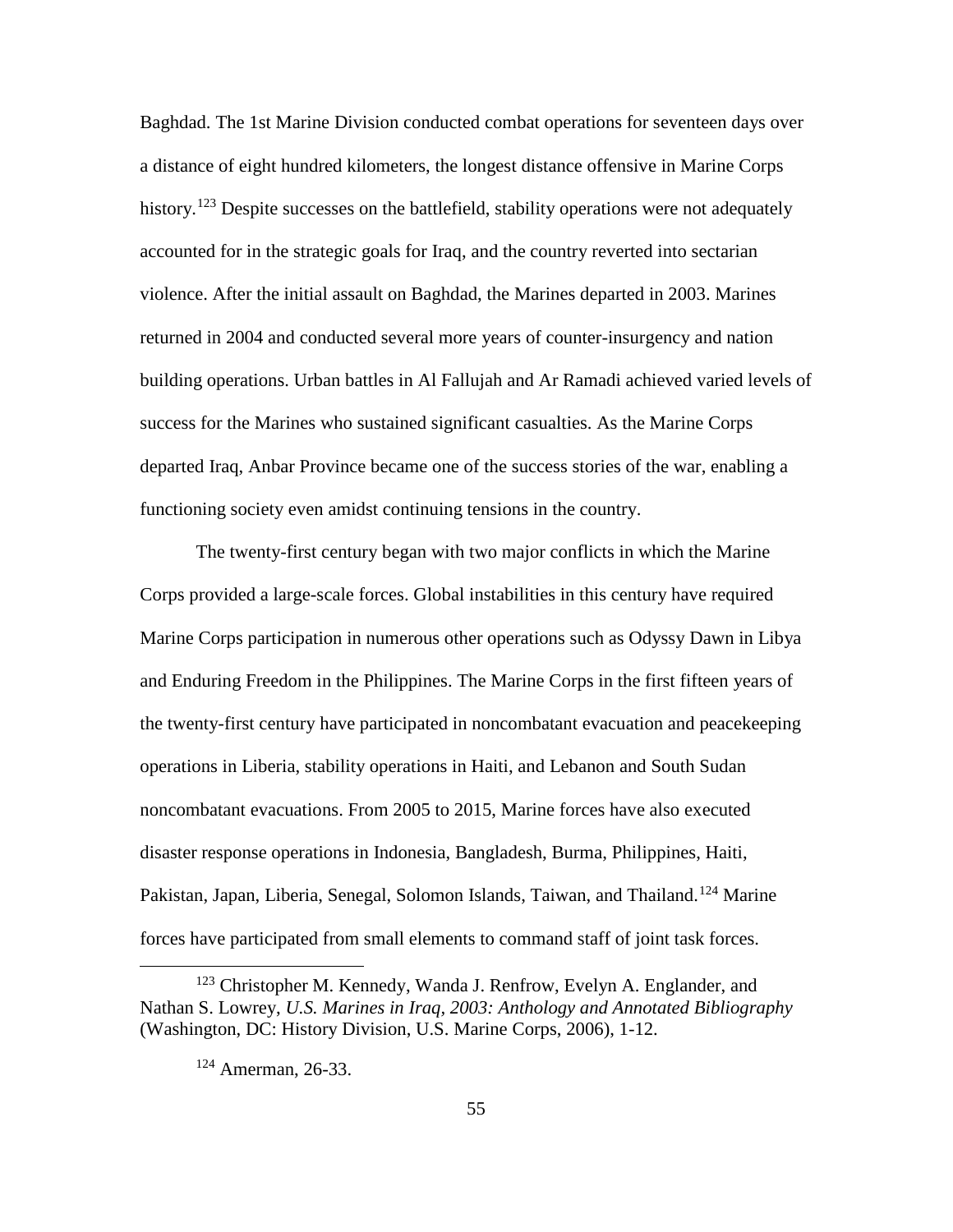Marines are now operating Crisis Response Marine Air-Ground Task Forces and rotational forces supporting combatant commanders in Africa, Europe, South America, and the Asia-Pacific. As a result of global requirements, one-third of the Marine Corps' operating forces are currently deployed overseas.[125](#page-62-0)

#### Future of the Expeditionary Force

The Marine Corps of the twenty-first century faces numerous challenges. Although the threats of non-state actors and belligerent governments are nothing new, globalization has caused the Marine Corps to focus efforts on additional forms of warfare. Cyber-attacks are present in today's society, and the establishment of the Marine Corps Cyber Command is reflective on how much effect cyber security has on today's operating forces.

Littoral access remains as important today as ever. Anti-access, area denial platforms and integrated air defense systems pose significant threats to the Marine Corps and the conduct of forcible entry operations. Initiatives by the Marine Corps, such as Expeditionary Force 21,<sup>[126](#page-62-1)</sup> address the complexities of the conduct of operations and in

<span id="page-62-0"></span> <sup>125</sup> Current Operations Division, *Unclassified Current Operations Brief 4 April 2016* (Washington, DC: Headquarters, U.S. Marine Corps, 2016), Slide 4.

<span id="page-62-1"></span><sup>126</sup> Headquarters, U.S. Marine Corps, *Expeditionary Force 21* (Washington, DC: Headquarters, U.S. Marine Corps, 2014), 4. "*Expeditionary Force 21* provides guidance for how the Marine Corps Total Force—as an integral part of the larger naval and joint team—will be postured, organized, trained, and equipped to fulfill assigned public law and national policy responsibilities. *Expeditionary Force 21* does not change what Marines do, but how they will do it. *Expeditionary Force 21* draws guidance from national security direction and naval strategy as described by *A Cooperative Strategy for 21st Century Seapower*. *Expeditionary Force 21* will be integrated with the *Marine Corps Service Campaign Plan 2014-2022* and *Marine Corps Strategic Health Assessment*."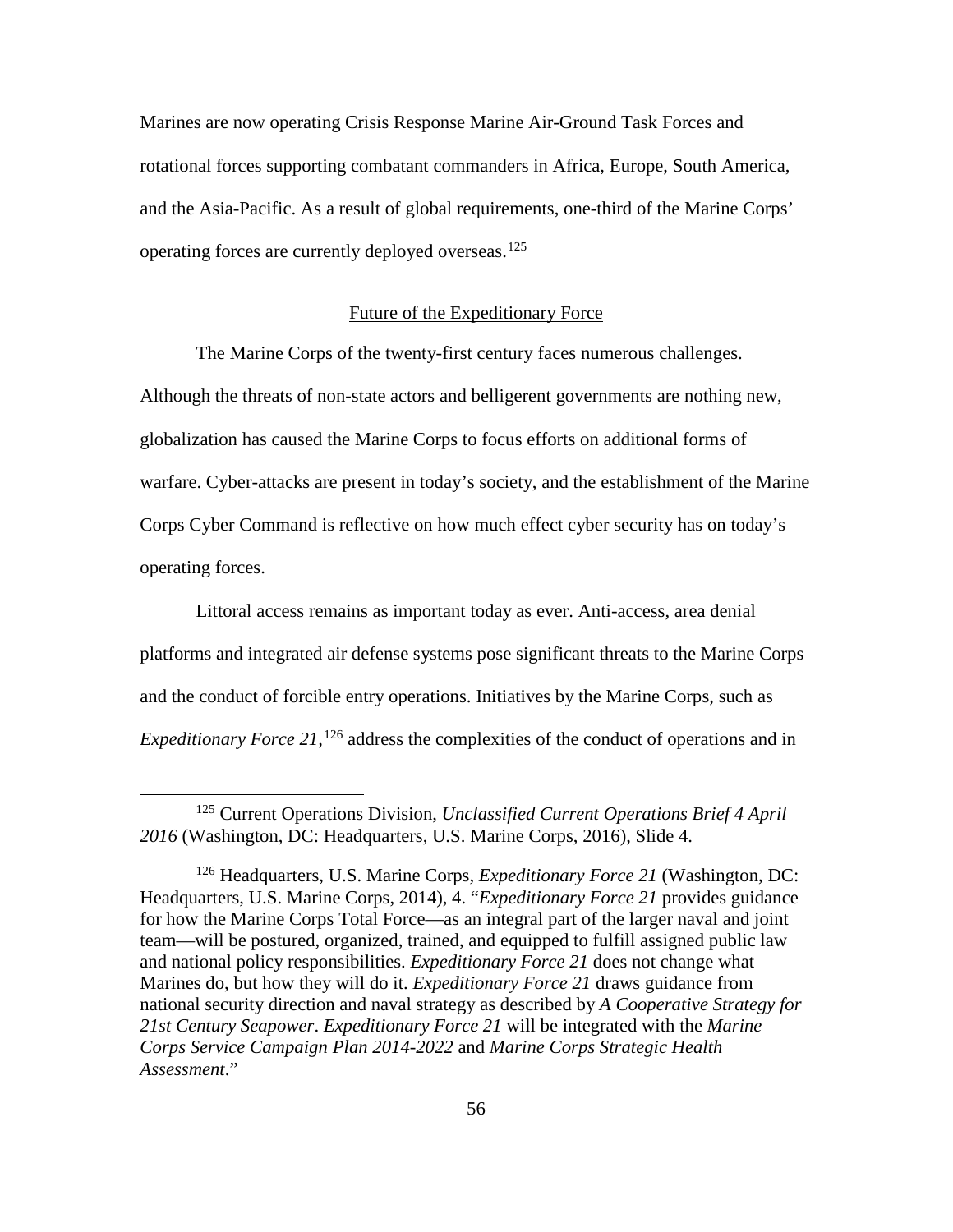the coming years. Although the drawdown of forces following the wars in Afghanistan and Iraq have decreased the size of the Marine Corps, the missions have not decreased. The United States Marine Corps continues to call itself the force that is "most ready when the nation is least ready."[127](#page-63-0)

<span id="page-63-0"></span><sup>&</sup>lt;sup>127</sup> Headquarters, U.S. Marine Corps, Marine Corps Doctrinal Publication 1-0, *Operations* (Washington, DC: Headquarters, U.S. Marine Corps, 2011), 110. The quote is also a direct quote from the Douglas-Mansfield Act of 1952.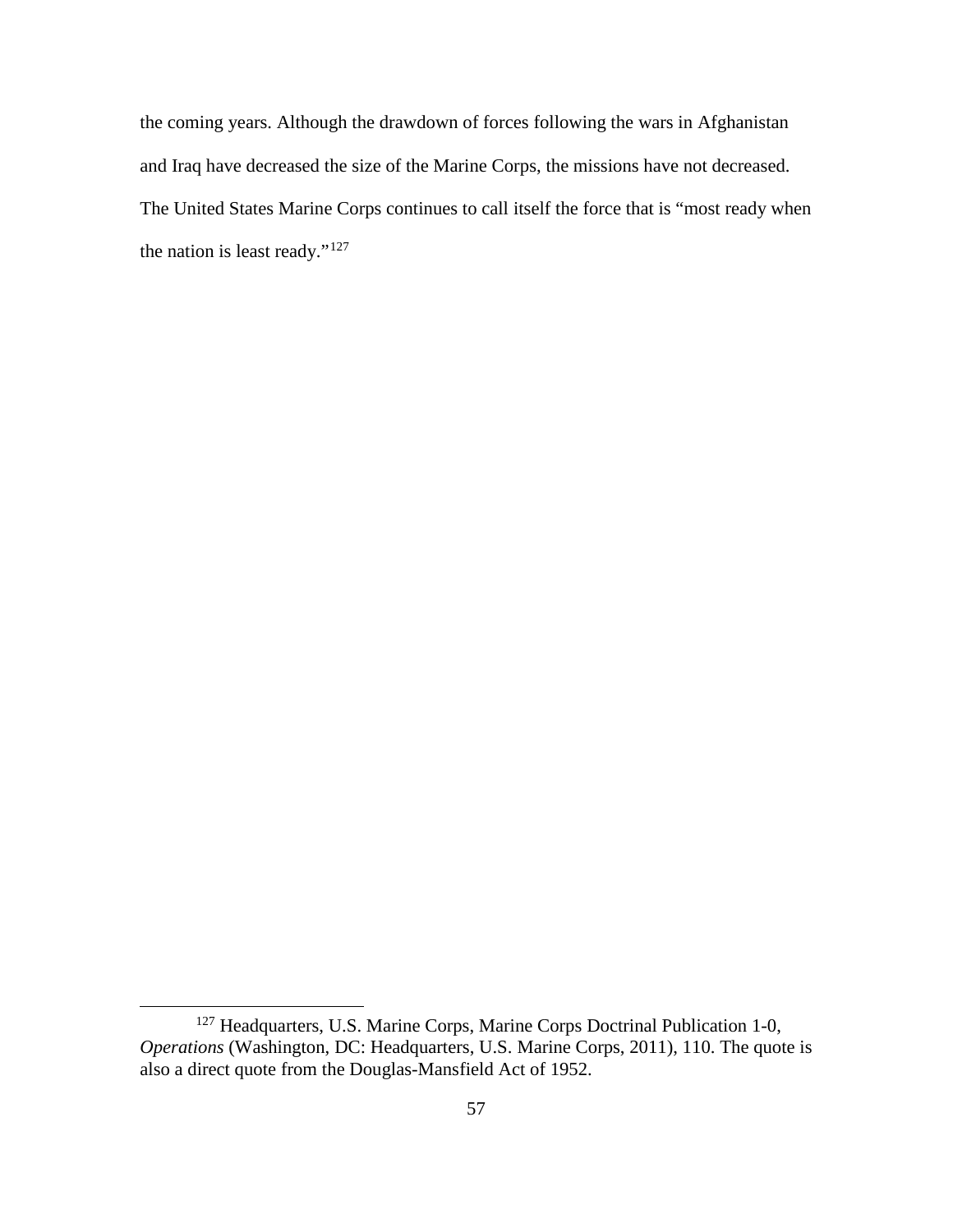# CHAPTER 6

## INTERNAL AND EXTERNAL FACTORS

## Threads of Continuity

The Marine Corps' participation in the Boxer Rebellion has drawn several parallels with today's expeditionary operations. While technological advances have increased the efficiency and operational reach of the Marine Corps, the true success is based on the Marine mindset. The Marine Corps' posture leading up to and during the Boxer Rebellion offers many linkages to how the Marine Corps operates today. The remainder of this work focuses on how the Marine Corps' participation in the Boxer Rebellion is a model for current operations. The previous chapters focused on the Marines' early beginnings in 1775 to 1900, the events of the Boxer Rebellion, and operations in the twentieth and twenty-first centuries.

This chapter examines the linkages between the Boxer Rebellion Marine Corps and the force as it stands in 2016. To complete the analysis of the Marine Corps' current operations with regards to those in 1900, the threads that link the past and the present are reviewed. First, internal threads of professionalism, tactics, strategy, logistics and administration, theory and doctrine, technology, and leadership are examined. Second, the external threads affecting Marine Corps operations are considered, focusing on political factors, social factors, economic factors, and geography.<sup>[128](#page-64-0)</sup>

<span id="page-64-0"></span> <sup>128</sup> John E. Jessup, Jr. and Robert W. Coakley, *A Guide to the Study and Use of Military History* (Washington, DC: Center of Military History, U.S. Army, 1982), 48-49. Jessup and Coakley view the ten "threads of continuity" as: military theory and doctrine, military professionalism, generalship, strategy, tactics, logistics and administration, technology, political factors, social factors, and economic factors. This paper rewords generalship as leadership and adds geography as an eleventh thread.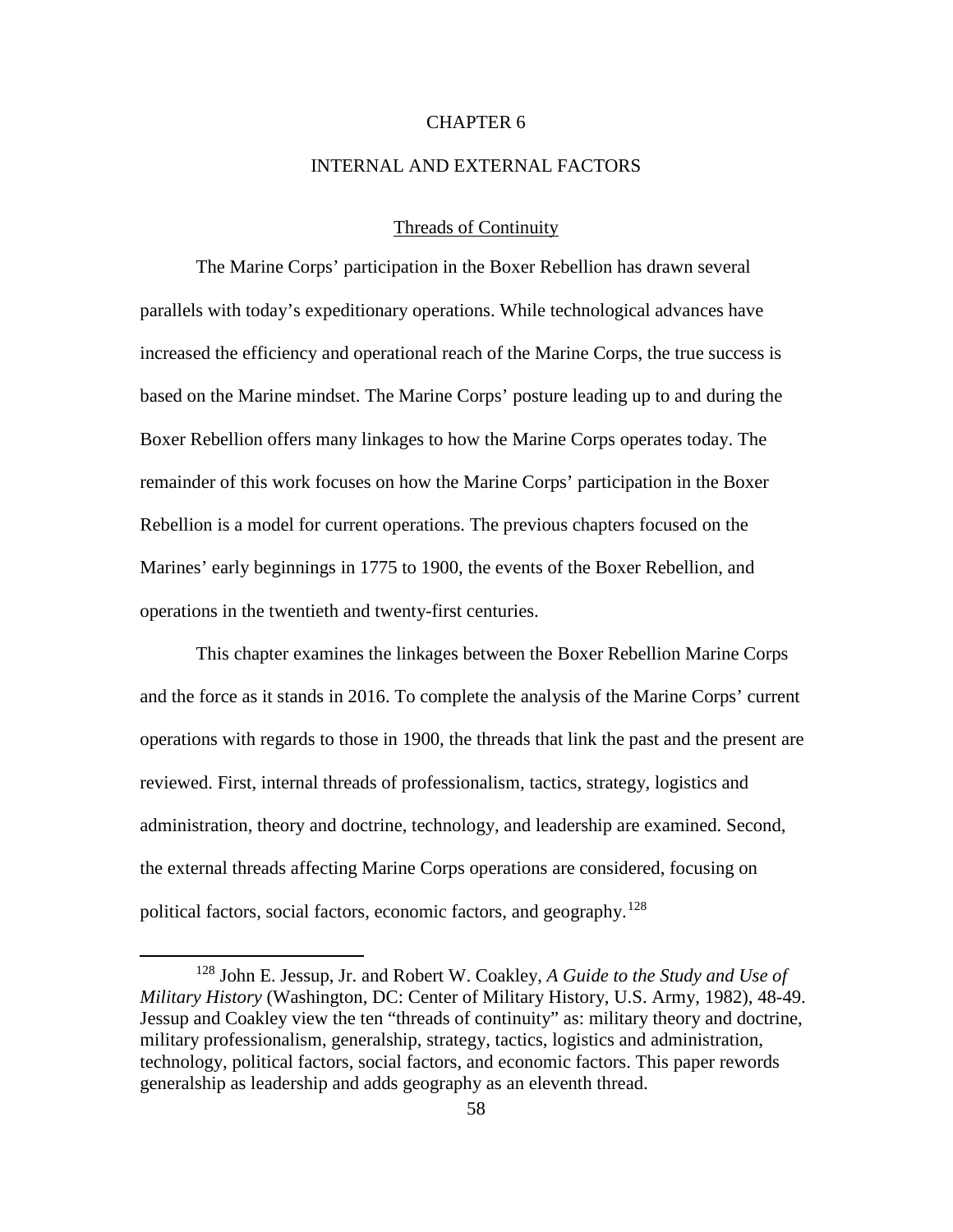#### Internal Factors

In the nineteenth century, the Marine Corps placed more emphasis on the professionalism of the officer corps. New officers were more likely to attend the Naval Academy at Annapolis, Maryland in the latter portion of the 1800s, vice previous commissioning appointments from high-level government officials. The professional ties to Naval Academy classmates was helpful to many of the officers, and the training received at the Naval Academy prepared the Marines to operate from the sea and advanced naval bases. The level of professionalism exhibited by graduates of the Naval Academy was viewed by Marine Corps leadership as an improvement over previous commissioning practices. [129](#page-65-0)

Professionalism is linked to training and leadership. The officer and enlisted Marine embodied the positives of these activities during the Boxer Rebellion. Although outnumbered and outgunned, the Marines in defense of the legations and during the first and second expeditions of the Boxer Rebellion acquitted themselves with the utmost regard from their counterparts and those the Marines were protecting. Several Marines even stowed away on ship from the Philippines to China so as to not miss out on the action.<sup>[130](#page-65-1)</sup> The Marines' unwavering spirit during the Boxer Rebellion were akin to the professional attitude they maintained at sea and ashore.

# <sup>130</sup> Heinl, 131.

<span id="page-65-1"></span><span id="page-65-0"></span> <sup>129</sup> Jack Shulimson, *The Marine Corps' Search for a Mission, 1880-1898* (Lawrence: University Press of Kansas, 1993), 49-50. During the 1880s and 1890s, the Marine Corps desired an increase in the very small number of officers the Marine Corps maintained. Additionally, the Marine Corps wanted officer commissioning to originate from the Naval Academy.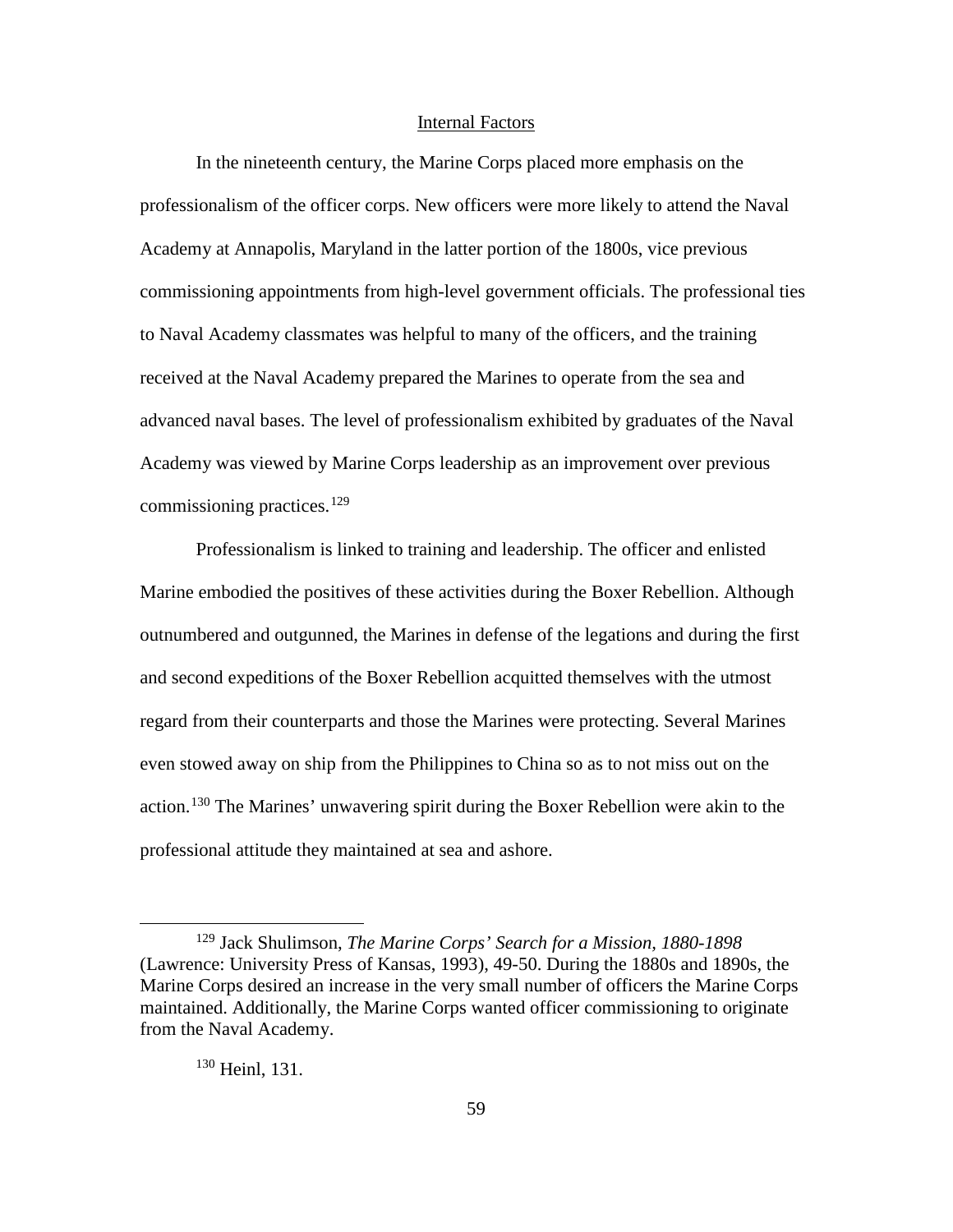Today's Marines have sought to maintain and improve upon early twentieth century professionalism. More opportunities exist now for commissioning in different competitive settings, no longer relying on congressional appointees as in the nineteenth century. The Marine Corps has, and will likely, always rely on the non-commissioned officer corps as its backbone. Consistently throughout its history, the Marine Corps has maintained the smallest number of officers to enlisted ratio,<sup>[131](#page-66-0)</sup> thus relying on enlisted leaders to be the standard bearers for the Marine Corps.<sup>[132](#page-66-1)</sup> Entering the Marine Corps, new recruits and candidates are told repeatedly the expeditionary nature of the Marines will mean hard living is ahead, and those that eventually earn the title of Marine embrace this fact.

The education of Marines has improved dramatically since the late nineteenth century. The founding of the School of Application in 1891, for both officer and enlisted, brought forward an additional degree of professional military education for the Marine Corps institution. The School of Application led to specialty schools and eventually to the Basic School for officers. A shared understanding of all duties of the Marine Corps, to include gunnery, tactical maneuver, and drill became familiar for all Marines, regardless

<span id="page-66-0"></span> <sup>131</sup> Current Operations Division, *Unclassified Current Operations Brief 4 April 2016,* Slide 3. Currently, the Marine officer to enlisted ratio is approximately one officer to every nine enlisted.

<span id="page-66-1"></span><sup>&</sup>lt;sup>132</sup> The ability for the Marine Corps to maintain a smaller officer to enlisted ratio is reliant upon their role as an expeditionary force afloat and initial assault force. All the other services provide key roles that allow for the Marine Corps' small officer footprint. Afloat, the U.S. Navy supports ship-to-shore movement and sustainment personnel as part of the amphibious team. The U.S. Air Force provides strategic lift for all services as required for the Marine Corps when self-transport or maritime means are not sufficient. The U.S. Army provides the bulk of theater opening and logistics capabilities and theaterlevel missile capabilities in their typical role as land component commander.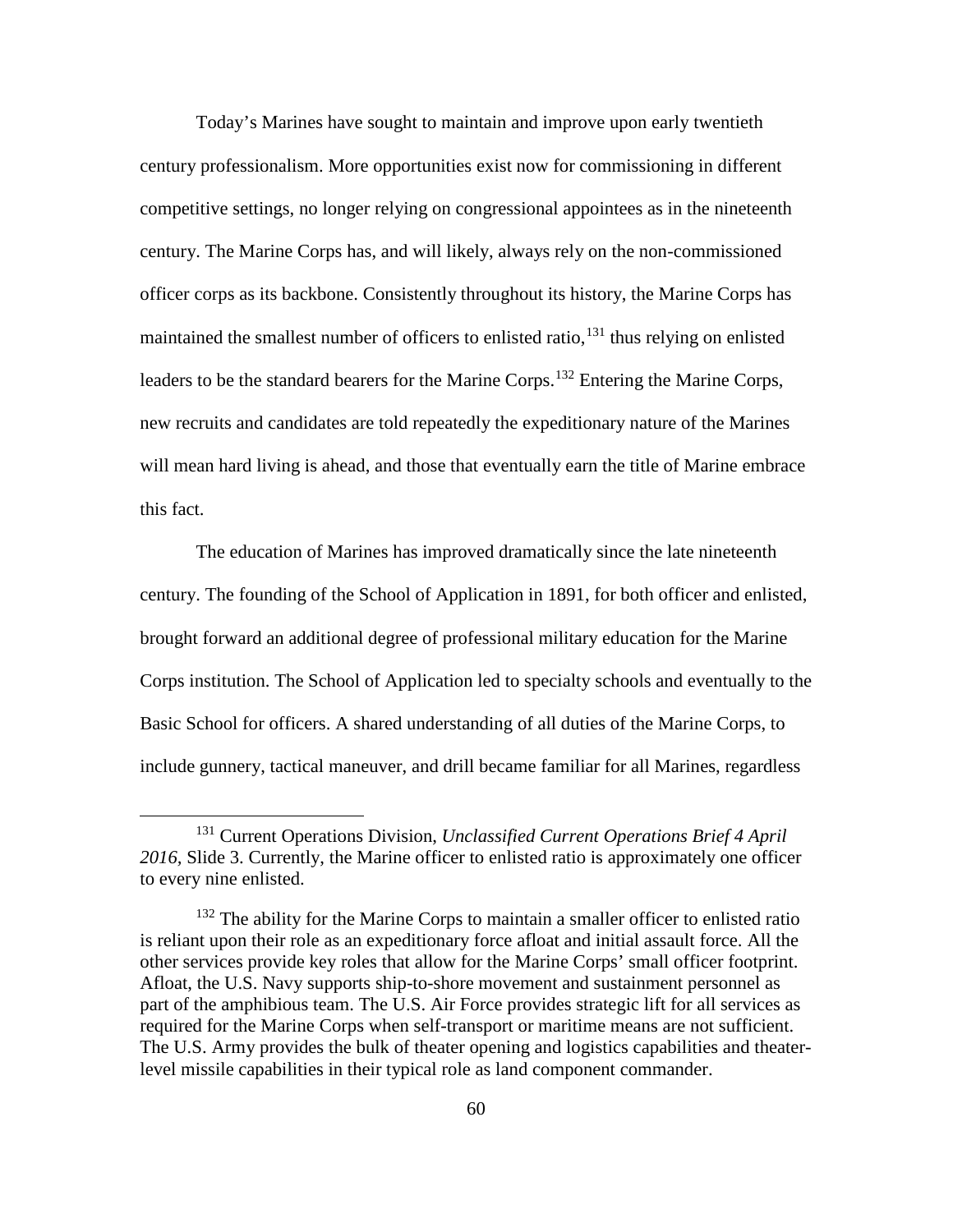of specialty.[133](#page-67-0) Currently, the Marine Combat Training and Basic School educates all Marines on the fundamentals of being a rifleman, and teaches the tactics and employment of the Marine weapons systems.

The Marines in the Boxer Rebellion were deployed from both the United States, and from conducting counterinsurgency operations in the Philippines.<sup>[134](#page-67-1)</sup> Life aboard ship and constant overseas basing provided the Marine Corps with a flexible adaptable force. Because of its mission sets, the Marine Corps developed and maintains an ethos to accommodate a rapid shift from one operation to an entirely different operation in a very different setting. This is resonant with today's force, rapidly deploying from the sea or land-based units forward-based or forward-deployed. In recent years, the Marines have used personnel already conducting operations in Iraq and shifted them to Afghanistan. Marines stationed overseas in Japan have responded to numerous contingencies across the range of military operations from combat operations in the Middle East to disaster relief missions across the Asia-Pacific. There are numerous examples throughout the past several years that highlight the Marine Corps in its role as the "expeditionary force in readiness."<sup>[135](#page-67-2)</sup>

The American relief forces during the Boxer Rebellion operated with United States Army leadership. As there was no requirement to assault beachheads at Dagu, the

 <sup>133</sup> Shulimson, 102-3.

<span id="page-67-2"></span><span id="page-67-1"></span><span id="page-67-0"></span><sup>&</sup>lt;sup>134</sup> Parker, 33-34. The Marine Corps operated primarily in Cavite and Olongapo in the year leading up to the Boxer Rebellion. In addition to combatting the 'Insurrectos,' the Marines also conducted advanced base security, managed the military prison, and administered their respective areas.

<sup>135</sup> Headquarters, U.S. Marine Corps, *Expeditionary Force 21*, 5.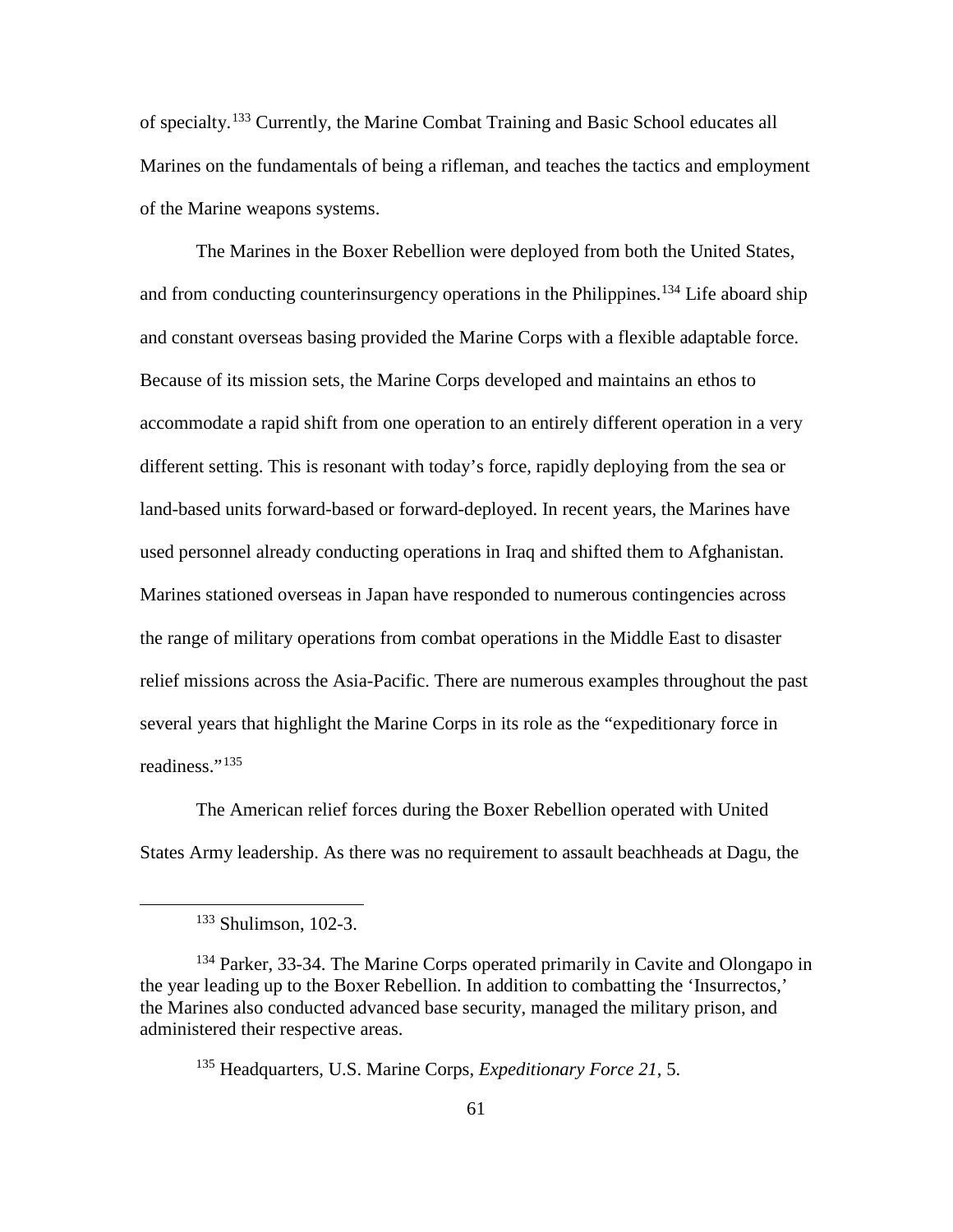Marines in the relief forces joined the international forces in company, battalion, and regimental formations. The Boxer Rebellion highlighted the ability for Marine forces to function effectively as part of a joint United States and multinational coalition effort, one of the first such major operations in the modern world, and Marine Colonel Robert Meade took initial command of the American element of the second relief force.<sup>[136](#page-68-0)</sup> The Boxer Rebellion is an example of early use of Marine Corps leadership commanding regimental-sized forces. This paved the way for future large-scale commands of land forces, such as Second Division during World War I and as multinational force commanders in Iraq and Afghanistan.

The Marine Corps is a strategic asset that conducts tactical mission sets. Supported by the Navy, the ability to strike from the sea and advance inland provides the United States options in the conduct of expeditionary amphibious operations. As the Marine Corps operates its own aircraft, it does not always require Navy support for transportation, but prefers to work together in the execution of operations. As noted by the small size of the Marine Corps in comparison to the other services, announcing the deployment of Marines to global hotspots has come to signify the United States' intent for a crisis to be averted or contained as fast as possible. In the earlier years of the Marine Corps, there was limited publicity on overseas exploits. However, following news of the defense of the legations in Beijing, just like in the Philippines, the Marines are highlighted for their bravery and brought into the national spotlight for positive

<span id="page-68-0"></span><sup>&</sup>lt;sup>136</sup> Braisted, 108.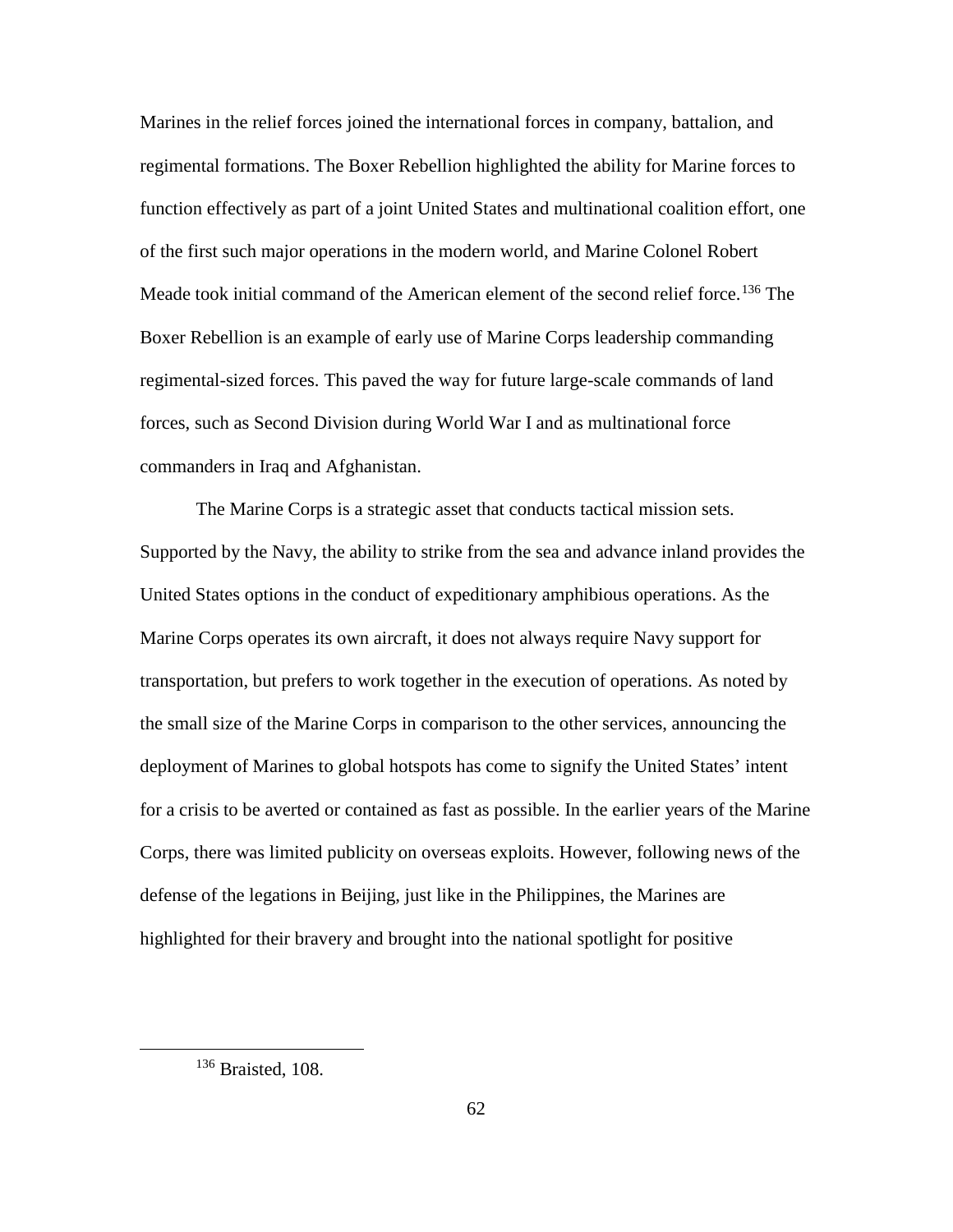reasons.<sup>[137](#page-69-0)</sup> The battles of World War I, in which General Pershing wanted little publicity, saw the Marines utilizing an imbedded reporter providing the only front-line action stories, which gave the impression that the Marines were single-handedly winning the war.[138](#page-69-1)

The initial ship-to-shore movement<sup>[139](#page-69-2)</sup> of Marines to deploy to defend the American Legation was followed by commercial rail. The second relief force had a much more difficult trek to Beijing. The use of rail and animals was commonplace in 1900, the twenty-first century forces have a reliance on aviation to deliver supplies and forces in hard to reach areas. The longest amphibious operation took place in Afghanistan, much of which executed by air from ships in the Persian Gulf.<sup>[140](#page-69-3)</sup> While the Marines landing in Afghanistan traveled much farther inland then their counterparts in 1900 Beijing, they conceptually executed very similar movements. The Marines coming ashore in both China and Afghanistan came ashore off naval platforms, proceeded deep inland with only the provisions that were carried, and proceeded to conduct operations upon assuming their respective areas of responsibility.

Logistical support during the Boxer Rebellion Legation defense was non-existent. Other than the equipment and provisions brought with them, the Marines in defense of

<span id="page-69-3"></span><span id="page-69-2"></span><span id="page-69-1"></span><sup>139</sup> Joint Chiefs of Staff, Joint Publication 3-02, *Amphibious Operations* (Washington, DC: Joint Staff J-7, 2014), GL-17. Ship-to-shore movement is defined as, "That portion of the action phase of an amphibious operation that includes the deployment of the landing force from ships to designated landing areas."

<sup>140</sup> Kummer, 2-3.

<span id="page-69-0"></span> <sup>137</sup> Victor H. Krulak, *First to Fight: An Inside View of the U.S. Marine Corps* (Annapolis, MD: Naval Institute Press, 1984), 10.

<sup>138</sup> Millett, 302.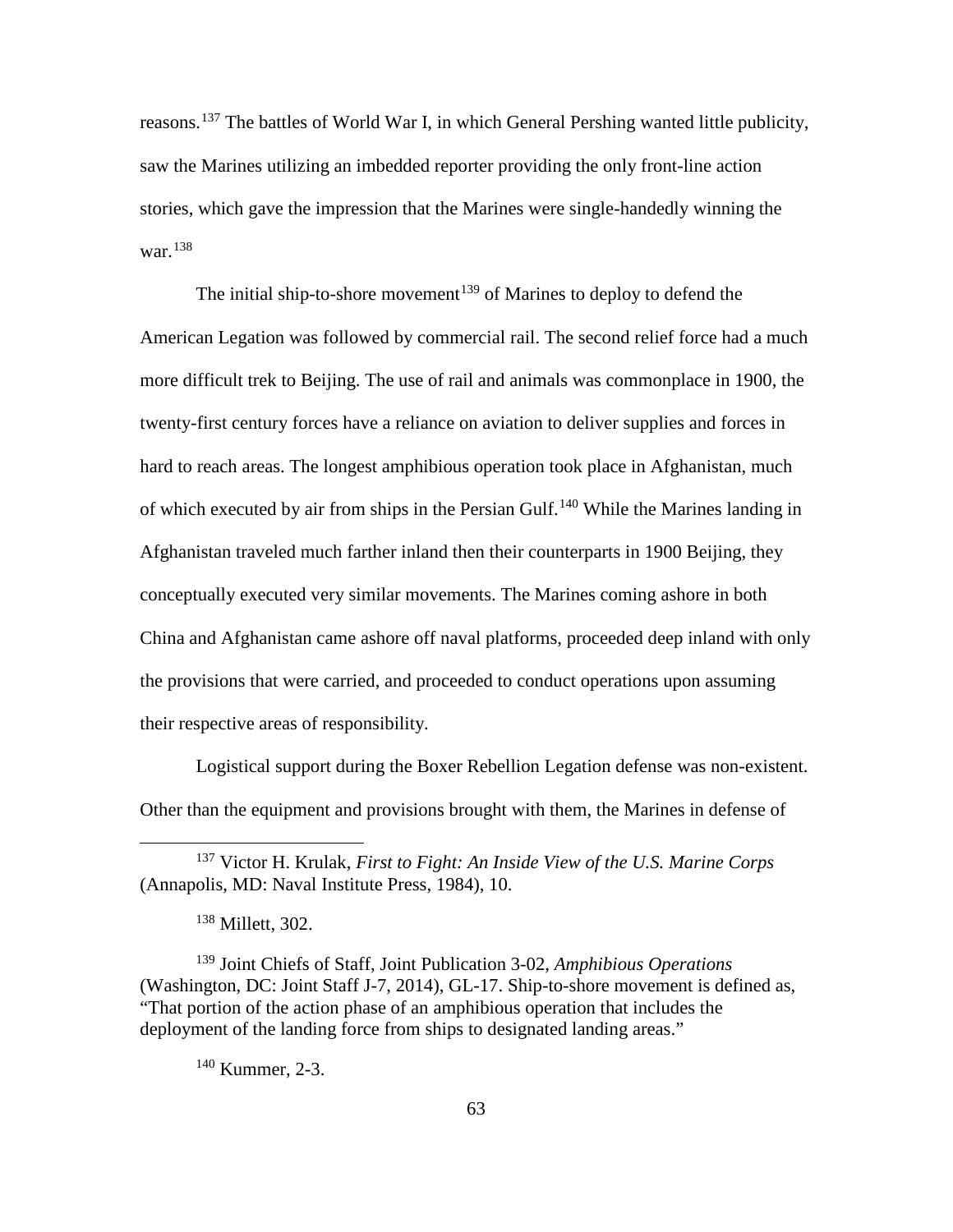the legations relied upon only limited provisions shared among all the besieged people in Beijing. The first relief force of Marines similarly found themselves besieged along with their international partners on their stalled mission to rescue the legation. The second relief force maintained interior lines that extended from Dagu, to Tianjin, and on to Beijing. Much of the lack of initial logistical support lies with reliance on commercial rails and in the case of the first relief force, an overzealous ambitious plan.

Less than a decade following the Boxer Rebellion, the Marine Corps established the advanced base force concept, comprised of companies, battalions, and regiments in defense of forward operating bases. A formal school for advanced base operations was created in 1910, educating Marines in amphibious expeditionary operations employment. As the Marine Corps began to operate aircraft, aviation became a key part of the school and subsequent exercises.<sup>[141](#page-70-0)</sup> Despite a break in the school programs and development of doctrine during World War I, the interwar years saw the reinvigoration of amphibious operations by the Marines, creating the concepts that would be adopted and refined during World War II and the Korean War.

As the Marine Corps' expeditionary experiences in Asia, Europe, and in the Americas continued throughout the twentieth century, the experiences were codified by several key doctrinal publications. Lieutenant Colonel Ellis spearheaded the 1921 *Operations Plan 712: Operations in Micronesia*, documenting how the Japanese would attack the United States and plans to counter the attack.<sup>[142](#page-70-1)</sup> In 1934, the Marine Corps

<sup>&</sup>lt;sup>141</sup> Heinl, 161-162.

<span id="page-70-1"></span><span id="page-70-0"></span><sup>&</sup>lt;sup>142</sup> Headquarters, U.S. Marine Corps, Fleet Marine Force Reference Publication 12-46, *Advanced Base Operations in Micronesia* (Washington, DC: Headquarters, U.S. Marine Corps, 1992), vi.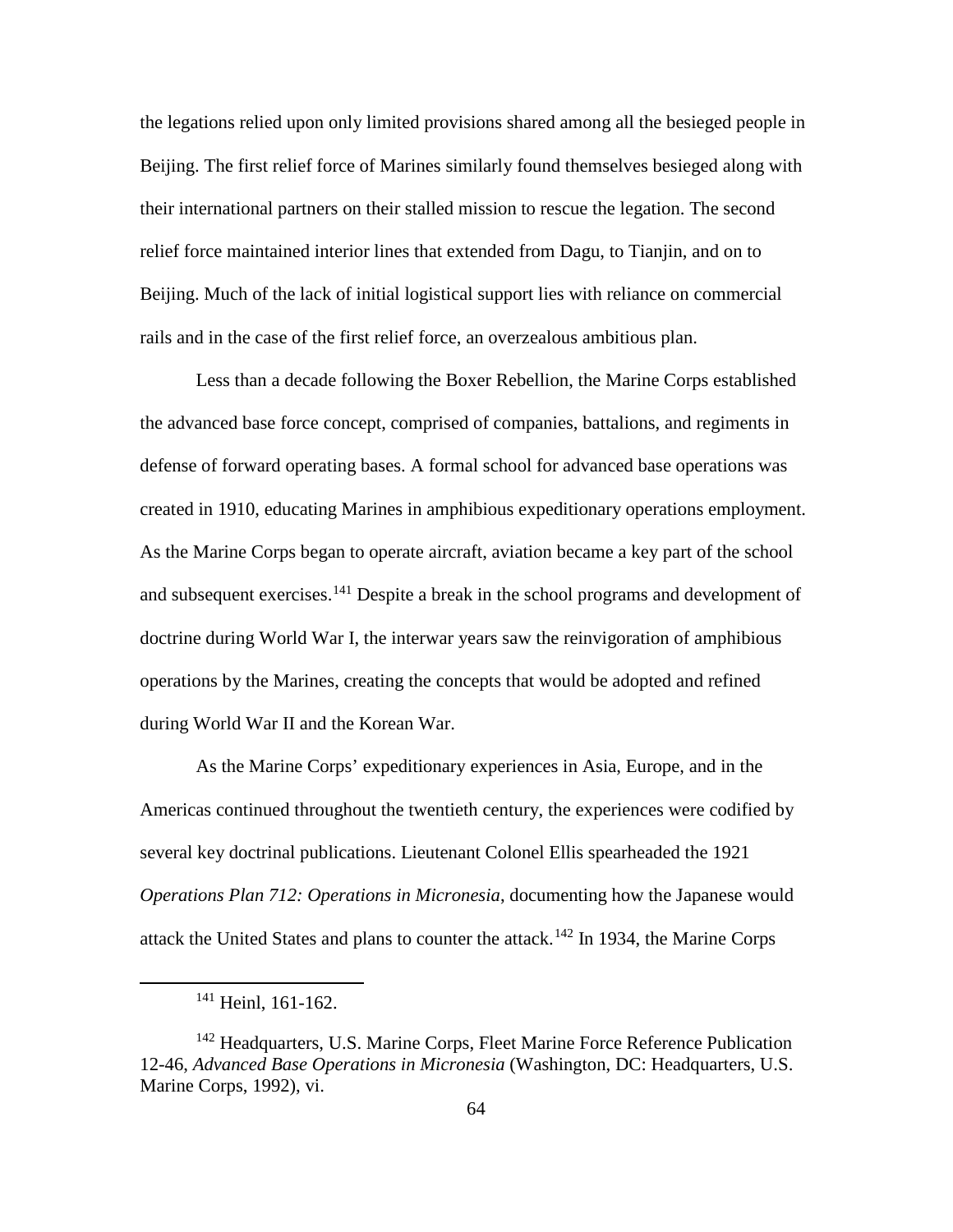developed the *Tentative Manual for Landing Operations*, refined several times leading up to and during World War II, as the definitive manual the United States would use to conduct amphibious operations.<sup>[143](#page-71-0)</sup> The Marine Corps remains the authority for landing operations, as it is the principle author and lead agent of Joint Publication 3-02.1, *Amphibious Embarkation and Debarkation*. [144](#page-71-1)

The Spanish-American War and Boxer Rebellion were key in establishing the framework for Marines operating before World War II and subsequent counterinsurgency operations in Vietnam, Iraq, and Afghanistan. While operations in the Philippines were closely identified in the latter years as a counterinsurgency fight, the Boxer Rebellion provided a unique instance in fighting regular forces and loosely aligned irregulars. Coupled with experiences in Latin American and the Caribbean, the doctrine in 1940, labeled the *Small Wars Manual*, <sup>[145](#page-71-2)</sup> was the Marine Corps' bible on counterinsurgency and irregular operations until Marine Corps Warfighting Publication 3-33.5, *Insurgencies and Countering Insurgencies* was released initially in 2006.<sup>[146](#page-71-3)</sup> Currently, the Marine

<span id="page-71-0"></span> <sup>143</sup> U.S. Navy, Fleet Technical Publication 167, *Landing Operations Doctrine* (Washington, DC: Office of Naval Operations, 1938), ii. The Marine Corps' original *Tentative Manual for Landing Operations* was replaced by Fleet Technical Publication 167, *Landing Operations Doctrine*. Upon creation of the latter publication, the Chief of Naval Operations ordered all outdated landing publications to be burned.

<span id="page-71-1"></span><sup>144</sup> Joint Chiefs of Staff, Joint Publication 3-02.1, *Amphibious Embarkation and Debarkation* (Washington, DC: Joint Staff J-7, 2014), L-1.

<span id="page-71-2"></span><sup>145</sup> Headquarters, U.S. Marine Corps, *Small Wars Manual* (Washington, DC: U.S. Government Printing Office, 1940), 11-16.

<span id="page-71-3"></span><sup>&</sup>lt;sup>146</sup> Headquarters, U.S. Marine Corps, Marine Corps Warfighting Publication 3-33.5, *Insurgencies and Countering Insurgencies* (Washington, DC: Headquarters, U.S. Marine Corps, 2014), v.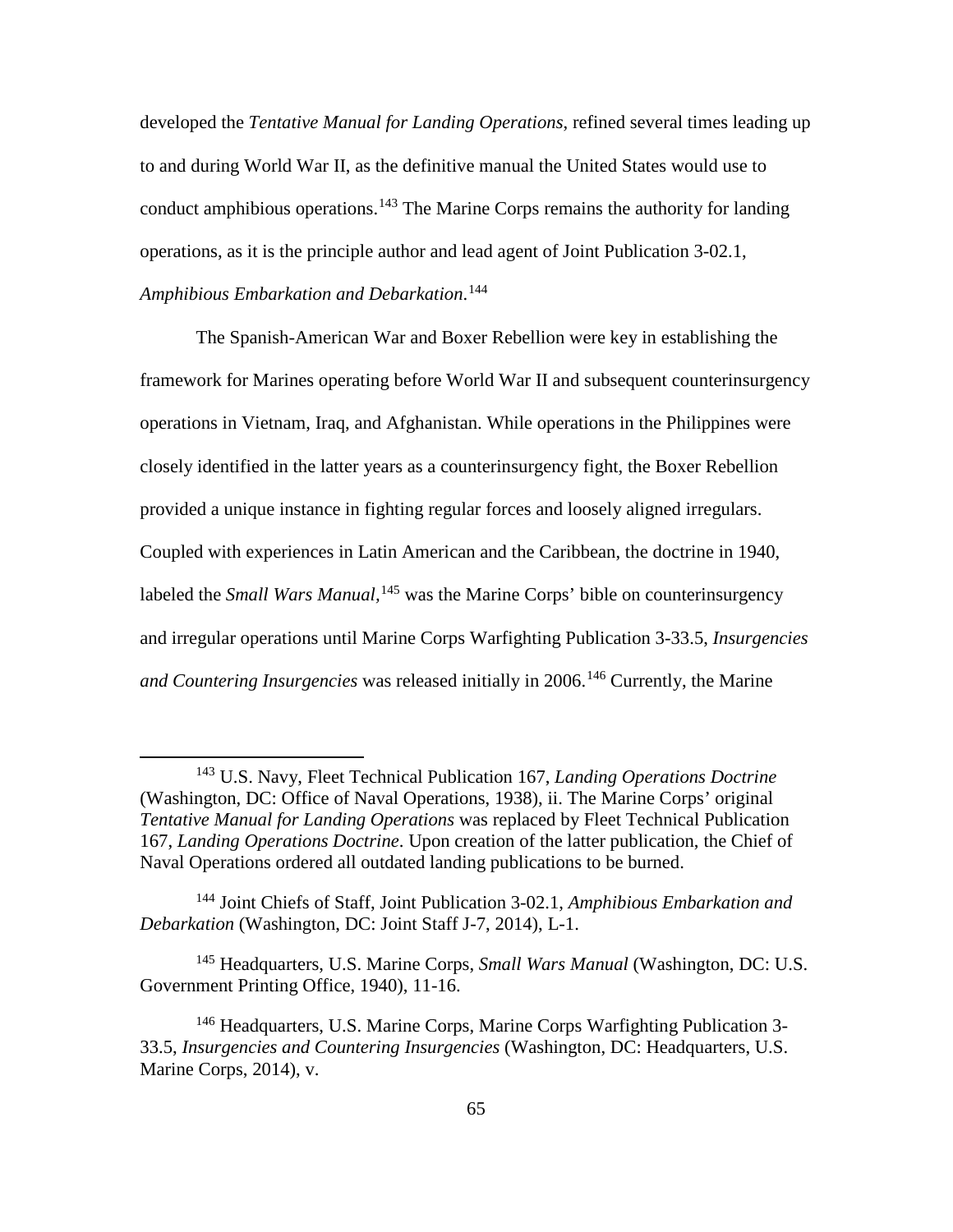Corps is also the lead joint agency for creating joint publications on urban operations, noncombatant evacuation operations, and close air support.

Technology has never been the focus of the Marine Corps, a warrior culture with sound application of flexible employment. Technology is complementary to the Marine Corps. Despite the advances in equipment, the Marine Corps relies on the individual Marine as its most important weapon. Ingenuity has been a hallmark of the Marine Corps, as it is the service with the smallest budget and population. Identified for many years as a force receiving hand-me-downs from the Army, there still exist issues in equipping with the necessary items needed for certain missions. The Navy's amphibious force has limited L-class ships for the Marine's use, there is no current replacement for the aging amphibious assault vehicle, and the aviation fleet is overworked and overstressed.

The heavy weapons, artillery, and aviation the Marine Corps utilizes creates a combined arms effect that more efficiently engage an adversary in kinetic operations. Captain Myers and Captain Hall likely would have enjoyed close air support or more advanced weaponry in defense of the legations, but had to rely on an improvised cannon and rifles in the defense at Beijing. Today, the Marines are able to mass fires on an enemy and attack from ship to shore with a rapid advance. Although aging, the amphibious assault vehicles bring Marines ashore from the sea and can transverse inland at rapid speeds. The MV-22 tiltrotor aircraft is a revolutionary airframe that can fly as fast as a C-130 when in airplane mode, but can also land in a football field and drop off detachments of Marines. Marine aviation is equipping with the F-35 Joint Strike Fighter, an aircraft in which the full potential is not yet realized.

66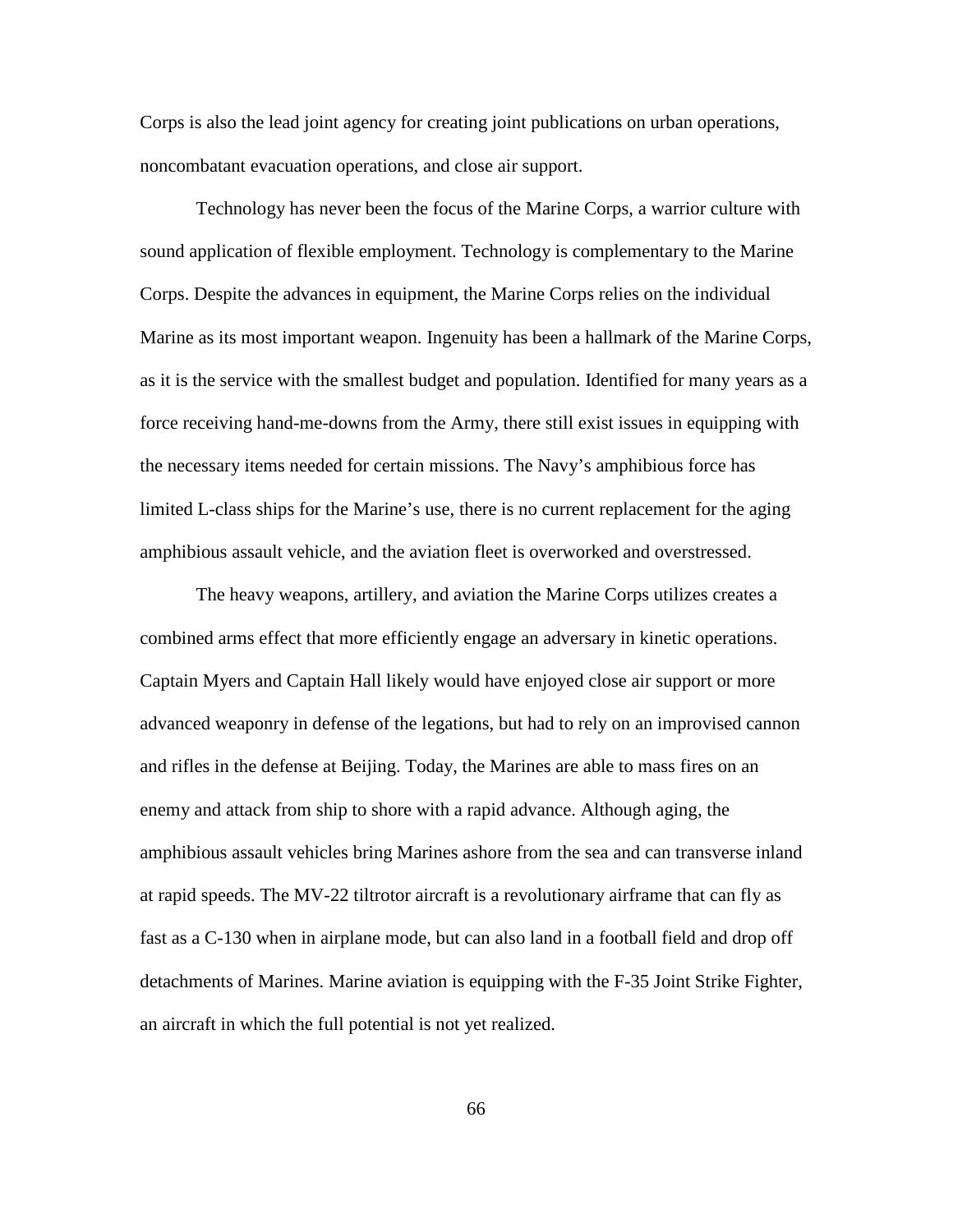Marines take pride in their combat leaders. Captain Myers in Beijing was no exception to the expected bravery and competence of Marine officers. Despite his lack of academic ability at the Naval Academy, he became an officer and was soon deployed to the Philippines to lead Marines in the Spanish-American War and counterinsurgency operations. Although wounded at Beijing, Captain Myers remained in the Marine Corps to serve until mandatory retirement at age 64. Captain Myers conducted operations afloat and ashore in Mexico, Cuba, Santo Domingo, and Haiti after the Boxer Rebellion, ultimately retiring and earning the rank of lieutenant general. $147$ 

The Boxer Rebellion produced many leaders that would shape the Marine Corps during the Banana Wars, World War I, the interwar years, and World War II. Smedley Butler, of the second relief force, would later earn two Medals of Honor during the Banana Wars, command a regiment in World War I, and lead Marines in China as a brigade commander. Private Dan Daly at the besieged legation in Beijing earned his first Medal of Honor in China, and his second leading Marines in combat operations in Haiti. Sergeant Major Daly went on to lead Marines in France in combat during World War I. Although sustaining several wounds, he remained as part of the occupation force in Germany after the war.<sup>[148](#page-73-1)</sup>

The lineage of today's leaders is very similar to that of those over a century ago. Lieutenant General Lewis "Chesty" Puller commanded Marines in the Banana Wars, a

<span id="page-73-0"></span><sup>147</sup> U.S. Marine Corps History Division, "Lieutenant General John T. Myers, USMC (Deceased)," U.S. Marine Corps, accessed 20 April 2016, http://www.mcu.usmc.mil/historydivision/Pages/Who's%20Who/M-O/myers\_jt.aspx.

<span id="page-73-1"></span><sup>&</sup>lt;sup>148</sup> U.S. Marine Corps History Division, "Sergeant Major Daniel 'Dan' Joseph Daly, USMC (Deceased)," U.S. Marine Corps, accessed 20 April 2016, http://www.mcu.usmc.mil/historydivision/Pages/Who%27s%20Who/D-F/Daly\_DJ.aspx.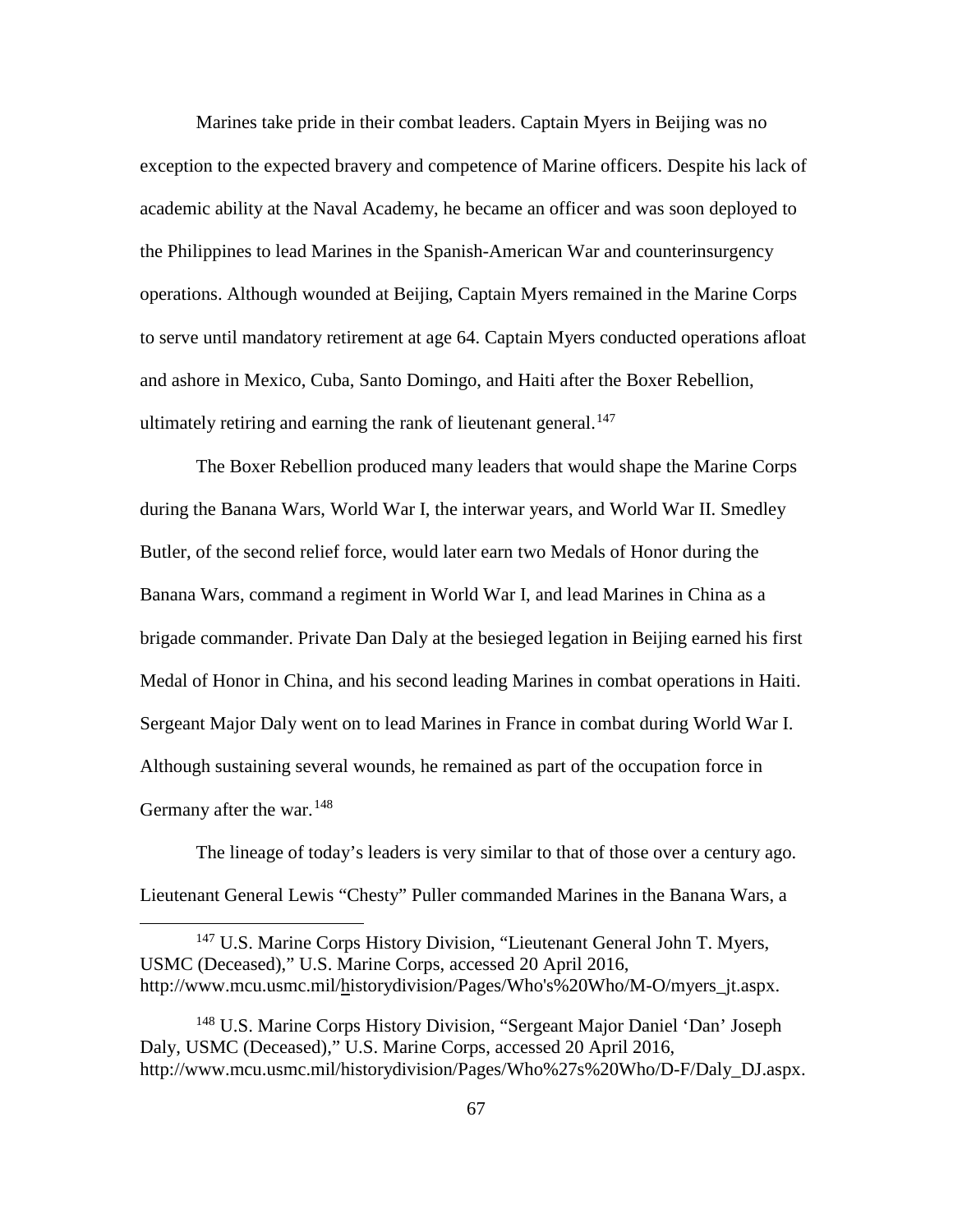battalion and regiment in World War II, and a regiment and briefly a division in the Korean War. General James Mattis commanded a battalion in the Gulf War, a brigade in Afghanistan, a division and Marine Expeditionary Force in Iraq, and subsequently United States Central Command. Many other senior leaders have similar experiences, all revolving around expeditionary operations. Sea duty and deployments are key for promotions in the Marine Corps. Overall, those that do not deploy are not looked upon favorably for key future assignments. As the Marine Corps maintains the smallest officer corps in the military, those entrusted a commission participate in numerous campaigns and must provide the continuity to the constant influx of young entry-level Marines likely to only serve one period of enlistment.

A key reason for the reliance on a small cadre of officers and senior enlisted to provide continuity are the personnel ratios the Marine Corps maintains. The Marine Corps continues to delegate authority to the lowest level possible, purposely and by default. As previously mentioned, the Marine Corps maintains the lowest officer to enlisted ratio in the military. The effects of the low numbers allow for a younger force that can maintain the speed and efficiency required of the Marine Corps' physically demanding expeditionary roles. Even in 1900, only 3 percent of the Marine Corps population were officers, while today's officers make up just over 11 percent.<sup>[149](#page-74-0)</sup> The rise in percentages over 1900 numbers is largely due to the use of officers as aviators and the joint requirements for Marines today.

<span id="page-74-0"></span> <sup>149</sup> U.S. Marine Corps History Division, "Marine Corps Fiscal Year Ends Strengths: 1798-2015."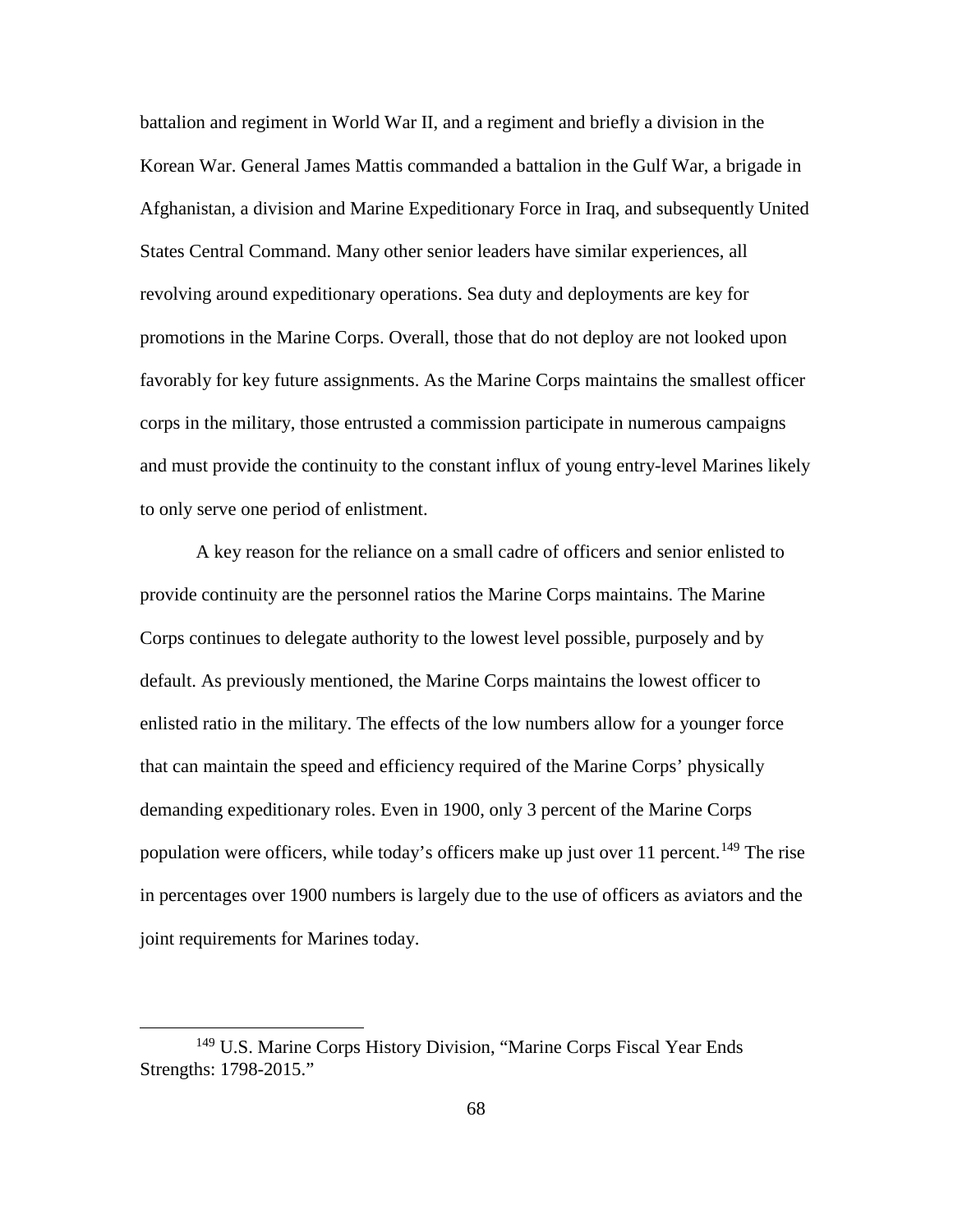# External Factors

War as an extension of policy has benefitted the Marine Corps. When the United States has been attacked or the need to initiate military operations was required, the Marine Corps has been ready to answer the call. Although the Marines have not always been the first choice for every mission or operation, providing employment options to senior civilian leaders has been key to Marine utilization. For Marines, each operation is treated with the utmost diligence, as if the fate of the Marine Corps relies upon the results. Fortunately, depictions of Marines at Belleau Wood, the flag raising at Iwo Jima, and being first to deploy globally in support of disaster relief efforts have aided in the Marine Corps being the United States Government's instrument of choice for military employment in numerous cases since the founding of the Marine Corps.

The protection of United States interests require a military that is trained, available, and ready. In 1900, the policy of the United States was intended to be "open door" with China.[150](#page-75-0) When the Chinese rose up against foreign powers including the United States, Marines were dispatched to protect American interests. There are many parallels with 1900 China and deployment of Marines today. Protection of citizens of the United States, such as non-combatant evacuations, or support to a treaty partner or allied nation happen on a near continuous basis. Because of the rapid deployment capability of the Marines, forward-deployed units, and reputation for measured use of force, the Marines have remained at the forefront of response.

<span id="page-75-0"></span><sup>&</sup>lt;sup>150</sup> Correspondence from U.S. Secretary of State John Hay to foreign offices in China, "Open Door Note of 6 September 1899."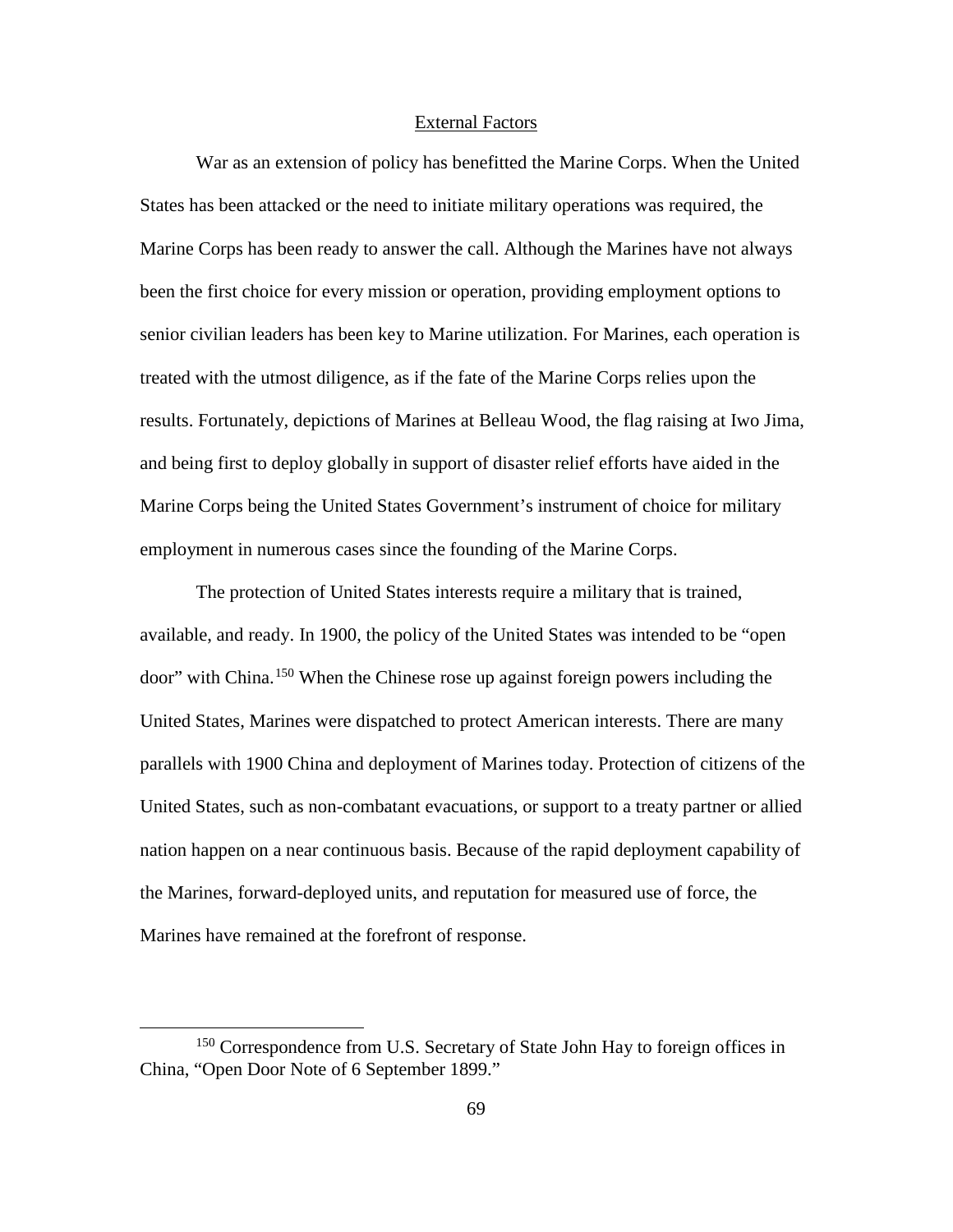The Marine Corps has always maintained close relations with key members of the political establishment of the United States. Although no President of the United States has served as a Marine, numerous politicians from congressional representatives to governors have earned the title of Marine. Notwithstanding those that were in the Marine Corps, the record of Marine exploits in the history of the United States helps to garner support from influential leaders throughout the country. However, there have been many instances throughout the history of the Marine Corps politicians and other services questioned the need to maintain the organization. Marine leadership has always seen the need to foster close relationships with key decision makers and legislators to prevent the Marine Corps from being relegated or disbanded all together.<sup>[151](#page-76-0)</sup>

As the Marine Corps became larger because of global events requiring more forcible entry and expeditionary operations, the Marine's ability to influence key policymakers continued to grow. Some cases were complimentary, such as a young Herbert Hoover and his wife living in Tianjin, China in 1900, viewing the Marines as part of the international force that helped defeat the Boxers and Imperial Army.[152](#page-76-1) Another example of lasting relationships with the Marines was that of the Assistant Secretary of the Navy, Franklin Delano Roosevelt, close friend and colleague of Marine Captain Thomas Holcomb. Roosevelt would eventually be President of the United States and one of his sons a Marine colonel. Holcomb would become the Commandant of the Marine

<span id="page-76-0"></span> <sup>151</sup> Gordon W. Keiser, *The US Marine Corps and Defense Unification 1944-47: The Politics of Survival* (Washington, DC: National Defense University Press, 1982), 50.

<span id="page-76-1"></span><sup>152</sup> Preston, 47-48, 325. Future U.S. President Herbert Hoover and his wife Lou were newly married when they moved to Tianjin. Despite the escalating violence, the Hoovers decided to stay in Tianjin to watch over their Chinese staff. The Hoovers remained in China until September 1901.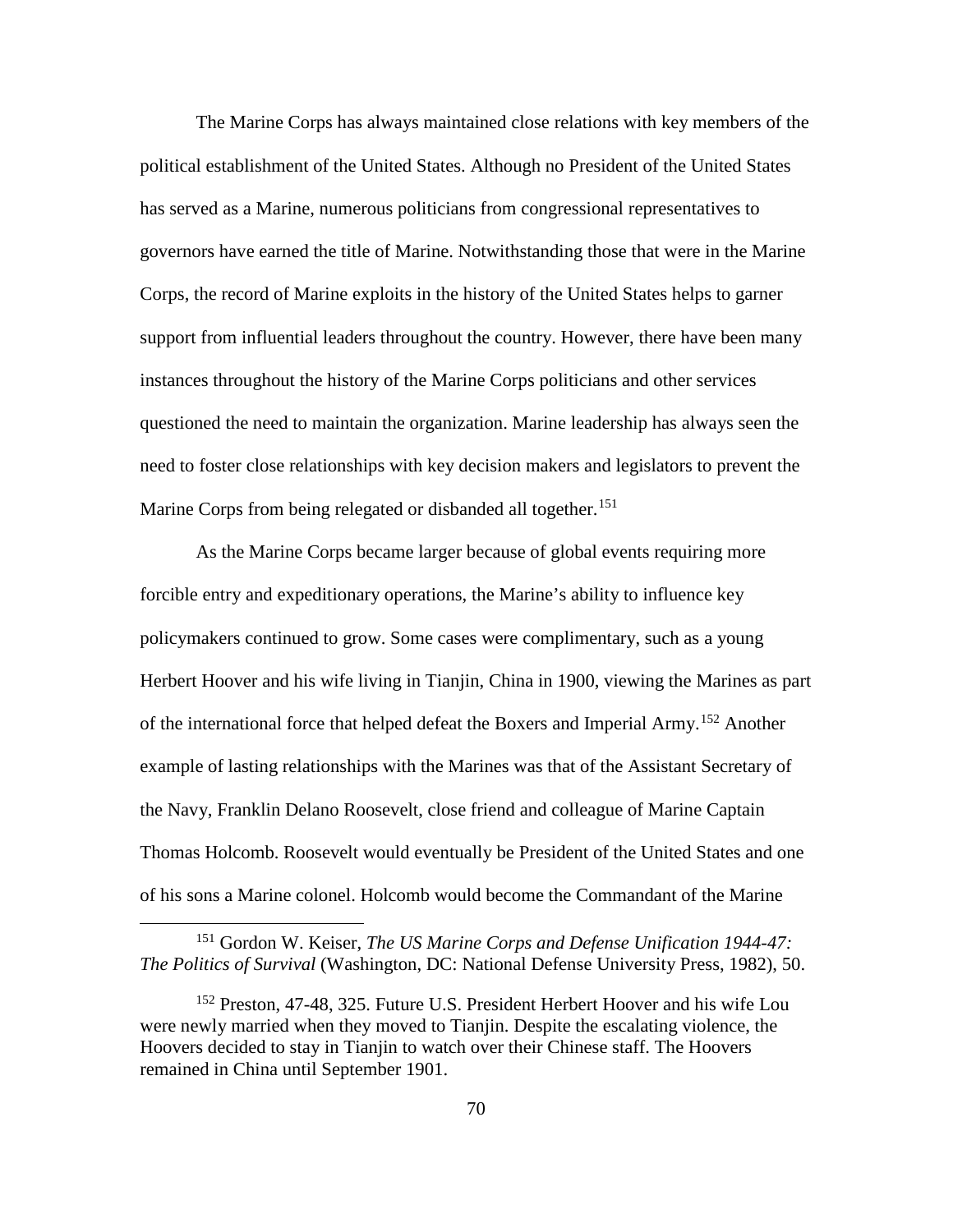Corps during the interwar period and in the first years of the United States participation in World War II. Holcomb would also become the first Marine to achieve the rank of general.[153](#page-77-0)

The political landscape in America has always been vital to the Marines. During post-war periods, the Marine Corps shrank at times to less than ten thousand personnel. Garnering support with Congress and the White House was key in keeping the organization. Whether it was an indirect approach, such as a very skilled use of public affairs that occasionally bordered on propaganda, or a direct approach of lobbying with Congress, the Marines were able to maintain the organization even in the direst years. Actions such as the relief of the legations in Beijing, the assault across France in World War I, and the island hopping campaign of World War II set in motion powerful displays of the Marines successfully supporting United States interests. Actions such as Executive Order Number 969,<sup>[154](#page-77-1)</sup> the 1909 Rider to Appropriations Bill,<sup>[155](#page-77-2)</sup> and the National Security

<span id="page-77-2"></span><sup>155</sup> U.S. Congress, *1909 Rider to Appropriations Bill,* Washington, DC, 1909. This bill placed Marines back of Navy ships.

<span id="page-77-0"></span> <sup>153</sup> David J. Ulbrich, *Preparing for Victory: Thomas Holcomb and the Making of the Modern Marine Corps, 1936-1943* (Annapolis, MD: Naval Institute Press, 2011), 177-185.

<span id="page-77-1"></span><sup>&</sup>lt;sup>154</sup> U.S. President, Executive Order 969. "In accordance with the power vested in me by section 1619, Revised Statutes of the United States, the following duties are assigned to the United States Marine Corps: (1) To garrison the different navy yards and naval stations, both within and beyond the continental limits of the United States. (2) To furnish the first line of the mobile defense of naval bases and naval stations beyond the continental limits of the United States. (3) To man such naval defenses, and to aid in manning, if necessary, such other defenses, as may be erected for the defense of naval bases and naval stations beyond the continental limits of the United States. (4) To garrison the Isthmian Canal Zone, Panama. (5) To furnish such garrisons and expeditionary forces for duties beyond the seas as may be necessary in time of peace."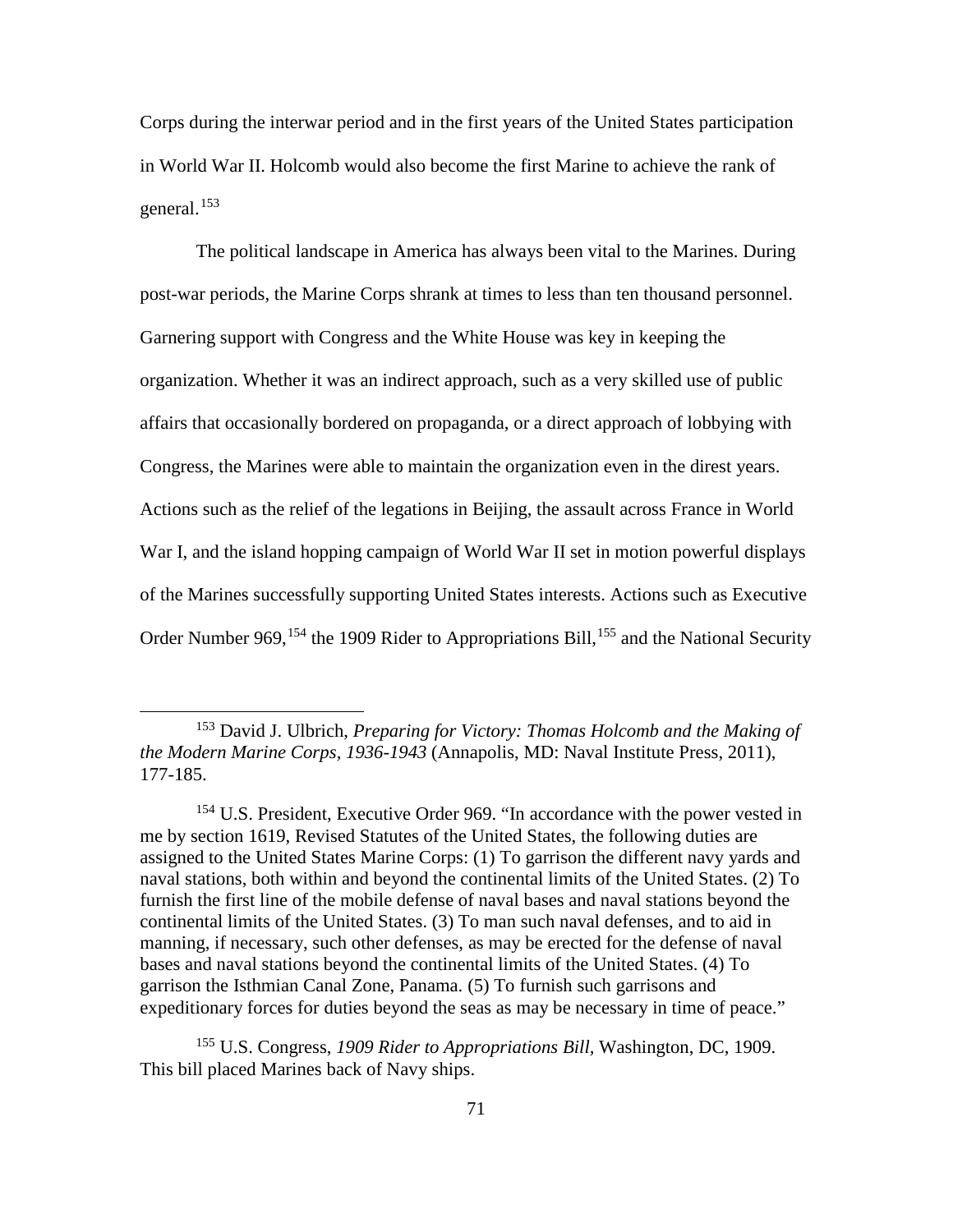Act of 1947, [156](#page-78-0) were significant in that the Marines Corps was recognized as being vital to the security of the United States. Despite such successes, unofficial organizations such as the "Chowder Society" formed to aid the Marine Corps in maintaining its relevance and relationship with the policymakers of the United States until the 1952 update of the National Security Act of 1947.<sup>[157](#page-78-1)</sup>

Ironically, the greatest threat to the existence of the Marine Corps has been the Army, and at times the Navy and Air Force. Notable examples between the late 1800s and until the 1952 update of the National Security Act, illustrate cases that the Army attempted to diminish responsibilities or remove the Marine Corps from existence.<sup>[158](#page-78-2)</sup> Immediately following the Boxer Rebellion, Army forces became the legation defense force in Beijing for four years, despite the fact it had always been a Marine duty.<sup>[159](#page-78-3)</sup> The Navy and Marine Corps relationship has been strong but tenuous throughout the years.

<sup>157</sup> Roe et al., 25.

<span id="page-78-2"></span><span id="page-78-1"></span><span id="page-78-0"></span><sup>158</sup> Keiser, 50, 103. The JCS 1478 papers of 1946 were drafted by the Army and prepared to be sent to Congress. General Eisenhower, the chief architect of the documents made several recommendations, "The Marine Corps be maintained solely as an adjunct of the fleet and participate "only in minor shore combat operations in which the Navy alone is interested." It be recognized that "the land aspect of major amphibious operations" would be undertaken by the Army; consequently, "the Marine forces will not be appreciably expanded in time of war." It be agreed that the Navy would not develop a land Army or a so-called amphibious Army. Marine units should be limited in size to "the equivalent of the regiment" and the total size of the Corps "therefore limited to some 50,000 or 60,000 men."" During testimony at the 1947 House Expenditures Committee Meeting, General Eisenhower was questioned at length on the proposals of JCS 1478, to which he replied to members of Congress, "Let me tell you Mr. Congressman, the ground forces are not entirely stupid. When you put us in the same family with the glamor boys, the Navy and the Air Forces, where are we going to come out? We take the losses and win the war."

<span id="page-78-3"></span><sup>159</sup> Heinl, 144-145.

 <sup>156</sup> U.S. Congress, *National Security Act of 1947*.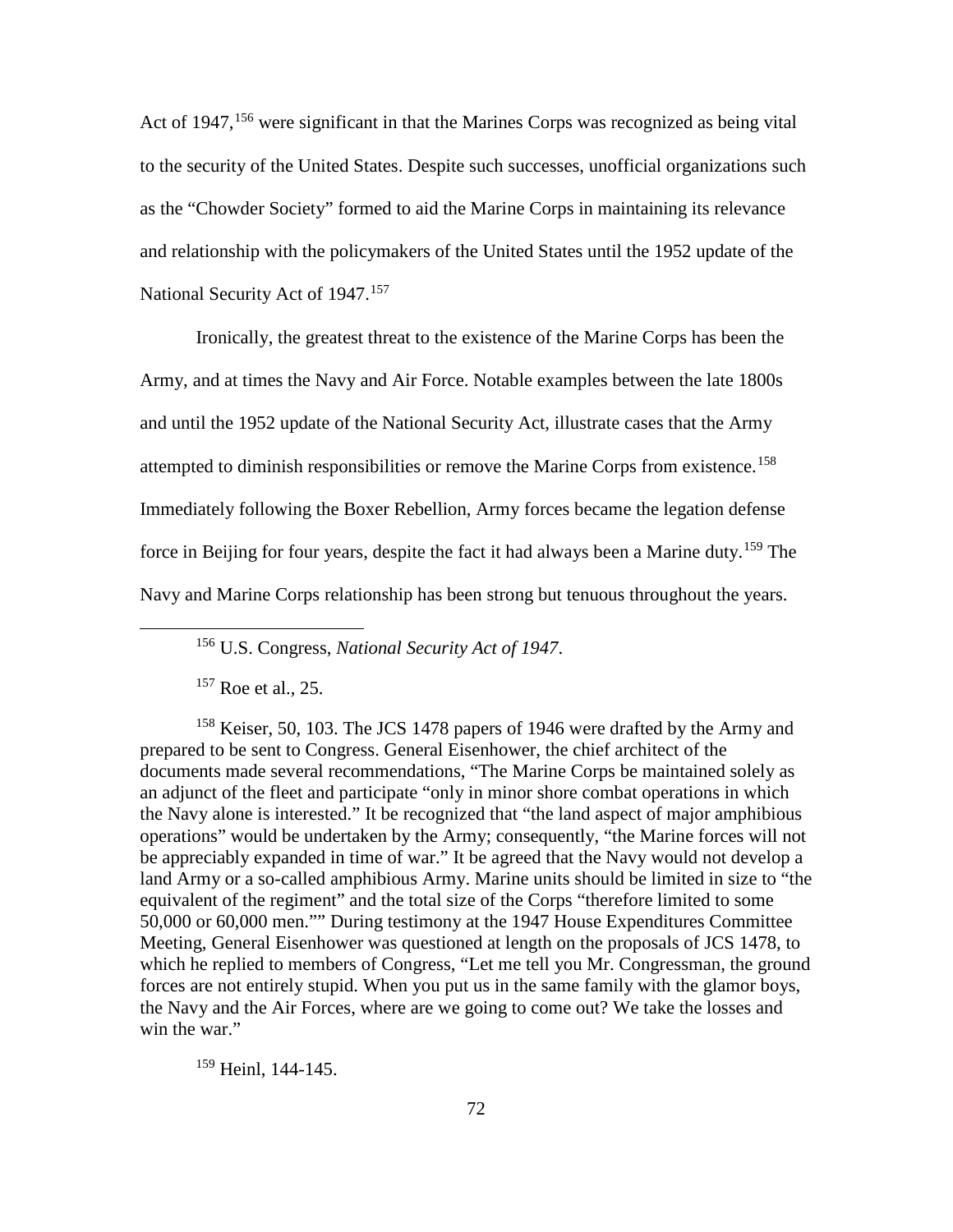There were several instances of removing Marines from ships, causing worry amongst the Marine Corps leadership that they would be relegated to non-existence. Even following World War II, then Chief of Staff of the Army, General Omar Bradley, noted that amphibious operations were outdated, a direct affront to the Marine Corps that had just defeated the Japanese from Guadalcanal to Okinawa and designed the doctrine that brought the Army ashore in Africa and Europe.<sup>[160](#page-79-0)</sup> Although a contested landing has not taken place since the Korean War, the Marine Corps maintains the amphibious force as an option for combatant commanders. As the Marine Corps became a true combinedarms force with the application of military airpower, a constant struggle exists in retaining Marine aviation in joint operations due to cases of a lack of understanding of how a Marine Air-Ground Task Force operates and adherence to joint doctrine.<sup>[161](#page-79-1)</sup>

There has always been a correlation with service in the Marine Corps and adventure overseas. As the Marines have maintained ship detachments and expeditionary units throughout its history, the interest of potential recruits has been drawn to this service. Travel to foreign, and potentially unknown lands has been a staple of Marine Corps recruiting, especially in years before and after major wars when it was not fashionable to join the military. Traveling to Asia, Africa, and the Middle East in the first two hundred years of the United States was much more limited than it is today for the

<span id="page-79-0"></span> <sup>160</sup> Krulak, 71. Less than one year before the Inchon landings in Korea, General Bradley stated: "I am wondering whether we shall ever have another large-scale amphibious operation." General Eisenhower made similar comments in 1950 referring to the simplicity of amphibious operations.

<span id="page-79-1"></span><sup>&</sup>lt;sup>161</sup> The author has witnessed first-hand lack of knowledge of air component members that do not understand the tenants of how the Marine Corps is organized to fight and in what manner Marine air supports the overall air component in a campaign.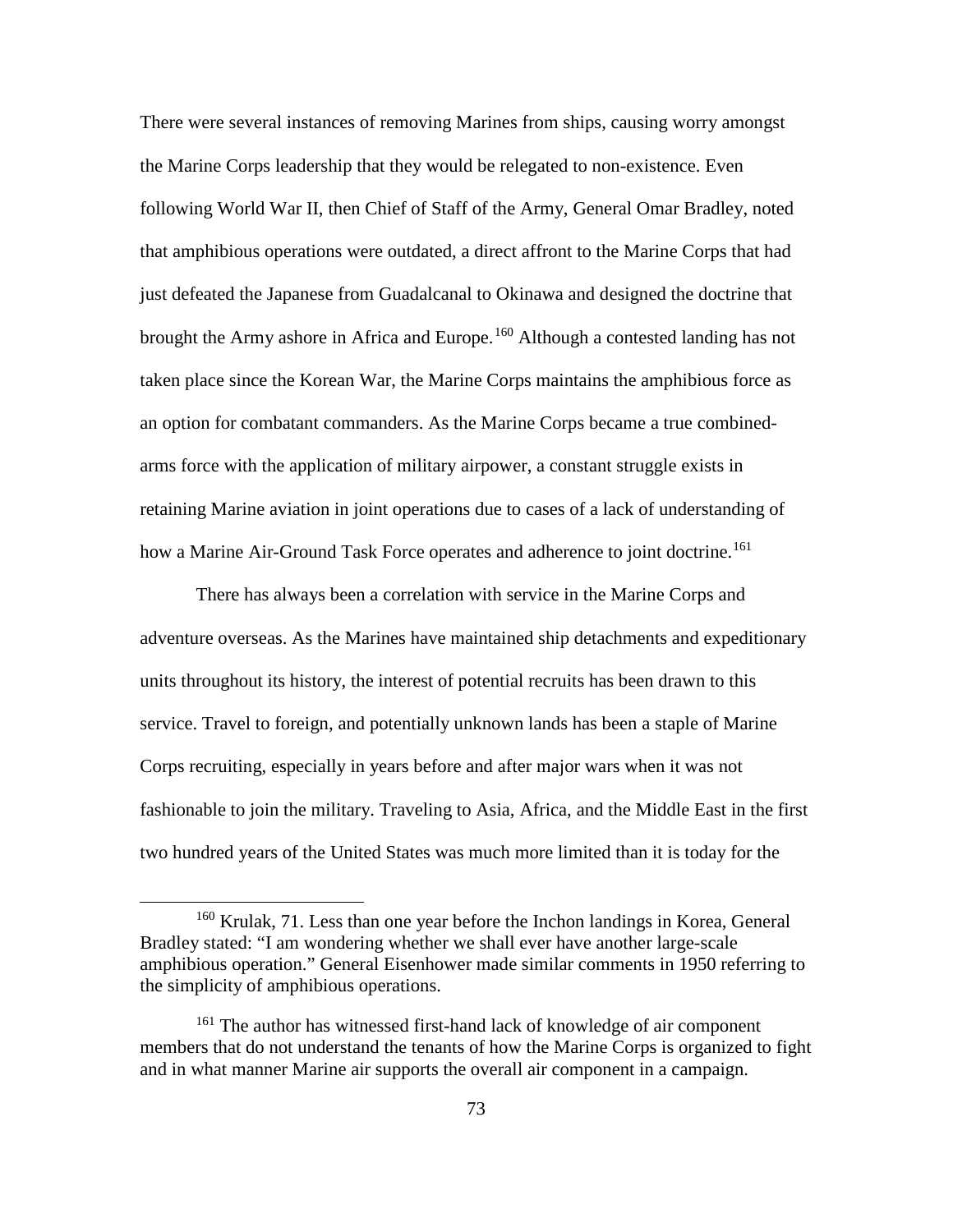average citizen. Marines as part of ship detachments on United States Navy vessels were able, and are still able to conduct port calls to the far reaches of the globe. Coupled by the small size of the Marine Corps in comparison to the rest of the military, recruiting for overseas service was never difficult.

Marines have come from all walks of life since the history of the Marine Corps. However, the inclusion of minority and female Marines did not take place until well into the twentieth century.<sup>[162](#page-80-0)</sup> As segregation and women's rights were not yet realized to the extent that equal rights exist today, there was a hesitation upon the part of the Marine Corps to implement a force that truly depicts the fabric of the American society. Notable pioneers in the Marine Corps concerning inclusion of all people include the Montford Point Marines and the Navajo Code Talkers of World War II.

Much of the segregation and lack of diversity in the Marine Corps was indicative of an officer corps made up of predominantly southerners. Many Marine officers were from Virginia, some attending The Citadel and Virginia Military Institute. Parents and grandparents of Marine officers in the first half of the twentieth century were at times veterans of the Confederacy, and many heroes of Marine leaders were the likes of Robert E. Lee or "Stonewall" Jackson.<sup>[163](#page-80-1)</sup> Commandant Holcomb, like many before him, were not immune to the racial discrimination in and outside the Marine Corps. It was not until

<span id="page-80-0"></span> <sup>162</sup> Millett, 468. *The Women's Armed Services Integration Act of 1948* introduced Women and African-American Marines for the first time to active duty. The small numbers made it easier for the Marine Corps to integrate than their service counterparts.

<span id="page-80-1"></span><sup>&</sup>lt;sup>163</sup> U.S. Marine Corps History Division, "LtGen Twiggs." Captain Myers was born in Germany in 1897. His father, a West Point graduate, served as Quartermaster General for the Confederacy during the U.S. Civil War; Jon T. Hoffman, *Chesty: The Story of Lieutenant General Lewis B. Puller, USMC* (New York: Random House Trade Paperbacks, 2002), 13.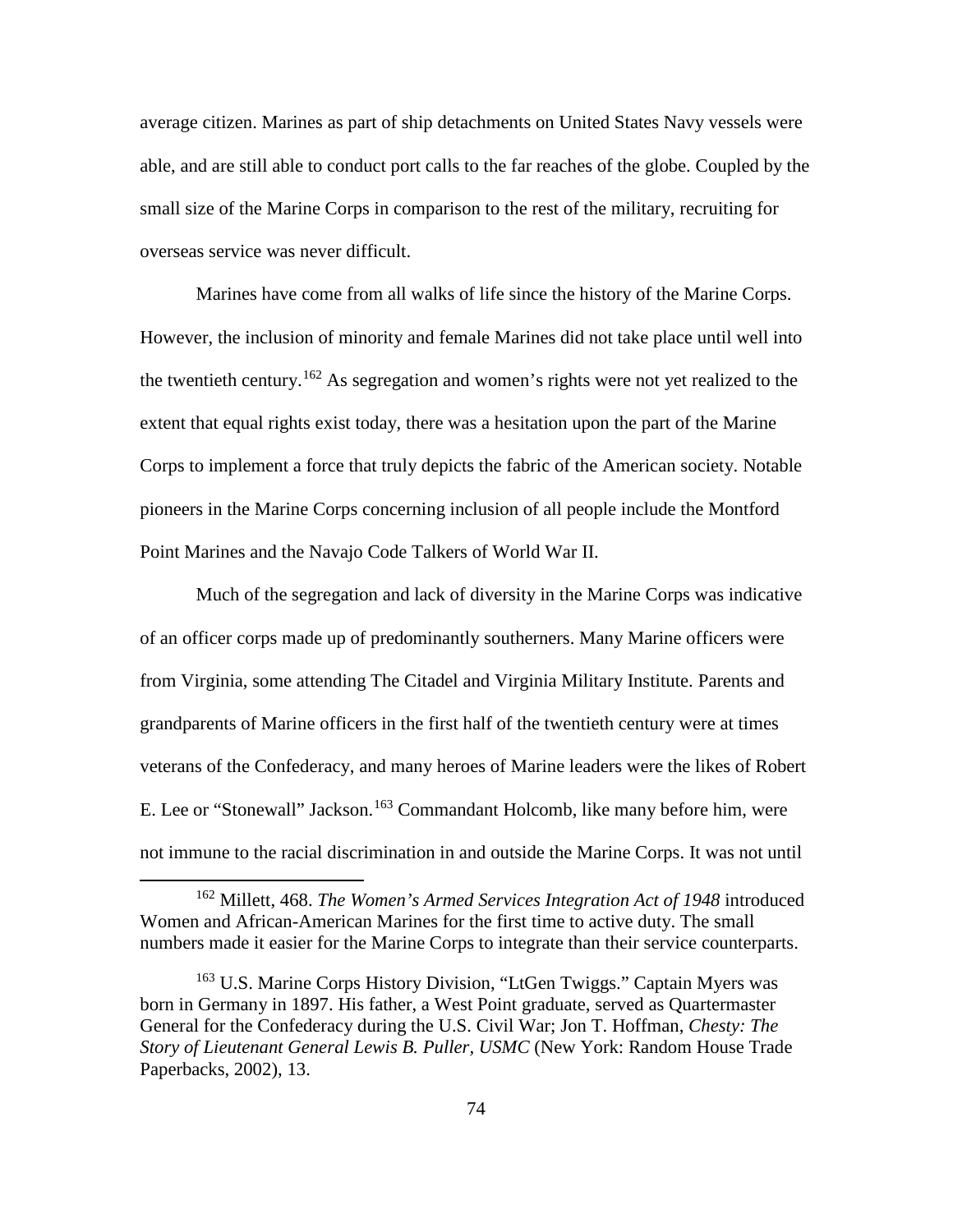after retirement from the Marine Corps when General Holcomb became the United States Ambassador to South Africa that he saw the errors in his ways upon viewing rampant apartheid.<sup>[164](#page-81-0)</sup>

Diversity has significantly improved across the United States and within the Marine Corps and all of the services. Currently, all specialties in the Marine Corps are in the process of opening to women, including combat arms positions previously open only to men. The Marine Corps has personnel from all walks of life and orientations and openly recruits those qualified to serve based on abilities and desire to enlist. The ability to maintain a small force in comparison to the remainder of the armed forces is a key element to the Marine sense of elitism, especially as the Marines can be more selective on those chosen to join in the smallest branch of the military.

Recruit training and officer candidate's schools are the vital element for instilling the Marine Corps' values into personnel. While entry-level training has evolved since 1900, the most important aspect of this initial training is indoctrination to the Marine culture.<sup>[165](#page-81-1)</sup> The emphasis of recruit training is the understanding and an embracing of the warrior ethos and importance of working together. At the end of ten to twelve weeks of training, the basic Marine has transformed from civilian to understanding that they are heirs to a long tradition of an elite family of warriors. The creation of a separate subculture of Marines is more pronounced than all the other services, and echoes with the adage, "Once a Marine, Always a Marine." This sense of duty to the nation and the Marine Corps was vital in ensuring standards and regulations. As Marines were tasked

<span id="page-81-0"></span> <sup>164</sup> Ulbrich, 177-185.

<span id="page-81-1"></span><sup>165</sup> Thomas E. Ricks, *Making the Corps* (New York: Scribner, 2007), 20-21.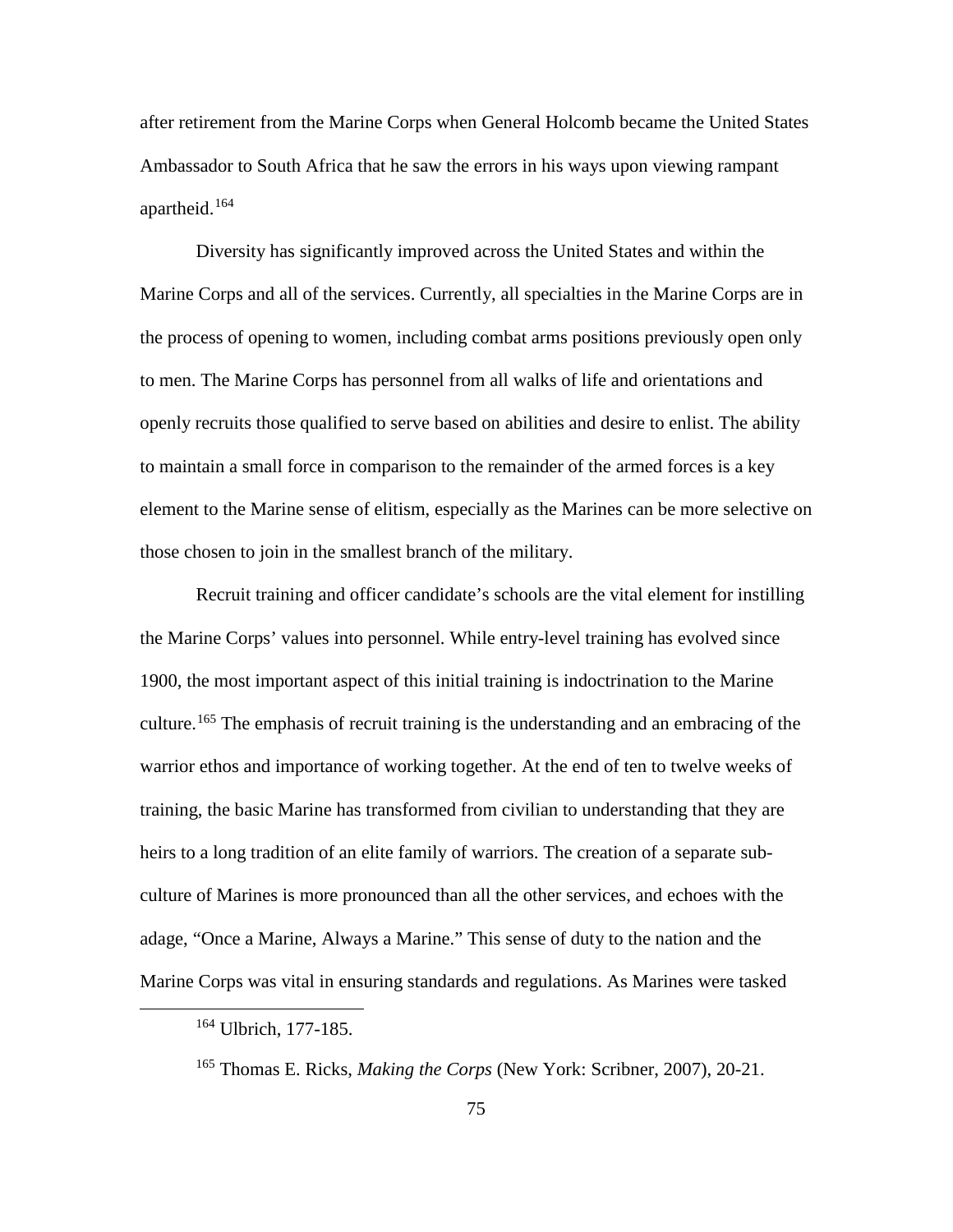with ensuring discipline of Sailors on ship in addition to other duties, the Marines afloat had to maintain a higher level of discipline than their Naval counterparts did.

For the Marine Corps to operate, it must do so at a lesser cost than the other services. The largest costs associated with the Marine Corps is that of personnel.<sup>[166](#page-82-0)</sup> Annual actual strengths of the services is reliant upon the funding appropriated by the United States Congress. The Marine Corps is the only service whose post Global War on Terror personnel numbers are greater than before 11 September 2001.<sup>[167](#page-82-1)</sup> As the Marine Corps has expanded roles and missions, the economic factor it has on the overall Department of Defense budget is minimal. While only utilizing 8 percent of the military's budget, the Marine Corps is able to field the world's eighth-largest air force, 15 percent of the military's infantry battalions, 11 percent of the military's artillery batteries, seven Marine Expeditionary units, and numerous global crisis response forces. The Marine Air-Ground Task Forces are complementary in part to the larger government expenditures of naval vessels, aircraft, nuclear weapons, and reserve personnel.<sup>[168](#page-82-2)</sup>

Maintaining the Marine Corps as an amphibious force implies the requirement of the Marines to reside near the littorals or on ship. The Marines of the 1900s understood this as does the Marine Corps of the twenty-first century. Basing Marine forces along the coasts of California, Virginia, and North and South Carolina provided necessary to link rapidly and maintain close relationships with the Navy. Assuming such key missions as

 <sup>166</sup> Current Operations Division, *Marine Corps 101 Brief,* Slide 22.

<span id="page-82-2"></span><span id="page-82-1"></span><span id="page-82-0"></span><sup>&</sup>lt;sup>167</sup> U.S. Marine Corps History Division, "Marine Corps Fiscal Year Ends Strengths: 1798-2015."

<sup>168</sup> Current Operations Division, *Marine Corps 101 Brief,* Slide 22.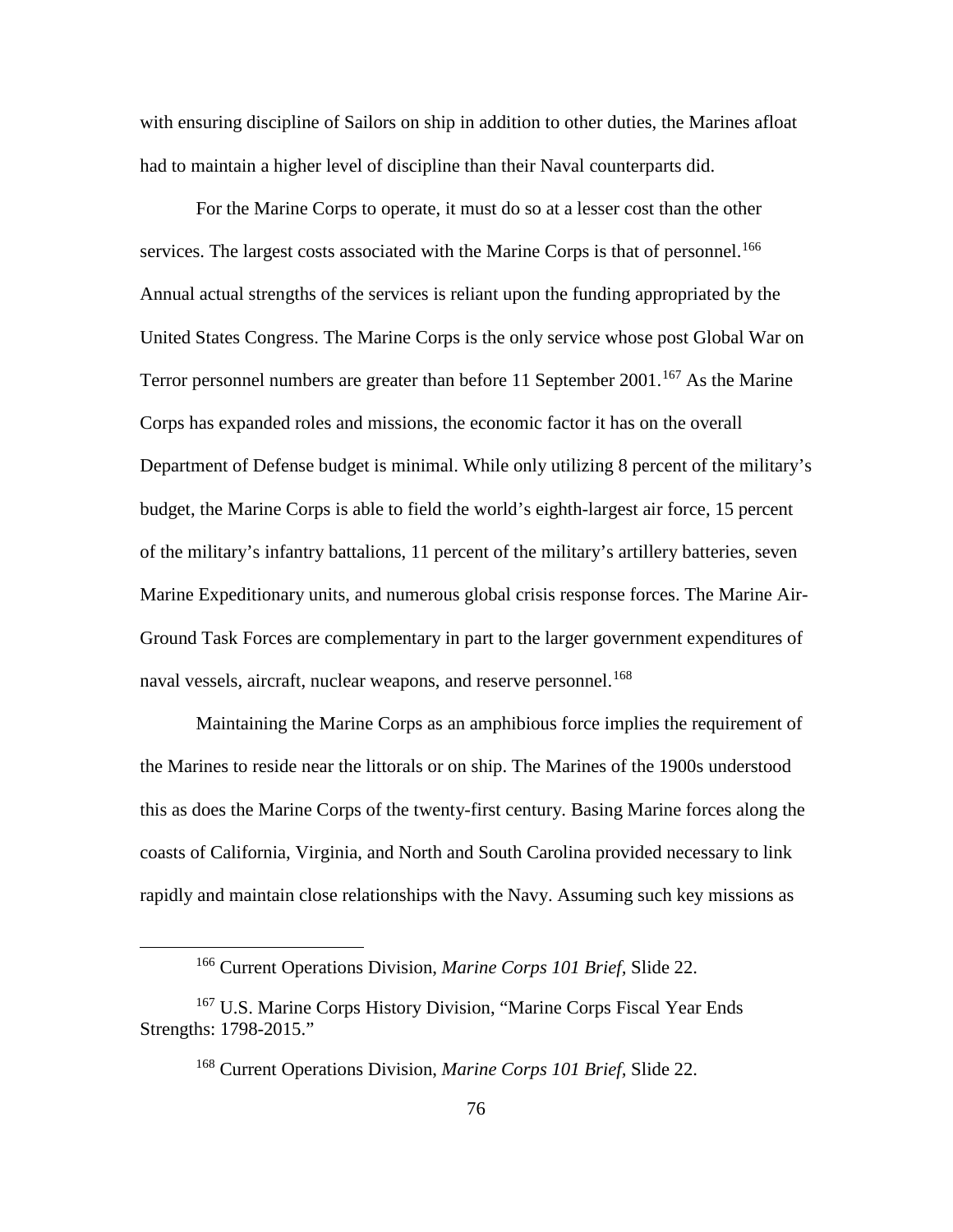advanced base operations enabled the Marines to maintain a forward presence in event of crises. The placement of Marines at legations and embassies ensure Marines are at all reaches of the globe, ready to respond in defense of American foreign service personnel and facilities. While Marines have remained along the littorals and stationed at forwardbased embassies and posts, ship to objective maneuver that requires distant transverse of the land has maintained logistically difficult. As the Marines that defended the legation in Beijing found out, there are likely no supplies available past what the detachment brings.

Similarly, as the Marines pride themselves in operating in any clime and place, units have found themselves unprepared at times due to an accelerated deployment, but have learned from their mistakes. While the detachment supporting the American in Beijing did not bring all the required provisions, the Marines at Chosin in 1950 were expecting a drawn-out fight in freezing conditions.<sup>[169](#page-83-0)</sup> However, it is commonplace for a Marine unit to conduct an engagement in the sub-tropics then proceed to mountainous or winter training immediately afterwards.<sup>[170](#page-83-1)</sup> Pacific and Atlantic fleets, due to areas of responsibility, each maintain diverse landscapes and climates that may require a forwarddeployed Marine unit to come ashore in any condition.

In conducting operations around the world, the Marine Corps has earned many monikers from their adversaries. During the Boxer Rebellion, although not limited to the Marines, the Boxers were at times mortified by supposed supernatural abilities some of

 <sup>169</sup> Heinl, 557.

<span id="page-83-1"></span><span id="page-83-0"></span> $170$  It is the experience of this author that one week an engagement may take place in freezing conditions in South Korea, then the following week engagements occur in Luzon, Philippines.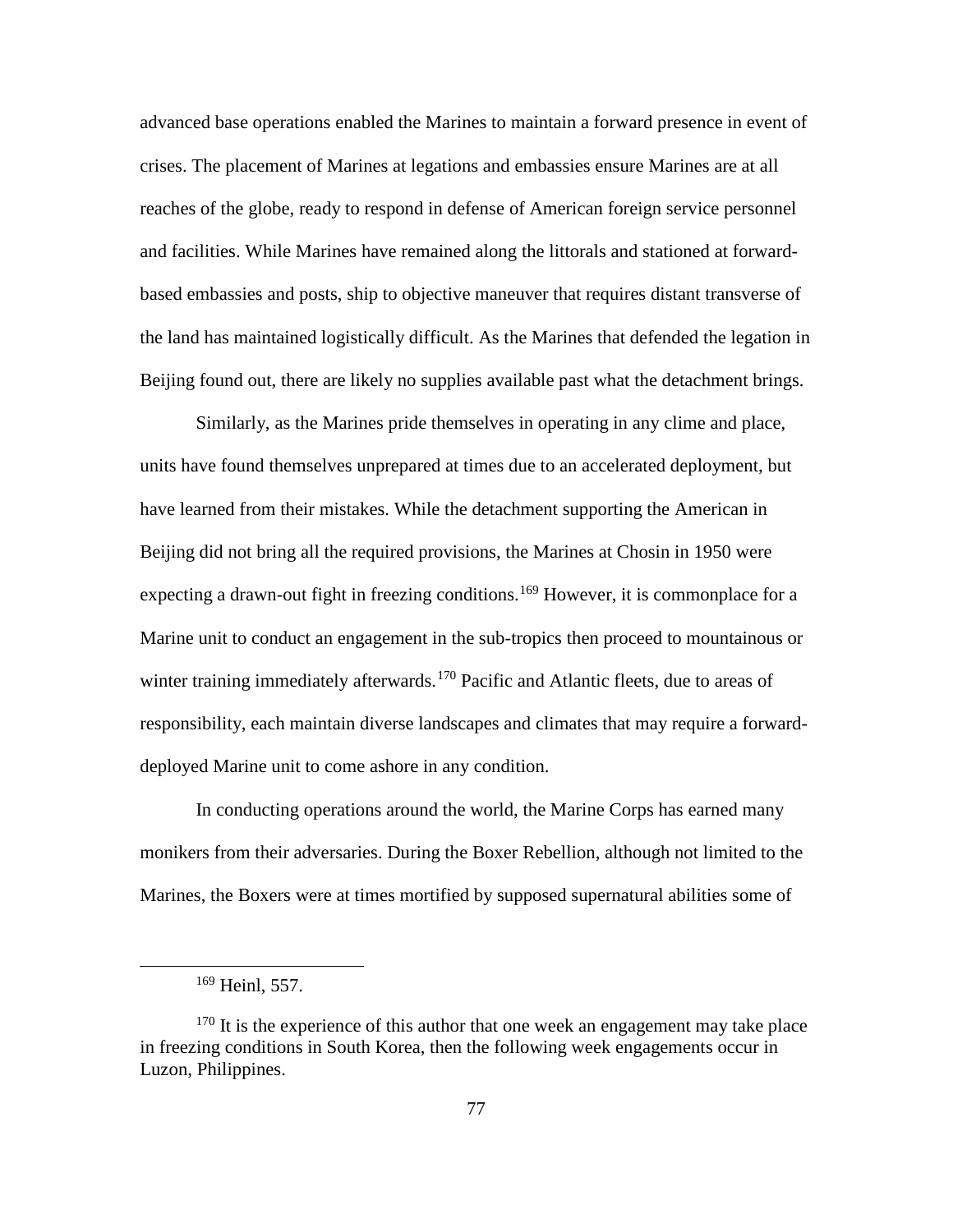the foreign powers possessed. [171](#page-84-0) The German Army fighting the Marines in France during World War I questionably coined the term *Teufelheunden*, loosely translated into the familiar term "devil dog."[172](#page-84-1) Communist Chinese and North Korean forces fighting the United Nations forces purportedly were told not to engage the "yellow legs" if possible, referring to the leggings the Marines still wore from World War II.<sup>[173](#page-84-2)</sup> Even most recently in Afghanistan, Taliban fighters have been advised to not fight the Marines due to their ferocity on the battlefield.<sup>[174](#page-84-3)</sup>

<span id="page-84-1"></span><sup>172</sup> Aaron B. O'Connell, *Underdogs: The Making of the Modern Marine Corps* (Cambridge, MA: Harvard University Press, 2012), 10-11.

<span id="page-84-2"></span><sup>173</sup> Wesley L. Fox, *Courage and Fear: A Primer* (Washington, DC: Potomac Books, 2007), 109-110. Intercepted radio communications and captured North Korean and Chinese forces produced several striking moments of how the communist forces viewed the United States Marines. Colonel Wesley Fox, Medal of Honor recipient, notes several examples from his experiences in the Korean War. "Do not attack the 1st Marine Division. Leave the yellow legs alone." "Panic sweeps my men when they are facing the American Marines."

<span id="page-84-3"></span><sup>174</sup> Bing West, "Meanwhile, in the War in Afghanistan," *Wall Street Journal*, updated 2 April 2011, accessed 8 April 2016, http://www.wsj.com/articles/ SB10001424052748703712504576232542899743046.

<span id="page-84-0"></span> <sup>171</sup> Paul A. Cohen, *History in Three Keys: The Boxers as Event, Experience, and Myth* (New York: Columbia University Press, 1997), 212-213.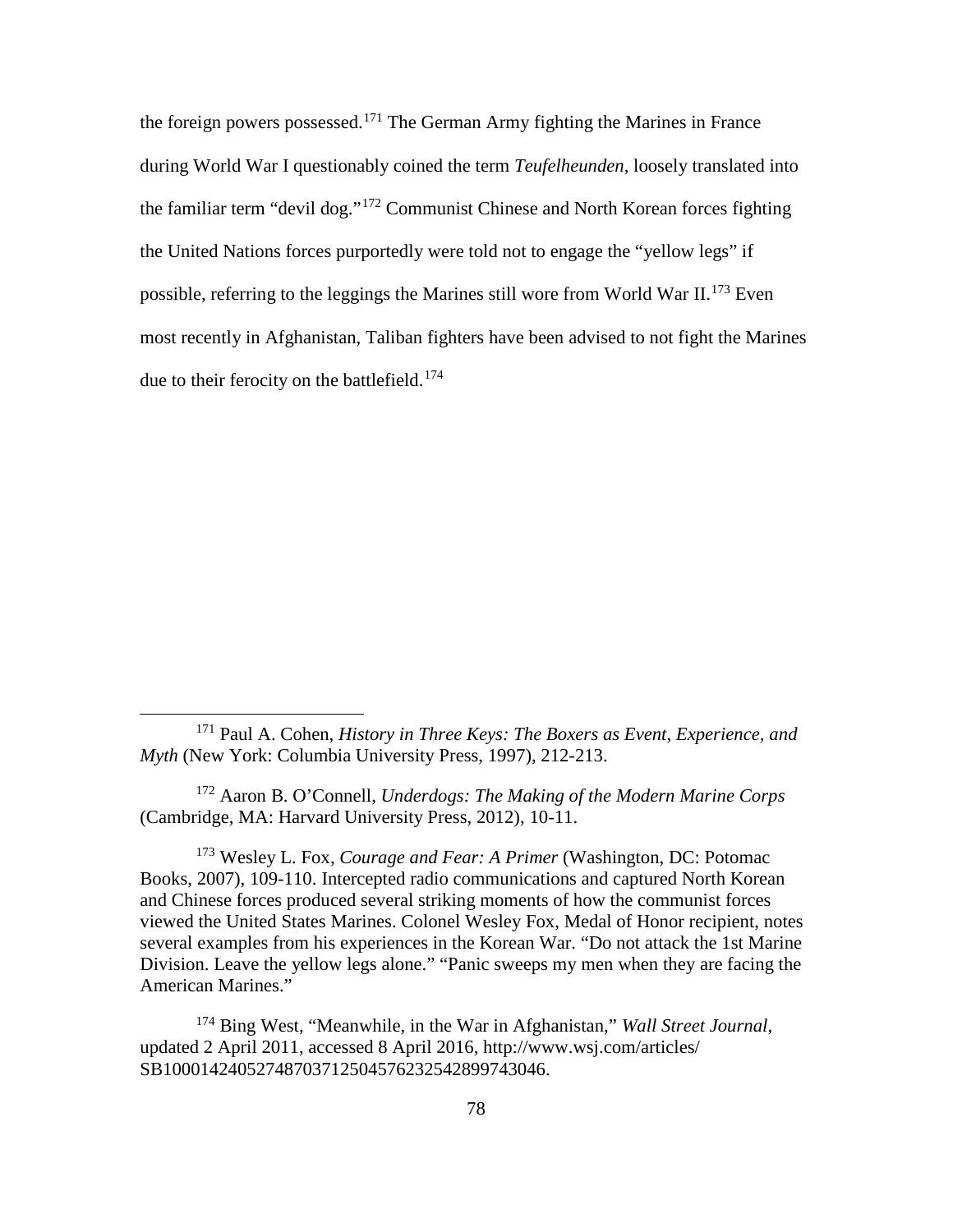# CHAPTER 7

## CONCLUSIONS AND RECOMMENDATIONS

## **Conclusions**

The Boxer Rebellion serves as a model for current Marine Corps operations. Rapid deployment from the sea, coupled with forward-based and forward-deployed units is a trademark of the Marine Corps now and in 1900. Even in 1900, China was not a completely strange environment for the Marines, as ten previous deployments had given the Marines knowledge of the operational environment. The Marine Corps has proven throughout the years that they are very adaptive, a necessary quality for an expeditionary force. Maintaining a habitual relationship with the Navy, and a complementary relationship with the larger land Army, the Marine Corps' role has been modified throughout the years to fit the defense priorities of the United States. The small composition of the Marine Corps, coupled with the relatively young force, has been able to maintain their relevancy by establishing an ethos as an elite, expeditionary force that also maintains a special role at America's embassies worldwide.

The Marine Corps and Department of State have been each other's beneficiaries since the early days of the United States. As the Department of State began their foreign service to expand interests and political relationships abroad, the Marine Corps was alongside, supporting global diplomacy. When diplomacy failed, the Marine Corps would be used to calm the situation until peaceful relations could commence. Today, the first American one sees at an embassy abroad is likely a United States Marine. During the Boxer Rebellion, the protection of the legation in Beijing serves as the most notable defense of Department of State activities abroad.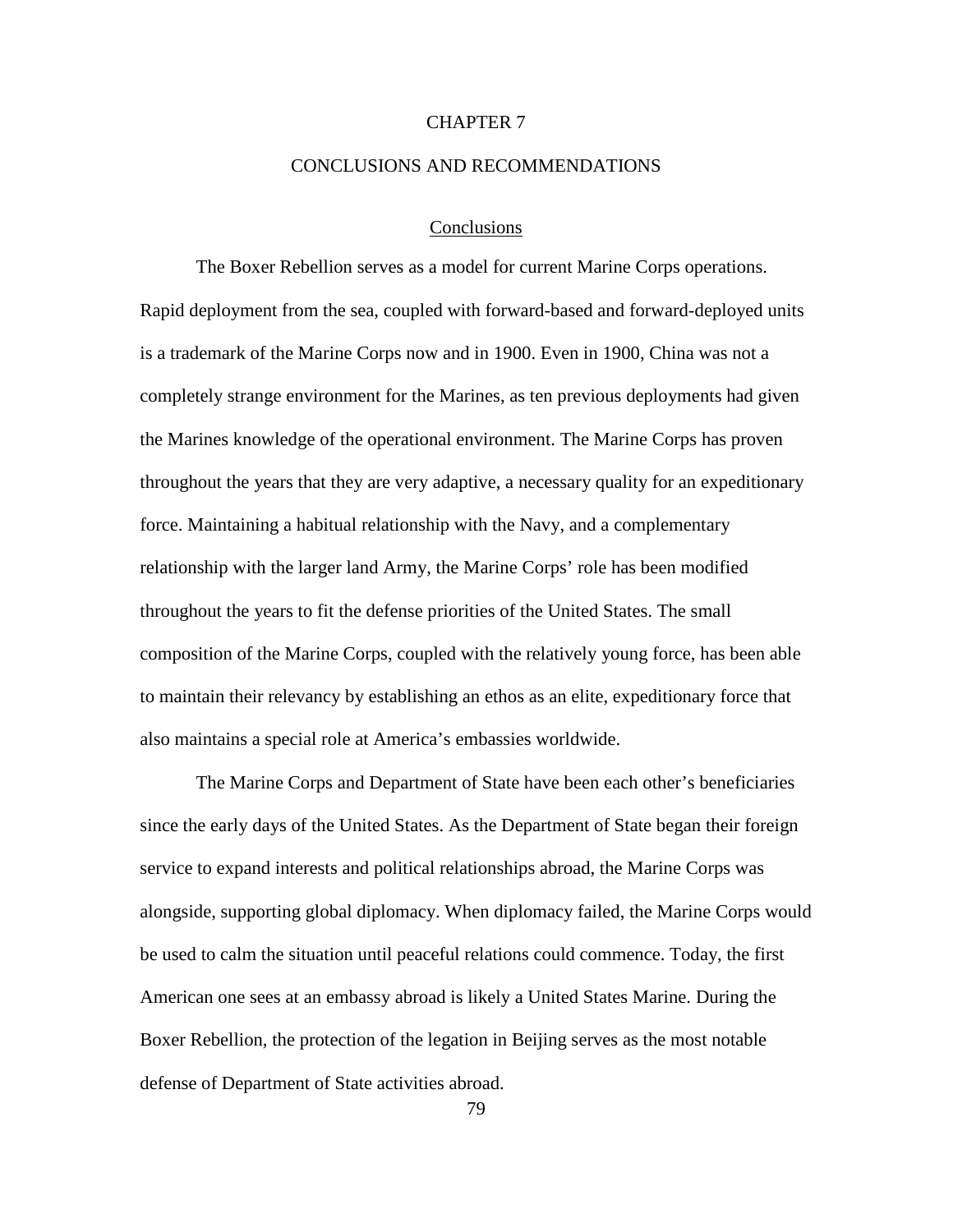The Spanish-American War and the subsequent occupation of the Philippines enabled the Marines to rapidly deploy in support of American interests in China in 1900. The requirement to conduct combat and stability operations had led to the Marine Corps growing to be able to field regimental sized units for the first time. The Philippines operations also brought the Marine Corps into the limelight significantly for the first time, and the Boxer Rebellion built upon the growing public knowledge on how the Marines were enabling American interests abroad.

Maintaining combat forces aboard ship was not novel to the Marine Corps in the 1900s. The habitual relationship with the United States Navy is key to the Marine Corps' existence and success. Marines give the amphibious force commander options other than an air or surface fire strike from the sea. Marines on ship can project combat power ashore, tailored to fight as an organic or composite unit. Landing on foreign soil, perhaps for the first time for an American, the Marine realizes that he is on unchartered and likely unfriendly territory.

As a result of their actions in the Philippines and China, the Marines became a more vocal player in Washington, DC, and were able to lobby for more relevance and status amongst the services. Increases in personnel led to more missions after the Boxer Rebellion, including permanent overseas stationing and policing during the Banana Wars. Eventually, the Marine Corps would become an equal branch of the military, maintain general officer representation, and remain at the forefront of United States presence overseas.

Events from 1898 to 1900 gave Marine Corps planners their early operational insights for combat in Asia. The counterinsurgency fight in the Philippines and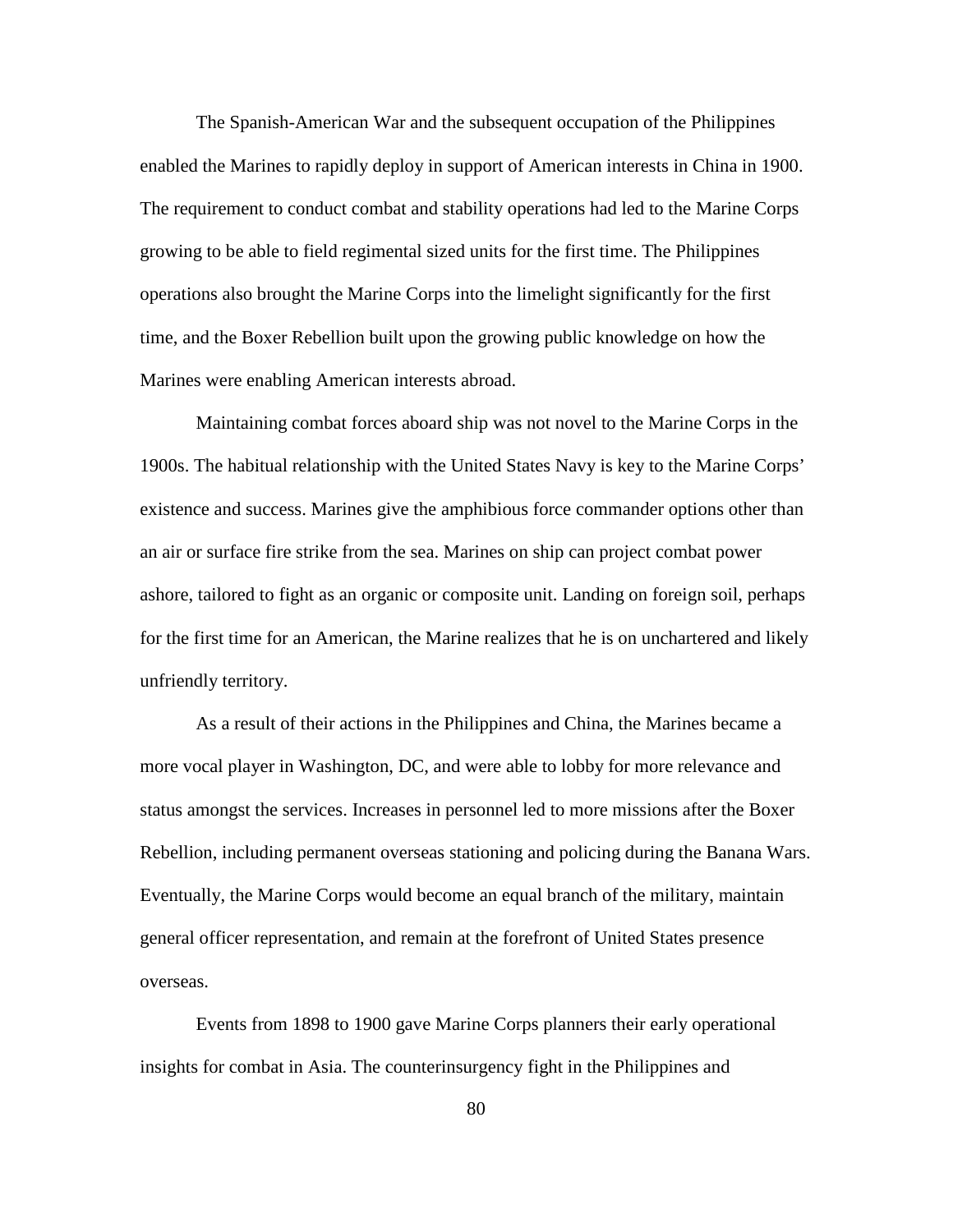conventional battles in China gave the Marines much needed large-scale engagements that they had previously lacked. The Marine Corps saw the need to maintain forces overseas and keep the habitual relationship with the State Department. Marine leaders saw the need to maintain ship detachments as a ready force for any contingency, and worked diligently to maintain an afloat posturing.

Throughout a Marine's short tenure of four years in the Marine Corps in the twenty-first century, it is not uncommon to have deployed on several ships, executed combat operations in Afghanistan and Iraq, conducted disaster relief operations abroad, and participated in numerous exercises and theater security cooperation events. While the Marine Corps of today has technologically advanced weapons and equipment to support such operations, there is still nothing more vital to mission success than the highly trained and capable Marine.

A staff ride to Beijing, Tianjin, and Dagu, the key hotspots during the Boxer Rebellion, are vital in truly understanding the battleground of 1900 China. As a Marine coming ashore for the first time, this must have been a daunting task for Captain Myers and his Marines in 1900. China is immense, and the trip from Tianjin to Beijing is a significant distance to travel, even by an advanced high-speed rail. While China's population in 1900 was not as large as it is today, the hostile Boxers, population, and Chinese Imperial Army of the time kept the small contingent of Marines on guard for their journey towards Beijing through Dagu and Tianjin.

Equally as impressive in Beijing is the fact that once the legations were relieved, the foreign militaries occupied and marched upon the Forbidden City. A massive walled city of nearly one thousand buildings, the Forbidden City is an intimidating structure that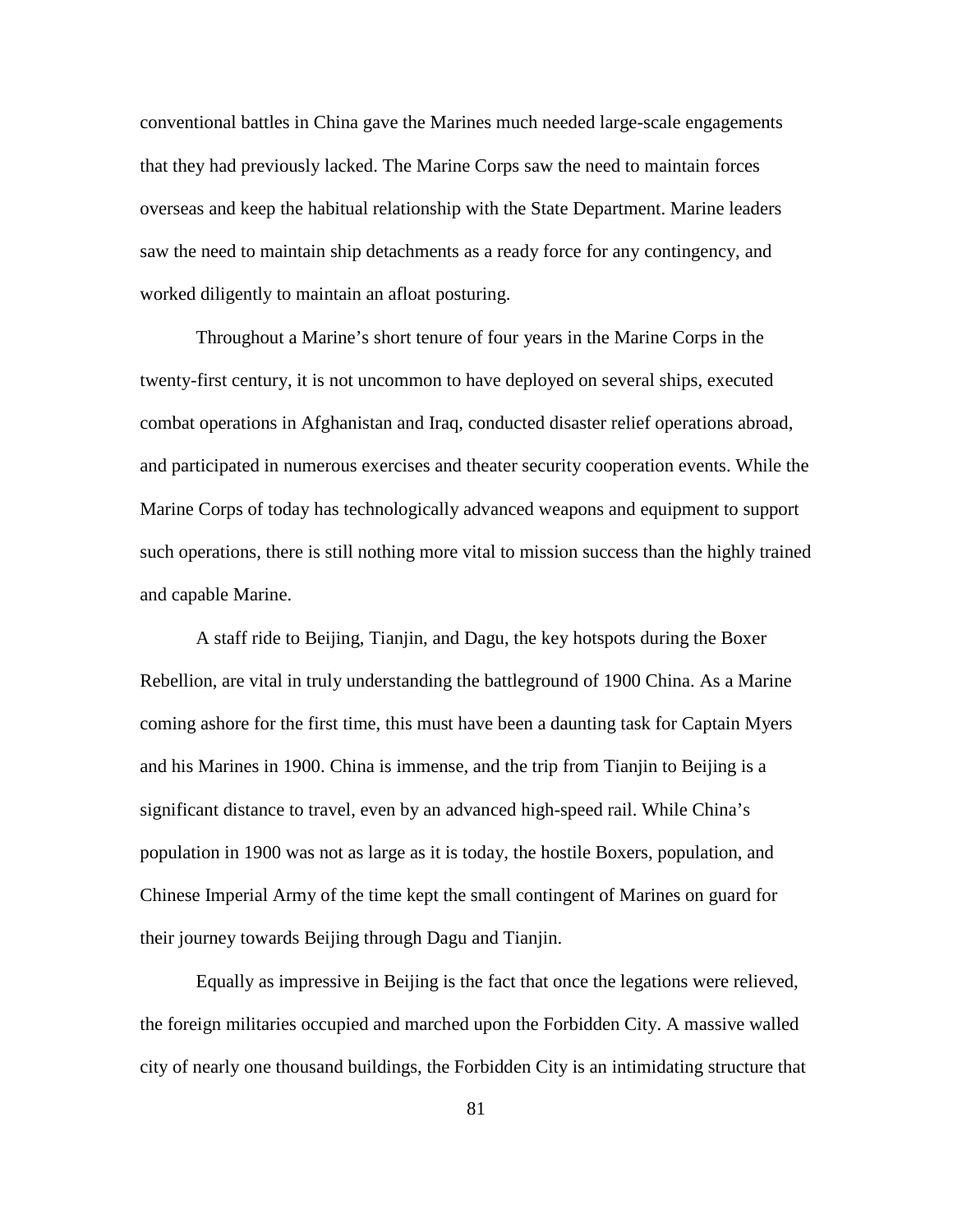served as the image of Imperial China. Just blocks away, the foreign legations were besieged for fifty-five days in 1900. The importance of the Forbidden City is not lost with the post-imperial Chinese. The current Chinese Government appreciates its history and maintains this iconic fortress of red buildings for all to see. As the foreign militaries marched in to the Forbidden City, China would never be the same. Today, the United States Embassy sits in a high-end district of Beijing, approximately twenty minutes by car from the Forbidden City.

# Recommendations

Military history is a vital element in the development of military professionals. Understanding the past of the military profession in relation to strategic and human factors is key in the development of future military leaders. As a military leader develops, it is important to continually refresh and enhance foundations in history, creating a mindset that can appreciate the lessons of thousands of years of warfare. The inclusion of military history by appropriate-level schools, unit-led military education events, and individual progression are key in development of a military professional.

Entry-level military education in history is vital in sustaining the desire to maintain interest in history. However, it is the experience of the author that entry-level training in history ends up being focused only on facts and dates, and not why certain historical events are contextually important. When studying military history, there needs to be a focus on the diplomatic, information, military, economic, weather and terrain, and social paradigms. As the conduct of most modern warfare is by elements of the state, it is important to know why the state is waging battle and what the strategic end states are. Studying and understanding why the state is using the military provides even the most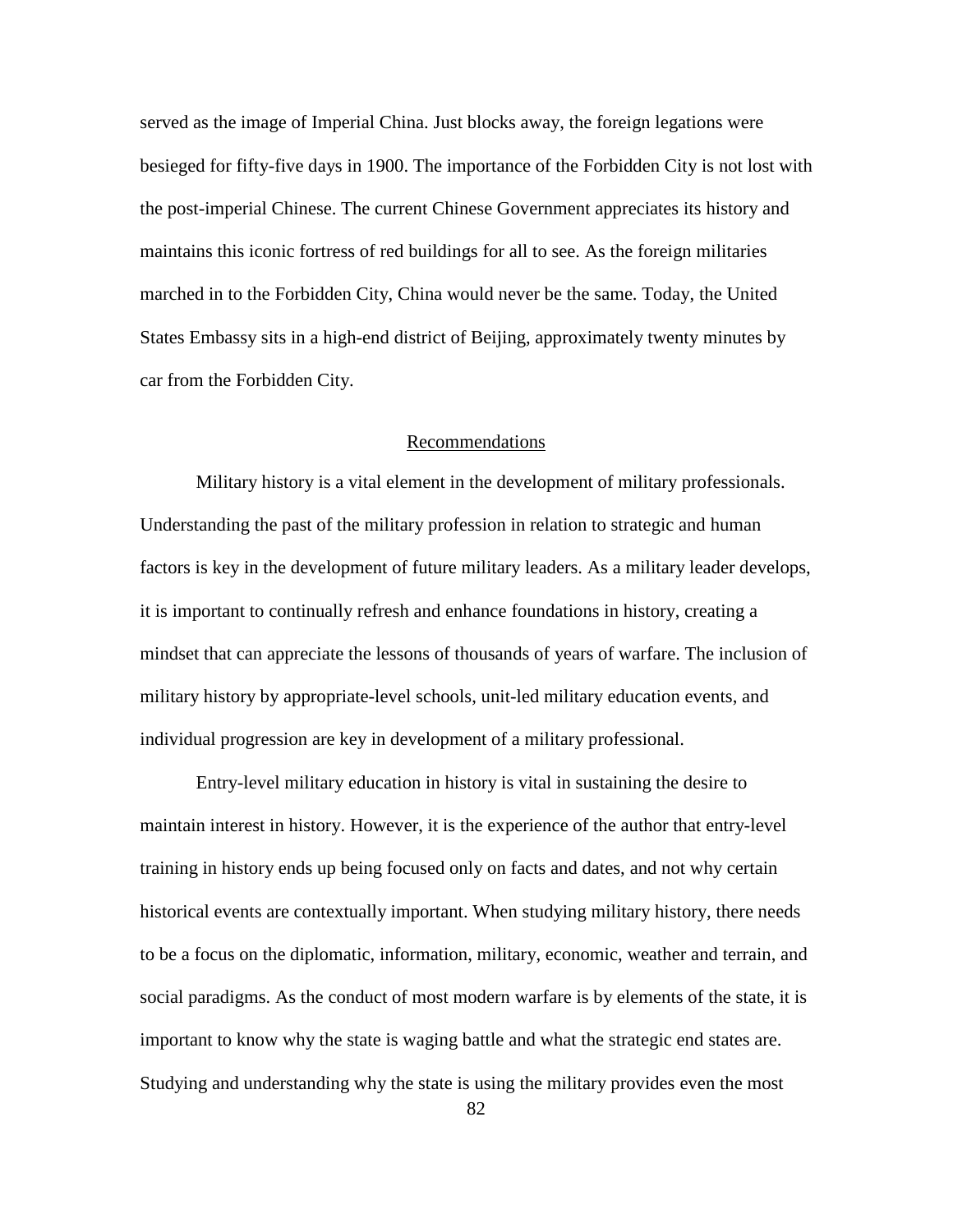junior of professionals the means in which to contextualize the importance of historical military events.

Military professionals must study military history. In the profession of arms, the past battles, campaigns, and wars must be analyzed and studied. Professional military institutions at all levels must focus periods of education towards the study of military history. It is key to enable every opportunity for open dialogue discussions on the study of military history. Opportunities in which to conduct staff rides to walk the grounds of a previous conflict are ideal. Just as a commander must gain an appreciation of the battlefield in preparation and execution of operations, the military historian should take every chance to do the same.

From military professionalism and the study of military history comes the enhanced ability for commanders to conduct operational art. Utilizing the past as ways to envision current and future problems are key towards operational art. While historical examples may have different and outdated formations and technologies, the human and strategic aspects remain key. To this date, many basic formations and fundamentals exist in the conduct of conflict. The Marines fighting in the Banana Wars in the early twentieth century would not be surprised to find current forces utilizing many concepts from the *Small Wars Manual* in the conduct of counter-insurgency operations in the Global War on Terror.

The study of military history in appropriate-level schools, unit-led military education events, and individual progression are key in development of a military professional. Using examples from history broadens the mind of the military professional and presents the opportunity of a seasoned mind for even the youngest of professionals.

83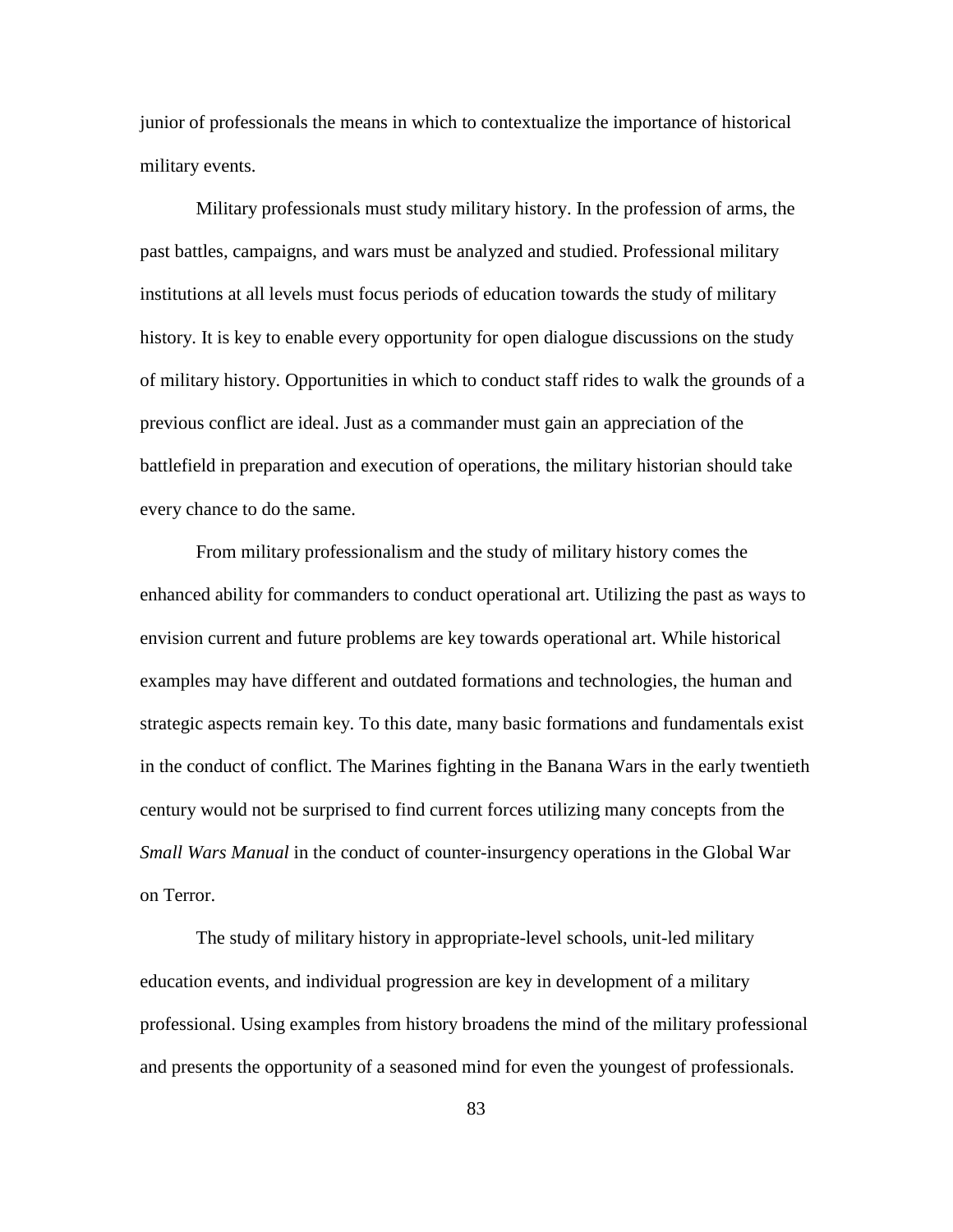Units and individuals able to conduct staff rides and fully dissect past military operations through diplomatic, information, military, economic, weather and terrain, and social paradigms may gain the appropriate understanding of the complexities and linkage between the tactical fight and national strategy. While technology continually aids the evolution of warfare, the underlying human factors and strategic aims will always be present to influence the battlefield. The future of the military must study from those that have gone before, in order to design military operations of tomorrow.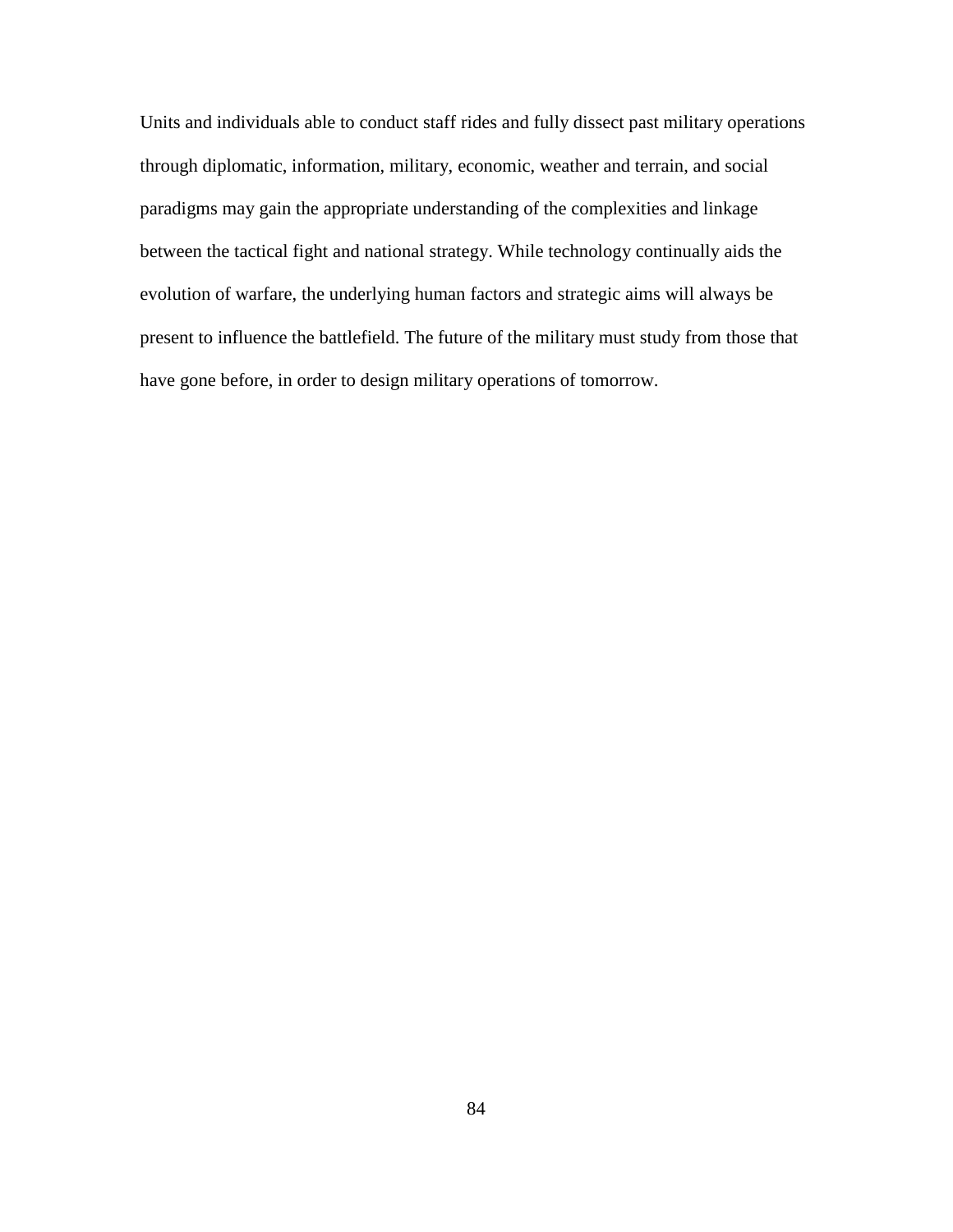## BIBLIOGRAPHY

#### Books

- Amerman, Annette D. *The Marines Have Landed: Eighty Years of Marine Corps Landings, 1935-2015*. Quantico, VA: History Division, U.S. Marine Corps, 2016.
- Braisted, William R. *The United States Navy in the Pacific, 1897-1909*. Annapolis, MD: Naval Institute Press, 2008.
- Clark, George B. *Treading Softly: U.S. Marines in China, 1819-1949.* Westport, CT: Praeger, 2001.
- Cohen, Paul A. *History in Three Keys: The Boxers as Event, Experience, and Myth*. New York: Columbia University Press, 1997.
- Daggett, Aaron S. *America in the China Relief Expedition.* Kansas City, MO: Hudson-Kimberly, 1903.
- Daugherty III, Leo J. *The Marine Corps and the State Department: Enduring Partners in United States Foreign Policy, 1798-2007*. Jefferson. NC: McFarland and Company, 2009.
- Edwards, Harry, W. *A Different War: Marines in Europe and North Africa*. Washington, DC: Headquarters, U.S. Marine Corps, History and Museums Division, 1994.
- Ellsworth, Harry A. *One Hundred Eightly Landings of United States Marines.* Washington, DC: Headquarters, U.S. Marine Corps, History and Museums Division, 1974.
- Fleming, Peter. *The Siege at Peking*. New York: Dorset Press, 1959.
- Fox, Wesley L. *Courage and Fear: A Primer*. Washington, DC: Potomac Books, 2007.
- Harrington, Peter. *Peking 1900: The Boxer Rebellion*. Oxford, UK: Osprey Publishing, 2001.
- Heinl, Jr., Robert D. *Soldiers of the Sea: The United States Marine Corps, 1775-1962*. Baltimore, MD: The Nautical and Aviation Publishing Company of America, 1991.
- Hicks, Norman W. *A Brief History of the United States Marine Corps*. Washington, DC: Historical Branch, Headquarters, U.S. Marine Corps, 1961.
- Hoffman, Jon T. *Chesty: The Story of Lieutenant General Lewis B. Puller, USMC*. New York: Random House Trade Paperbacks, 2002.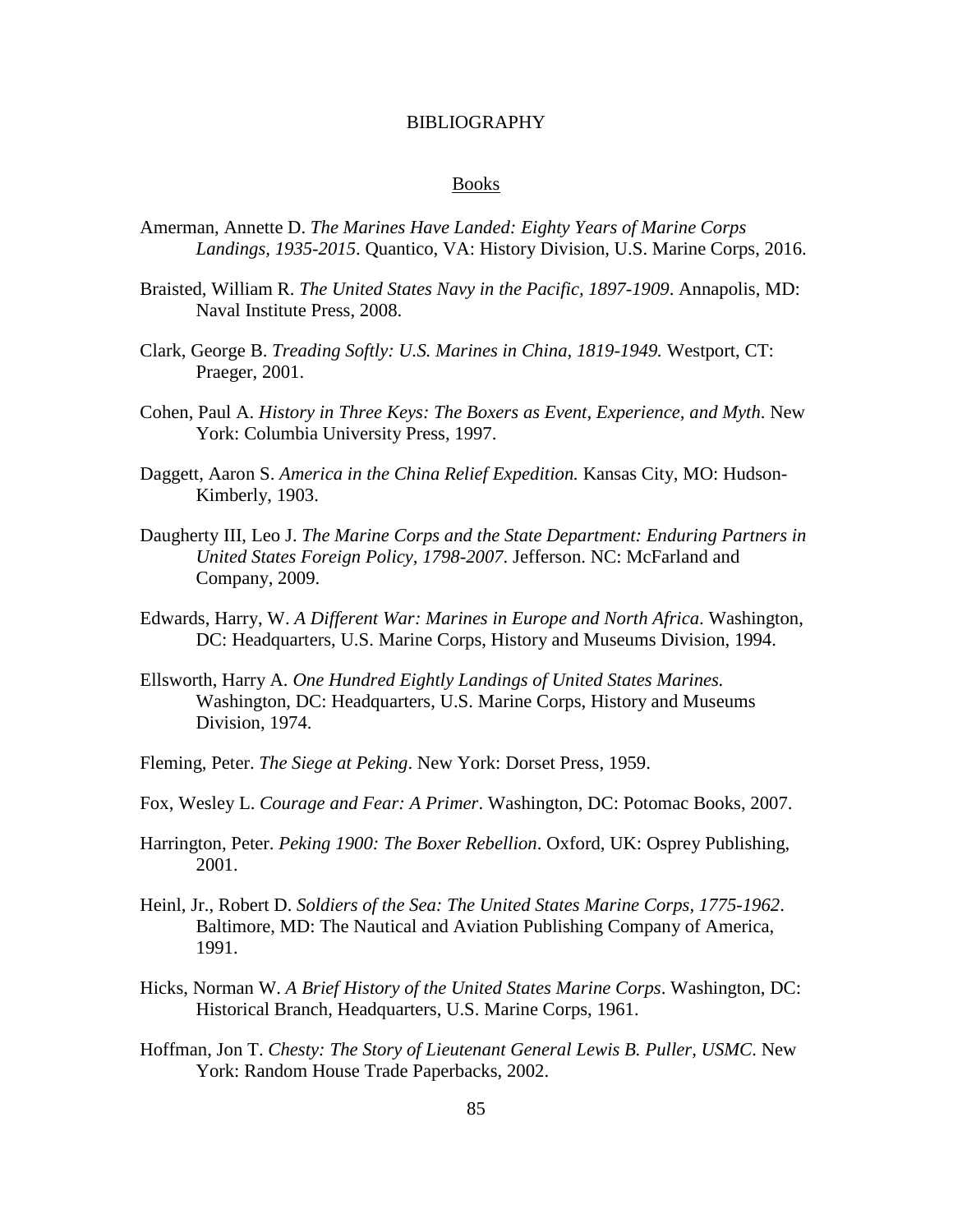- Jessup, Jr., John E., and Robert W. Coakley. *A Guide to the Study and Use of Military History*. Washington, DC: Center of Military History, U.S. Army, 1982.
- Keiser, Gordon W. *The US Marine Corps and Defense Unification 1944-47: The Politics of Survival*. Washington, DC: National Defense University Press, 1982.
- Kennedy, Christopher M., Wanda J. Renfrow, Evelyn A. Englander, and Nathan S. Lowrey. *U.S. Marines in Iraq, 2003: Anthology and Annotated Bibliography*. Washington, DC: History Division, U.S. Marine Corps, 2006.
- Krulak, Victor H. *First to Fight: An Inside View of the U.S. Marine Corps*. Annapolis, MD: Naval Institute Press, 1984.
- Kummer, David W. *U.S. Marines in Afghanistan, 2001-2009: Anthology and Annotated Bibliography*. Quantico, VA: History Division, U.S. Marine Corps, 2014.
- Millett, Allan R. *Semper Fidelis: The History of the United States Marine Corps.* New York: The Free Press, 1991.
- Nalty, Bernard C. *The United States Marines in the War with Spain*. Washington, DC: Headquarters, U.S. Marine Corps Historical Branch, 1967.
- O'Connell, Aaron B. *Underdogs: The Making of the Modern Marine Corps*. Cambridge, MA: Harvard University Press, 2012.
- Parker, William D. *A Concise History of the United States Marine Corps: 1775-1969*. Washington, DC: Headquarters, U.S. Marine Corps Historical Division, 1970.
- Preston, Diana. *The Boxer Rebellion: The Dramatic Story of China's War on Foreigners That Shook the World in the Summer of 1900*. New York: Berkley Books, 2000.
- Ricks, Thomas E. *Making the Corps*. New York: Scribner, 2007.
- Roe, Thomas G., Ernest H. Giusti, John H. Johnstone, and Benis M. Frank. *A History of Marine Corps Roles and Missions: 1775-1962*. Washington, DC: Historical Branch, G-3 Division, Headquarters, U.S. Marine Corps, 1962.
- Sharf, Frederic A., and Peter Harrington. *China 1900: The Eyewitnesses Speak*. London: Greenhill Books, 2000.
- Shaw, Henry I. *The United States Marines in North China 1945-1949.* Washington, DC: Historical Branch, Headquarters, US Marine Corps, 1968.
- Shulimson, Jack. *The Marine Corps Search for a Mission: 1880-1889.* Lawrence: University Press of Kansas, 1993.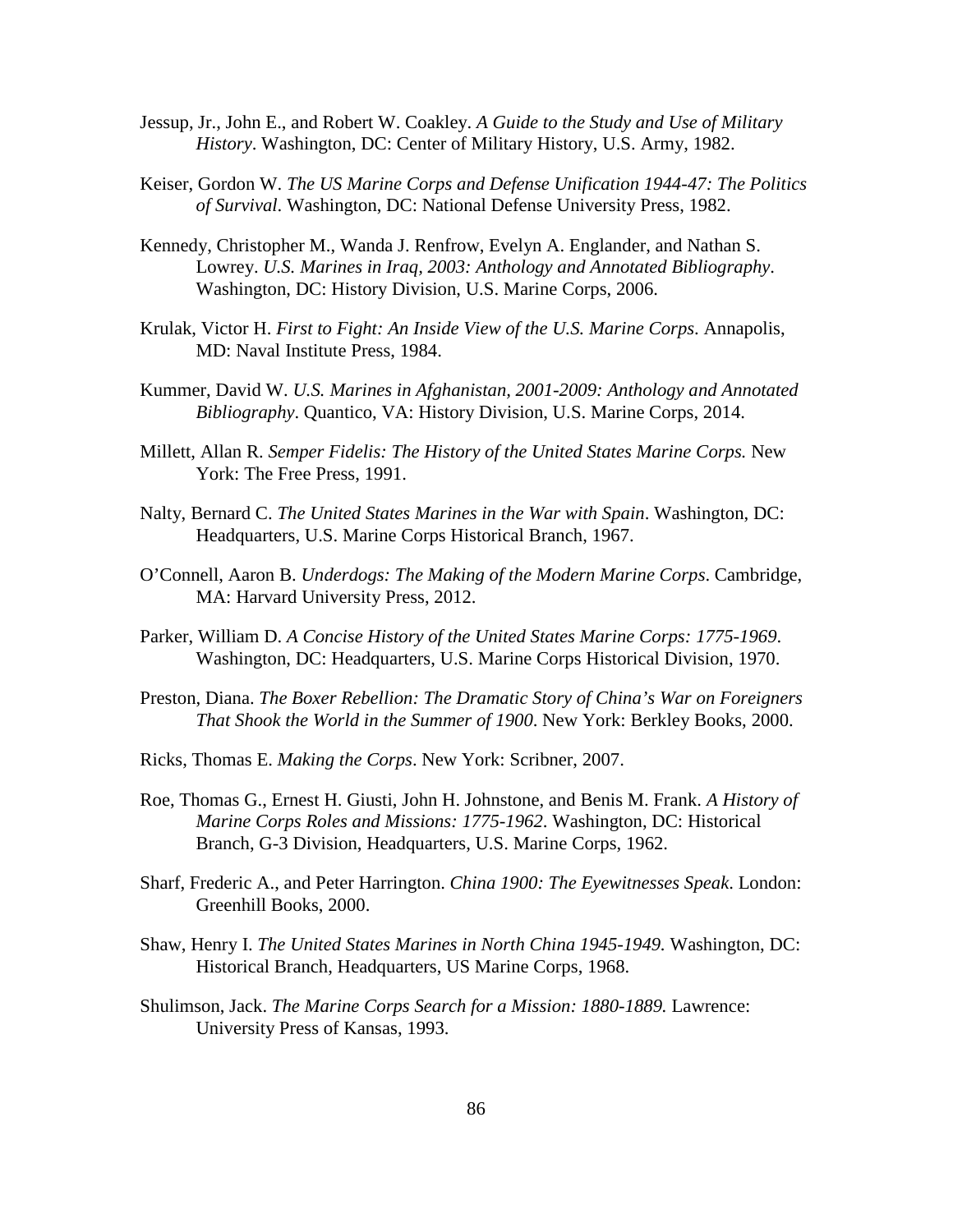- Shulimson, Jack, Wanda J. Renfrow, David E. Kelly, and Evelyn A Englander. *Marines in the Spanish-American War, 1895-1899.* Washington, DC: Headquarters, U. S. Marine Corps, History and Museums Division, 1998.
- Silbey, David J. *The Boxer Rebellion and the Great Game in China.* New York: Hill and Wang, 2012.
- Ulbrich, David J. *Preparing for Victory: Thomas Holcomb and the Making of the Modern Marine Corps, 1936-1943*. Annapolis, MD: Naval Institute Press, 2011.

Wakeman, Jr., Frederic. *The Fall of Imperial China.* New York: The Free Press, 1975.

Westermeyer, Paul W. *U.S. Marines in the Gulf War, 1990-1991: Liberating Kuwait*. Quantico, VA: History Division, U.S Marine Corps, 2014.

### Periodicals

- Bevan, James. "From Filippinos to Boxers in 1900." *Leatherneck* 18, no. 4 (April 1935): 5-7, 65-66.
- \_\_\_\_\_\_. "With the U.S. Marines on the March to Peking, China-1900." *Leatherneck* 18, no. 6 (July 1935): 5-7, 55-56.
- Myers, John T. "Military Operations and the Defenses of the Siege of Peking." *Proceedings* 28, no. 3 (1902): 106-110.

Plante, Trevor K. "U.S. Marines in the Boxer Rebellion." *Prologue* 31, no. 4 (1999): 284.

Smith, Oliver P. "We Will Do Our Best." *Proceedings* 54, no. 11 (1929): 310.

West, Bing. "Meanwhile, in the War in Afghanistan." *Wall Street Journal,* updated 2 April 2011. Accessed 8 April 2016. http://www.wsj.com/articles/ SB10001424052748703712504576232542899743046.

### Government Documents

Conger, Edwin H. "Message 352." Cable from Consul Conger to John Hay, Secretary of State. Pekin: Legation of the United States of America, Pekin, China, 5 April 1900.

\_\_\_\_\_\_. "Message 391." Cable from Consul Conger to John Hay, Secretary of State. Pekin: Legation of the United States of America, Pekin, China, 10 March 1900.

\_\_\_\_\_\_. "Message 395." Cable from Consul Conger to John Hay, Secretary of State. Pekin: Legation of the United States of America, Pekin, China, 17 August 1900.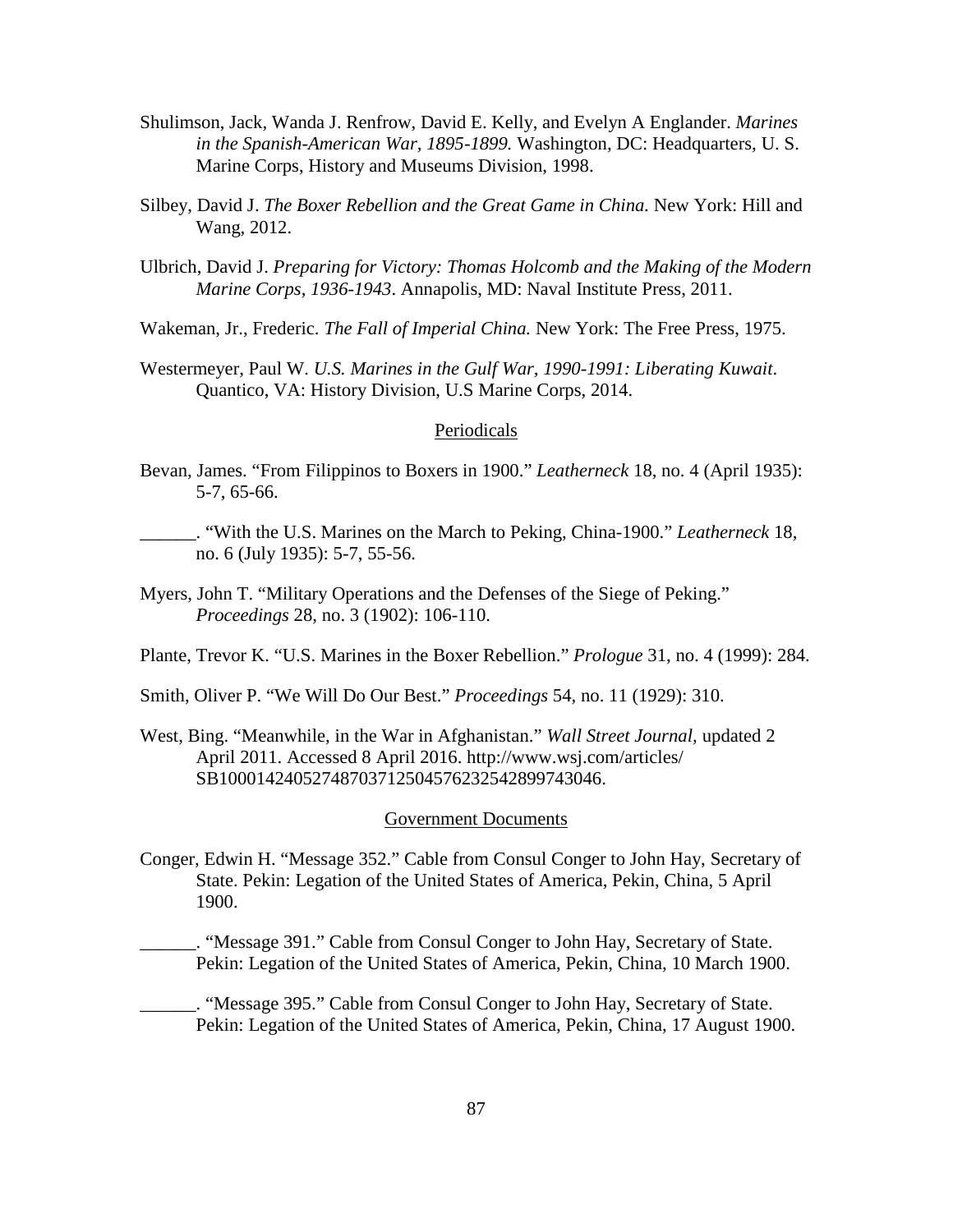\_\_\_\_\_\_. "Cipher Message of 22 August 1900." Cable from Consul Conger to John Hay, Secretary of State. Pekin: Legation of the United States of America, Pekin, China, 22 August 1900.

\_\_\_\_\_\_. "Cipher Message of 6 September 1900." Cable from Consul Conger to John Hay, Secretary of State. Pekin: Legation of the United States of America, Pekin, China, 6 September 1900.

- Continental Congress. *Resolution Establishing the Continental Marines.* Philadelphia, PA, 1775.
- Current Operations Division. *Current Operations Brief 4 April 2016.* Washington, DC: Headquarters, U.S. Marine Corps, 2016.

\_\_\_\_\_\_. *Marine Corps 101 Brief.* Washington, DC: Headquarters, U.S. Marine Corps, 2015.

Hay, John. "Message of 6 June 1900." Cable from Secretary of State John Hay to Consul Edwin H. Conger. Washington, DC, State Department, 6 June 1900.

\_\_\_\_\_\_. "The Open Door Note." Letter from Secretary of State John Hay to Foreign Powers in China. Washington, DC, 6 September 1899.

Headquarters, U.S. Marine Corps. Fleet Marine Force Reference Publication 12-46, *Advanced Base Operations in Micronesia*. Washington, DC: Headquarters, U.S. Marine Corps, 1992.

\_\_\_\_\_\_. *Expeditionary Force 21*. Washington, DC: Headquarters, U.S. Marine Corps, 2014.

\_\_\_\_\_\_. Marine Corps Doctrinal Publication 1-0, *Operations.* Washington, DC: Headquarters, U.S. Marine Corps, 2011.

\_\_\_\_\_\_. Marine Corps Warfighting Publication 3-33.5, *Insurgencies and Countering Insurgencies*. Washington, DC: Headquarters, U.S. Marine Corps, 2014.

\_\_\_\_\_\_. *Small Wars Manual*. Washington, DC: U.S. Government Printing Office, 1940.

Joint Chiefs of Staff. Joint Publication 3-0, *Joint Operations*. Washington, DC: Joint Staff J-7, 2011.

\_\_\_\_\_\_. Joint Publication 3-02, *Amphibious Operations*. Washington, DC: Joint Staff J-7, 2014.

\_\_\_\_\_\_. Joint Publication 3-02.1, *Amphibious Embarkation and Debarkation*. Washington, DC: Joint Staff J-7, 2014.